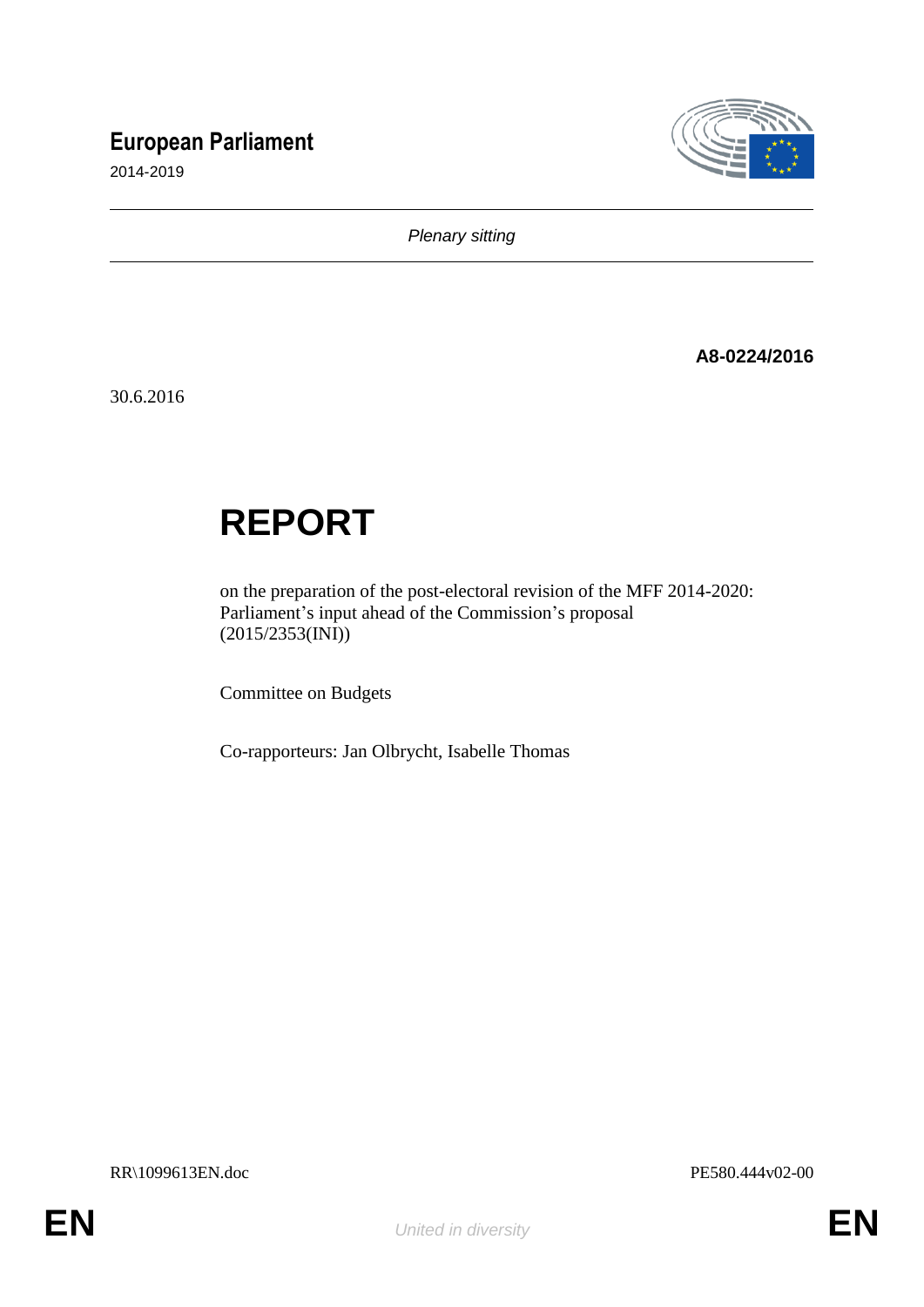# **CONTENTS**

| OPINION OF THE COMMITTEE ON EMPLOYMENT AND SOCIAL AFFAIRS 33      |  |
|-------------------------------------------------------------------|--|
| OPINION OF THE COMMITTEE ON THE ENVIRONMENT, PUBLIC HEALTH AND    |  |
| OPINION OF THE COMMITTEE ON INDUSTRY, RESEARCH AND ENERGY  42     |  |
| OPINION OF THE COMMITTEE ON TRANSPORT AND TOURISM  46             |  |
|                                                                   |  |
| OPINION OF THE COMMITTEE ON AGRICULTURE AND RURAL DEVELOPMENT57   |  |
|                                                                   |  |
| OPINION OF THE COMMITTEE ON CIVIL LIBERTIES, JUSTICE AND HOME     |  |
|                                                                   |  |
| OPINION OF THE COMMITTEE ON WOMEN'S RIGHTS AND GENDER EQUALITY 75 |  |
|                                                                   |  |

**Page**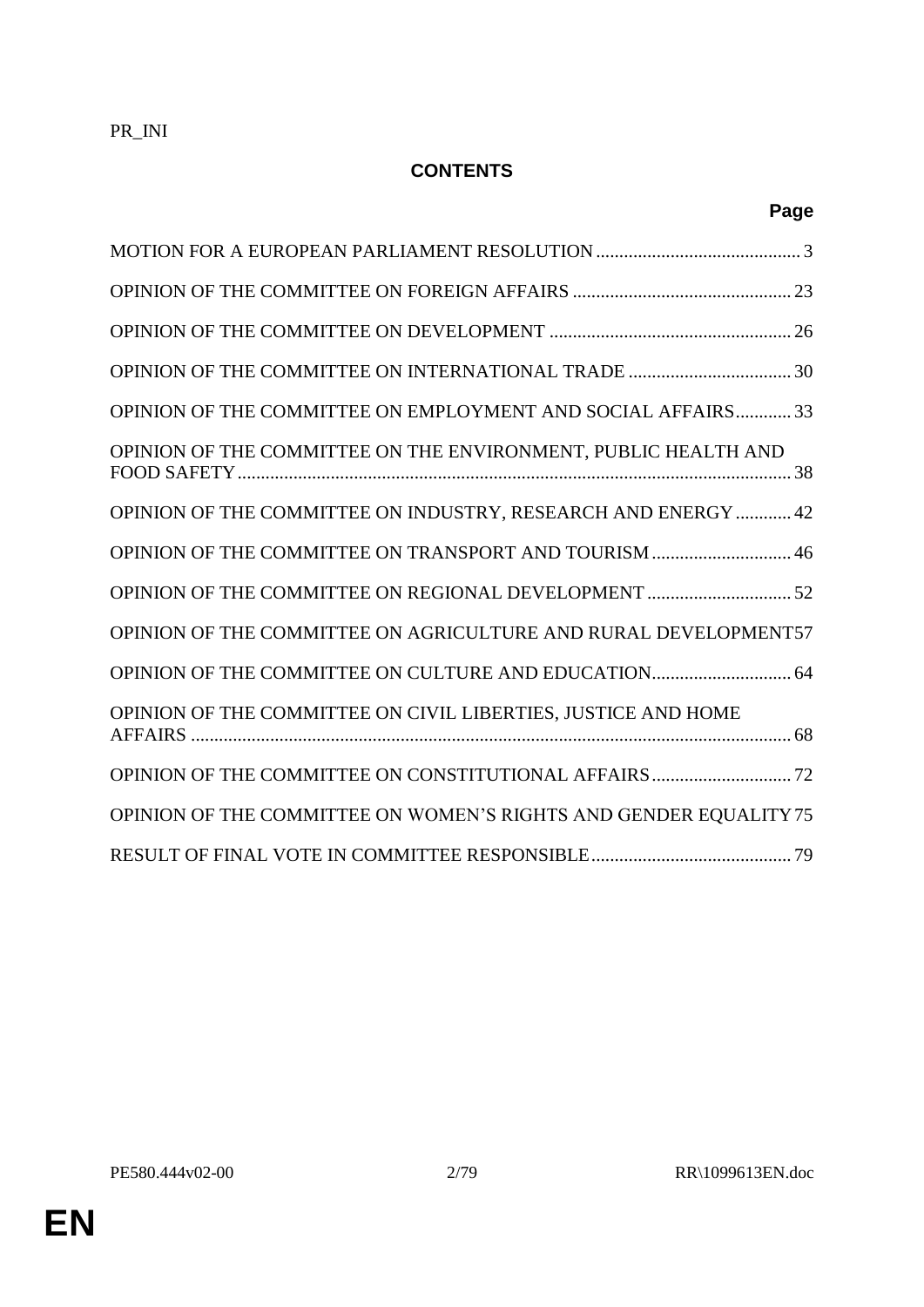#### **MOTION FOR A EUROPEAN PARLIAMENT RESOLUTION**

#### **on the preparation of the post-electoral revision of the MFF 2014-2020: Parliament's input ahead of the Commission's proposal (2015/2353(INI))**

The European Parliament,

- having regard to Article 311, 312 and 323 of the Treaty on the Functioning of the European Union,
- having regard to Council Regulation (EU, Euratom) No 1311/2013 of 2 December 2013 laying down the multiannual financial framework for the years  $2014-2020<sup>1</sup>$ , and in particular Article 2 thereof,
- having regard to Council Regulation (EU, Euratom) 2015/623 of 21 April 2015 amending Regulation (EU, Euratom) No 1311/2013 laying down the multiannual financial framework for the years  $2014 - 2020^2$ ,
- having regard to Council Decision 2014/335/EU, Euratom of 26 May 2014 on the system of own resources of the European Union<sup>3</sup>,
- having regard to the Interinstitutional Agreement of 2 December 2013 between the European Parliament, the Council and the Commission on budgetary discipline, on cooperation in budgetary matters and on sound financial management<sup>4</sup>,
- having regard to Regulation (EU, Euratom) No 966/2012 of the European Parliament and of the Council of 25 October 2012 on the financial rules applicable to the general budget of the Union and repealing Council Regulation (EC, Euratom) No 1605/2002<sup>5</sup>,
- having regard to its resolution of 15 April 2014 entitled 'MFF negotiations 2014-2020: lessons learned and the way forward'<sup>6</sup>,
- having regard to its resolution of 12 December 2013 on the relations between the European Parliament and the institutions representing the national governments<sup>7</sup>,
- having regard to its resolutions of 19 November 2013 on the MFF 2014-2020<sup>8</sup> and on the Interinstitutional Agreement on budgetary discipline, on cooperation in budgetary matters and on sound financial management<sup>9</sup>,

 $\overline{a}$ 

- $6$  Texts adopted, P7 TA $(2014)0378$ .
- <sup>7</sup> Texts adopted, P7\_TA(2013)0599.

 $9$  Texts adopted, P7 TA $(2013)0456$ .

<sup>1</sup> OJ L 347, 20.12.2013, p. 884.

<sup>2</sup> OJ L 103, 22.4.2015, p. 1.

<sup>3</sup> OJ L 168, 7.6.2014, p. 105.

<sup>4</sup> OJ C 373, 20.12.2013, p. 1.

<sup>5</sup> OJ L 298, 26.10.2012, p. 1.

<sup>8</sup> Texts adopted, P7\_TA(2013)0455.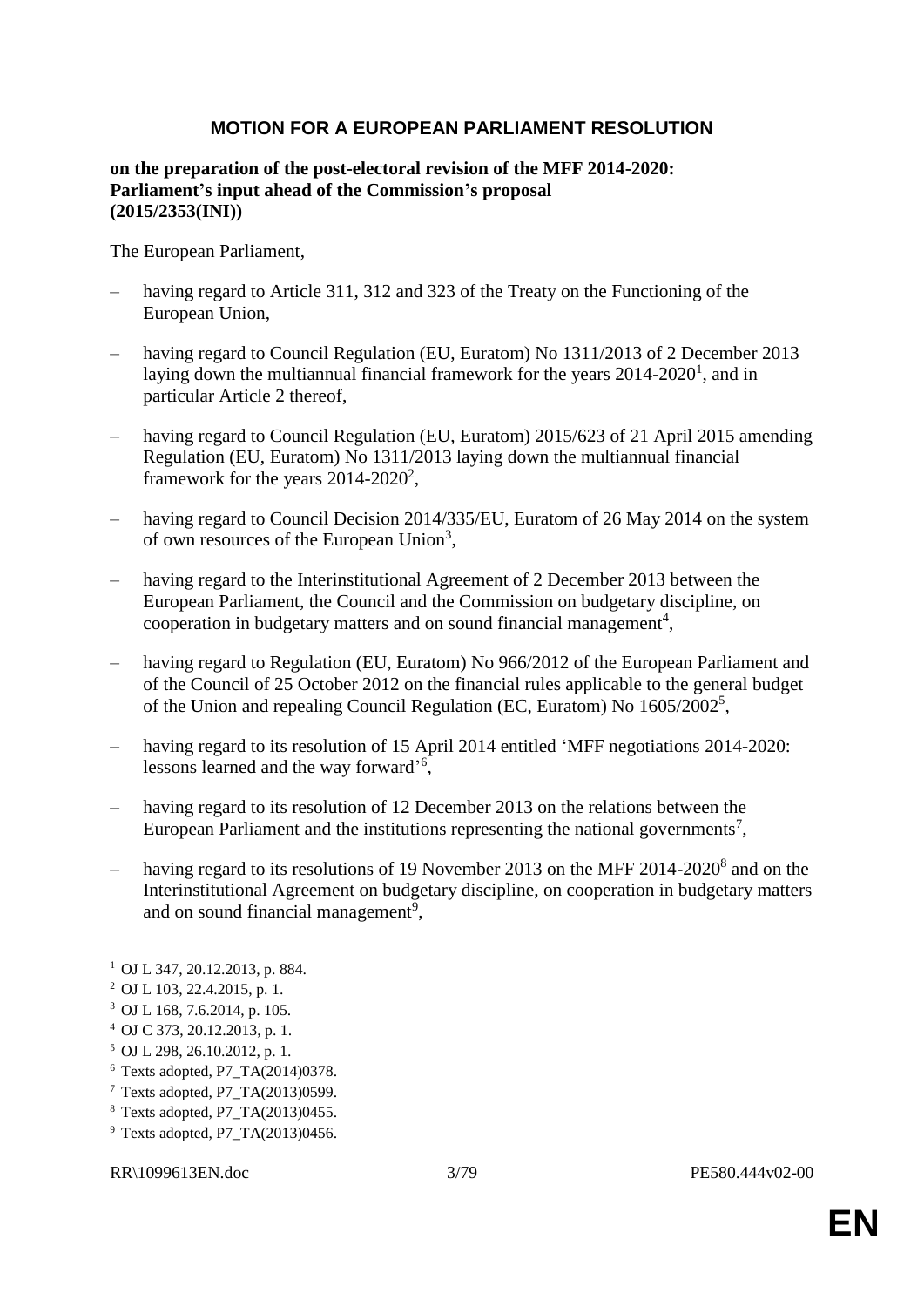- having regard to its resolution of 3 July 2013 on the political agreement on the MFF  $2014 - 2020$ <sup>1</sup>,
- having regard to its resolution of 13 March 2013 on the multiannual financial framework<sup>2</sup>,
- having regard to its resolution of 23 October 2012 on the interests of achieving a positive outcome of the MFF 2014-2020 approval procedure<sup>3</sup>,
- having regard to its resolution of 8 June 2011 entitled 'Investing in the future: a new MFF for a competitive, sustainable and inclusive Europe<sup>24</sup>,
- having regard to the interinstitutional joint declaration attached to the MFF on gender mainstreaming,
- having regard to the opinion of the Committee of the Regions of 15 June 2016 on the Mid-term revision of the Multiannual Financial Framework,
- having regard to Rule 52 of its Rules of Procedure,
- having regard to the report of the Committee on Budgets and the opinions of the Committee on Foreign Affairs, the Committee on Development, the Committee on International Trade, the Committee on Employment and Social Affairs, the Committee on Environment, Public Health and Food Safety, the Committee on Industry, Research and Energy, the Committee on Transport and Tourism, the Committee on Regional Development, the Committee on Agriculture and Rural Development, the Committee on Culture and Education, the Committee on Civil Liberties, Justice and Home Affairs, the Committee on Constitutional Affairs and the Committee on Women's Rights and Gender Equality (A8-0224/2016),
- A. whereas the current multiannual financial framework (MFF) was adopted for the first time under the new provisions of the Treaty of Lisbon, according to which the Council, acting in accordance with a special legislative procedure, shall unanimously adopt the MFF regulation after having obtained the consent of the European Parliament;
- B. whereas the current MFF, which was agreed on in 2013, reflects the priorities of the Union at the time of adoption; whereas the EU will continue to face in the coming years challenges which were not foreseen when the MFF was approved; whereas EU's financing priorities have multiplied, while the MFF has remained unchanged;
- C. whereas, in order to ensure the democratic legitimacy of the new MFF and to give the opportunity to the new Commission and the newly elected Parliament of reconfirming and reassessing the EU's political and budgetary priorities by adjusting the MFF accordingly, a post-electoral revision clause was requested by Parliament;

 $\overline{a}$ 

<sup>&</sup>lt;sup>1</sup> Texts adopted, P7 TA $(2013)0304$ .

<sup>2</sup> Texts adopted, P7\_TA(2013)0078.

<sup>&</sup>lt;sup>3</sup> Texts adopted, P7\_TA(2012)0360.

 $4$  Texts adopted, P7 TA $(2011)0266$ .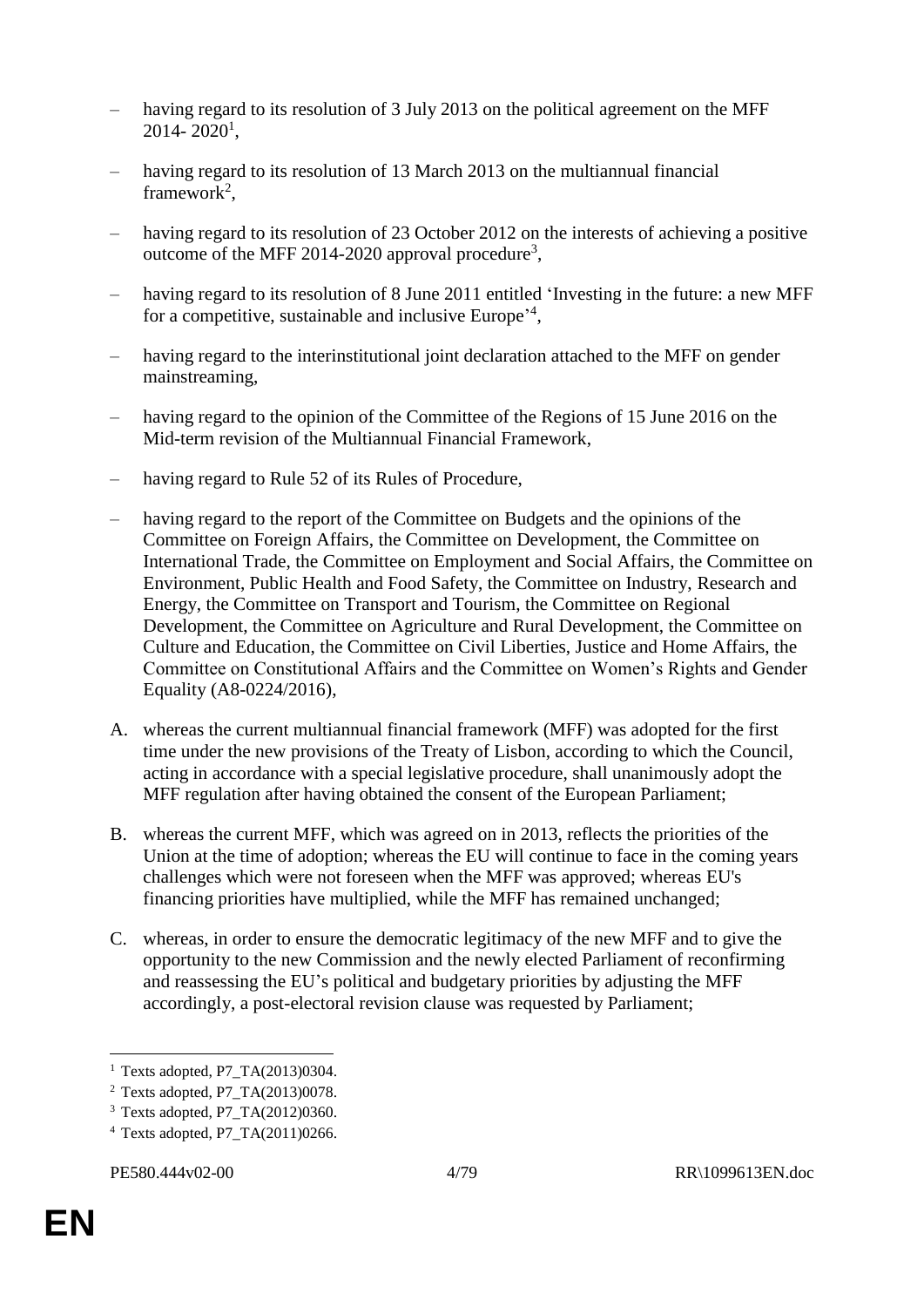- D. whereas the agreement on the MFF 2014-2020 was the outcome of a long and strenuous process of negotiations which took place in a very difficult social, economic and financial context; whereas as a consequence the overall level of the MFF was effectively reduced compared to the previous programming period;
- E. whereas, faced politically with the impossibility of changing the overall MFF figures decided by the European Council, Parliament successfully negotiated the inclusion of a specific article in the MFF regulation relating to a compulsory and comprehensive review/revision of the MFF, the establishment of new and enhanced flexibility provisions, and the setting-up of a High Level Group on Own Resources;

#### *Legal framework and scope of the mid-term review/revision*

- 1. Recalls that in accordance with Article 2 of the MFF Regulation, the Commission shall present a compulsory review of the functioning of the MFF before the end of 2016, taking full account of the economic situation at that time as well as of the latest macroeconomic projections, and that this review shall, as appropriate, be accompanied by a legislative proposal for the revision of the MFF Regulation;
- 2. Considers, in this respect, that while a review aims at assessing and evaluating the functioning of the MFF against its implementation, new economic conditions and other new developments, and as such could maintain the legislative status quo, a revision implies a modification of the MFF Regulation, which also includes (besides the legislative provisions) the MFF ceilings, on a basis of due respect for Article 312 TFEU and the limitations on the scope of the MFF revision laid down in the last sentence of Article 2 of the MFF Regulation; recalls that this article stipulates that the pre-allocated national envelopes shall not be reduced through a revision; highlights that no other limitations for the MFF revision were set, so an upward revision of the MFF ceilings is possible; stresses, in this context, that Article 323 TFEU requires that the financial means to fulfil the Union's legal obligations in respect of third parties are being ensured;
- 3. Recalls that Article 311 TFEU states that the Union shall provide itself with the means necessary to attain its objectives and carry through its policies; considers, therefore, that should the review arrive at the conclusions that the current ceilings were too low, it would be a primary law requirement to increase the ceilings:
- 4. Stresses that Article 17 of the MFF Regulation provides for the possibility of revising the MFF in the event of unforeseen circumstances; points to the magnitude of the crises that have affected the Union since the adoption of the current MFF in 2013;
- 5. Underlines that the scope of this report is to analyse the purely budgetary aspects of the functioning of the MFF and that it will not touch on the legal bases of sectoral legislation; notes, however, that many EU policies and programmes foresee their own review/revision requirements, mainly scheduled for 2017;

# *I. Review of the MFF – assessing its first years*

6. Considers that a review of the MFF in 2016 should take stock of a number of serious crises and new political initiatives, together with their respective budgetary

RR\1099613EN.doc 5/79 PE580.444v02-00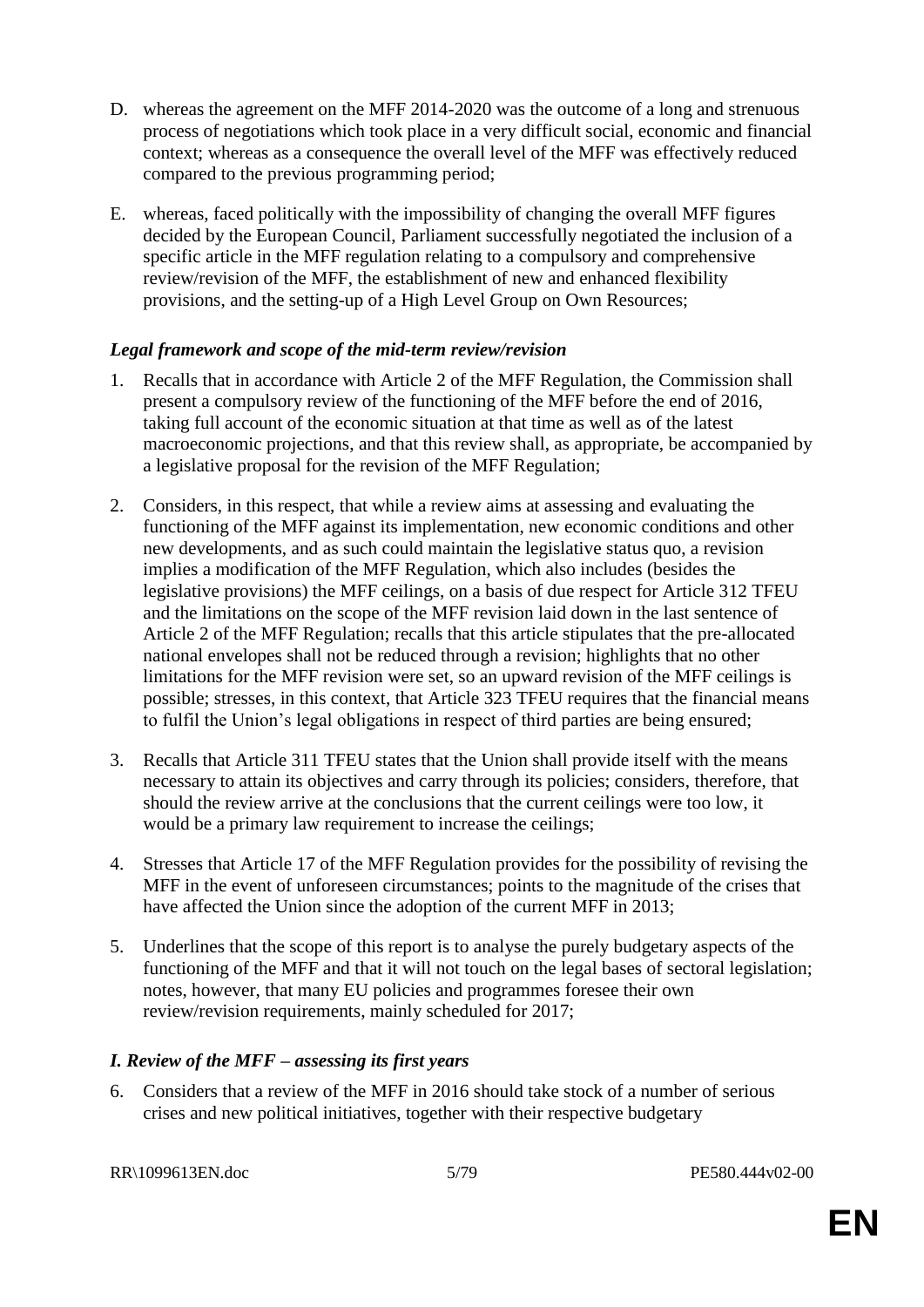consequences, which were not anticipated at the time of the MFF's adoption; notes, inter alia, the migration and refugee crisis, external emergencies, internal security issues, the crisis in agriculture, the funding of the European Fund for Strategic Investments (EFSI), the payment crisis in the EU budget, the persistent high level of unemployment, especially among young people, as well as poverty and social exclusion; furthermore, points to the recent international agreement on climate change and the growing pressure on the development policy; observes that, in order to finance the additional pressing needs, an unprecedented recourse to the MFF's flexibility mechanisms and special instruments was deemed necessary, as the MFF ceilings proved to be too tight in some headings; considers that, over the past two years, the MFF has essentially been pushed to its limits;

7. Stresses that the EU budget has to match the political and strategic priorities of the EU and ensure a balance between long-term priorities and new challenges; underlines, in this respect, the key role that the EU budget must play in achieving the jointly agreed Europe 2020 strategy, which represents its main orientation and overarching priority; believes, therefore, that the MFF review should include a qualitative analysis of whether, and to what extent, the objectives set out in this strategy have been attained; insists that this assessment is coupled with a projection on whether the financial resources earmarked in support of this strategy for the remaining years of the current MFF will be sufficient to allow for its successful implementation;

# **A. Key events and challenges**

#### *Migration and refugee crisis*

- 8. Stresses that the conflicts in Syria, the Middle East and several regions in Africa have had humanitarian and migratory consequences on an unprecedented scale; recalls that the EU has been directly impacted, with more than one million refugees reaching Europe in 2015 alone and more expected in the coming years; recalls that this crisis has led to a major financial response on the EU's part and, hence, has had a significant impact on the EU budget, notably on headings 3 (Security and Citizenship) and 4 (Global Europe);
- 9. Recalls that in the course of 2015 the additional measures approved in line with the European Agenda on Migration have had an immediate budgetary impact, as notably reflected in amending budgets 5 and 7/2015; furthermore recalls that the utilisation of an additional EUR 1 506 million in EU budget 2016 by mobilising the Flexibility Instrument was approved in order to provide additional resources for migration/refugee-related measures under Heading 3 (Security and Citizenship), such as topping-up of the Asylum, Migration and Integration Fund (AMIF) and the Internal Security Fund (ISF), as well as resources for the three migration-related agencies, namely Frontex, the European Asylum Support Office (EASO) and Europol;
- 10. Notes that the aforementioned budgetary decisions have completely exhausted the small margin available under this heading and have led to a de facto revision of the ceilings of Heading 3; draws, furthermore, attention to the new Commission proposals which are expected to have an impact on the EU budget, notably the proposal for a recast of the 'Dublin III' Regulation, with a total budgetary impact of EUR 1 829 million for the remainder of the MFF period, the proposal for the establishment of the European Border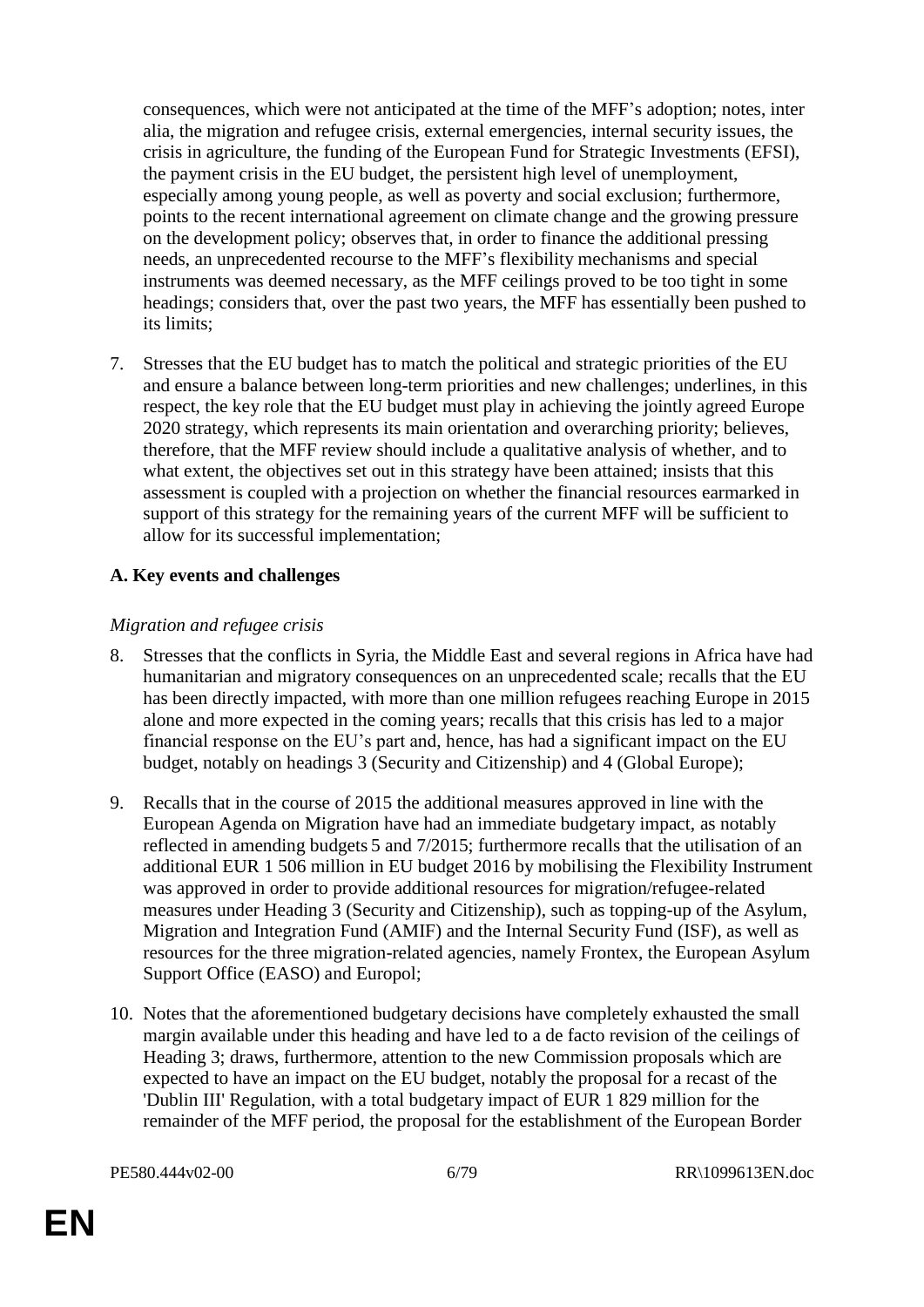and Coast Guard Agency, with an overall budget of EUR 1 212 million for the remainder of the MFF period, and the new emergency support mechanism, with an estimated impact of minimum EUR 700 million in the period 2016 to 2018; stresses that the situation is so critical that the additional appropriations authorised for the Asylum, Migration and Integration Fund (AMIF) in November 2015 had to be reduced in March 2016 so as to finance even more pressing needs, such as the need to provide humanitarian aid in the EU, addressed by the aforementioned new emergency support mechanism;

- 11. Believes that the solution of the European migration and refugee crisis requires a European approach based on solidarity and fair burden sharing; stresses, in this context, that the EU budget should support Member States to alleviate the burden of the costs related to the reception of the refugee, as this will relieve the pressure on the budgets of those Member States facing a particularly high influx of refugees; emphasises that this approach will create synergies and is, furthermore, efficient and cost-effective for all Member States;
- 12. Stresses that significant, but still insufficient budgetary means have been deployed to tackle the root causes of the refugee and migration crisis by reinforcing specific EU programmes under Heading 4; recalls the measures undertaken, such as the reallocations in favour of migration/refugee-related actions of EUR 170 million in the course of 2015, as well as the approval in 2016 of an additional EUR 130 million under Heading 4 for migration/refugee-related activities, together with the reshuffling of EUR 430 million under the Instrument for Pre-accession Assistance, the Development Cooperation Instrument and the European Neighbourhood Instrument; recalls, furthermore, that in order to address the external dimension of the migration and refugee crisis the Commission has made various additional proposals having an impact on the EU budget, such as those for the establishment of EU trust funds (the Madad Trust Fund and the Emergency Trust Fund for Africa, with an estimated initial budgetary impact of EUR 570 million and EUR 405 million respectively), as well as of the Refugee Facility for Turkey, for which EUR 1 billion is to be funded from the EU budget, not counting possible additional funding; stresses that further pressure on the Union budget will arise from other planned actions announced by the Commission such as the 'London pledge' or from events such as the EU-Turkey summit of 18 March 2016; stresses that additional upcoming budgetary means should also allow for the inclusion of the most vulnerable migrants, especially women, children and LGBTI; is concerned, however, that owing to the magnitude of the problems the EU is facing further actions will be required;
- 13. Concludes that the magnitude of the migrant and refugee crisis and the financial impact of the measures initiated by the Commission to address this issue could not have been foreseen at the time of the conclusion of the MFF 2014-2020; highlights the fact that, owing to the lack of sufficient resources, the EU has had to set up ad hoc, 'satellite' instruments, jointly financed by the Member States, the EU budget and the European Development Fund, namely the EU trust funds (the Madad Trust Fund and the EU Emergency Trust Fund for Africa) and the Refugee Facility for Turkey; recalls that a lack of overall budgetary strategy to address the migrant and refugee crisis led to Parliament being side-lined as regards the decision on the use of EU budget funds; highlights that the multiplication of such instruments creates a problem of accountability and democratic control in the EU which needs to be addressed; deplores, furthermore, the fact that Member States have failed by far to deliver their expected contributions to the trust

RR\1099613EN.doc 7/79 PE580.444v02-00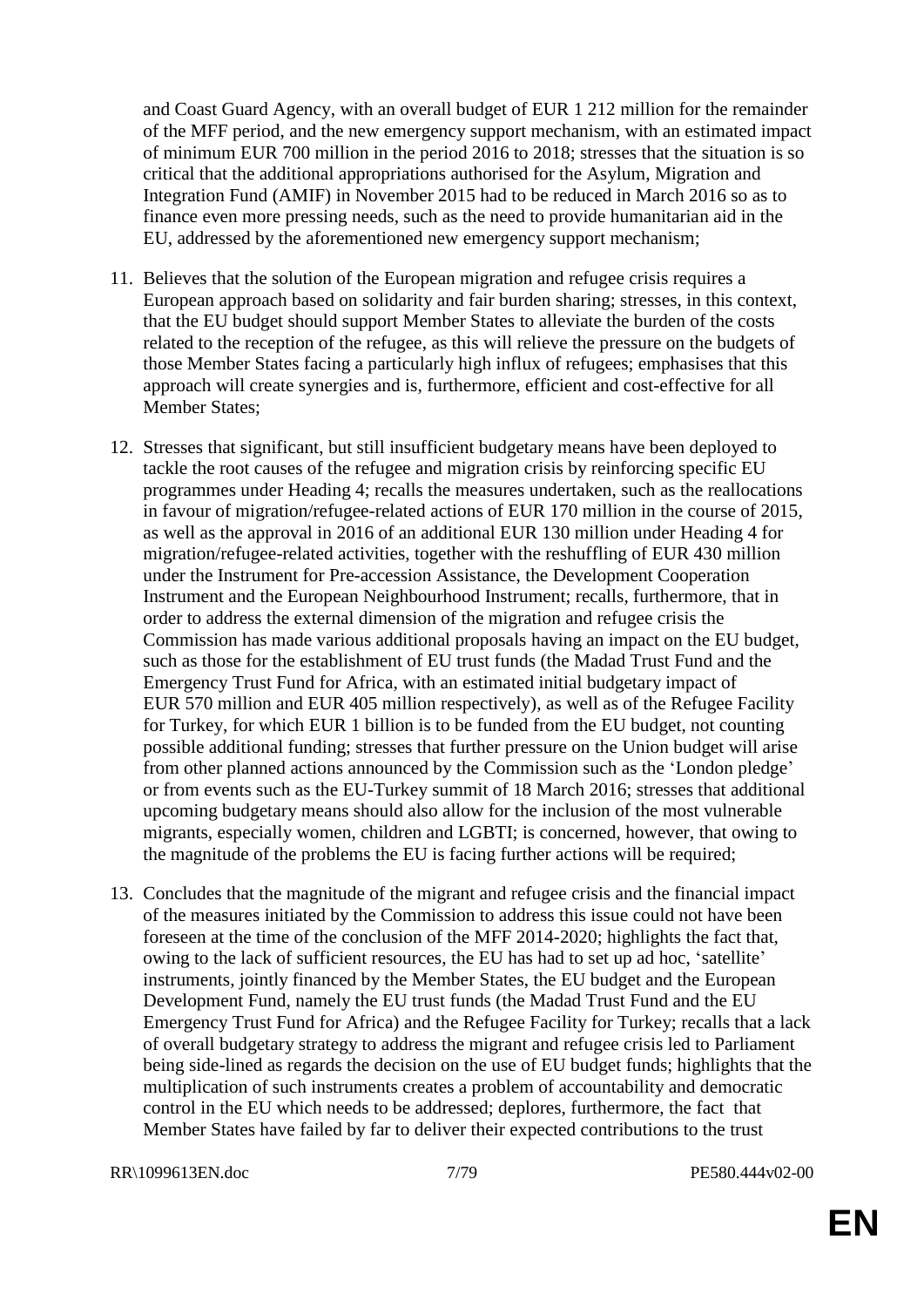funds, thus undermining the success of those funds; reiterates its call on Member States to immediately fulfil their commitments and their responsibilities;

#### *Low level of investment*

- 14. Recalls that, since the global economic and financial crisis, the EU has suffered from low and insufficient levels of investment; notes, in particular, that in 2014 total investment was 15 % below the 2007 level, which corresponds to an investment drop of EUR 430 billion; considers that weak investment slows economic recovery and has direct repercussions on growth, jobs and competitiveness;
- 15. Underlines that, in response to this pressing problem, the new Commission in 2014 proposed an investment plan for Europe and the establishment of EFSI, with the aim of mobilising EUR 315 billion in new investment in the real economy; reiterates its strong commitment to EFSI, which is expected to deliver a powerful and targeted boost to economic sectors that are conducive to growth and job; observes that a number of projects have already been approved and are under implementation; notes that the guarantee provided by the Union for EFSI is covered by a Guarantee Fund of EUR 8 billion constituted in the EU budget;
- 16. Recalls that, in order to secure this additional funding, the financial allocation for two significant EU programmes, Horizon 2020 and the Connecting European Facility (CEF), was reduced by EUR 2.2 billion and EUR 2.8 billion respectively, while the remaining EUR 3 billion are covered by unallocated MFF margins; stresses Parliament's commitment during the EFSI negotiations to reduce as much as possible the negative impact on these two programmes, whose financial envelopes, which were decided only in 2013, suffered important cuts compared to the Commission proposal already during the MFF 2014-2020 negotiations;
- 17. Regrets that the portion of the EU budget dedicated to research and innovation has often been the first to be affected by any cuts in the budget; notes that research and innovation programmes generate EU added value, and underlines the key role of those programmes in supporting competitiveness and, thus, in assuring future growth and the long-term prosperity of the Union;
- 18. Highlights, in this context, that in accordance with Article 15 of the MFF Regulation, a frontloading of resources was implemented in 2014-2015 for Horizon 2020 (EUR 200 million for European Research Council and Marie Curie actions) and COSME (EUR 50 million), in order to compensate in part for the decrease in appropriations between 2013 and 2014; notes that this frontloading does not change the overall financial envelope of the programmes, leading to less appropriations respectively for the second half of the MFF; stresses, however, that the frontloading for Horizon 2020 and COSME was fully absorbed, thus proving the strong performance of these programmes and their capacity to absorb even more;
- 19. Notes also with great concern that that the success rate for Horizon 2020 has dropped to a level of 13 % from the 20-22 % enjoyed by its predecessor (FP7) in the previous programming period; regrets the fact that as a result fewer high-quality projects in the field of research and innovation are receiving EU funding; notes, similarly, the rejection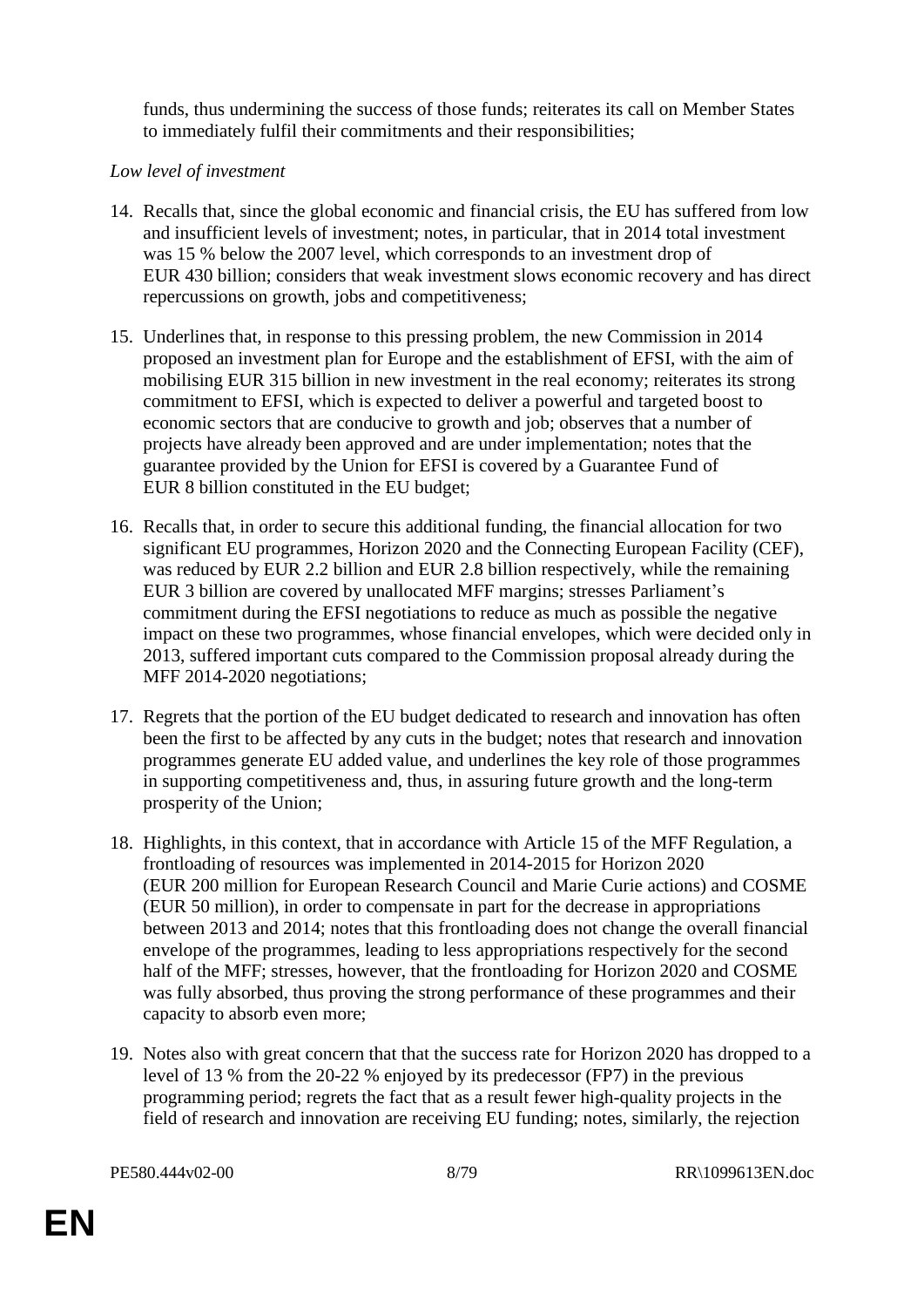of many high-quality applications relating to the CEF owing to insufficient budget funds;

#### *Youth unemployment*

- 20. Stresses that youth unemployment remains dramatically high and represents one of the most pressing and serious problems that the EU is currently facing; highlights that 4.4 million young persons under 25 were unemployed across the Union in February 2016 and that this corresponds to a proportion of over 40 % in several Member States, and over 60 % in certain regions of the EU; underlines that the employment rate in the EU is well below the Europe 2020 target; consequently highlights that too many young people are at risk of social exclusion and that more specific actions on including NEETs (young people not in education, employment or training) should be taken; points to the fact that the volume of highly educated and well-trained human resources has a strong impact on Europe´s competitiveness, innovative capacity and productivity, and emphasises, in this regard, the need to invest in education, training, youth and culture; acknowledges, furthermore, the importance of the EU 2010-2018 EU Youth Strategy;
- 21. Underlines that the EU budget makes a significant contribution to the fight against unemployment, especially through the European Social Fund (ESF) and the Youth Employment Initiative (YEI); points to the indication of the Commission that the designation of implementing authorities has constituted a key challenge for the financial flows of the programme; stresses also that despite the initial delays in this designation and the implementation of the YEI, the current figures indicate full absorption capacity (achieved in part through a significant increase in the pre-financing rate of this programme); notes that an evaluation of this initiative will soon be concluded by the Commission, and expects that the necessary adjustments will be introduced to ensure its successful implementation; considers that the proposed Structural Reform Support Programme could possibly provide a valuable contribution to the improvement of the administrative capacity in Member States in this context; stresses the importance of a continued assessment of the performance of the YEI by relevant stakeholders, including youth organisations;
- 22. Is particularly concerned at the lack of new commitment appropriations for the YEI as of 2016, given that its entire original envelope was frontloaded in 2014-2015 (Article 15 of the MFF Regulation); stresses that in supporting this frontloading Parliament never intended that the initiative should be terminated after only two years of funding and that other MFF mechanisms, such as the Global Margin for Commitments (GMC), were put in place with the purpose of ensuring its continuation; recalls, however, that the GMC has been already mobilised only for the funding of EFSI; also notes the frontloading of appropriations, on the basis of the same article, for Erasmus  $+$  (EUR 150 million), this being another EU programme that makes a major contribution to improving the employability of young people, which was fully implemented in the first two years of this period; recalls that, according to the International Labour Organisation (ILO), an efficient Youth Guarantee at the European Union level would cost EUR 21 billion on an annual basis for the eurozone countries;

#### *Internal security*

23. Recalls the recent terrorist attacks in France and Belgium and the increased threat levels

#### RR\1099613EN.doc 9/79 PE580.444v02-00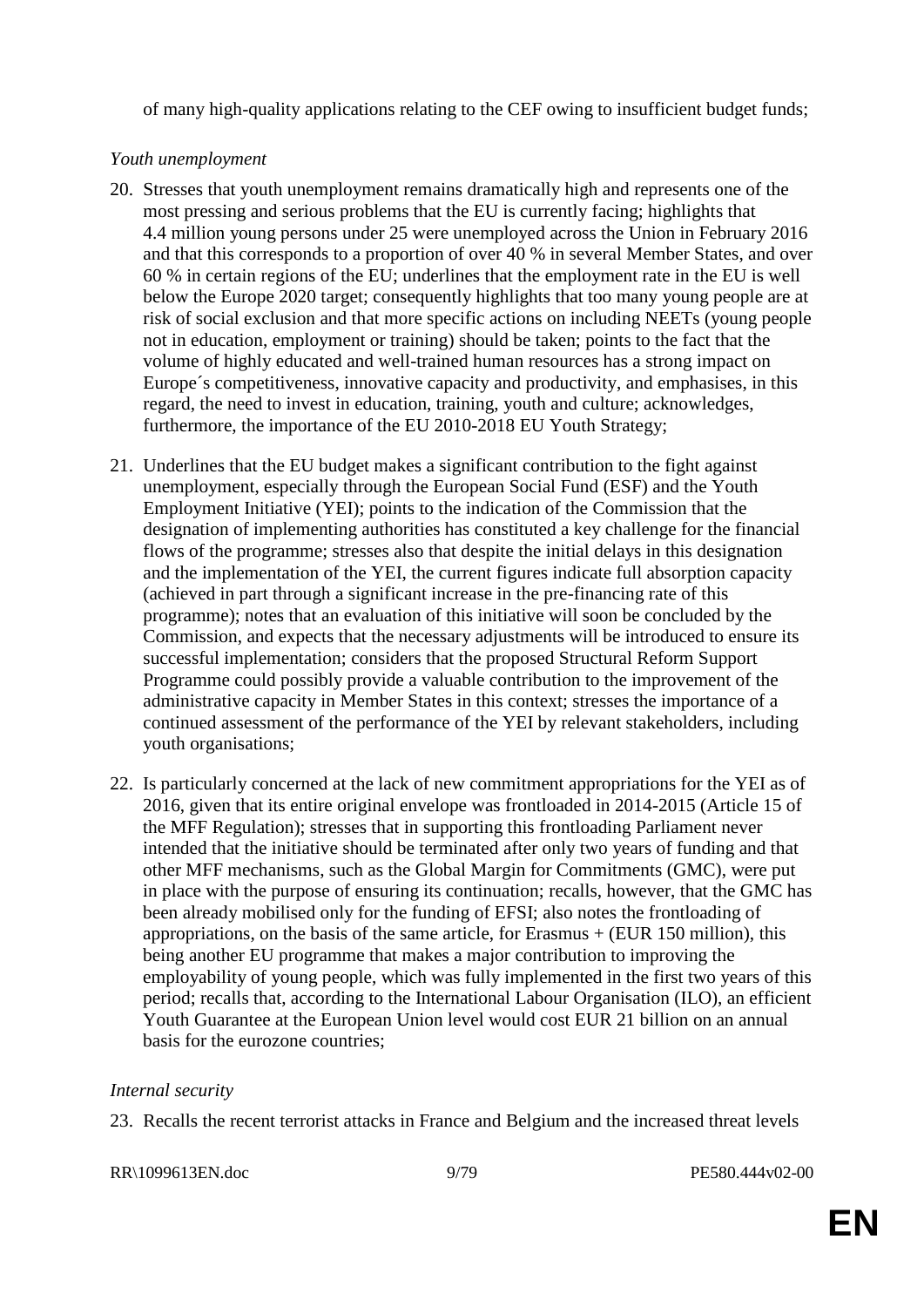in other Member States, which call for more coordinated and reinforced action and means at EU level; underlines that the Union has the Internal Security Fund as an appropriate instrument, and has several agencies operating in this field facing increasing pressure; considers that more European action, and therefore more funding, will be needed in this area to provide an adequate response to this threat; stresses that increased cooperation in this area requires reinforcement of the staff of the relevant agencies, which may further increase pressure on the EU budget, and recalls the limited reinforcement of staff levels of the European Counter-Terrorism Centre in Europol financed by redeployment from the Internal Security Fund;

24. Stresses that given the current actions and legislative proposals aimed at increasing judicial cooperation, additional financial and human resources will progressively be required also for Eurojust, which will have an impact on the EU budget;

#### *Crises in the agricultural sector*

25. Stresses that the tight ceilings for the Common Agricultural Policy (CAP) until 2020 entail much lower margins than in the previous MFF, while the sector faces more challenges; recalls that this policy is crucial for the income situation of many farmers, particularly in times of crises, and points out to the high annual absorption rate of almost 100 %; recalls the various crises that European farmers have faced since the beginning of the current MFF, most notably in the dairy, pig meat, beef and fruits and vegetables sectors, and the long-term negative effects on European farmers of the losses caused by the Russian embargo on agricultural products; notes the abolition of sugar quotas in 2017 and its possible effect on the sugar sector, with due attention also given to the particular needs of the outermost regions; highlights the budgetary impact of the emergency measures taken in response to these crises, involving EUR 500 million in the budget 2016 and EUR 300 million in 2015 which were financed from the margins in Heading 2; underlines that any reduction in this area would endanger the territorial cohesion of the EU, in particular as regards the rural areas; is, furthermore, against any movement towards a renationalisation of agricultural policy, which would create distortion in the market and unfair competition for farmers;

# *Environmental challenges*

26. Is concerned that the goal of spending at least 20 % of the EU budget (under the current MFF) on climate-change-related action has not been reached, and that, according to the Commission's mainstreaming methodology, only around 12.7 % of the EU annual budget is spent on this cause; points to the significant need of financing for climate action, biodiversity protection and the sustainable use of natural resources, which will be further heightened by the effects of the ongoing global warming; notes, in particular , the COP 21 climate agreement reached at the recent Conference of the Parties to the United Nations Convention in Paris in 2015;

#### *Economic, social and territorial cohesion*

27. Recalls that the cohesion policy is the Union's main investment policy aiming at reducing the economic, social and territorial disparities between all EU regions and, thus, improving the quality of life of European citizens; highlights its important role in the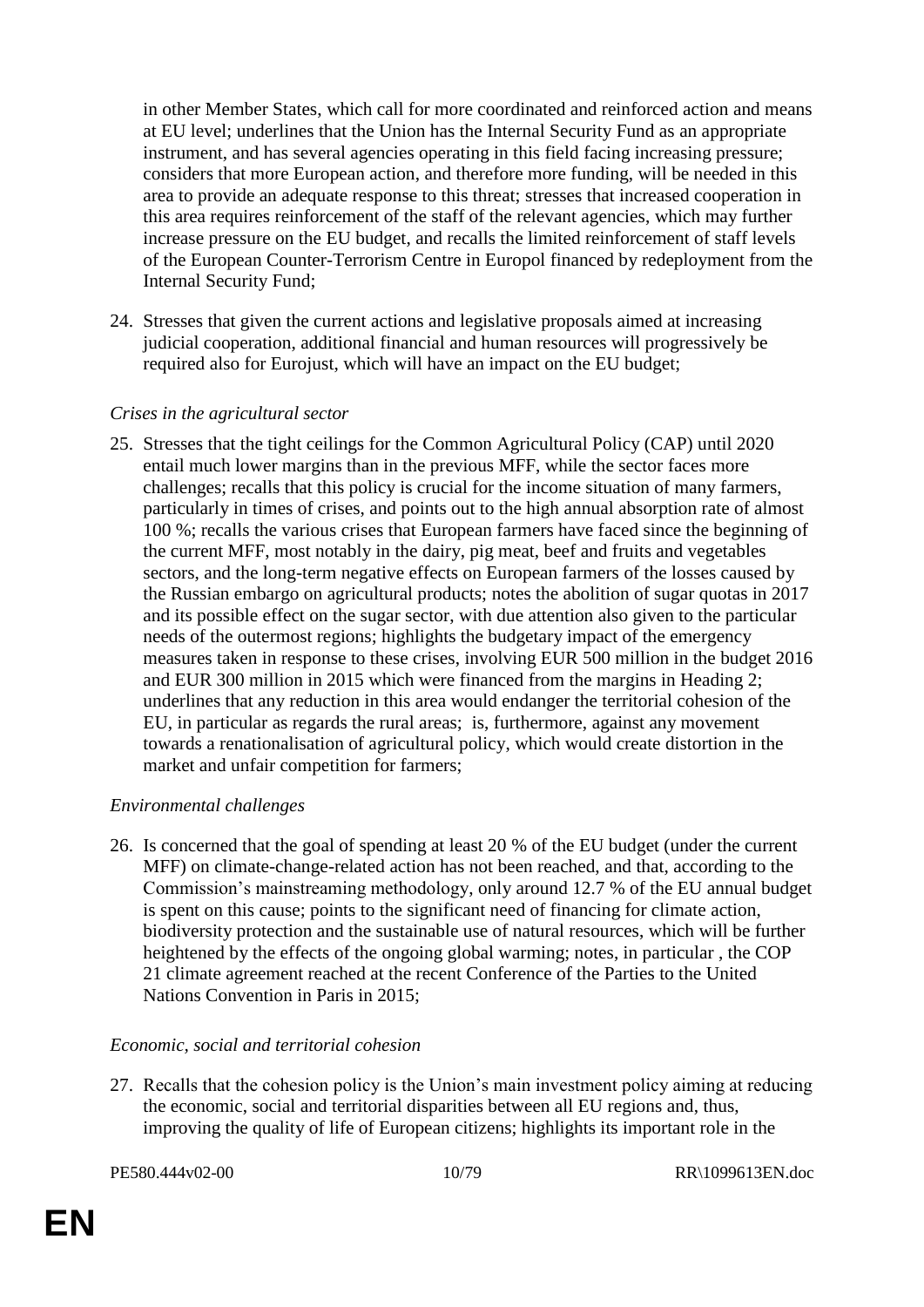delivery of the Europe 2020 strategy for smart, sustainable and inclusive growth, in particular through a clear earmarking of resources for the climate-related actions and for the social objectives, especially to fight the increased poverty, including child poverty, inequalities and social exclusion, and to stimulate employment; calls on the Commission to monitor the full implementation of the above-mentioned targets; considers, furthermore, that while respecting the pre-allocated national envelopes, the structural funds can also provide a valuable contribution to the arising challenges, such as the consequences of the refugee crisis;

#### *Growing pressure on development and neighborhood policies*

- 28. Notes the upward pressure on global needs for humanitarian aid and disaster risk reduction stemming from the effects of conflicts and wars; points to the Addis Ababa agreement, in which Heads of State and Government affirmed their strong political commitment to achieving Sustainable Development Goals (SDGs), and is aware of the need for expenditure in this respect; recalls the EU's recent renewal of its collective commitment to raise its official development assistance (ODA ) to 0.7 % of its GNI and to allocate at least 20 % of its ODA to basic social services, with a focus on education and health; is strongly against any use of development aid for non-development objectives;
- 29. Recalls that the geopolitical situation in the Eastern Neighbourhood is also fragile; stresses the important role of the EU budget in contributing to the stabilisation of the situation in both southern and eastern EU neighbourhood and in addressing these challenges through the provision of support to countries that are currently implementing association agreements, in order to advance reforms and ensure the deepening of the relations between the EU and the respective countries;

#### *Gender mainstreaming*

30. Welcomes the MFF mid-term review as an opportunity to make significant progress towards more effective integration of gender mainstreaming in the MFF and in the implementation and monitoring of the Joint Declaration attached to the MFF in this regard;

#### *Payments backlog*

31. Recalls the build-up over the previous (2007-2013) MFF of a backlog of unpaid bills, which rose from a level of EUR 5 billion at end 2010 to unprecedented levels of EUR 11 billion at end 2011, EUR 16 billion at end 2012, and EUR 23.4 billion at end 2013; warns that this backlog has spilled over into the current (2014-2020) MFF, reaching an unprecedented peak of EUR 24.7 billion at the end of 2014; stresses that, at the insistent request of Parliament, a payment plan has been agreed with the aim of reducing the backlog of outstanding cohesion policy-related payment claims for 2007-2013 to a 'normal' level of EUR 2 billion by the end of 2016; points out that at least EUR 8.2 billion of unpaid bills were identified at the end of 2015 for 2007-2013 in the field of cohesion policy, a figure which is expected to fall below EUR 2 billion by the end of 2016; notes that this decrease provides merely temporary relief as it is only the result of

RR\1099613EN.doc 11/79 PE580.444v02-00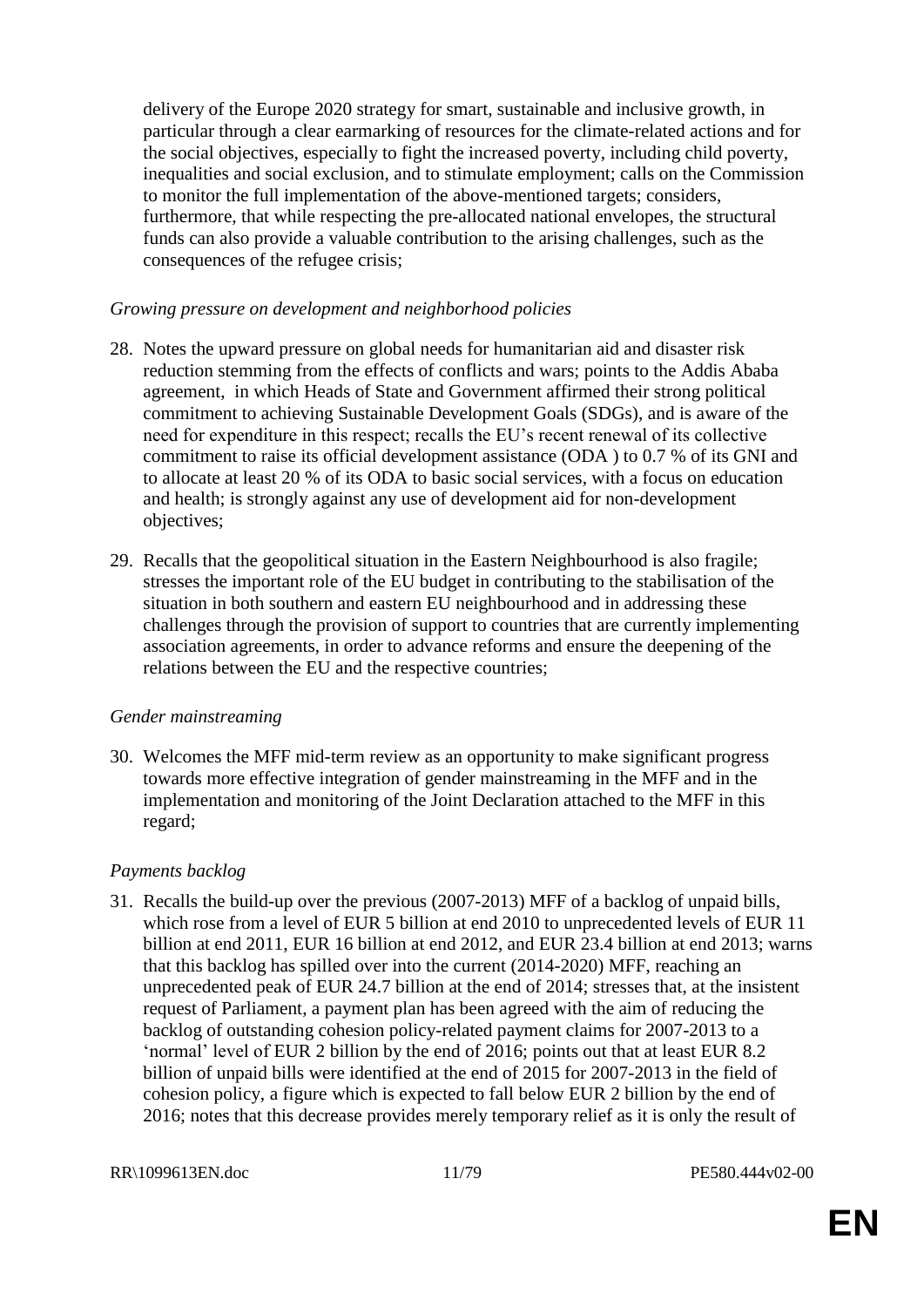submissions of payable claims for both the 2007-2013 and 2014-2020 programmes being less than announced; regrets that no action has been undertaken to address the 'hidden backlog' identified under other headings; draws the attention to the fact that the situation of 2012-2014 is expected to recur at the end of the current MFF unless no concrete measures are taken;

32. Regrets that the consequences of this payment crisis have been severe, affecting beneficiaries of the EU budget such as students, universities, SMEs, researchers, NGOs, local and regional authorities and other relevant entities; recalls, in particular, the dramatic shortage of payments in the field of humanitarian operations in 2014, which negatively affected the EU's life-saving operations; recalls that the Commission had to resort to 'mitigating measures' such as reducing pre-financing percentages and postponing calls for proposals/tenders and related contracting; recalls that an artificial slowdown in the implementation of the new 2014-2020 programmes occurred owing to the general lack of payments, an example being an artificial delay relating to EUR 1 billion worth of calls for proposals under Horizon 2020 in 2014, which aimed at ensuring that payments would fall due in 2015 rather than in 2014; stresses, furthermore, that penalties for late payments have been charged to the EU budget, reaching some EUR 3 million in both 2014 and 2015;

#### **B. Substantial use of the MFF's flexibility provisions**

- 33. Stresses that, in order to secure the additional appropriations that have been needed to respond to crises or to finance new political priorities since 2014, the budgetary authority has approved a substantial mobilisation of the flexibility provisions and special instruments included in the MFF regulation, after exhausting all available margins; recalls that several of those provisions resulted directly from proposals of the European Parliament, which ranked the call for maximum possible flexibility as one of its key demands in the MFF negotiations;
- 34. Notes, in particular, that the special instruments were mobilised to tackle the refugee and migration crisis (full amount of the Flexibility Instrument exhausted in 2016 – EUR 1 530 million; Emergency Aid Reserve in 2016 – EUR 150 million), the payments shortage problem (Contingency Margin activated in 2015 – EUR 3.16 billion), and the financing of the EFSI Guarantee Fund (full use of Global Margin for Commitments 2014 – EUR 543 million); recalls that the decision to mobilise the Contingency Margin in payments is coupled with a decrease in the payment ceilings for the years 2018 to 2020;
- 35. Anticipates that any further needs that arise in relation to the migration and refugee crisis in 2016, including the tranche of EUR 200 million for the new instrument to provide emergency support within the Union, should result in the mobilisation of the Contingency Margin as soon as necessary; recalls that no more margins are available under Heading 3, while the Flexibility Instrument has already been used up in its entirety for this year; suggests that further opportunities for flexibility for emerging challenges should be investigated;
- 36. Recalls that the legislative flexibility, as enshrined in Point 17 of the Interinstitutional Agreement (IIA), allows for an increase in the overall envelope of programmes adopted by the ordinary legislative procedure of up to  $+/- 10$  % over the seven-year period; notes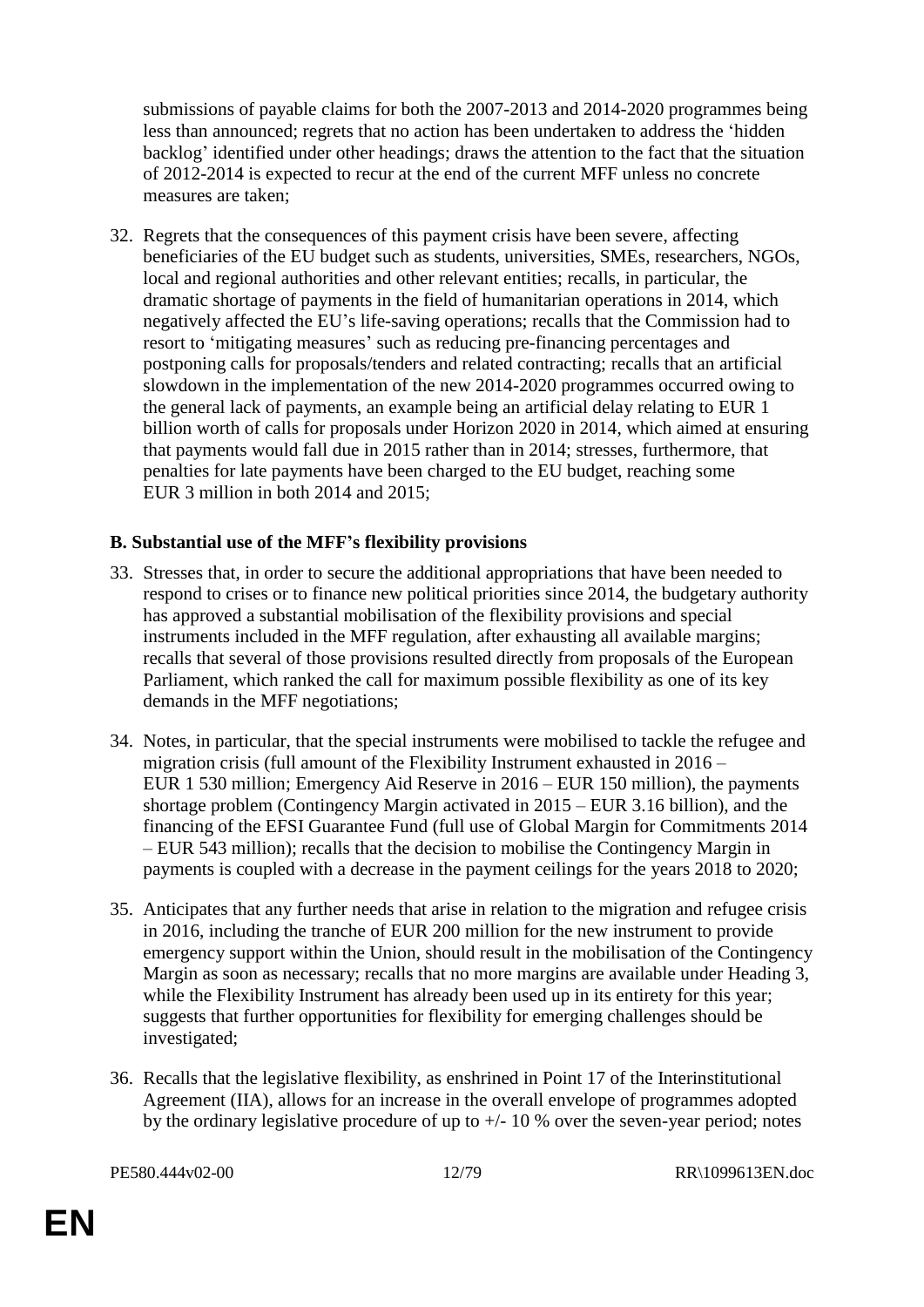that 'new, objective, long-term circumstances' allow the budgetary authority to depart even further from the original envelope; welcomes the fact that this provision has already been used to allow the Union to respond to unforeseen events by considerably increasing the original annual allocations of programmes such as AMIF;

#### *II. Mid-term revision of the MFF – an imperative requirement*

- 37. Is convinced, on the basis of the above analysis, that the review of the functioning of the current MFF entails the conclusion that a genuine mid-term revision of the MFF, as provided for in the MFF Regulation, is absolutely indispensable if the Union is to effectively confront a number of challenges while fulfilling its political objectives; recalls that delivering on the Europe 2020 strategy remains the main priority to be supported by the EU budget; stresses the need for the EU budget to be endowed with adequate resources to effectively ensure investments conducive to growth and jobs, achieve economic, social and territorial cohesion, and promote solidarity;
- 38. Urges the Commission, when preparing its legislative proposal, to take into consideration the following demands of Parliament regarding changes to the MFF Regulation, with respect both to the figures and to several provisions relating to the functioning of the MFF which need to be applicable already for the current MFF;
- 39. Stresses that two legislative proposals with important budgetary implications, namely the prolongation of EFSI and the setting up of an External Investment Plan, are anticipated in the autumn of 2016; expects that all information related to the financing of these two proposals will be made available as soon as possible, in order to be duly taken into account during the negotiations on the MFF mid-term revision; reiterates its principle position that new political initiatives should not be financed to the detriment of existing EU programmes and policies;
- 40. Stresses that the modifications agreed on during the MFF mid-term revision should be implemented without delay and integrated already in the EU budget 2017; calls, therefore, on the Commission to present its legislative proposal on the revision of the MFF Regulation as soon as possible, in order to allow for parallel negotiations on the MFF revision and the EU budget 2017 and a timely agreement in that respect;
- 41. Takes note of the outcome of the UK referendum of 23 June 2016; calls, in this regard, on the Commission to provide the budgetary authority with all relevant information on possible budgetary implications resulting from this referendum, without prejudice to the outcome of the upcoming negotiations between the UK and the EU;

# **A. Parliament's demands for the second half of the MFF**

#### *MFF figures (commitments)*

42. Is convinced that, while fully confirming the notion of large-scale political and financial support for EFSI, the EU budget should not be financing new initiatives to the detriment of existing Union programmes and policies; intends to deliver on its commitment to fully offset the EFSI-related cuts affecting Horizon 2020 and CEF, in order to allow them to accomplish their objectives as agreed only two years ago, and enable the Union to reach

RR\1099613EN.doc 13/79 PE580.444v02-00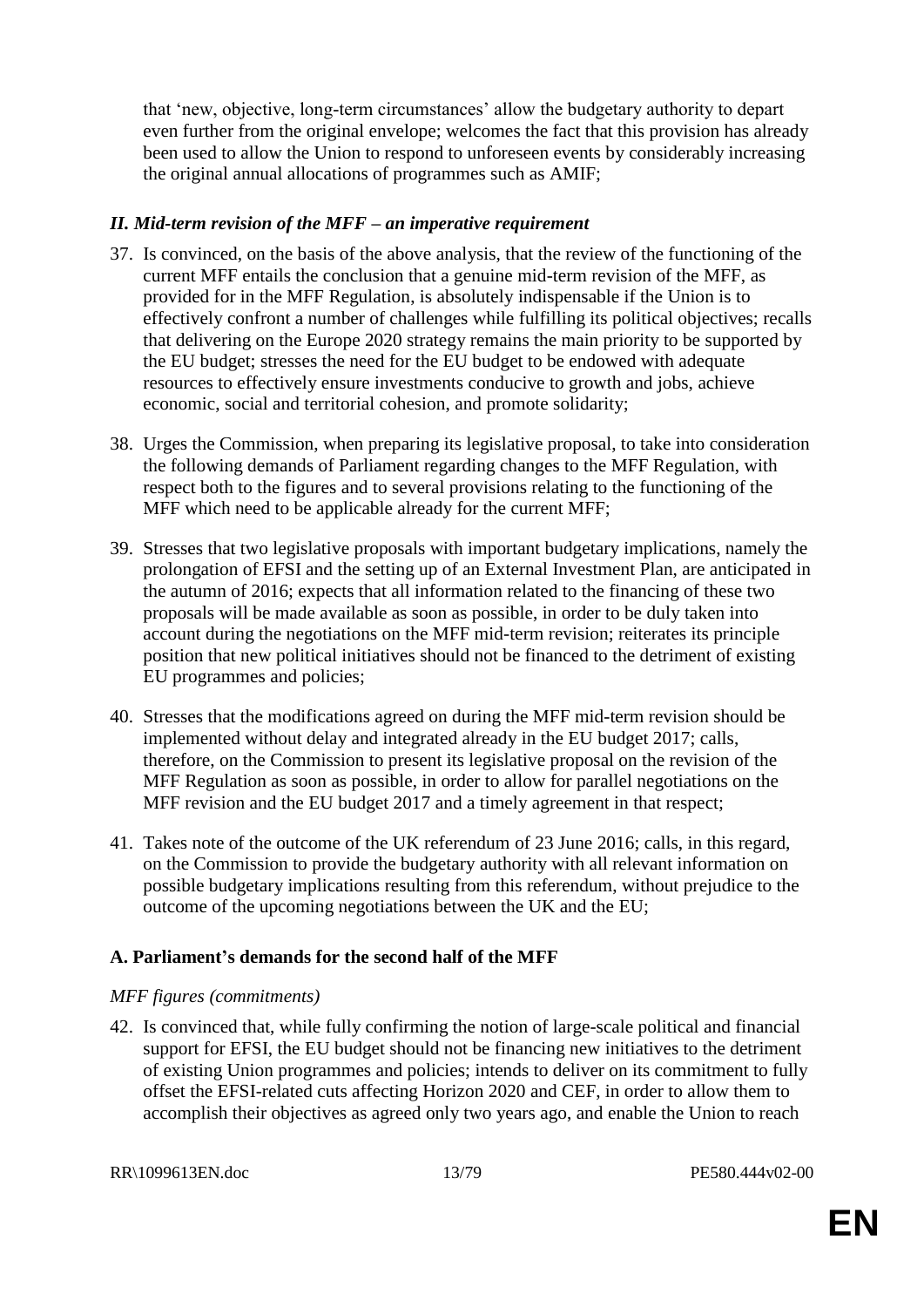its research and innovation targets; stresses, in this context, that the funding level of the other programmes in Subheading 1a ('Competitiveness for growth and jobs') should not be affected by this compensation, pointing to their incontestable contribution to growth, jobs and competitiveness; believes that margins in Subheading 1a are not sufficient for accommodating these needs, hence calls for an increase of the ceiling in this Subheading;

- 43. Strongly supports the continuation of the YEI, as a means of ensuring an urgent response in the fight against youth unemployment, following the necessary adjustments brought about by the ongoing evaluation; considers that this can only be achieved through the provision of at least the same level in commitment appropriations for YEI until the end of the current MFF as the one allocated annually to the programme during the first two years of this period (6 billion EUR frontloaded in 2014-2015), subject to the outcome of the upcoming Commission's assessment; notes that this should entail an upwards revision of the ceilings of Subheading 1b ('Economic, social and territorial cohesion'), as no margins are available;
- 44. Is of the firm opinion that the overall budgetary allocation and pre-allocated national envelopes for the CAP, including direct payment appropriations, remain untouched during the MFF revision; underlines, moreover,the importance of ensuring that the allocation for the European Maritime and Fisheries Fund is not reduced, in order to allow for the fulfilment of the objectives of the recent Common Fisheries Policy reform;
- 45. Considers that the magnitude of the migration and refugee crisis, caused by conflicts and climate change, goes to show that additional needs with significant budgetary consequences may be expected to arise for this purpose in the coming years under Heading 3 (Security and Citizenship); underlines, moreover, that under the same Heading, additional funding will also be needed to back up reinforced action at EU level for internal security in the EU and for the fight against terrorism; asks the Commission to draw up as soon as possible an updated projection of the budget required until the end of the current MFF, to meet all challenges in these fields;
- 46. Is, therefore, of the firm opinion that, even with the mobilisation of the small margins available under Heading 3 and existing flexibility provisions, the resources available will not be sufficient to tackle the increased needs under this heading; calls, therefore, for significant reinforcements for the AMIF and the Internal Security Fund, as well as for the Union agencies (Frontex, the European Asylum Support Office (EASO), Europol, Eurojust and the European Union Agency for Fundamental Rights ( FRA)) that have undertaken new responsibilities operating in the field, as well as other initiatives that can be undertaken; considers that an upward revision of the ceilings under Heading 3 is required;
- 47. Expects that concerted action to respond effectively to the external dimension of the migration and refugee crisis, notably the political stabilisation of the European Neighbourhood and the sub-Saharan Africa and the tackling of humanitarian and economic causes of migration, will intensify over the coming years, and will be accompanied by increased requests for funding under Heading 4 (Global Europe); underlines that such requests for additional funding should not be deployed to the detriment of the EU's existing external action, including its development policy; calls, therefore, for an upward revision of the ceilings under Heading 4;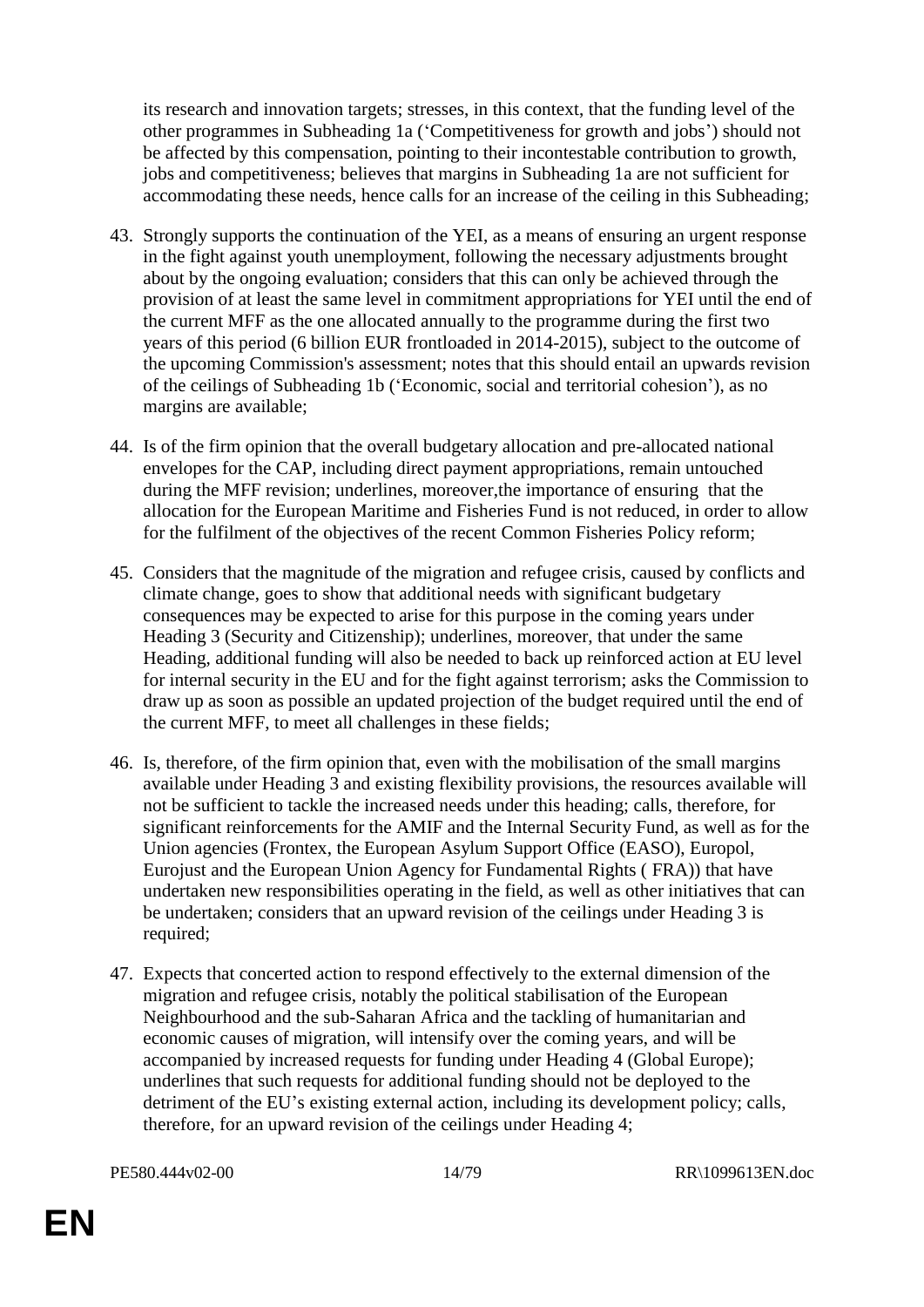#### *MFF figures (payments)*

- 48. Considers that, as a matter of priority, it is necessary to act to prevent a new payment crisis occurring towards the end of the current MFF; firmly believes that every effort should be made to avoid building up a backlog of unpaid bills like the one that was observed during the previous period; stresses, however, that, at the same time as payment needs should be reaching their normal peak, a significant pressure on payments at the second half of the MFF can already be anticipated; considers that the additional pressure is due, inter alia, to the offsetting of the Contingency Margin against the already tight payments ceilings for 2018-2020, the considerable delay in launching the new programmes under shared management, including the YEI, the payment profile of EFSI, and the additional payments corresponding to the recent increases in commitments in relation to the migration and refugee crisis;
- 49. Recalls that payments appropriations are the orderly consequence of past commitments; expects, therefore, that new reinforcements in commitment appropriations will be accompanied by a corresponding increase in payment appropriations, including an upward revision of the payments ceilings; considers, moreover, that the mid-term review/revision of the MFF provides an excellent opportunity to take stock of payment implementation and updated forecasts for the expected evolution of payments up to the end of the current MFF; believes that a joint payment plan for 2016-2020 should be binding, developed and agreed between the three institutions; insists that such a new payment plan should be based on sound financial management and provide for a clear strategy to meet all payment needs in all headings until the end of the current MFF, and to avoid a 'hidden backlog' caused by an artificial slowdown in the implementation of certain multiannual programmes and other mitigating measures, such as the reduction of pre-financing rates;
- 50. Is determined to settle in an unequivocal way the issue of budgeting the payments of the MFF special instruments; recalls the unresolved conflict of interpretation between the Commission and Parliament on the one hand, and the Council on the other, which has been in the forefront of the budgetary negotiations in recent years; reiterates its longstanding position that payment appropriations resulting from the mobilisation of special instruments in commitment appropriations should also be counted over and above the annual MFF payment ceilings;

#### *Conditionality to ensure fundamental right of the EU*

51. Insists that all countries should assume full share of responsibilities in the context of the refugee crisis and the Decision on the dedicated reallocation mechanism; calls on the Commission to introduce a financial bonus-malus mechanism as regards the Member States' fulfilment or not of their commitments under measures adopted by the EU; upholds that any financial contribution coming from sanctioning a Member State that does not respect these measures should flow back into the EU budget as an extra revenue;

#### *Extraordinary revenue*

52. Strongly believes that any surplus resulting from under-implementation of the EU budget or fines imposed on companies for breaching EU competition law should be budgeted as

RR\1099613EN.doc 15/79 PE580.444v02-00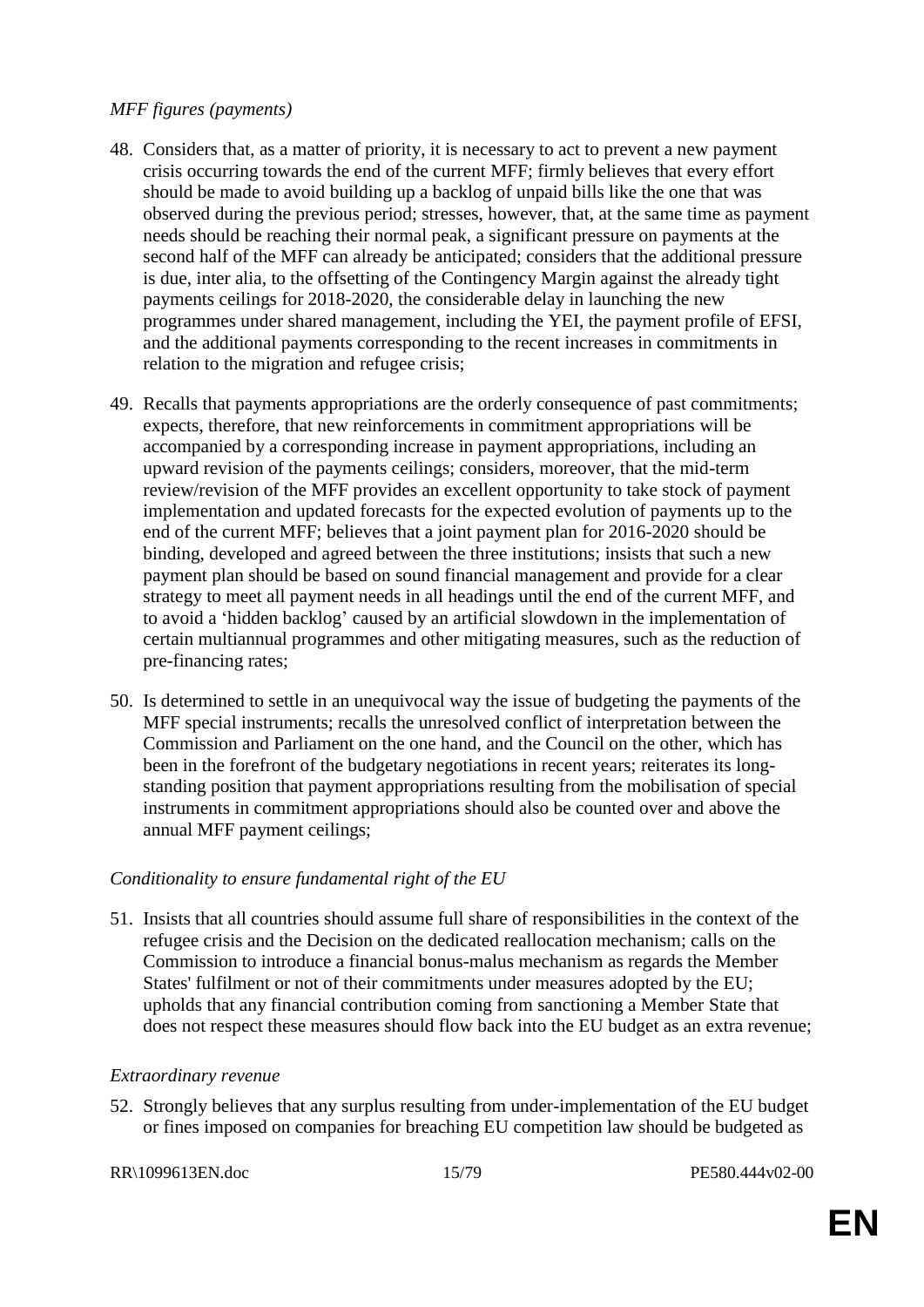extra revenue in the EU budget, with no corresponding adjustment of the GNI contributions; considers that this measure would significantly contribute to easing the payment problem of the EU budget; calls on the Commission to make appropriate legislative proposals in this regard;

53. Is convinced that decommitments across all headings, resulting from total or partial nonimplementation of the actions for which they were earmarked, should be made available again in the EU budget and be mobilised by the budgetary authority in the framework of the annual budgetary procedure; strongly believes that, given the current constraints affecting the EU budget and the additional financing needs that the Union is facing, such provision should also apply to decommitments resulting from the implementation of the 2007-2013 programmes, including the closure of cohesion policy programmes; calls on the Commission to make appropriate legislative proposals in this regard;

#### *Flexibility provisions and special instruments*

- 54. Stresses that the mere frequency and level of mobilisation of the MFF special instruments over the past two years prove beyond any doubt the worth of the flexibility provisions and mechanisms enshrined in the MFF Regulation; stresses the long-standing position of Parliament that flexibility should allow for a maximum use of the global MFF ceilings for commitments and payments;
- 55. Believes, therefore, that the mid-term revision of the MFF Regulation should provide for the lifting of a number of constraints and limitations that were imposed by the Council on the flexibility provisions at the time of adoption of the MFF; considers, in particular, that any restrictions on the carry-over of unused appropriations and margins, either by setting annual ceilings (Global Margin for Payments) or by imposing time-limits (Global Margin for Commitments) should be revoked; believes that, given the current budgetary constraints across several headings, no specific scope should be defined as regards the utilisation of resources under the Global Margin for Commitments;
- 56. Stresses, in particular, the mobilisation of the full amount of the Flexibility Instrument in 2016; notes that this instrument allows for financing clearly identified expenditure that cannot be financed within the ceiling of one or more headings and is not linked to a specific EU policy; considers, therefore, that it provides genuine flexibility in the EU budget, especially in the event of a major crisis; calls, accordingly, for a substantial increase in its financial envelope up to an annual allocation of EUR 2 billion, pointing out that this amount is budgeted only in the event of a decision of the budgetary authority for mobilisation of this instrument; recalls that the Flexibility Instrument is not linked to a special policy field and can be mobilised for any purpose that is deemed necessary;
- 57. Points to the role of the Emergency Aid Reserve in providing a rapid response to specific aid requirements for third countries for unforeseen events, and stresses its particular importance in the current context; calls for a substantial increase in its financial envelope up to an annual allocation of EUR 1 billion;
- 58. Notes the different rules in force as regards the time-span for carrying over unspent appropriations for the MFF special instruments, namely the Flexibility Instrument, the Emergency Aid Reserve, the EU Solidarity Fund and the European Globalisation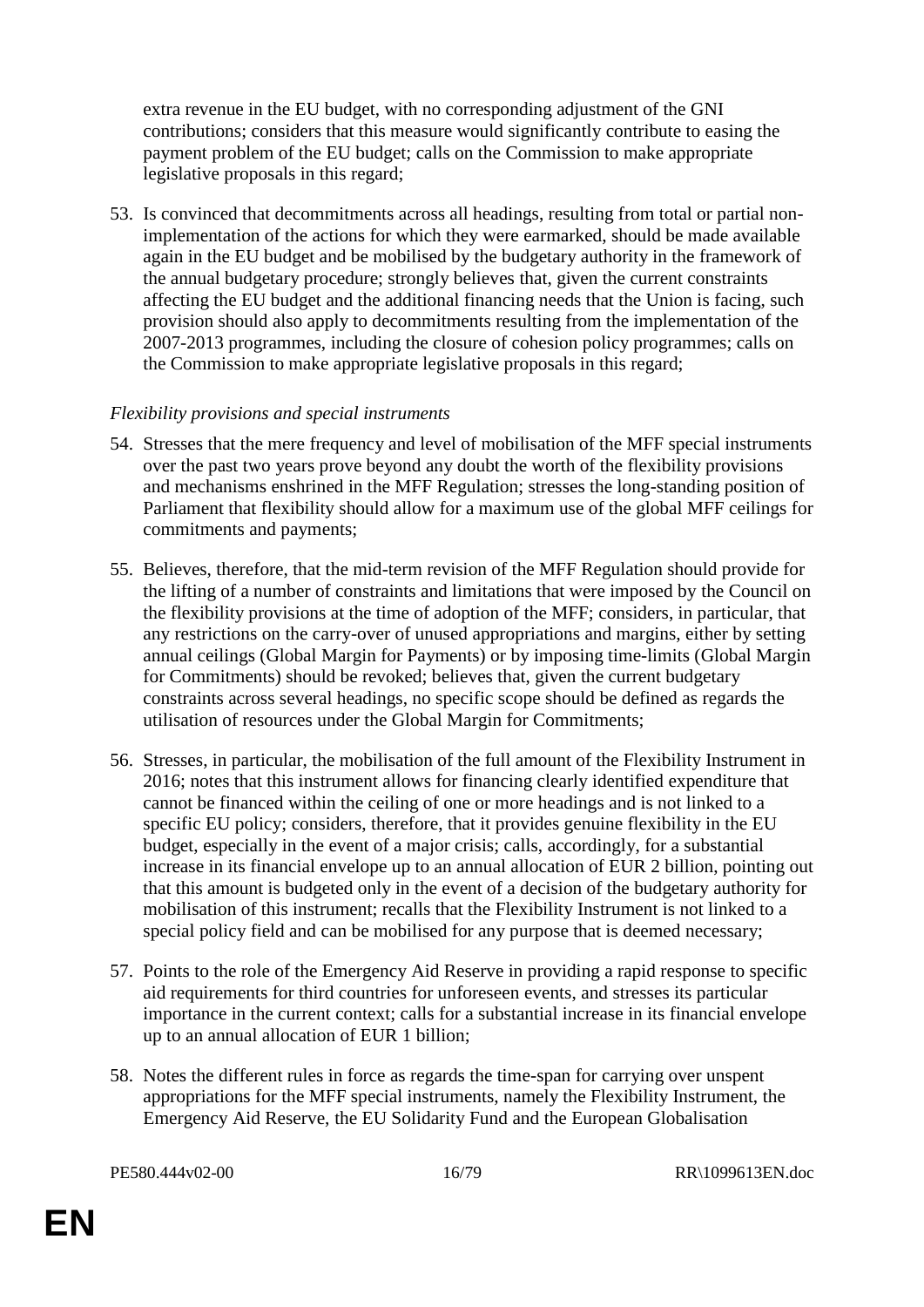Adjustment Fund; calls for the harmonisation of these rules so as to enable a general N+3 rule to apply to these instruments;

59. Attaches particular importance to the Contingency Margin, as a last-resort instrument for reacting to unforeseen circumstances; stresses that, according to the Commission, this is the only special instrument that can be mobilised for payment appropriations only, and thus to prevent a payment crisis in the EU budget, as in 2014; deplores the fact that, contrary to the previous period, a compulsory offsetting of the appropriations is stipulated in the MFF Regulation; is of the firm opinion that this requirement creates an unsustainable situation which will in fact lower the annual amounts with regard to the MFF ceilings in the last years of the period and thus create additional pressure on the EU Budget; stresses that the Contingency Margin is, in any event, a last-resort instrument, the mobilisation of which is jointly agreed on by the two arms of the budgetary authority; calls, therefore, for the rule of compulsory offsetting to be lifted immediately with retroactive effect, as well as for an upward revision of its maximum annual amount to 0.05 % of EU GNI;

#### *Follow up of the international agreements on environmental changes*

60. Notes that the COP 21 agreement reached in Paris is a universal, dynamic and differentiated agreement aimed at facing the challenge of climate change; underlines that, under this agreement, EU funding needs to be allocated for supporting climate action in developing countries; stresses that any funding for the possible measures originating from COP 21 should be additional to the current spending on climate actions, and calls on the Commission to present its implementation strategy and first evaluation of the possible impact of the COP 21 agreement on the EU budget in due time for the revision; underlines, moreover, that the revision of the MFF creates an excellent opportunity to ensure that the 20 % target of spending on climate-related actions is reached and to provide for a possible increase of this threshold in line with the EU's international commitments taken during the COP 21; calls on the Commission to ensure that the mechanism of climate action mainstreaming is fully operationalised and that the current method of tracking of such spending is improved; recalls, furthermore, that the EU is also committed to implement the United Nations convention's Strategic Plan for Biodiversity, and underlines that it should dedicate sufficient resources to fulfil its commitments in that respect;

#### *Simplification*

61. Believes that the mid-term review/revision provides for an excellent opportunity for the first-time assessment and evaluation of the functioning of the EU policies and programmes concerned, as well as the operation of the MFF flexibility provisions and special instruments, and expects the Commission to supply an analysis identifying the shortcomings of the current implementation system; pays particular attention to the assessment of the impact on the implementation process of the new elements introduces in the current programming period, such as ex-ante conditionalities under cohesion policy; considers that the mid-term review/revision of the MFF should also take stock of the performance of funds allocated in view of the achievement of their objectives; invites the Commission to come up with concrete proposals to address the possible deficiencies and to improve and rationalise the implementation environment for the remaining years

```
RR\1099613EN.doc 17/79 PE580.444v02-00
```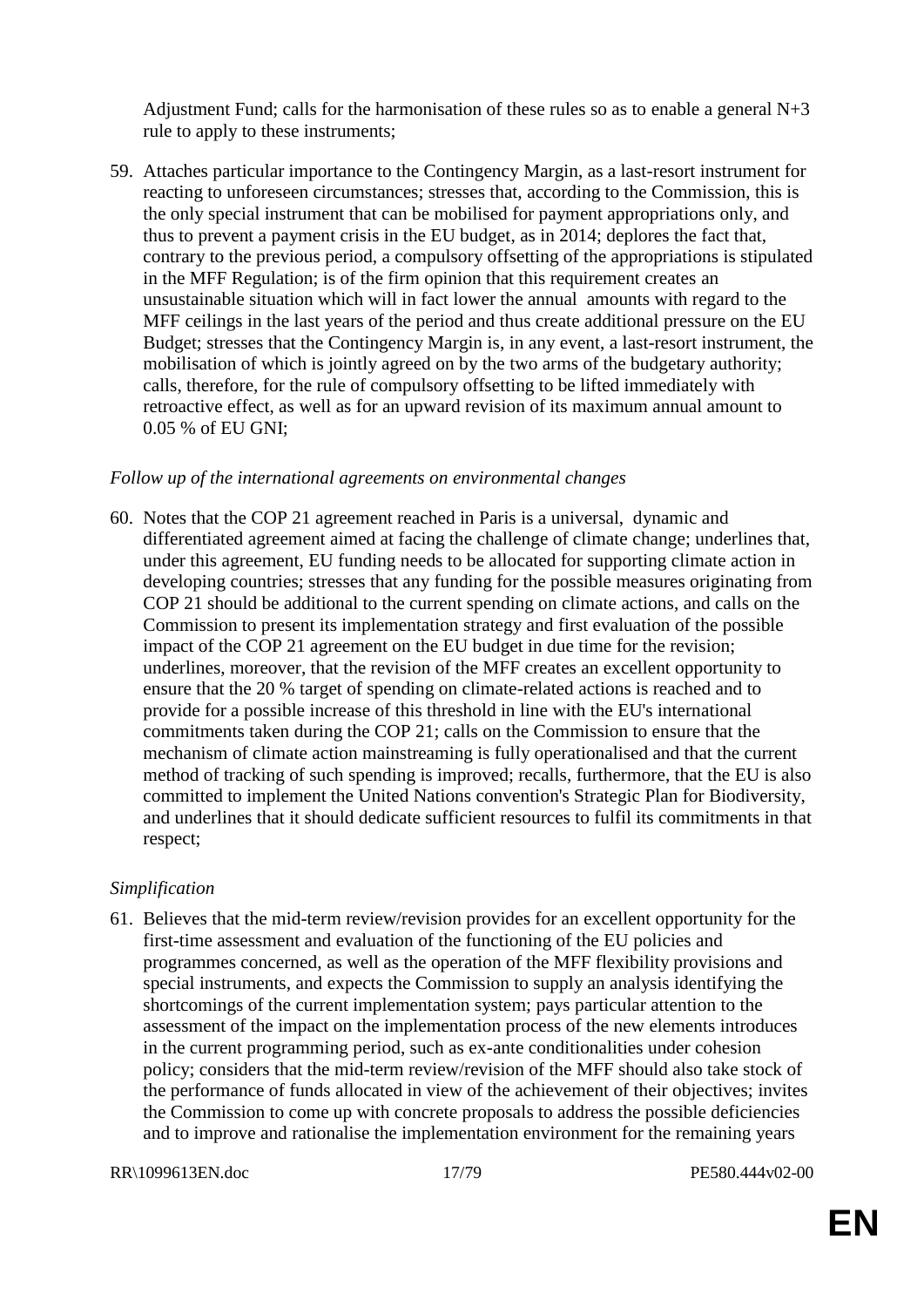of the current MFF, in order to ensure the most efficient use of scarce financial resources and to reduce the administrative burden for the beneficiaries;

62. Stresses that it is important to show the added-value of EU budget delivery and supports bringing the result orientation culture at the heart of the EU spending; emphasises that performance and output-related assessment should become, where appropriate, a key principle, and stresses the particular applicability of such a principle on innovationfocussed programmes; acknowledges the work of the Commission in the context of the EU Budget Focused on Results initiative, which still needs to be further developed, and awaits the outcomes of the work of the inter-institutional expert working group on performance-based budgeting; considers that this approach can be a vehicle for boosting performance of underperforming programmes; stresses, however, that technical or programming shortcomings cannot lead to a reduction of the EU budget or the abandonment of political priorities, and that better spending alone will not solve the problem of the lack of financial means to address pressing and growing needs; reminds the Commission that Parliament, as one arm of the budgetary authority, must be included in developing the Commission's strategy in that respect;

#### *Financial instruments*

- 63. Acknowledges the increased role of financial instruments in the Union budget as a complementary form of funding as compared to subsidies and grants; recognises the potential of these instruments in terms of increasing the financial, and therefore the political, impact of the Union budget; underlines, however, that a shift from traditional financing to more innovative instruments is not advisable in all policy areas, as not all policies are entirely market-driven; highlights that financial instruments provide an alternative and complementary way of funding and should not be used for projects that can only benefit from the use of grants, which are particularly important to less developed regions;
- 64. Calls on the Commission to conduct, in the course of the mid-term review/revision, an indepth analysis of the use of the financial instruments since the beginning of the current programming period; stresses that when assessing a financial instrument, the leverage dimension cannot be the only evaluation criteria; recalls, in this context, the importance of the 'additionality' criteria and the assessment of the contribution to the fulfilment of the EU's political objectives;
- 65. Encourages the Commission to identify all EU policy areas where grants could be combined with financial instruments and to reflect on a proper balance between the two; is of the firm opinion that the possibility of a combination of various EU resources under harmonised management rules would help optimise the synergies between available sources of financing at EU level; underlines that increasing use of financial instruments should not lead to a reduction in the Union budget; recalls its repeated calls for greater transparency and democratic scrutiny regarding the implementation of financial instruments supported by the Union budget;

# **B. Parliament's considerations concerning the post-2020 MFF**

66. Recalls that according to Article 25 of the MFF regulation, the Commission shall present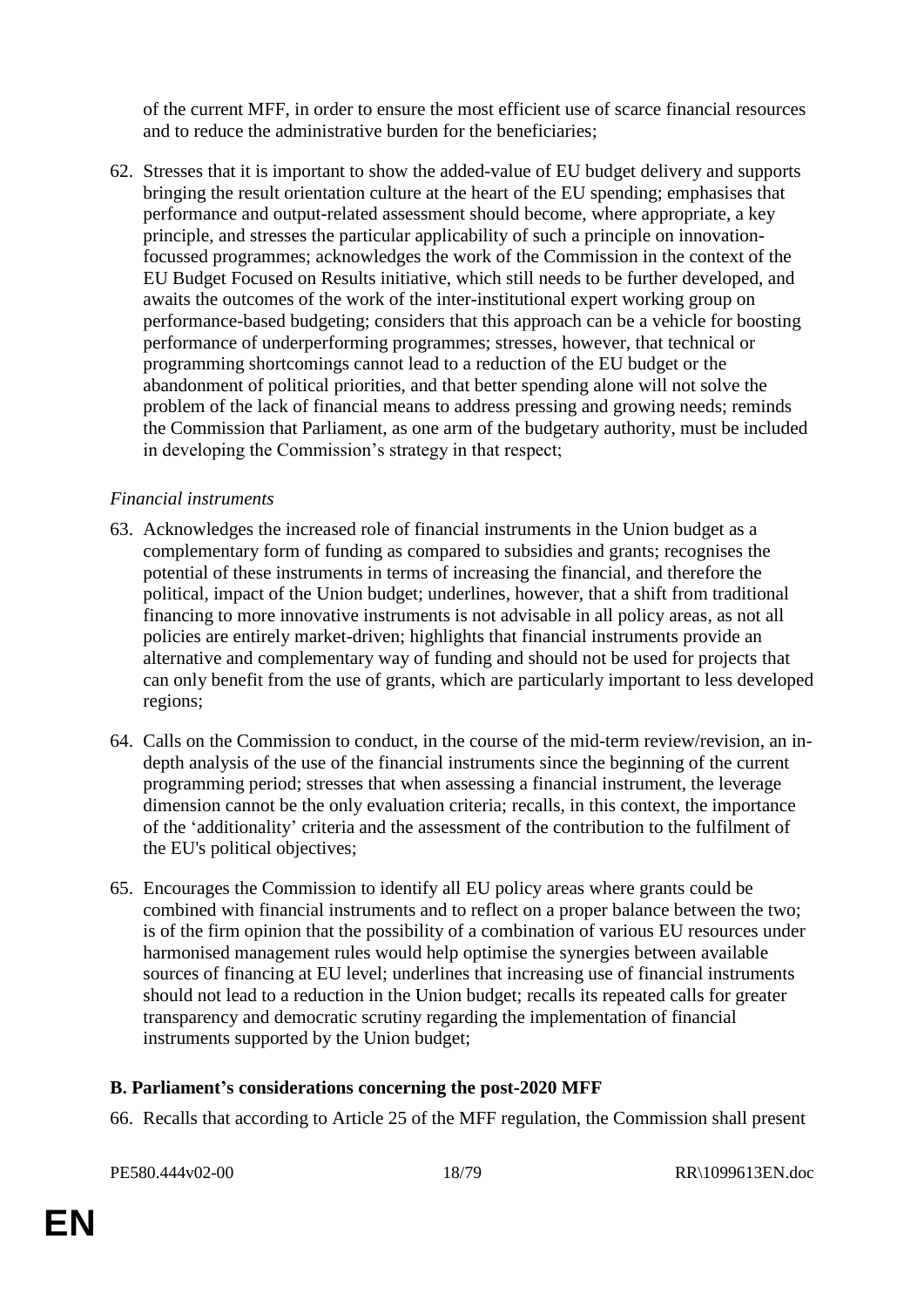a proposal for a new multiannual financial framework before 1 January 2018; stresses, therefore, that a number of key elements for the next MFF should already be debated in the framework of the upcoming review/revision;

- 67. Considers that the key priorities to be addressed must include adjustments to the duration of the MFF, a thorough reform of the own resources system, a greater emphasis on the unity of the budget, and more budgetary flexibility; is furthermore convinced that the modalities of the decision-making process need to be reviewed in order to ensure democratic legitimacy and comply with the provisions of the Treaty;
- 68. Recalls the budgetary principles of unity, budgetary accuracy, annuality, equilibrium, universality, specification, sound financial management and transparency, which need to be respected when establishing and implementing the Union budget;
- 69. Underlines that an essential element of the difficulties in agreeing on a multiannual financial framework between Member States is their primary focus on net balances; reiterates its position that the Union budget is not a simple zero-sum game but, rather, an important trigger for convergence and the expression of common policies which create collective added value; urges the Member States, therefore, to change their perception of and approach to the Union budget, that is, to establish the size of the budget based on a thorough assessment of the financial needs deriving from the Union's legal obligations, its political objectives set out in its programmes and policies as well as international commitments, in order to ensure that the outcome is not another stalemate that will only further disconnect the Union from its citizens; calls, accordingly, on the Commission to produce a study on the savings achieved at national level by Member States as a result of policy action funded at EU level;
- 70. Points to the political imperative of setting up a decision-making procedure that guarantees the availability of the necessary financial resources, either at EU or national level, in order to ensure the full implementation of the political decisions taken by the European Council;

#### *Duration*

- 71. Recalls that, according to recital 3 of the MFF Regulation, the three institutions have agreed to jointly examine the issue of the most suitable duration in the context of the review/revision; reiterates its position that the duration of the MFF should be aligned with the political cycle of both Parliament and the Commission, thus making the European elections a forum for debate on future spending priorities;
- 72. Underlines, however, that, especially for programmes under shared management in the field of cohesion policy and rural development, longer-term predictability is essential, given the time it takes to agree on sectoral legislation and operational programmes at national and regional level;
- 73. Believes that, given the rapidly changing political environment and with a view to ensuring greater flexibility, some elements of the MFF should be agreed for 5 years while others, notably those related to programmes requiring longer-term programming and/or policies foreseeing complex procedures for the establishment of implementation systems,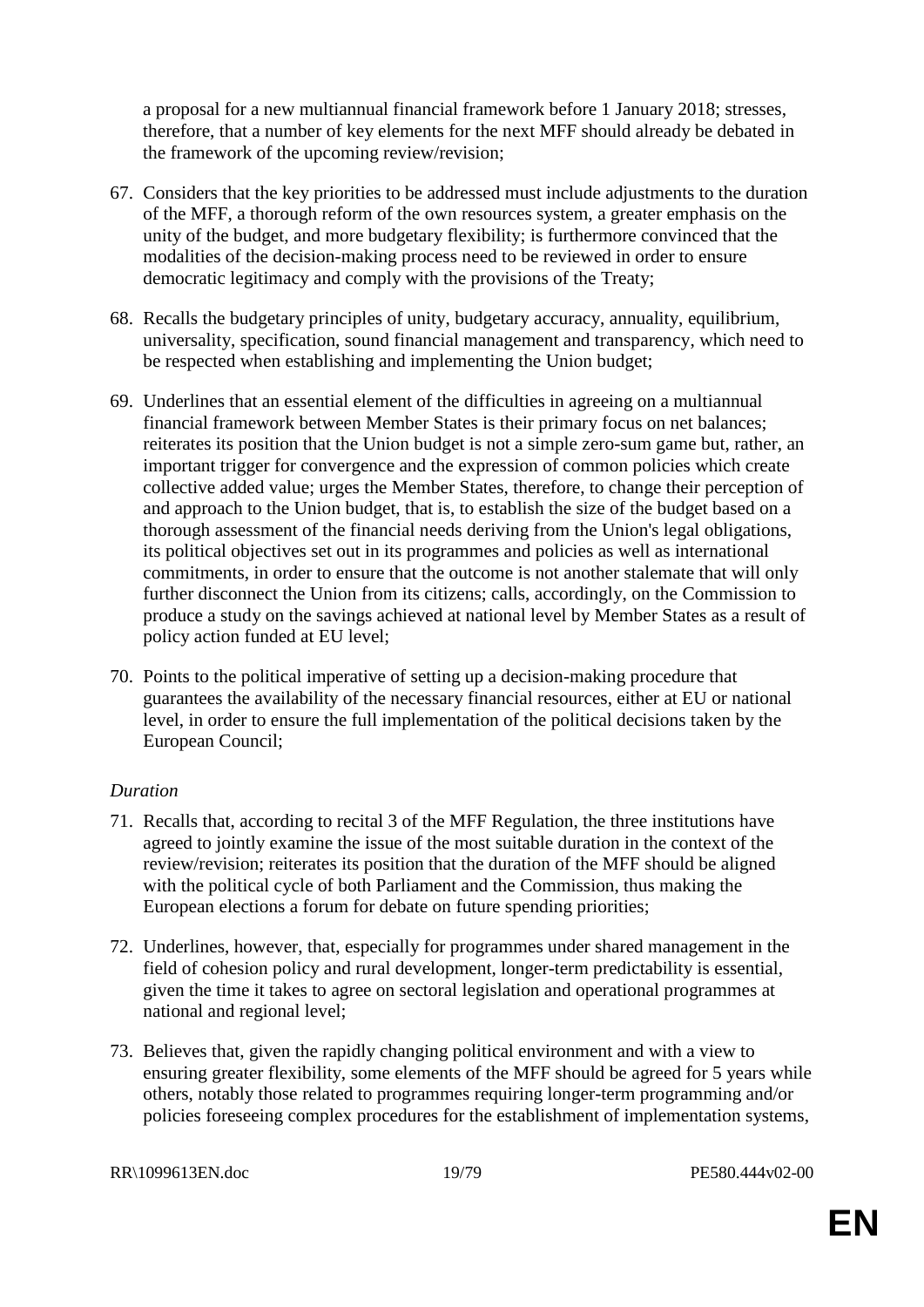such as cohesion policy or rural development, should be agreed for a period of 5+5 years with compulsory mid-term revision;

#### *Reform of the own resources system*

- 74. Underlines the need for a fully-fledged reform of the own resources system, with simplicity, fairness and transparency as guiding principles; is therefore expecting an ambitious final report from the High Level Group on Own Resources by the end of 2016, as well as an equally ambitious legislative package on own resources as of 2021 from the Commission by the end of 2017;
- 75. Stresses the need to reduce the share of the GNI contributions to the Union budget in order to exit the 'juste retour' approach of Member States; underlines that this would reduce the burden on national treasuries and thus make the resources concerned available for Member States' national budgets; recalls that the current VAT own resource is overcomplex and is in essence a second GNI contribution, and therefore calls for this own resource either to be substantially reformed or to be scrapped altogether; considers it necessary, however, to keep the GNI contributions as an element of the budget, given the need for its function as a balancing contribution;
- 76. Calls for the introduction of one or several new own resources, ideally with a clear link to European policies that create added value; notes that a large number of possible new own resources have already been discussed by the High Level Group, such as a reformed VAT, a Financial Transaction Tax, ECB seigniorage, a reformed EU Emissions Trading System and carbon taxation, transport taxation, corporate taxation, electricity or digital taxation; eagerly awaits the High Level Group's recommendations, in order to proceed and prepare Parliament's position in this respect; calls, in this context, for the phasing out of all forms of rebates;

#### *Unity of the budget*

- 77. Underlines the importance of the principle of the unity of the budget, and recalls that according to Article 310(1) TFEU, all items of revenue and expenditure of the Union shall be shown in the budget; is concerned about the recent shift from the Community method to intergovernmental decision-making as observed, since 2014, in the setting-up of the Bêkou Trust Fund for the Central African Republic, the Madad Regional Trust Fund in response to the Syrian crisis, and the EU Emergency Trust Fund for Africa, as well as of the Refugee Facility for Turkey; stresses that this form of financing entails a reallocation of funds under existing multiannual financial programmes negotiated and agreed among the three institutions; highlights that this endangers democratic accountability, as Parliament has been excluded from the setting-up of those funds;
- 78. Underlines that according to the Treaty, Parliament and the Council establish the Union budget on an equal footing as the two arms of the budgetary authority; considers, moreover, that full parliamentary control over all expenditure is an essential element of all EU spending; calls on the Commission to preserve the unity of the budget and to consider it a guiding principle when proposing new policy initiatives;
- 79. Reiterates its long-standing position that the European Development Fund (EDF) should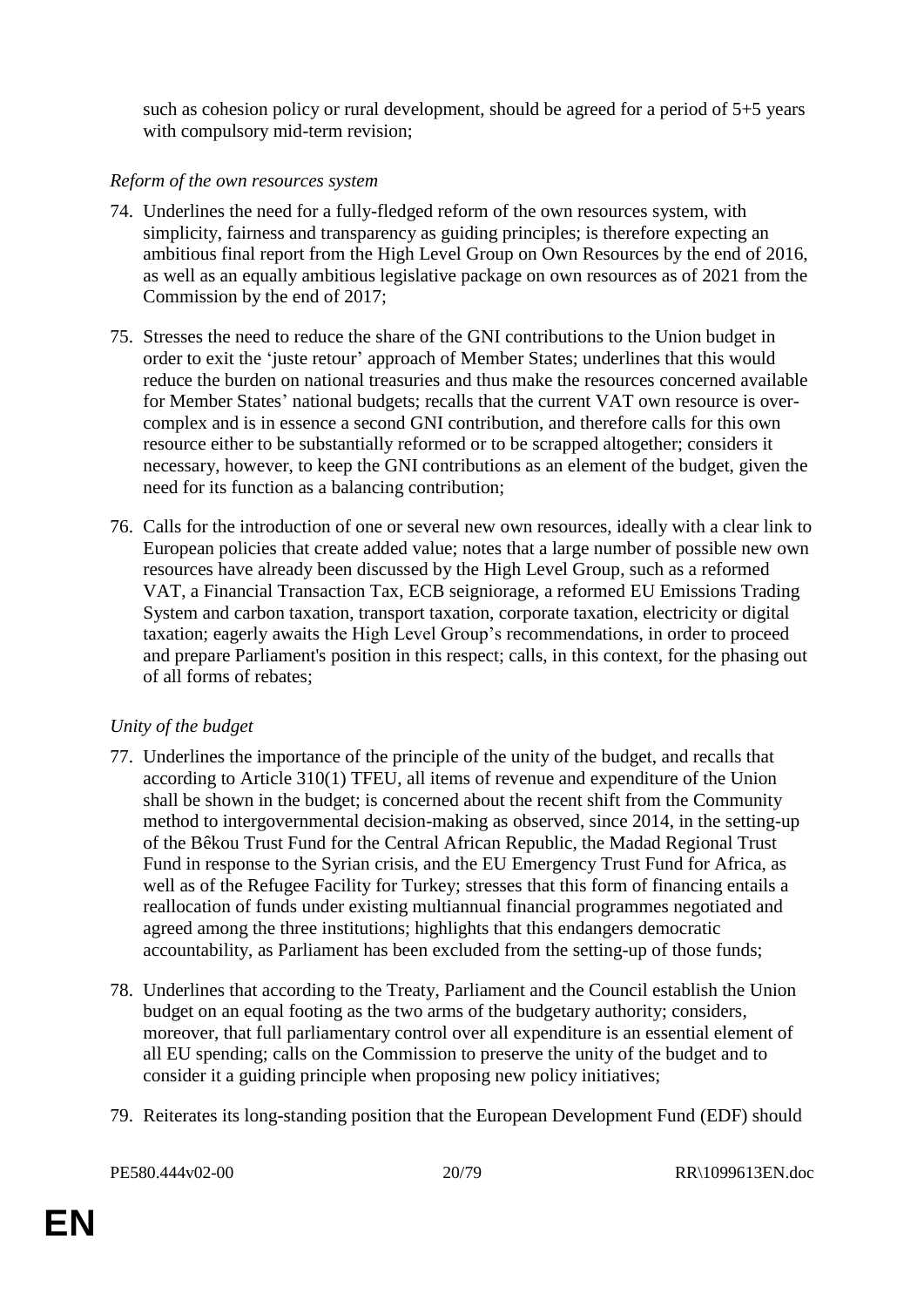be integrated in the Union budget, as from 2021, while ensuring the financing of the African Peace Facility and security-related operations;

80. Stresses that any future integration of the EDF or such ad-hoc instruments into the EU budget entails that their respective financial envelopes are added on top of the MFF ceilings, which will need to be revised accordingly, in order not to jeopardise the financing of other EU policies and programmes;

#### *Enhanced flexibility*

- 81. Stresses that the rigid structure of the Union budget deprives the budgetary authority of the possibility of reacting adequately to changing circumstances; calls, therefore, for greater flexibility in the next MFF, in particular through more flexibility between headings in the form of flexibility of unspent margins and between years with the aim of fully exploiting the MFF ceilings;
- 82. Underlines that in addition to the ability to react flexibly to changing circumstances without prejudice to the agreed programming, there is also a necessity for the Union to be able to react quickly to developing crises, such as the current migration crisis; calls, therefore, in addition to the already existing MFF special instruments, for the establishment of a permanent EU crisis reserve within the Union budget in order to avoid ad hoc solutions like the setting-up of trust funds; stresses that such a mechanism, meant to respond to crises and unforeseen situations, should by its very nature operate as new MFF special instrument and be counted over and above the MFF ceilings;

#### *Decision-making process*

- 83. Recalls Parliament's critical stance as regards the manner in which the procedure leading to the adoption of the MFF Regulation for 2014-2020 was conducted; recalls that the adoption of the regulation requires Parliament's consent; stresses, therefore, that Parliament needs to be fully involved in the relevant negotiations from the outset; considers that the EU institutions should formalise the modalities for the next MFF procedure in an agreement reached at the time of the mid-term review/revision of the MFF, which should take account of the shortcomings of the previous negotiations and fully safeguard Parliament's role and prerogatives as set out in the Treaties; considers that these modalities should eventually be enshrined in the IIA, as is the case for the annual budgetary procedure;
- 84. Considers that the unanimity requirement for the adoption of the MFF Regulation represents a true impediment in the process; calls, in that regard, on the European Council to activate the passerelle in Article 312(2) TFEU so as to allow for the adoption of the MFF Regulation by qualified majority; recalls, moreover, that the general passerelle clause of Article 48(7) TEU can also be deployed, in order to apply the ordinary legislative procedure; stresses that a shift towards qualified majority voting for the adoption of the MFF Regulation would be in line with the decision-making process for the adoption of virtually all EU multiannual programmes, as well as for the annual procedure for adopting the EU budget;
- 85. Recalls that the Treaty does not assign the European Council the right to exercise

RR\1099613EN.doc 21/79 PE580.444v02-00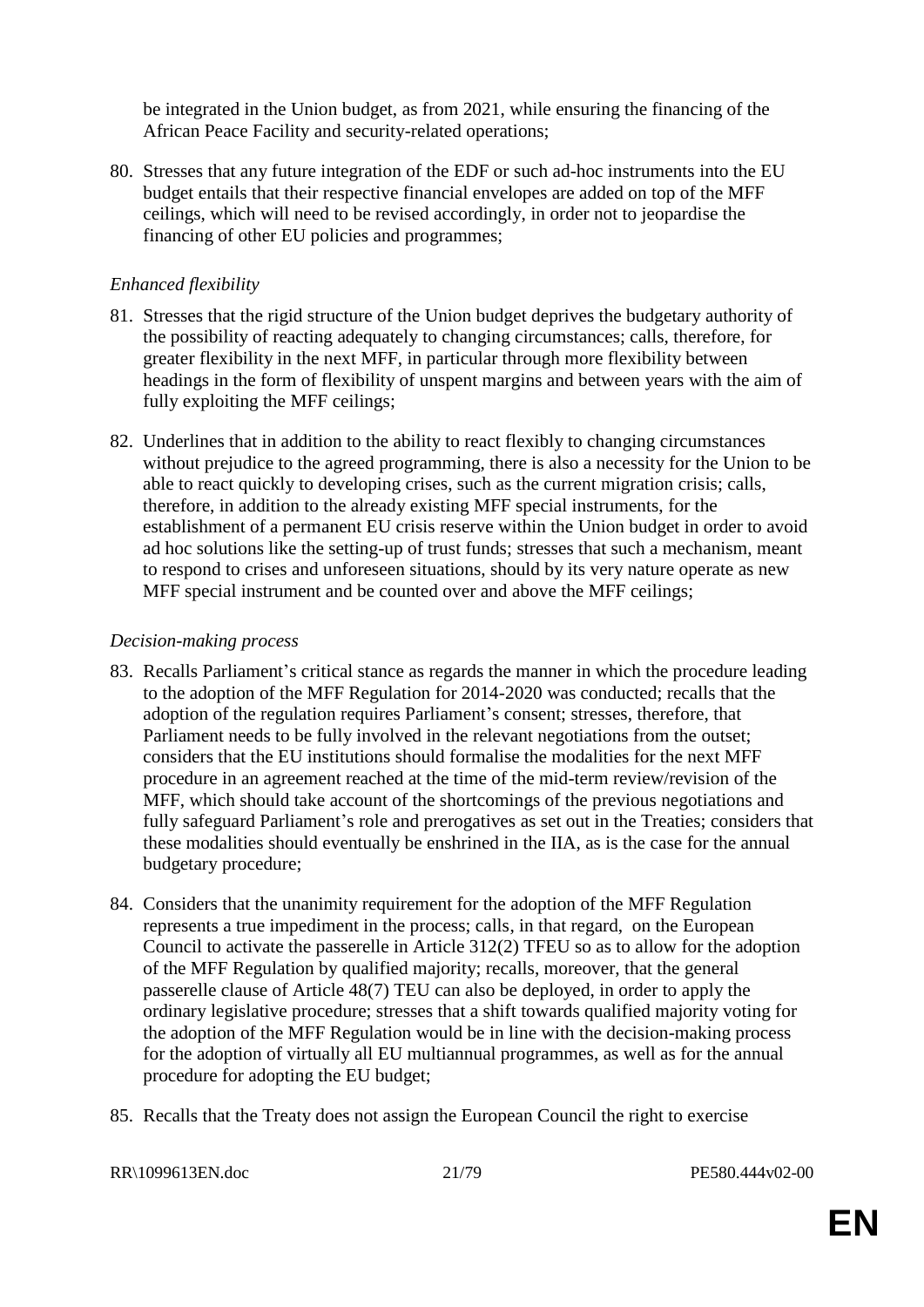legislative functions; reiterates, in this context, its strong objection to the European Council's interference in legislation during the last MFF negotiations; demands from the European Council that it limits itself to its tasks as defined by the Treaty, and to refrain from pre-empting policy changes which are to be decided under the ordinary legislative procedure, thereby respecting Parliament's legislative prerogatives under co-decision;

86. Insists that the legislative process to adopt the next MFF should be concluded by the end of 2018, following substantial negotiations between Parliament and the Council; stresses that a timely MFF agreement will allow for the swift adoption of all sectorial regulations, and will enable the new programmes to start without delay on 1 January 2021; stresses the importance of better informing national parliaments and European citizens of the challenges of the next MFF through the organisation, when appropriate, of an interinstitutional, inter-parliamentary conference;

 $\circ$   $\circ$ 

 $\circ$ 

87. Instructs its President to forward this resolution to the Council, the Commission, the other institutions and bodies concerned, and the governments and parliaments of the Member States.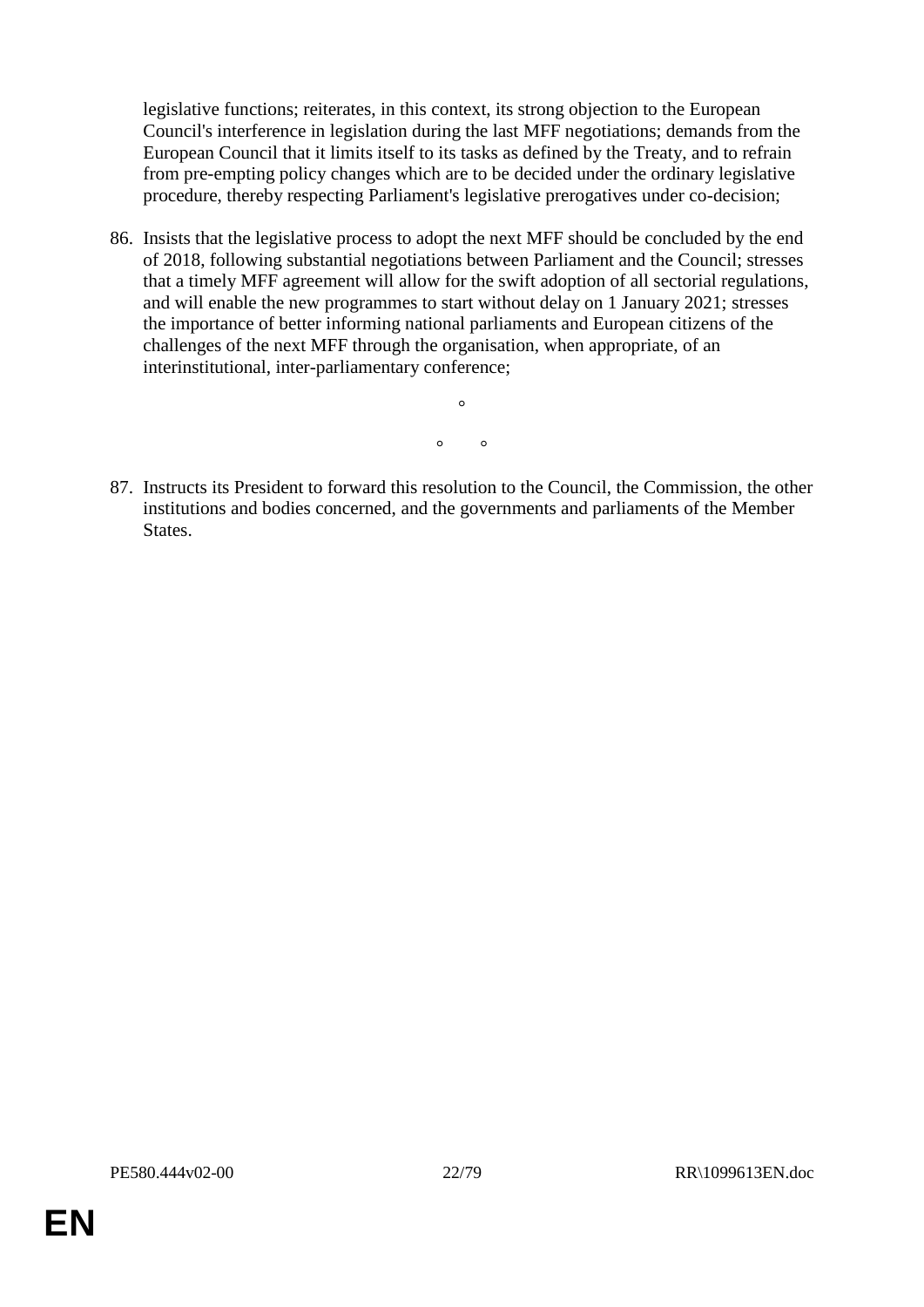25.5.2016

# **OPINION OF THE COMMITTEE ON FOREIGN AFFAIRS**

for the Committee on Budgets

on the preparation of the post-electoral revision of the MFF 2014-2020: Parliament's input ahead of the Commission's proposal (2015/2353(INI))

Rapporteur: Neena Gill

# **SUGGESTIONS**

The Committee on Foreign Affairs calls on the Committee on Budgets, as the committee responsible, to incorporate the following suggestions into its motion for a resolution:

- 1. Stresses that the EU is faced with an unprecedented number of crises in its neighbourhood and beyond, most notably the refugee crisis, security threats and armed conflicts, which are threatening core values and require solidarity and reinforced common external action; recalls the need for solidarity with regard to the increasing number of natural disasters; underlines the fact that these crises were unforeseen at the time the Multiannual Financial Framework (MFF) 2014-2020 was concluded; recalls that the total for Heading 4 was cut by some 16 % compared to the initial Commission proposal, significantly debilitating the EU's ability to respond to all these new challenges and meet its political commitments; urges the Commission to submit a proposal for a revision raising the ceilings of commitment appropriations under this heading to provide additional funding; calls on the Commission to incorporate a performance-based budgeting approach, while bearing in mind the specificity of external actions;
- 2. Highlights that addressing the migration and refugee crises is a key priority, but stresses that this should not come at the cost of policies in other areas, including those that are key to addressing long-term challenges and the root causes of the current crisis; is convinced that responses to humanitarian distress must go in parallel with development processes, achieving the Sustainable Development Goals, fostering stable and secure environments in which development can happen, and promoting human rights and all other EU foreign policy priorities;
- 3. Considers that current flexibility mechanisms are insufficient in terms of volume and flexibility to adequately respond to the changed situation; recalls that, mainly owing to a

RR\1099613EN.doc 23/79 PE580.444v02-00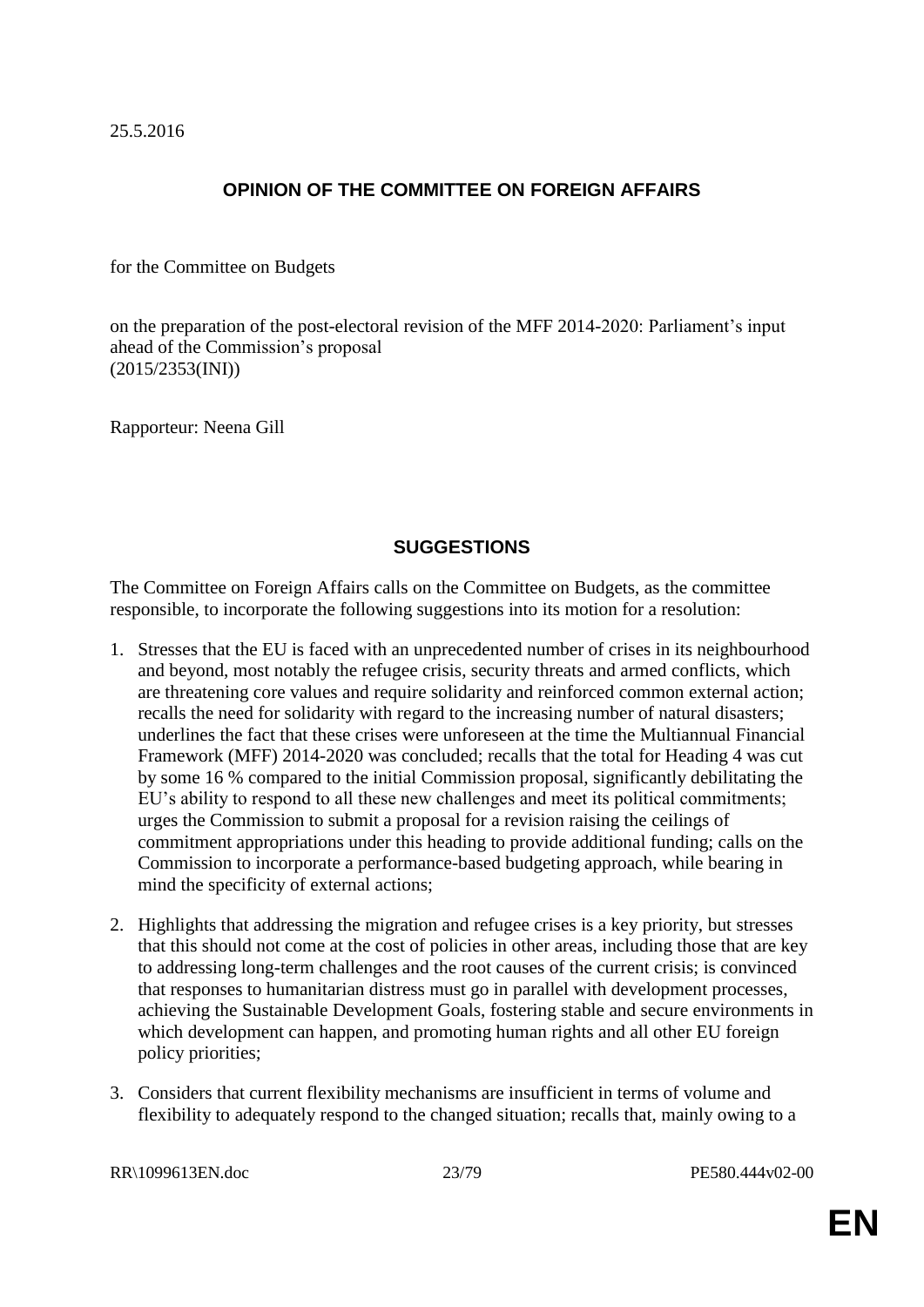lack of resources, the Commission has set up a number of ad hoc instruments, including the Trust Funds for Syria, Africa and the Central African Republic and the Refugee Facility for Turkey; recognises their potential to increase the EU's financial response, but stresses the need for transparency, accountability and democratic control in the management of these financial instruments, and expresses dismay regarding Member States' failure to deliver on funding pledges; calls strongly for European Parliament oversight of the Trust Funds' governance;

- 4. Calls on the Commission to propose a reform of the flexibility mechanisms under the MFF, including setting up a permanent EU crisis reserve that allows for the mobilisation of additional resources when needed through flexible procedures that allow rapid responses to urgent and volatile situations; stresses that any emergency funding for responding to crises and unforeseen situations should by its very nature be covered by special instruments and be counted outside the MFF ceilings; believes that the possibility to transfer unallocated funds between headings would increase the ability to respond to evolving challenges, also allowing maximum utilisation of the MFF ceilings; notes that current funds should be used in the most efficient way; stresses the importance of emergency aid reserves and of maintaining sufficient funds for that purpose;
- 5. Stresses the necessity for the revised MFF to be able to respond to the needs of the external financing instruments after their 2017 mid-term review and calls for better coherence and coordination of both review processes in the future;
- 6. Urges the Commission to align the next MFF with the political cycles of the Commission and Parliament in order to improve democratic accountability and the transparency of the multiannual budget.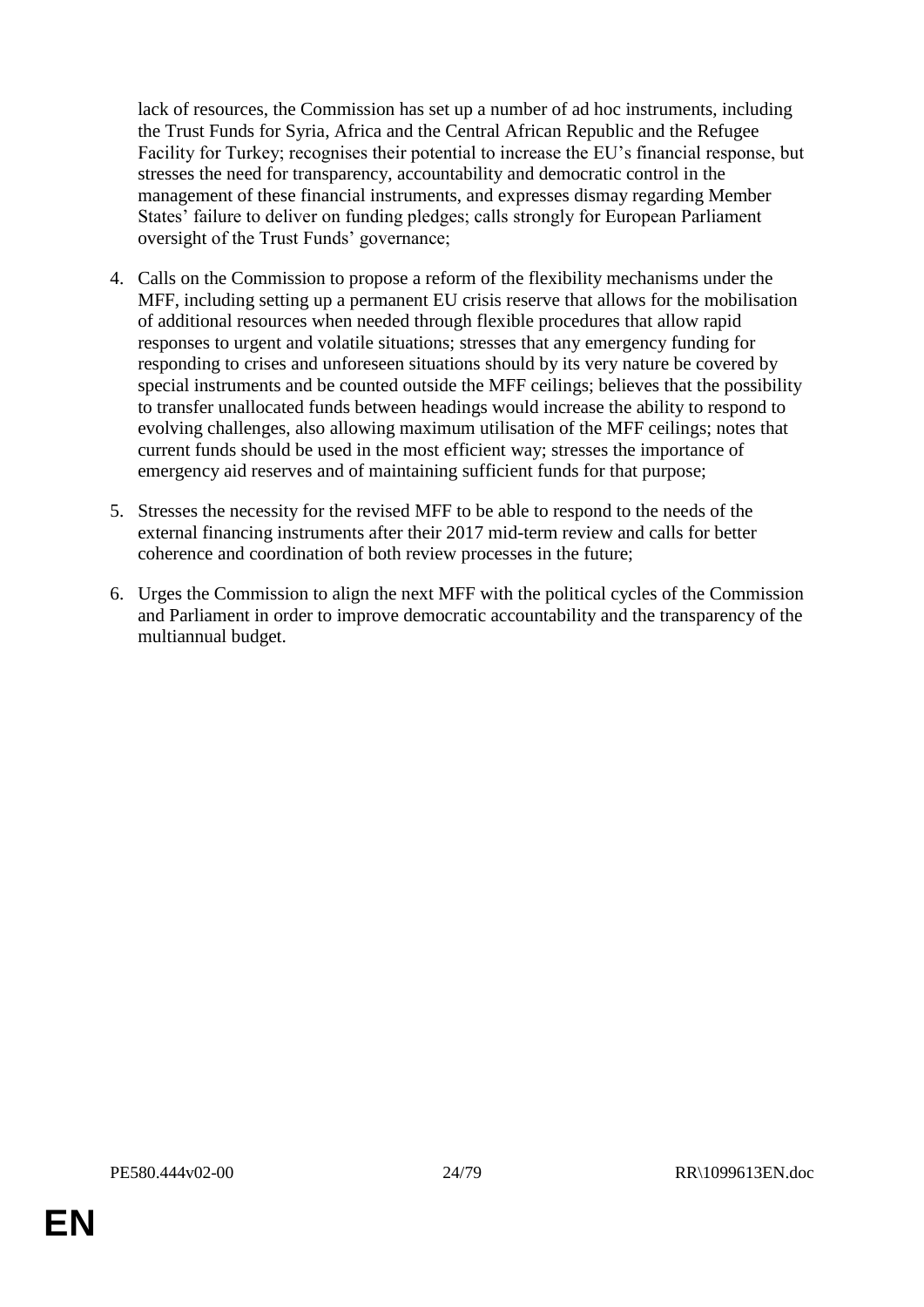# **RESULT OF FINAL VOTE IN COMMITTEE ASKED FOR OPINION**

| Date adopted                                                | 23.5.2016                                                                                                                                                                                                                                                                                                                                                                                                                                                                                                                                                                                                                                                                                                                                           |
|-------------------------------------------------------------|-----------------------------------------------------------------------------------------------------------------------------------------------------------------------------------------------------------------------------------------------------------------------------------------------------------------------------------------------------------------------------------------------------------------------------------------------------------------------------------------------------------------------------------------------------------------------------------------------------------------------------------------------------------------------------------------------------------------------------------------------------|
| <b>Result of final vote</b>                                 | 36<br>$+$ :<br>≕:<br>0:                                                                                                                                                                                                                                                                                                                                                                                                                                                                                                                                                                                                                                                                                                                             |
| Members present for the final vote                          | Lars Adaktusson, Michèle Alliot-Marie, Petras Auštrevičius, Amjad<br>Bashir, Bas Belder, Goffredo Maria Bettini, Elmar Brok, Klaus<br>Buchner, James Carver, Lorenzo Cesa, Javier Couso Permuy, Mark<br>Demesmaeker, Georgios Epitideios, Knut Fleckenstein, Eugen Freund,<br>Michael Gahler, Iveta Grigule, Afzal Khan, Janusz Korwin-Mikke,<br>Eduard Kukan, Ilhan Kyuchyuk, Ryszard Antoni Legutko, Barbara<br>Lochbihler, Sabine Lösing, Ramona Nicole Mănescu, David<br>McAllister, Tamás Meszerics, Francisco José Millán Mon, Javier Nart,<br>Pier Antonio Panzeri, Demetris Papadakis, Ioan Mircea Pascu, Vincent<br>Peillon, Alojz Peterle, Tonino Picula, Cristian Dan Preda, Jozo Radoš,<br>Jaromír Štětina, Charles Tannock, Boris Zala |
| Substitutes present for the final vote                      | Luis de Grandes Pascual, Marek Jurek, Bodil Valero                                                                                                                                                                                                                                                                                                                                                                                                                                                                                                                                                                                                                                                                                                  |
| Substitutes under Rule 200(2) present<br>for the final vote | Ricardo Serrão Santos, Renate Weber                                                                                                                                                                                                                                                                                                                                                                                                                                                                                                                                                                                                                                                                                                                 |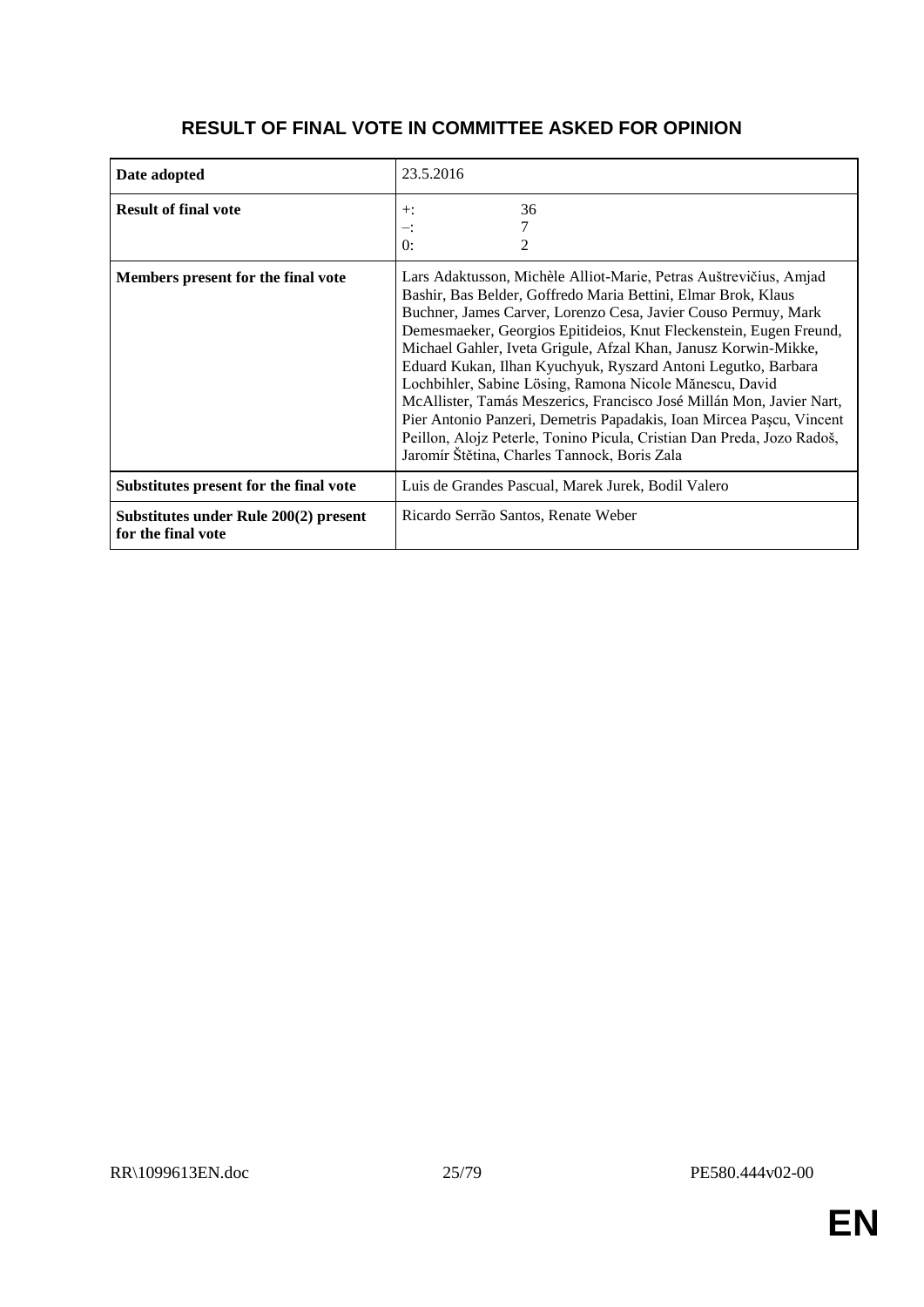30.5.2016

# **OPINION OF THE COMMITTEE ON DEVELOPMENT**

for the Committee on Budgets

on the preparation of the post-electoral revision of the MFF 2014-2020: Parliament's input ahead of the Commission's proposal (2015/2353(INI))

Rapporteur: Paul Rübig

# **SUGGESTIONS**

The Committee on Development calls on the Committee on Budgets, as the committee responsible, to incorporate the following suggestions into its motion for a resolution:

- 1. Recalls that the first years of the new MFF were characterised by severe payment shortages in the budget with negative implications for the implementation of external action programmes; calls for an adequate payment level in Heading 4 to be provided in order to prevent the recurrence of this problem;
- 2. Notes the massive scale of the global needs for humanitarian aid and for disaster risk reduction, disaster and epidemic preparedness and the building of resilience in developing countries; notes, in addition, the upward pressure on these needs stemming from the effects of conflicts and wars, human rights violations, bad governance and corruption, poor provision of basic social services, including weak health systems, the lack of universal health coverage and investments into health innovation, growing economic and social inequality, as well as climate change and competition for scarce resources; considers it necessary to strengthen transparency, accountability and reporting of the resources for the development and humanitarian aid, as well as the financial means for this aid, with rapid approval by the budgetary authority, whenever needed, especially bearing in mind the newly established 2030 Agenda, and with a view to fulfilling the policy coherence for development (PCD) principles; is convinced that this also serves the EU's interests as it will prevent future migratory pressures;
- 3. Notes that expenditure related to the in-donor refugee costs, although covered in part by the OECD Development Assistance Committee (DAC) definition of official development assistance (ODA), does not contribute to sustainable development in developing countries and to fighting the root causes of migration; notes an increase in some Member States'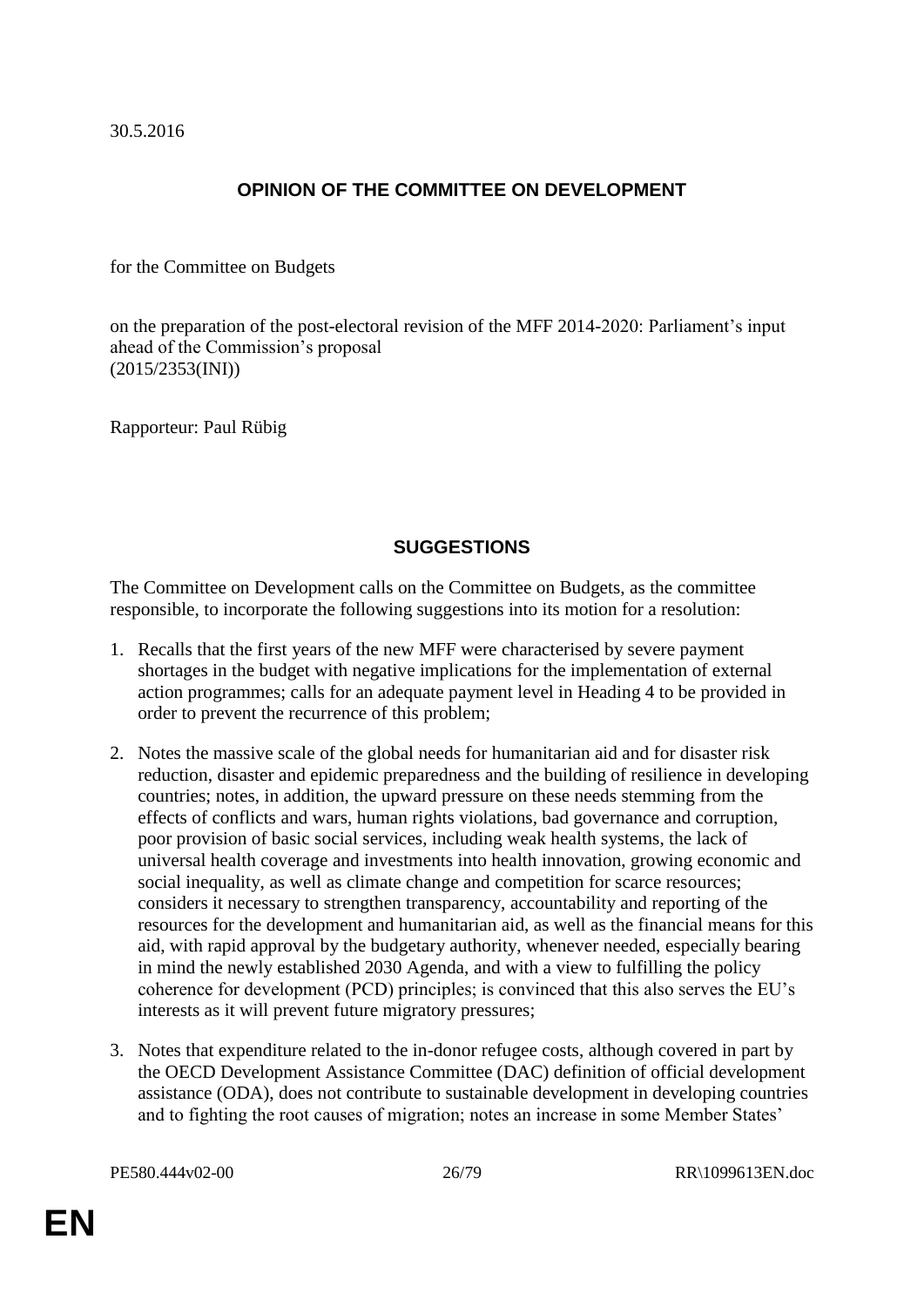reporting of in-donor refugee costs as ODA; reiterates that effective humanitarian aid actions and development programmes should aim at combating the root causes of migration in developing countries and should not be made at the expense of the EU's development funding and policies in other areas;

- 4. Recalls that the migrant and refugee crisis has significantly impacted the EU budget and will continue to demand a dynamic response in the coming years; supports the exhaustion of the resources available under Headings 3 and 4 of the EU budgets 2014-2016; calls in this regard for an appropriate increase in the ceilings in order to address the migration and refugee crisis properly;
- 5. Recognises the need for expenditure in order to achieve all aspects of Sustainable Development Goal (SDG) 16; believes that promoting peace, the rule of law, human rights, good governance, and education in developing countries is crucial for the achievement of peace and security, for poverty and inequality reduction, and in the longer term for the eradication of poverty; rejects any use of development aid for nondevelopment objectives, which are clearly stated in Article 208 of the Treaty on the Functioning of the European Union (TFEU); emphasises that the funding concerned, which does not constitute ODA, must come from instruments other than the Development Cooperation Instrument (DCI) or the European Development Fund (EDF) or any other mechanisms that benefit solely from these instruments, such as the EU Emergency Trust Fund for Africa;
- 6. Stresses the need for sufficient health-related expenditure in view of emerging epidemics; recalls the necessity for effective and comprehensive health systems with affordable medicines in order to deliver SDG 3; encourages the better use of all MFF programmes such as Horizon 2020, the DCI, the EDF or the health for growth programme in order to tackle global health challenges that can easily affect Europe itself;
- 7. Stresses that trust funds were established because the EU budget lacks the resources and flexibility needed for a rapid and comprehensive response to major crises; calls for a viable solution which will allow full scrutiny by the budgetary authority in order to improve unity of the budget and respect for the principle of democratic ownership;
- 8. Recalls that the EU has made strong commitments regarding aid effectiveness, in particular the principle of democratic ownership of development programmes by aid recipients and the alignment of EU aid to developing countries' priorities; notes that this principle has to be upheld in the EU response to migration, e.g. in the set-up of the EU Trust Fund for Africa which was specifically created in order to circumvent lengthier EDF procedures which respect aid effectiveness principles; calls on the Commission to make a proposal on financing the African Peace Facility through other means;
- 9. Notes, in addition, that encouraging developments like those in Myanmar/Burma and Colombia require adequate responses and funds on the part of the EU;
- 10. Underlines the need for adequate resources for the pursuit of the SDGs, while acknowledging that the EU's collective ODA represented 0.47 % of the EU's GNI in 2015; deplores the EU's failure to achieve the 0.7 % ODA/GNI commitment for 2015; recalls the EU's recent renewal of its collective commitment to raise its ODA to 0.7 % of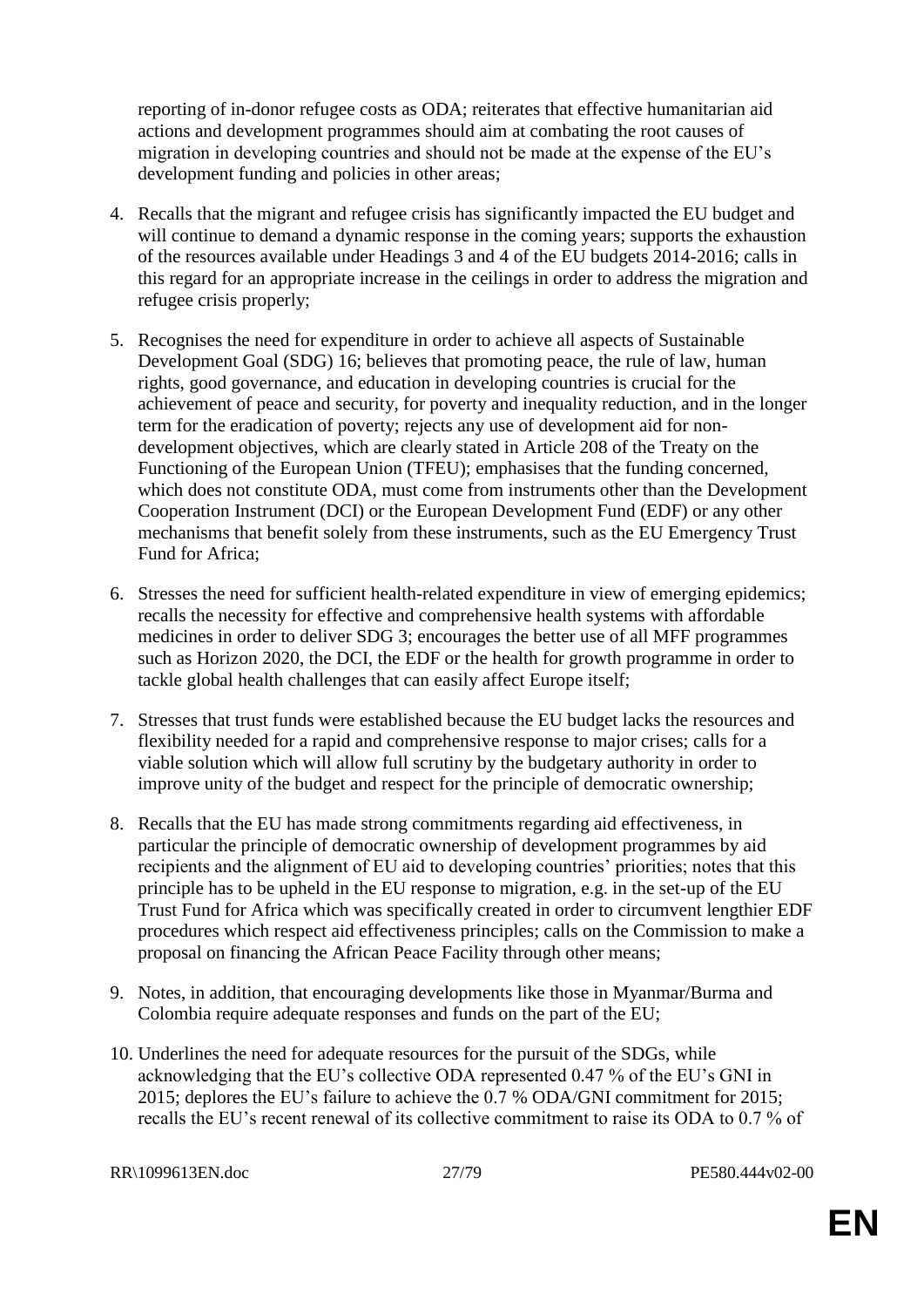its GNI; points out that this requires substantial increases and stresses that the MFF revision should take this into account; calls on the Member States to adopt a clear plan on fulfilling their commitment to contribute 0.7 % of their GNI to ODA:

- 11. Recalls that timely and predictable funding for humanitarian assistance is best supported when there is no gap between payments and commitments and requests the Commission to make a proposal on making payments systematically equal to commitments for humanitarian aid actions;
- 12. Urges the EU and its Member States to stop inflating aid and to exclude inflated aid items from ODA reporting (e.g. refugee costs, imputed student costs, tied aid, interest on loans and debt relief);
- 13. Supports EU financing of climate action in developing countries, and insists on respecting developed countries' commitment not to let such assistance erode non-climate ODA; insists on the mobilisation of additional funds for additional needs;
- 14. Calls for mid-term evaluation of the MFF development programmes on the basis of their performance against stipulated targets and objectives, absorption capacity and EU added value, taking into account the late implementation of the current framework, and commitments made in the meantime such as the Sustainable Development Goals; recommends that insufficiently implemented commitments are, if needed, adequately resourced with the necessary budget;
- 15. Recalls the EU commitment to allocate at least 20 % of its ODA to basic social services, with a focus on education and health; believes that enjoying the highest attainable standard of health is a fundamental human right and that universal access to health care and coverage, including sexual and reproductive health and rights, is a powerful development enabler and fundamental to promoting gender equality, improved nutrition and education outcomes; consequently stresses the need for health-related expenditure in the context of rapidly emerging epidemics and in light of the need for comprehensive investment to create resilient health systems and provide affordable access to essential medicines in many low and middle-income countries in order to deliver on the 2030 Agenda.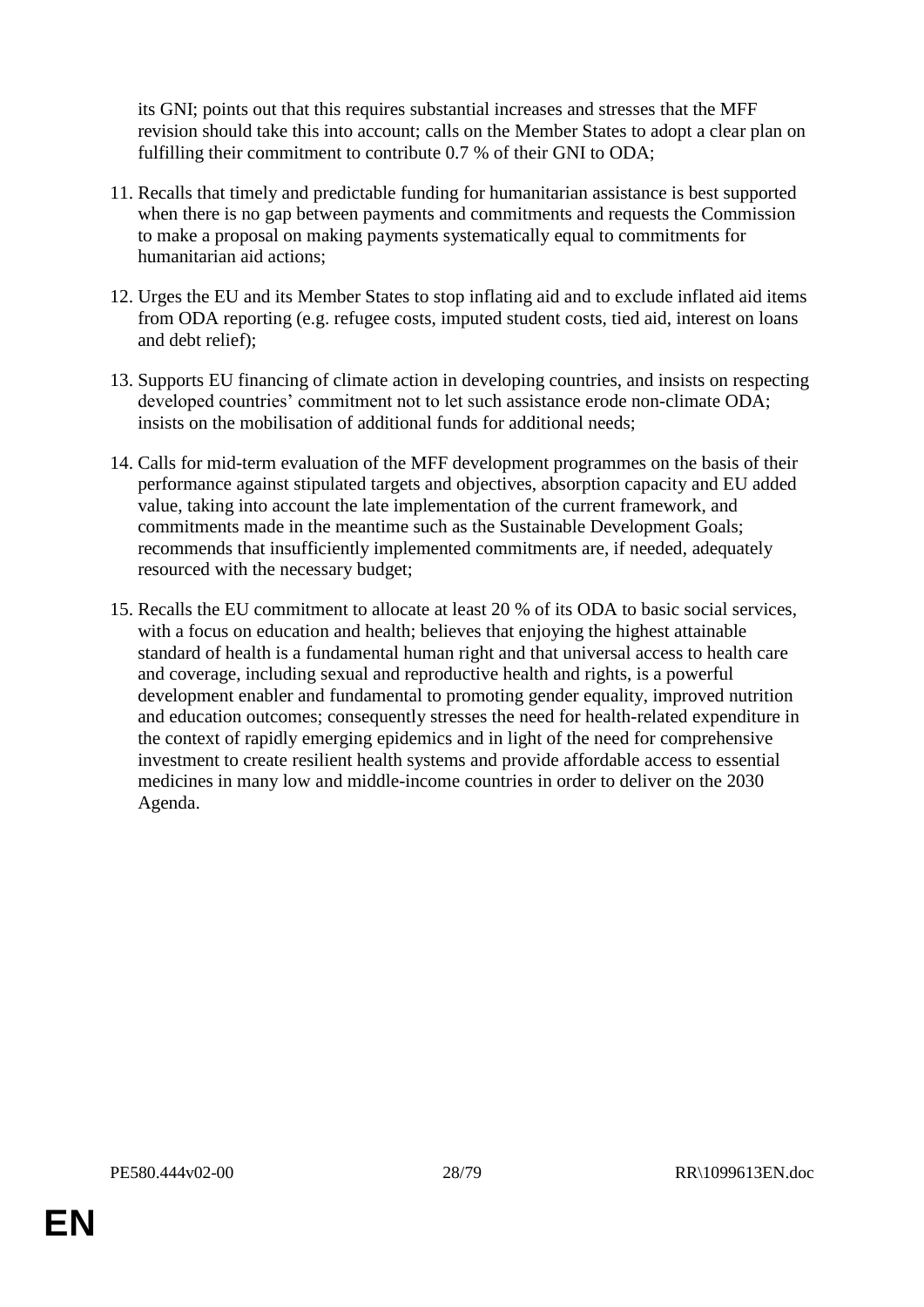# **RESULT OF FINAL VOTE IN COMMITTEE ASKED FOR OPINION**

| Date adopted                                                | 24.5.2016                                                                                                                                                                                                                                           |
|-------------------------------------------------------------|-----------------------------------------------------------------------------------------------------------------------------------------------------------------------------------------------------------------------------------------------------|
| <b>Result of final vote</b>                                 | 19<br>$+$ :<br>≕:<br>$\theta$ :                                                                                                                                                                                                                     |
| Members present for the final vote                          | Beatriz Becerra Basterrechea, Nirj Deva, Doru-Claudian Frunzulică,<br>Maria Heubuch, György Hölvényi, Linda McAvan, Norbert Neuser,<br>Maurice Ponga, Lola Sánchez Caldentey, Elly Schlein, Davor Ivo Stier,<br>Bogdan Brunon Wenta, Rainer Wieland |
| Substitutes present for the final vote                      | Marina Albiol Guzmán, Agustín Díaz de Mera García Consuegra,<br>Carolina Punset, Paul Rübig, Adam Szejnfeld, Patrizia Toia, Jan<br>Zahradil                                                                                                         |
| Substitutes under Rule 200(2) present<br>for the final vote | John Stuart Agnew                                                                                                                                                                                                                                   |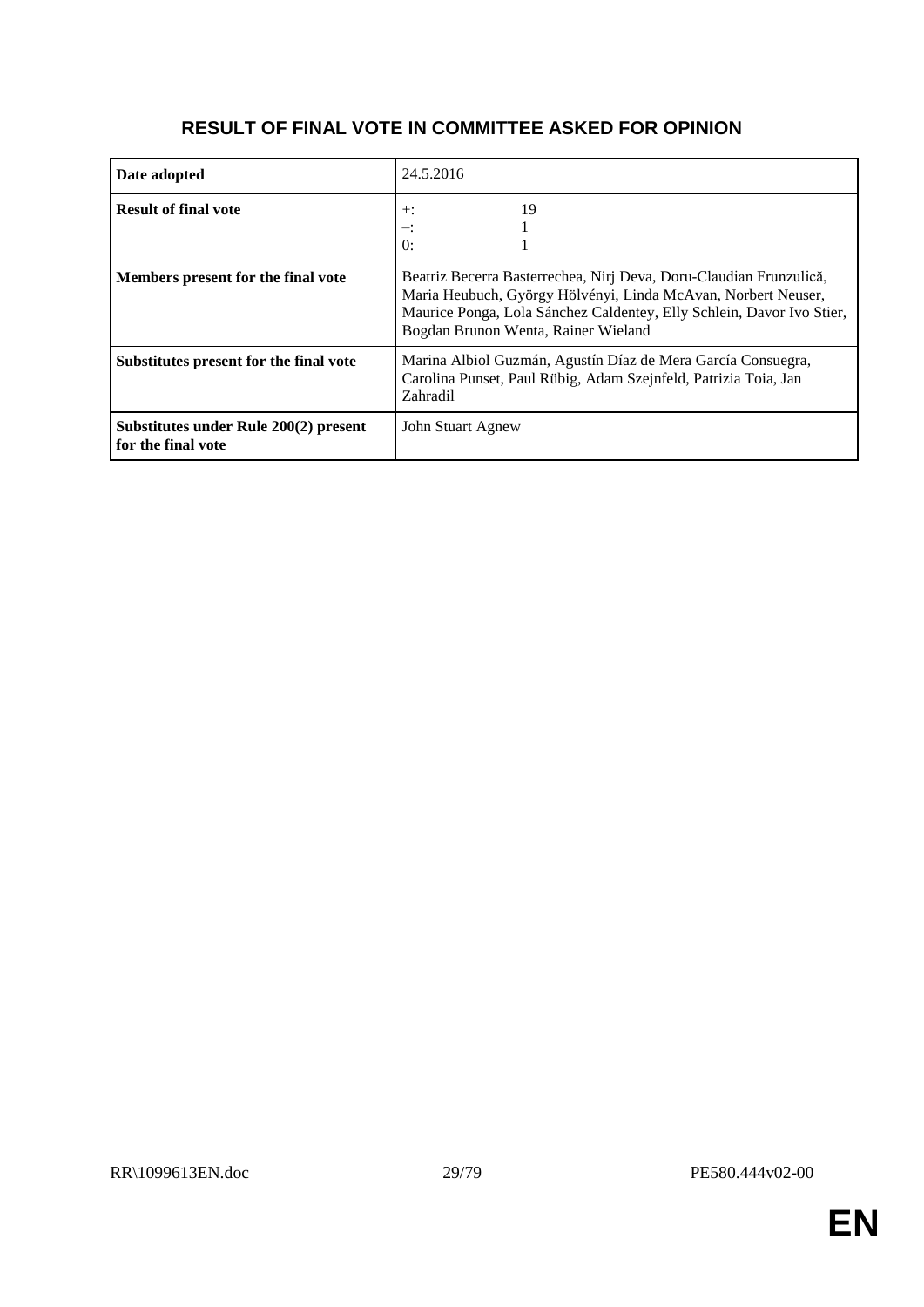25.5.2016

# **OPINION OF THE COMMITTEE ON INTERNATIONAL TRADE**

for the Committee on Budgets

on the preparation of the post-electoral revision of the MFF 2014-2020: Parliament's input ahead of the Commission's proposal (2015/2353(INI))

Rapporteur: Reimer Böge

# **SUGGESTIONS**

The Committee on International Trade calls on the Committee on Budgets, as the committee responsible, to incorporate the following suggestions into its motion for a resolution:

- 1. Underlines that the EU's trade policy, by promoting open markets in a spirit of reciprocity in order to foster economic growth, employment and development, contributes to the stability and prosperity of both the EU and third countries; calls for adequate financing to allow the Commission to implement its ambitious agenda outlined in its 'Trade for All' strategy;
- 2. Notes that the conclusion of each new free trade agreement means substantial revenue losses for the Union's own-resources budget; calls on the Commission to provide precise estimates of the revenue losses expected to result from each of the free trade agreements currently under negotiation and to indicate clearly what budgetary restructuring is to be undertaken to offset the lost amounts; calls on the Commission to present proposals on the contribution international trade is intended to make in relation to the restructuring of the budget and the Union's own resources;
- 3. Believes that the migration and refugee crisis has revealed significant shortcomings in the consistency of EU action in the Eastern and Southern Neighbourhood and in Sub-Saharan Africa; calls on the Commission to seize the opportunity of the MFF revision to launch a fundamental reform of the policy strategy towards the EU's partners with a view to increasing policy coherence for development and tackling migration causes effectively; underlines that the funding of programmes for the mitigation of the refugee crisis should not be deducted from Official Development Assistance (ODA) spending;
- 4. Stresses that the vital role of SMEs for the EU economy should be reflected in a comprehensive and consistent strategy which provides European SMEs with a business-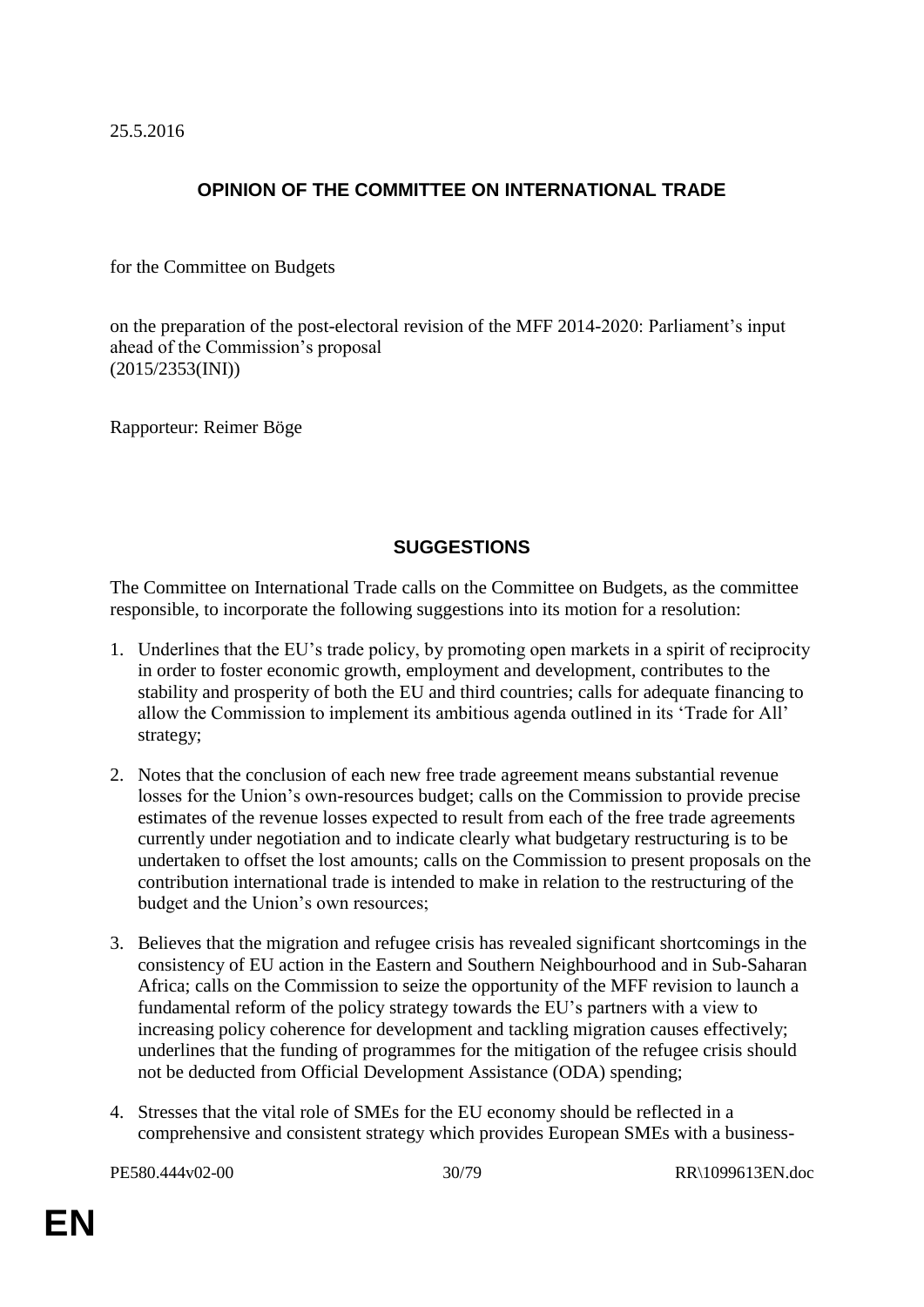friendly environment and fosters their international trade and investment opportunities; calls on the Commission, in this context, to develop specific and clear handbooks for SMEs on the opportunities and benefits offered by each trade agreement concluded by the EU; reiterates its call on the Commission to assess the effectiveness and efficiency of, and improve, the various initiatives under the Partnership Instrument supporting SME internationalisation, in relation to private and Member State initiatives as well as other EU funding instruments supporting SMEs such as COSME, with a view to ensuring complementarity and European added-value;

- 5. Notes the increasing recourse to guarantees and financial instruments outside the EU budget to respond to multiple crises despite budgetary constraints; deplores the various cuts in Heading 4 in order to provide funding for the newly created Trust Funds for Syria and Africa and the Turkey Facility; insists that such funding instruments must adhere to the established criteria for aid effectiveness, such as ownership and alignments, must remain an exception, and should eventually be included in the budget, thus ensuring democratic accountability;
- 6. Recalls that the level of outstanding commitments (RALs) under Heading IV, following a steady increase since 2010, reached an unprecedented level in 2015; underlines that a sufficient level of payments in relation to commitments must be available under Heading IV to prevent the reoccurrence of an unsustainable level of RALs in the future; calls on the Council to revise the payment ceiling upwards to prevent a new payment crisis occurring towards the end of the current Multiannual Financial Framework; emphasises that any loss of available commitment appropriations should be effectively prevented given the very tight MFF ceilings; asks, therefore, that commitment appropriations which are cancelled owing to partial or non-implementation be made available again in the EU budget for purposes decided on by Parliament and the Council in the framework of the budgetary procedure;
- 7. Considers the European Guarantee Fund for External Actions to be an efficient and effective mechanism for provisioning for risks related to EU lending operations in third countries; urges that more lending be made available to support SMEs and the development of social and economic infrastructure in the regions most affected by the migration and refugee crisis in order to help tackle migration; calls, in particular, for experience in the realm of fair trade to inform this approach and for a sustained strengthening of relevant structures and principles;
- 8. Stresses that the valuable support under the EU's Macro-Financial Assistance mechanism to partner countries facing severe economic difficulties must be reflected in the EU budget;
- 9. Calls for sufficient resources under Heading 5 in order to conduct ex-ante, interim and expost assessments of trade agreements and improve their quality and effectiveness by reviewing the methodology used, and to ensure that the obligations of the EU and its trading partners are fully implemented and enforced.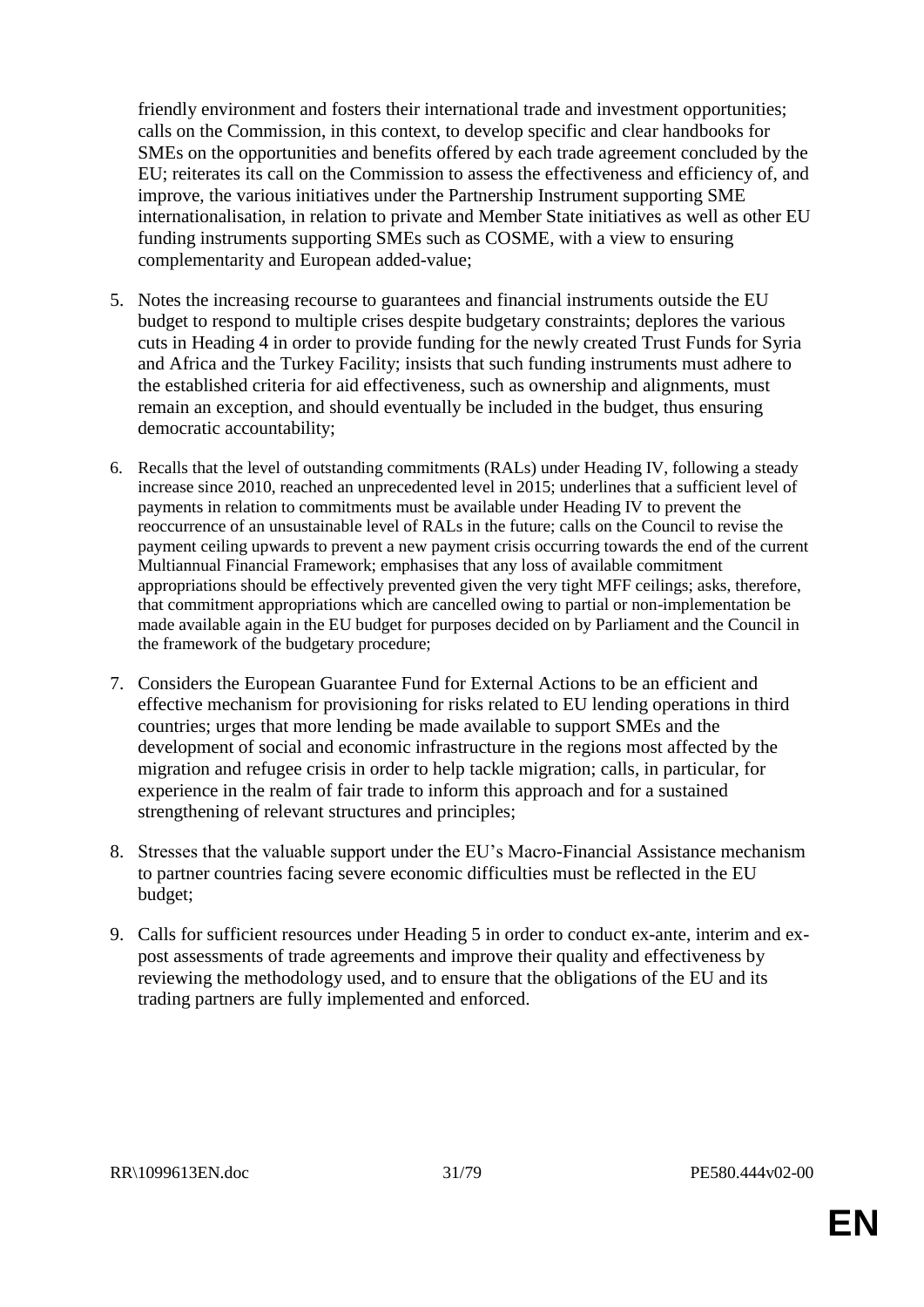# **RESULT OF FINAL VOTE IN COMMITTEE ASKED FOR OPINION**

| Date adopted                                                | 24.5.2016                                                                                                                                                                                                                                                                                                                                                                                                                                                                                                                                                                                               |
|-------------------------------------------------------------|---------------------------------------------------------------------------------------------------------------------------------------------------------------------------------------------------------------------------------------------------------------------------------------------------------------------------------------------------------------------------------------------------------------------------------------------------------------------------------------------------------------------------------------------------------------------------------------------------------|
| <b>Result of final vote</b>                                 | 30<br>$+$ :<br>$-$ :<br>$\theta$ :<br>8                                                                                                                                                                                                                                                                                                                                                                                                                                                                                                                                                                 |
| Members present for the final vote                          | Maria Arena, Tiziana Beghin, Daniel Caspary, Salvatore Cicu, Marielle<br>de Sarnez, Santiago Fisas Ayxelà, Karoline Graswander-Hainz, Ska<br>Keller, Jude Kirton-Darling, Alexander Graf Lambsdorff, Bernd Lange,<br>David Martin, Emmanuel Maurel, Emma McClarkin, Anne-Marie<br>Mineur, Sorin Moisă, Alessia Maria Mosca, Artis Pabriks, Franck<br>Proust, Godelieve Quisthoudt-Rowohl, Viviane Reding, Inmaculada<br>Rodríguez-Piñero Fernández, Tokia Saïfi, Marietje Schaake, Helmut<br>Scholz, Joachim Schuster, Joachim Starbatty, Adam Szejnfeld, Hannu<br>Takkula, Iuliu Winkler, Jan Zahradil |
| Substitutes present for the final vote                      | Reimer Böge, Edouard Ferrand, Sander Loones, Georg Mayer, Lola<br>Sánchez Caldentey, Judith Sargentini, Jarosław Wałęsa                                                                                                                                                                                                                                                                                                                                                                                                                                                                                 |
| Substitutes under Rule 200(2) present<br>for the final vote | Dominique Bilde                                                                                                                                                                                                                                                                                                                                                                                                                                                                                                                                                                                         |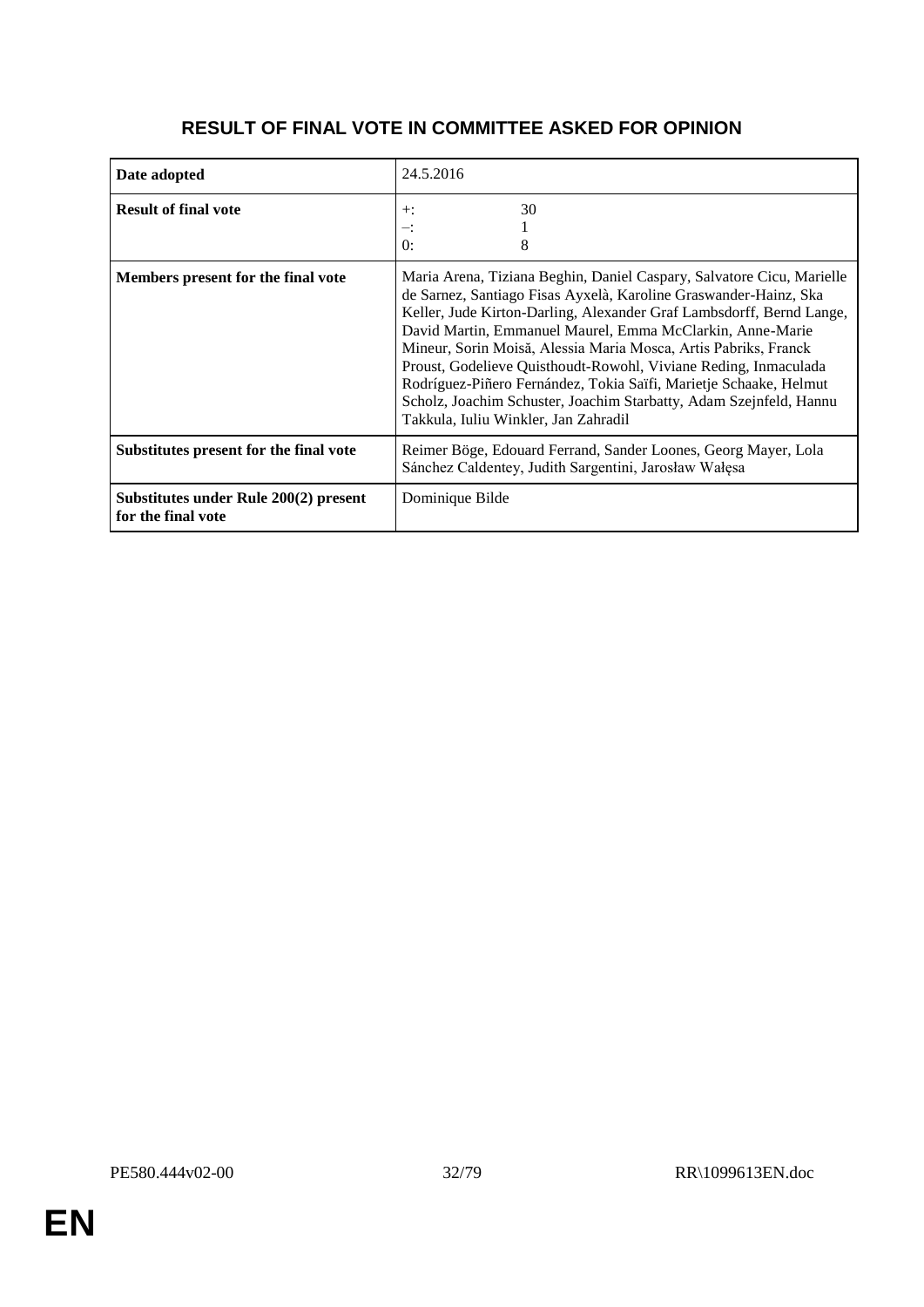31.5.2016

# **OPINION OF THE COMMITTEE ON EMPLOYMENT AND SOCIAL AFFAIRS**

for the Committee on Budgets

on preparation of the post-electoral revision of the MFF 2014-2020: Parliament's input ahead of the Commission's proposal (2015/2353(INI))

Rapporteur: Georgi Pirinski

# **SUGGESTIONS**

The Committee on Employment and Social Affairs calls on the Committee on Budgets, as the committee responsible, to incorporate the following suggestions into its motion for a resolution:

- 1. Emphasises that the post-electoral revision of the multiannual financial framework (MFF) is vital and must address the ongoing and new political challenges and priorities facing the EU and the Member States, such as high levels of poverty, social exclusion, unemployment, inequality and the refugee challenge, so as to ensure that the EU meets its targets under the Europe 2020 strategy; underlines that reallocation of funds for emergencies is not a sustainable solution; insists that the existing resource commitments for achieving the Union's strategic objectives and greater economic, social and territorial cohesion be maintained; requests that the specific MFF ceilings related to employment and social policy should be revised upwards and the MFF's flexibility expanded to be able to respond to unforeseen social circumstances;
- 2. Notes that the ceilings of the current MFF have been exceeded, jeopardising its viability for the second half of its cycle; calls on the Commission, therefore, to carry out a genuine mid-term revision of the MFF ceilings and of the provisions of the MFF Regulation and to take proper account of the findings of the review in order to provide the EU with a viable budgetary framework enabling it to achieve its primary goals and bring its major projects to a successful conclusion;
- 3. Underlines that the employment rate in the EU currently stands at 69.2 %, which is well below the Europe 2020 target, that unemployment remains especially high among women, young people, older workers and disadvantaged groups, and that more than 12 million people in Europe are long-term unemployed, representing 5 % of the EU's active

RR\1099613EN.doc 33/79 PE580.444v02-00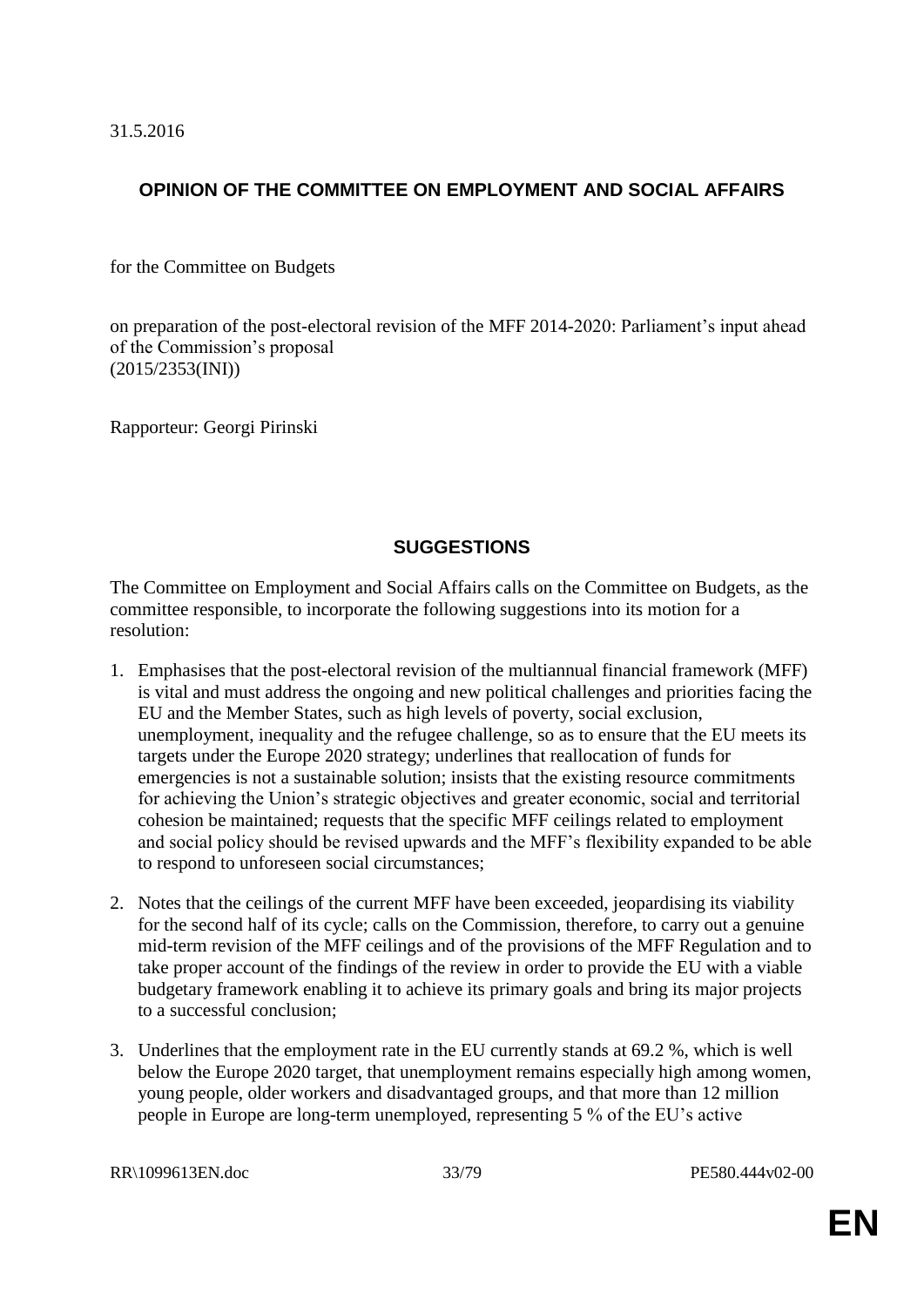population; recalls, in this context, the recently adopted Council recommendation of 15 February 2016 on the integration of the long-term unemployed into the labour market<sup>1</sup>, which has demonstrated once again the need for strong Union policies and fully adequate resources; calls for increased European public and private investment in skills and the creation of quality and sustainable employment, including green jobs and jobs in the social economy and the social, health and care sector, to be achieved by ring-fencing and strengthening the European Social Fund (ESF);

- 4. Notes that the entire envelope earmarked for the Youth Employment Initiative (YEI) was frontloaded in 2014-2015 and that the figures available indicate full absorption to date; insists on the continuation of the YEI, whose performance should be analysed and assessed as requested under the Joint Statement forming part of the 2016 budget agreement and taking into account the report from the Court of Auditors which is expected to be completed at the beginning of 2017; insists that the necessary corrections be made with a view to improving YEI implementation, in order to ensure that the efficiency and effectiveness of these investments is sufficient to achieve the objectives of the programme; calls for the resources for this initiative to be provided at least until 2020;
- 5. Points out that combating youth unemployment is a top priority and calls on the Member States to promote entrepreneurship and quality apprenticeship among young people as mechanisms to encourage job creation and immediate access to employment, while ensuring in particular employment protection and adequate social security coverage; maintains that the necessary appropriations should be channelled for the purpose of encouraging mobility among apprentices, who should accordingly be entitled to benefit from Erasmus funding in the same way as students;
- 6. Notes that new legislation on EURES and the European platform for tackling undeclared work will draw on Employment and Social Innovation programme (EaSI) resources and insists that a sufficient amount of funding for this programme be ensured in the EU budget, without jeopardising the roles assigned to the Progress and Microfinance and social entrepreneurship axes of EaSI; calls for the current allocation of 61 % for the Progress axis to be maintained, namely for projects and support to Union-level networks that promote social inclusion and the fight against poverty;
- 7. Stresses that the resources of the ESF and the Fund for European Aid to the Most Deprived are not sufficient to address the rise of inequality and poverty, the worst consequences of the economic crisis on the labour market concerning exclusion of young people and the long-term unemployed from this market, and the unprecedented flow of refugees; calls on the Commission to increase social policy funding, thus enhancing cohesion policy in order to help refugees to integrate into society and enter the labour market, while pursuing the EU goals of promoting employment and social inclusion; calls, therefore, on the Commission to propose an increase, as necessary, in the ESF allocation in the cohesion policy budget as part of the revision of the MFF; insists that no reductions in the national envelopes for ESF measures be made and that sufficient cash flow be provided annually for payments from the EU budget;
- 8. Points out that the EU is still far from achieving the Europe 2020 poverty target, which

 $\overline{a}$ 1OJ C 67, 20.2.2016, p. 1.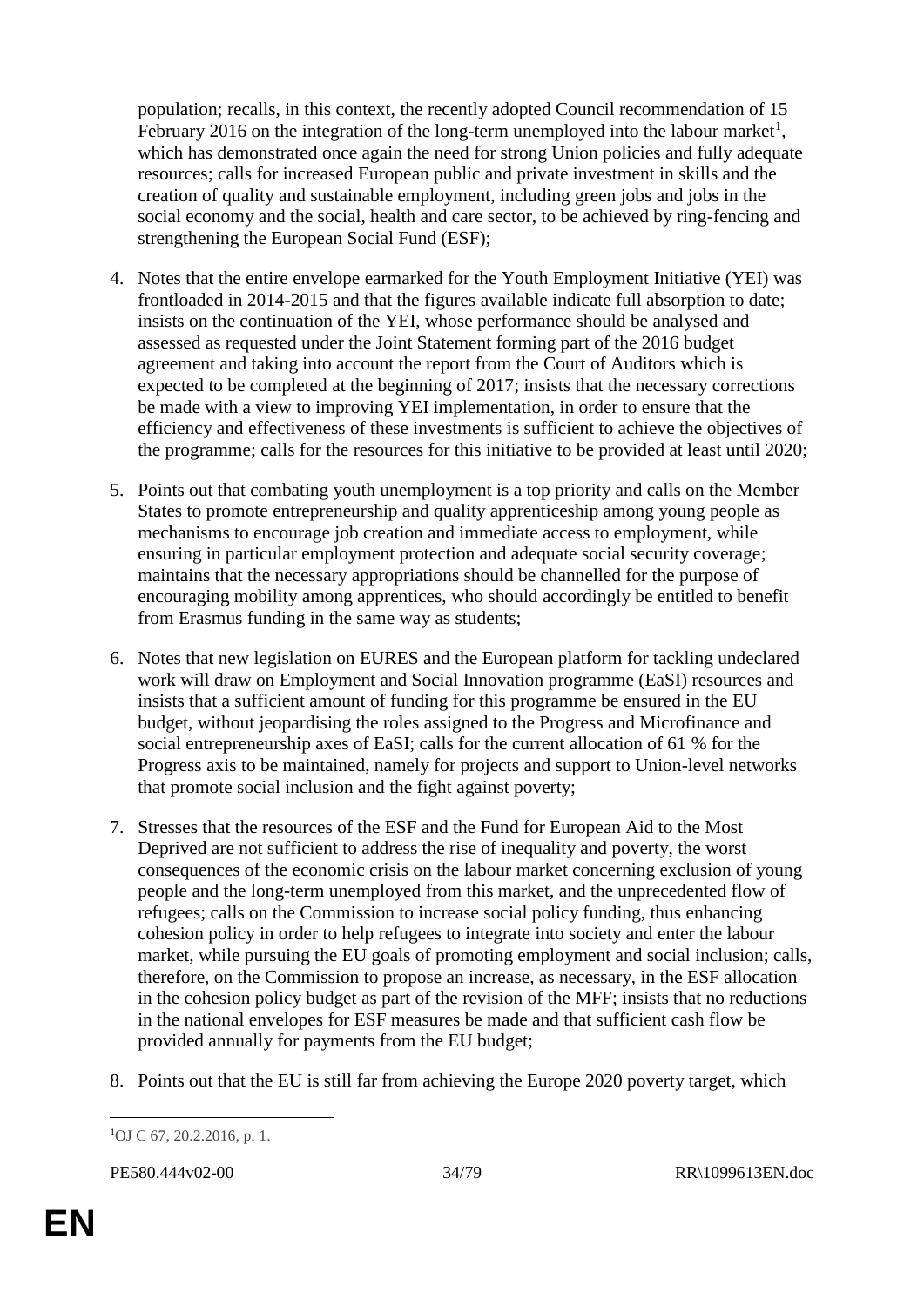highlights that policies in this field have failed, in particular for people in vulnerable situations; calls for impact assessments and value-for-money analyses to be carried out in order to find the reasons for this failure; draws attention to the fact that 24.4 % of people in the EU are at risk of poverty and social exclusion, and that their number has increased by five million since 2008; calls, therefore, for an increase in financial aid to social policy measures, in order to promote social investment, including in quality social services and the social economy; calls on the Commission to consider introducing a minimum share of 25 % of the ESF for fighting poverty and social exclusion, and to closely monitor that the earmarked share is effectively used for this purpose;

- 9. Draws attention to the huge problem of child poverty in Europe, which is afflicting over 20 million children (27.8 % in the EU-28 and almost 50 % in certain Member States) living in families that suffer daily from lack of income and basic services, such as food supplies, housing, education and healthcare; reiterates its call on the Commission and the Member States for the establishment of a Child Guarantee, placing children at the centre of existing poverty alleviation policies and ensuring the necessary resources for full implementation of these policies, and helping parents to get out of social exclusion and unemployment through targeted interventions, such as training and skills development;
- 10. Takes the view that the maximum annual amount available for mobilisation through the European Globalisation Adjustment Fund (EGF) should at least remain at EUR 150 million (2011 prices) as this instrument, despite the fact that it has been underused so far, has a huge potential for supporting workers affected by major economic structural changes;
- 11. Underlines that synergies and coordination between all five European Structural and Investment Funds, especially between the ESF and the European Regional Development Fund (ERDF), and other EU instruments have the potential to enhance the effectiveness of these instruments and shall be further developed;
- 12. Recalls that the EU budget is partly an investment budget with a strong leverage effect and can represent a strong tool to increase strategic investments with European added value, consistent with an approach aimed at creating sustainable and inclusive growth and quality jobs and generating upward social convergence; suggests that the MFF revision should consider the impact of the European Fund for Strategic Investments (EFSI) on existing EU programmes, bearing in mind the importance of those programmes for economic development and job creation in particular, while taking into consideration that the EFSI has an essential part to play in revitalising investment in Europe;
- 13. Maintains that investment in research and development is crucially important for the competitiveness of the European economy and for job creation; notes, however, that, according to the most recent Eurostat figures, R&D investment accounts for just 2.03 % of EU GDP, which is well below the Europe 2020 target; urges the Commission, therefore, to find a way of fully offsetting the cuts by which the EFSI has been financed at the expense of the Horizon 2020 budget;
- 14. Maintains that the common agricultural policy (CAP) contributes significantly to growth and employment, especially in rural areas, and points out that one job in the agricultural sector generates seven jobs elsewhere; calls for the amounts entered under MFF heading 2

RR\1099613EN.doc 35/79 PE580.444v02-00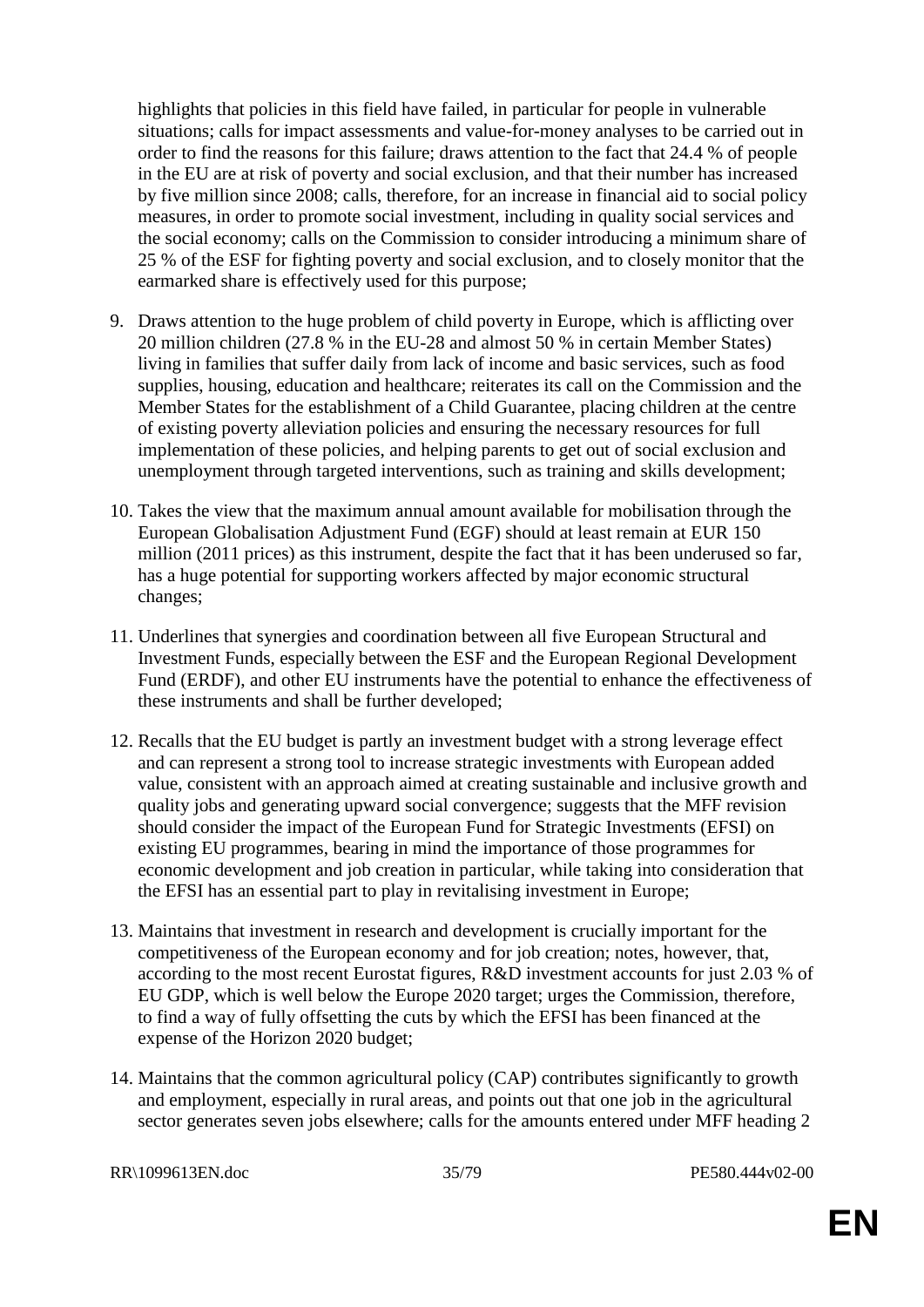to remain unchanged, bearing in mind that the CAP is vitally important for employment; points out that the CAP not only helps to reduce farm income volatility, particularly in times of crisis, but also helps farmers, including young people, to set up in farming and develop their farms, making them profitable, prosperous and a source of direct and indirect employment;

15. Considering that 13.1 % of EU 27 GDP has been spent on bank bailouts while the EU budget remains at less than 1 %, calls on Member States to ensure the provision of all resources necessary to successfully overcome the extreme challenges being faced by the EU at present.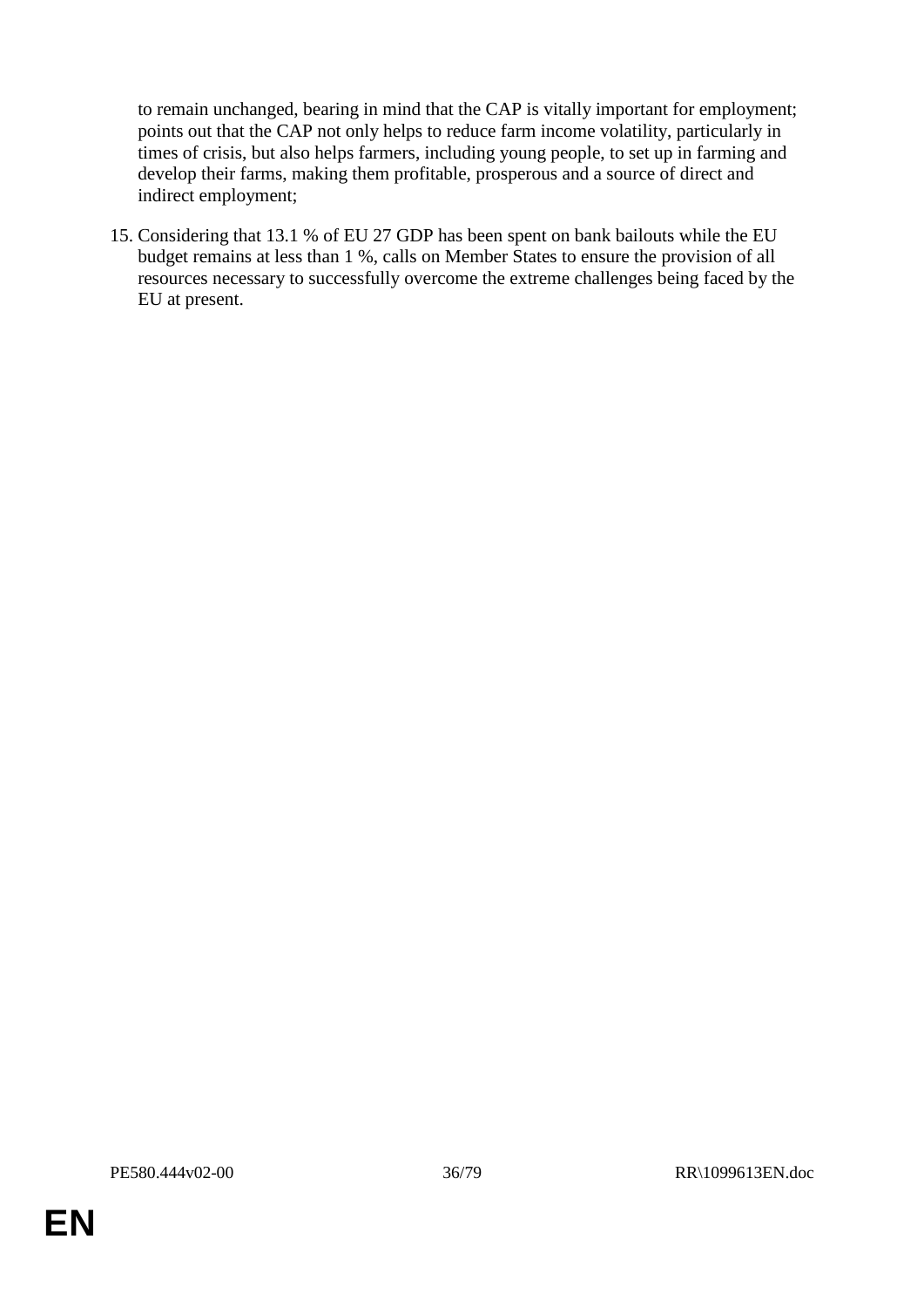| Date adopted                                                | 30.5.2016                                                                                                                                                                                                                                                                                                                                                                                                                                                                                         |
|-------------------------------------------------------------|---------------------------------------------------------------------------------------------------------------------------------------------------------------------------------------------------------------------------------------------------------------------------------------------------------------------------------------------------------------------------------------------------------------------------------------------------------------------------------------------------|
| <b>Result of final vote</b>                                 | 37<br>$+$ :<br>10<br>∹.<br>0:<br>$\Omega$                                                                                                                                                                                                                                                                                                                                                                                                                                                         |
| Members present for the final vote                          | Laura Agea, Guillaume Balas, Brando Benifei, Mara Bizzotto, David<br>Casa, Ole Christensen, Lampros Fountoulis, Arne Gericke, Czesław<br>Hoc, Danuta Jazłowiecka, Rina Ronja Kari, Jan Keller, Ádám Kósa,<br>Kostadinka Kuneva, Jean Lambert, Javi López, Thomas Mann,<br>Dominique Martin, Elisabeth Morin-Chartier, João Pimenta Lopes,<br>Georgi Pirinski, Terry Reintke, Sofia Ribeiro, Maria João Rodrigues,<br>Claude Rolin, Anne Sander, Sven Schulze, Ulrike Trebesius, Marita<br>Ulvskog |
| Substitutes present for the final vote                      | Daniela Aiuto, Rosa D'Amato, Rosa Estaràs Ferragut, Tania González<br>Peñas, Richard Howitt, Dieter-Lebrecht Koch, Edouard Martin, Tamás<br>Meszerics, Evelyn Regner, Joachim Schuster, Michaela Šojdrová,<br>Helga Stevens, Flavio Zanonato                                                                                                                                                                                                                                                      |
| Substitutes under Rule 200(2) present<br>for the final vote | Xabier Benito Ziluaga, Jens Geier, Sylvie Goddyn, Andrej Plenković,<br>Jasenko Selimovic                                                                                                                                                                                                                                                                                                                                                                                                          |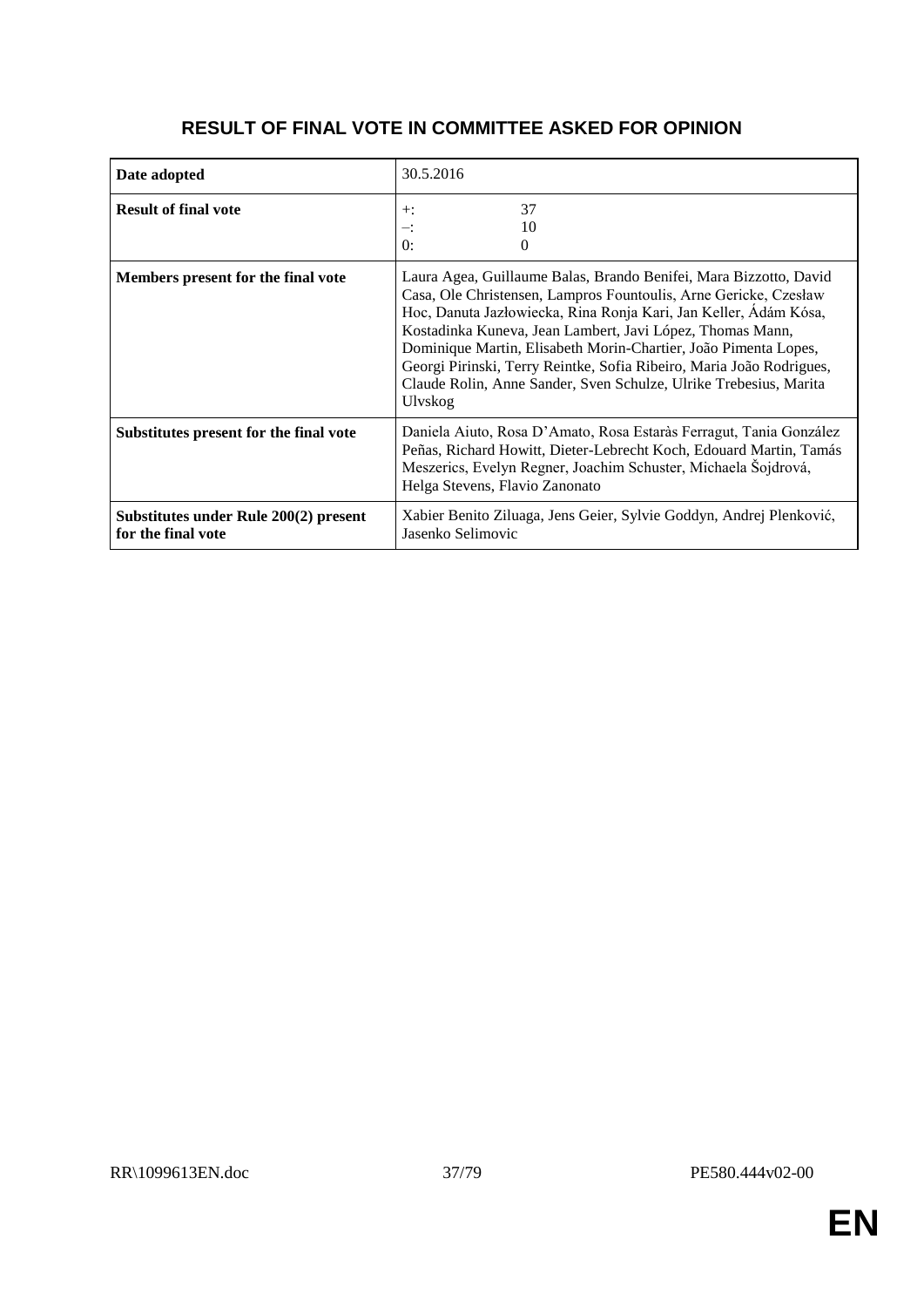#### **OPINION OF THE COMMITTEE ON THE ENVIRONMENT, PUBLIC HEALTH AND FOOD SAFETY**

for the Committee on Budgets

on the preparation of the post-electoral revision of the MFF 2014-2020: Parliament's input ahead of the Commission's proposal (2015/2353(INI))

Rapporteur: Francesc Gambús

## **SUGGESTIONS**

The Committee on the Environment, Public Health and Food Safety calls on the Committee on Budgets, as the committee responsible, to incorporate the following suggestions into its motion for a resolution:

- 1. Calls for the revision of the Multiannual Financial Framework (MFF) in order to ensure that the European Union achieves its 2020 climate and energy policy targets and is on track to achieve in the most efficient way the goals set at COP21 in Paris and the EU 2030 and 2050 climate goals; underlines that transforming the European economy into a lowcarbon economy will be one of the main challenges the European Union will have to face in the coming years; notices further that under the Paris Agreement, EU funding needs to be allocated to supporting climate action in developing countries; asks the Commission to address this in the MFF review/revision;
- 2. Notes that as at least 20 % of the MFF for 2014-2020 should be spent on climate-changerelated action, and notes that the Commission's mainstreaming methodology has calculated that 12.7 % of the 2014 budget was spent on climate change and 12.5 % allocated in the 2015 draft budget; urges the Commission to provide definitive figures for the 2015 budget as implemented, and also for the prospective spending on climate action required in the remaining years of the current MFF in order to meet the 20 % target needed to guarantees that the targets under the Paris Agreement are met; calls on the Commission to guarantee that the mechanism of climate action mainstreaming is fully operationalised; stresses that an increase in the current 20 % rate could be considered a budget-neutral tool to help transform Europe into a sustainable low-carbon economy;
- 3. Calls on the Commission to ensure that Union financial resources contain neither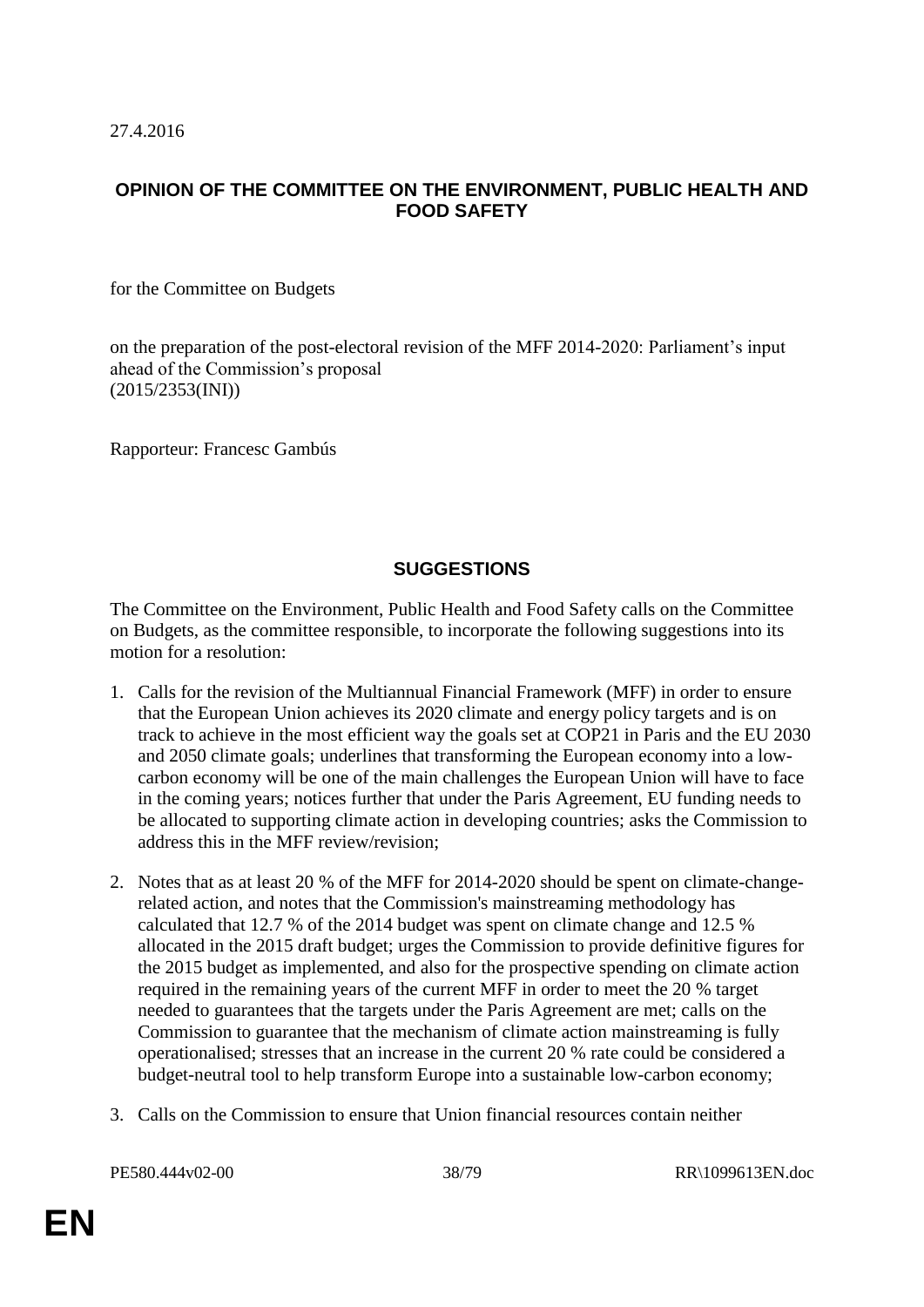subsidies that are harmful to the climate or lock in fossil fuel infrastructure or support activities which damage ecosystems and biodiversity nor fossil fuel subsidies; also calls on the Commission to introduce an effective method of tracking biodiversity spending in the Union budget;

- 4. Stresses that the review of the MFF should not be used by the Member States to unload onto the EU budget their responsibilities deriving from the Paris joint goal of USD 100 billion per year to support developing countries;
- 5. Notes that the implementing regulation for Horizon 2020 has set a higher climate action target than that of the overall EU budget; believes that, for climate-related expenditure to exceed 35 % of the overall Horizon 2020 budget, more accurate and complete tracking of climate action within Horizon 2020 is required, as well as an increased focus on the parts of Horizon 2020 that are potentially climate-relevant, but have so far not delivered significant climate action;
- 6. Considers, given that the added value of the ecosystems and biodiversity of the European environment must be ensured, that the MFF should recognise this value by allocating sufficient resources in the upcoming budgets to preserve this biodiversity, mainly, but not only, in rural areas;
- 7. Stresses that, in the light of the EU's current commitments to halting the loss of biodiversity and the degradation of ecosystem services in Europe by 2020, we must make sure that the overall EU spending has no negative impacts on biodiversity and supports the achievement of our biodiversity targets;
- 8. Considers that the MFF should provide an adequate budget and financing for the Natura 2000 network, in particular through the LIFE programme, which aims to promote the implementation of environment, energy and climate objectives and their integration into other policies and Member State practice; notes with concern the decrease in payment appropriations in the 2015 budget for the LIFE programme, resulting mainly from the postponement of some projects owing to the economic situation and delays in disbursements for the Natural Capital Financing Facility financial instrument;
- 9. Calls on the Commission to start a Fitness Check of the CAP as soon as possible on the basis of the five fitness check questions: EU value added, relevance, effectiveness, efficiency and policy coherence;
- 10. Considers that CAP financing must be aligned so as to contribute to Union environmental policy objectives, inter alia air quality, water, biodiversity and climate policy goals;
- 11. Considers the Health for Growth programme for 2014-2020 to be a key instrument and, this being the case, underlines the need to ensure that its budget is maintained;
- 12. Calls on the Commission to assess whether the objectives of the Horizon 2020 programme are being met after the redeployment of funds to the European Fund for Strategic Investment, and to at least restore the programme's budgetary envelope;
- 13. Notes that the transition to a more circular economy will stimulate energy and resource efficiency and will contribute to reducing greenhouse gas emissions, and hence calls for

RR\1099613EN.doc 39/79 PE580.444v02-00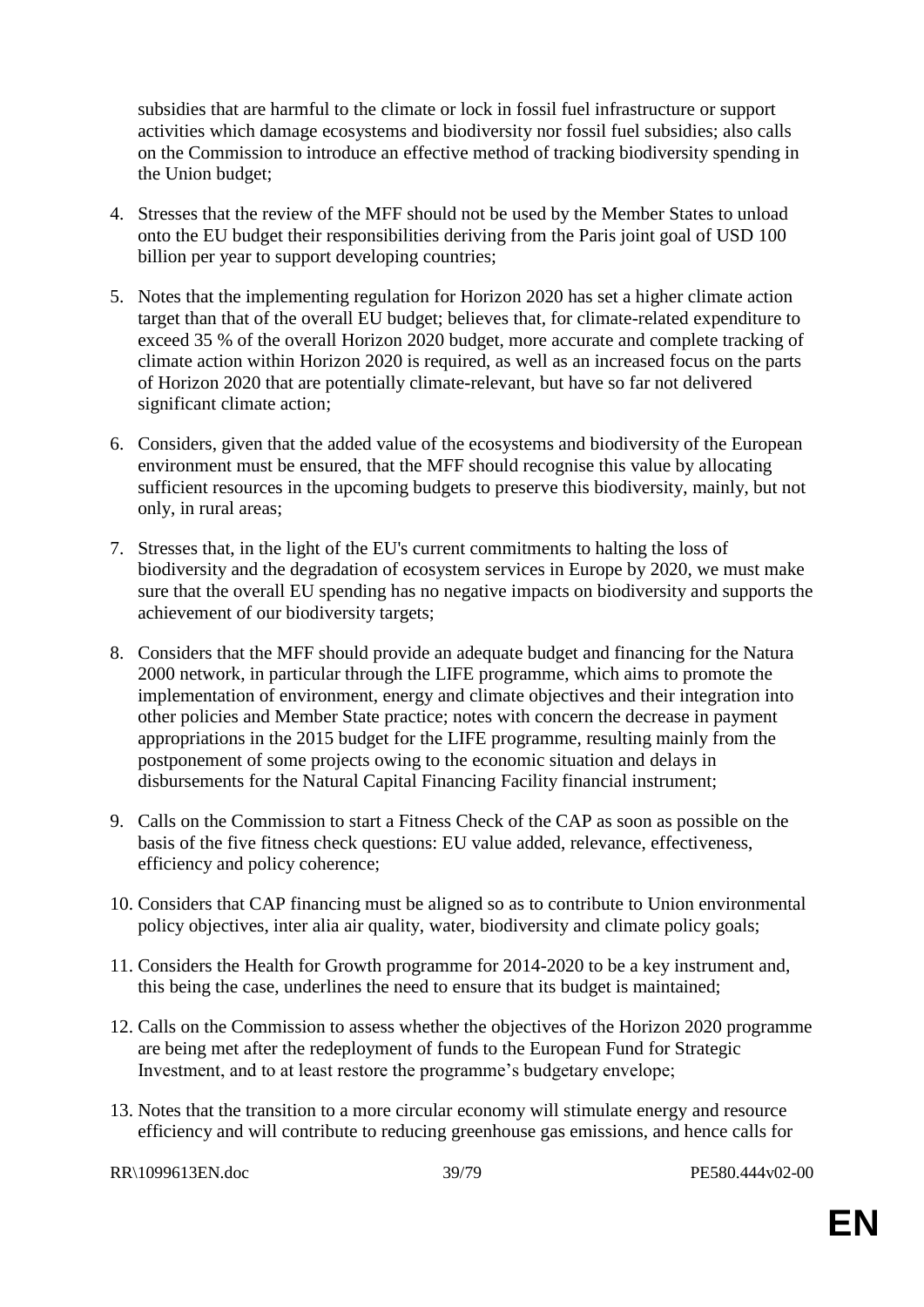adequate financial support for the implementation of the Circular Economy Package;

- 14. Considers that the revision of the MFF should make provision for the fact that food safety and security will be challenges in the coming years, given the increased pressure on resources and the increasing prevalence of plant disease in the EU; this provision could be used to tackle malnutrition trends in Member States and also to enhance food quality and food safety by improving the effectiveness, efficiency and reliability of official controls as a vital tool for maintaining a high level of safety for humans, animals and plants along the food chain, while ensuring a high level of protection for the environment.
- 15. Considers that the revision of the MFF should take into account the increase in the number and seriousness of natural and man-made disasters by allocating more resources to the civil protection instrument and allowing them to be used more flexibly.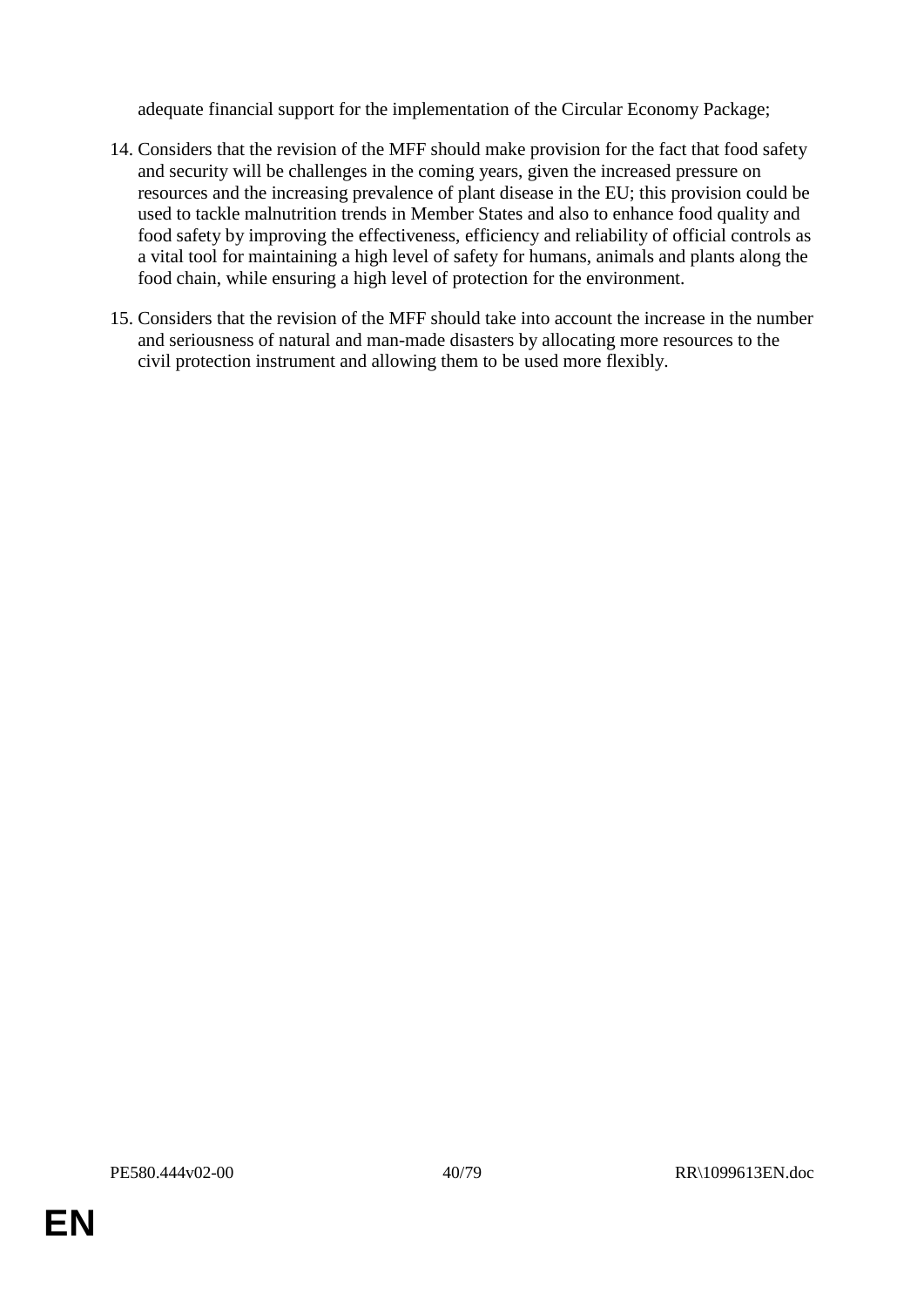| Date adopted                                                | 26.4.2016                                                                                                                                                                                                                                                                                                                                                                                                                                                                                                                                                                                                                                                                                                                                                                                                                                                                                                                                         |
|-------------------------------------------------------------|---------------------------------------------------------------------------------------------------------------------------------------------------------------------------------------------------------------------------------------------------------------------------------------------------------------------------------------------------------------------------------------------------------------------------------------------------------------------------------------------------------------------------------------------------------------------------------------------------------------------------------------------------------------------------------------------------------------------------------------------------------------------------------------------------------------------------------------------------------------------------------------------------------------------------------------------------|
| <b>Result of final vote</b>                                 | 56<br>$+$ :<br>10<br>∹.<br>0:<br>$\Omega$                                                                                                                                                                                                                                                                                                                                                                                                                                                                                                                                                                                                                                                                                                                                                                                                                                                                                                         |
| Members present for the final vote                          | Marco Affronte, Margrete Auken, Pilar Ayuso, Zoltán Balczó, Ivo<br>Belet, Simona Bonafè, Biljana Borzan, Lynn Boylan, Soledad Cabezón<br>Ruiz, Nessa Childers, Alberto Cirio, Birgit Collin-Langen, Mireille<br>D'Ornano, Seb Dance, Angélique Delahaye, Jørn Dohrmann, Ian<br>Duncan, Stefan Eck, Bas Eickhout, Eleonora Evi, José Inácio Faria,<br>Francesc Gambús, Elisabetta Gardini, Gerben-Jan Gerbrandy, Jens<br>Gieseke, Julie Girling, Matthias Groote, Françoise Grossetête, Andrzej<br>Grzyb, György Hölvényi, Anneli Jäätteenmäki, Jean-François Jalkh,<br>Benedek Jávor, Karin Kadenbach, Kateřina Konečná, Giovanni La Via,<br>Peter Liese, Norbert Lins, Susanne Melior, Miroslav Mikolášik,<br>Massimo Paolucci, Gilles Pargneaux, Piernicola Pedicini, Bolesław G.<br>Piecha, Pavel Poc, Renate Sommer, Daciana Octavia Sârbu, Davor<br>Škrlec, Estefanía Torres Martínez, Nils Torvalds, Jadwiga Wiśniewska,<br>Damiano Zoffoli |
| Substitutes present for the final vote                      | Clara Eugenia Aguilera García, Nicola Caputo, Fredrick Federley,<br>Giorgos Grammatikakis, Merja Kyllönen, Gesine Meissner, Marijana<br>Petir, Gabriele Preuß, Jasenko Selimovic, Kay Swinburne, Keith<br>Taylor, Mihai Țurcanu, Tom Vandenkendelaere                                                                                                                                                                                                                                                                                                                                                                                                                                                                                                                                                                                                                                                                                             |
| Substitutes under Rule 200(2) present<br>for the final vote | Marie-Christine Boutonnet                                                                                                                                                                                                                                                                                                                                                                                                                                                                                                                                                                                                                                                                                                                                                                                                                                                                                                                         |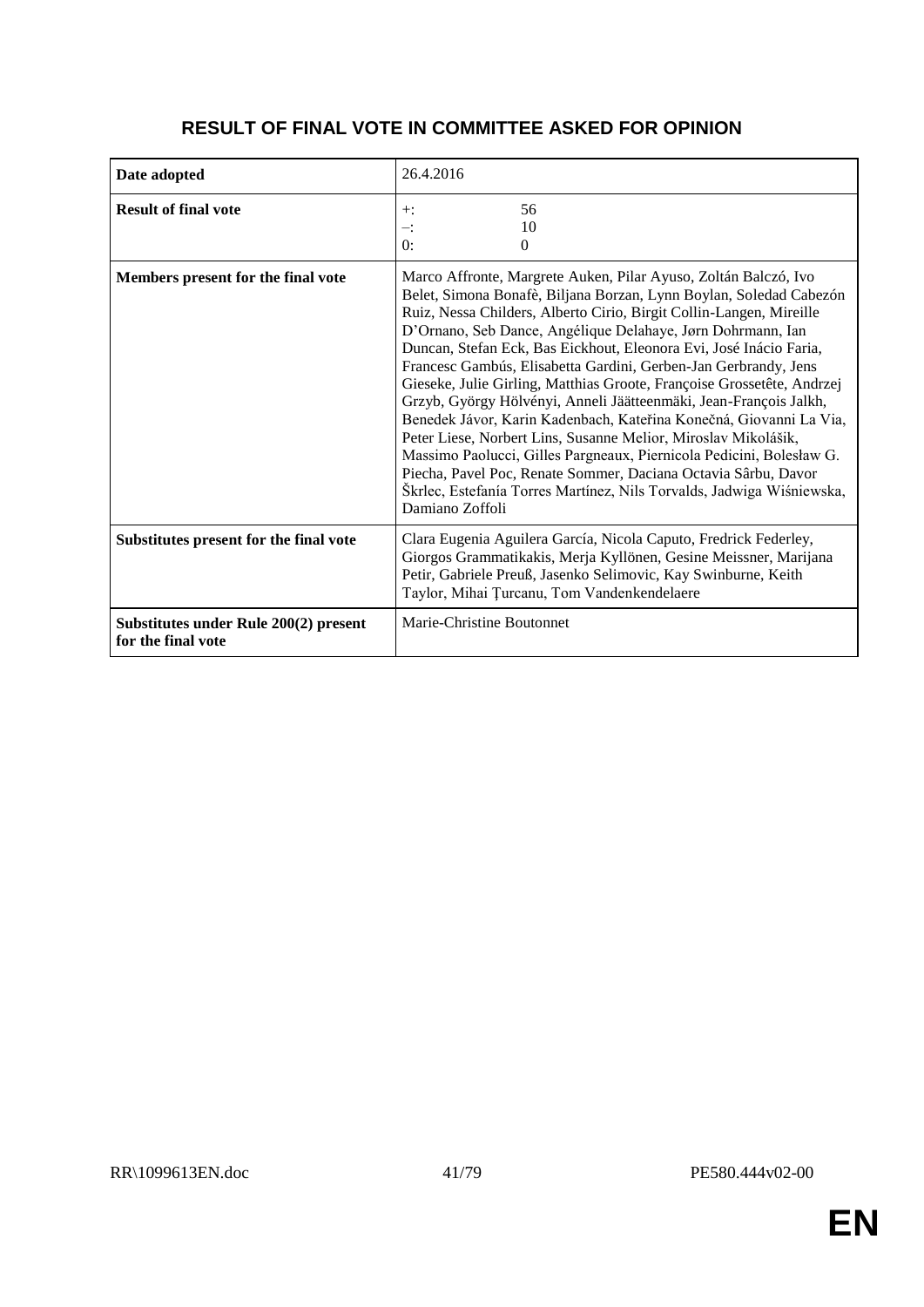24.5.2016

## **OPINION OF THE COMMITTEE ON INDUSTRY, RESEARCH AND ENERGY**

for the Committee on Budgets

on preparation of the post-electoral revision of the MFF 2014-2020: Parliament's input ahead of the Commission's proposal (2015/2353(INI))

Rapporteur: Janusz Lewandowski

## **SUGGESTIONS**

The Committee on Industry, Research and Energy calls on the Committee on Budgets, as the committee responsible, to incorporate the following suggestions into its motion for a resolution:

- 1. Believes that the Commission should undertake a comprehensive review of the functioning of the current MFF, followed by a legislative revision;
- 2. Underlines that, according to the Treaty, Parliament and the Council constitute the two arms of the budgetary authority; therefore calls for the full involvement of Parliament in the mid-term review and revision of the MFF Regulation;
- 3. Points out that, while the MFF Regulation has to a large extent remained unchanged since its adoption, the framework conditions for its implementation have changed; highlights the fact that, following a genuine review, a legislative proposal should address these challenges; points out in this regard that the new instruments, such as EFSI, that have been set up since the adoption of the MFF Regulation should be duly incorporated into the EU budget, without any negative financial impact on the agreed programmes;
- 4. Notes the considerable long-term impact of EFSI on the EU budget; believes that EFSI invests in projects that are not the same as those targeted by Horizon 2020 (H2020) and CEF and therefore does not fully compensate for H2020-affected budget lines and CEF; stresses, therefore, that if the EU is to reach its research and innovation targets, the unanimously agreed level of financing of these programmes needs to be fully restored during the MFF revision, and the right balance between grants and financial instruments must be maintained; recalls, in this context, that CEF in the area of energy and telecom is essential for the completion of the Energy Union and the Digital Union; stresses in this regard the importance of securing CEF funding for achieving the 10 % electricity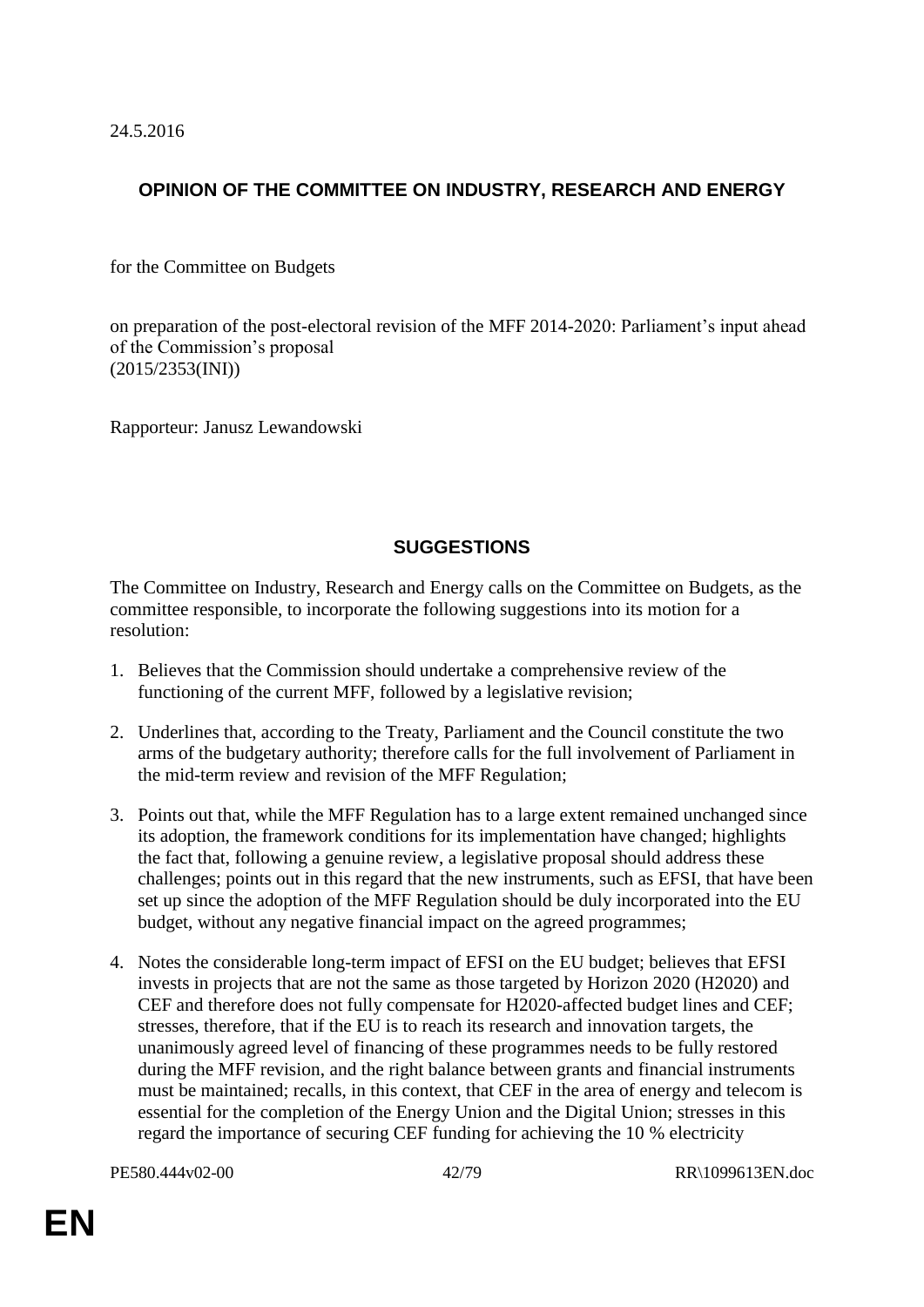interconnectivity target or higher;

- 5. Points out that the implementation of H2020 and COSME has led to very high absorption rates and that this has led to a very low success rate in H2020, which deters potential applicants from putting forward their projects;
- 6. Reiterates the importance of securing funding for the ITER project in order to project fusion as a credible sustainable energy source and future element of the energy mix, and further attract industry and SMEs as well as research centres;
- 7. Believes that new political priorities must not be proposed at the expense of the agreed programmes of the current MFF, in particular H2020, CEF, COSME, Galileo and Copernicus, or of the pre-allocated national envelopes; stresses that in the remaining MFF period any new priorities should be supported via new funding;
- 8. Calls on the Commission to safeguard the funding already allocated in MFF 2014-2020 for fast and full completion and operation of the Galileo, EGNOS and Copernicus infrastructure, as well as for support for downstream and upstream GNSS applications and earth observation activities; reiterates the important role that H2020 can play in helping the EU reduce its dependence in terms of critical space technologies; in that connection, recalls that the space part of H2020 falls within the 'Industrial leadership' priority, and in particular within the specific objective of 'Leadership in enabling and industrial technologies';
- 9. Calls for a further strengthening of coordination and a maximising of synergies between EFSI, ESIF, H2020, COSME and CEF;
- 10. Calls on the budgetary authorities to establish the maximum possible flexibility as regards channelling unused annual appropriations to the programmes under Heading 1a, such as H2020, COSME and the Connecting Europe Facility;
- 11. Notes that Union programmes have contributed to ensuring access to finance for SMEs in the EU, and especially for those operating in Member States affected by severe and persistent financial crisis; calls for further resources to be allocated to the programme, for even more SMEs and for meeting the various needs of SMEs more adequately; calls in particular for the significant extension of the SME instrument under H2020 so as to reach at least the legally committed amount under the Horizon 2020 Regulation; stresses that access to finance remains a challenge for many SMEs, especially with regard to risk financing; calls on the Commission to ensure greater transparency for SME funding, including clearer budgetary overview and control, as well as to ensure a genuine bottomup approach to its implementation;
- 12. Recalls the Union's unique ability to initiate international collaboration and mobilise public finances on cross-border issues; emphasises that Union funding can actually trigger and catalyse actions that Member States are unable to carry out on their own, and can create synergies and complementarities with Member States' activities;
- 13. Believes that ambitious goals in sustainable energy policy, energy efficiency and resource efficiency policy can deliver cost-efficient benefits for European industry and the

RR\1099613EN.doc 43/79 PE580.444v02-00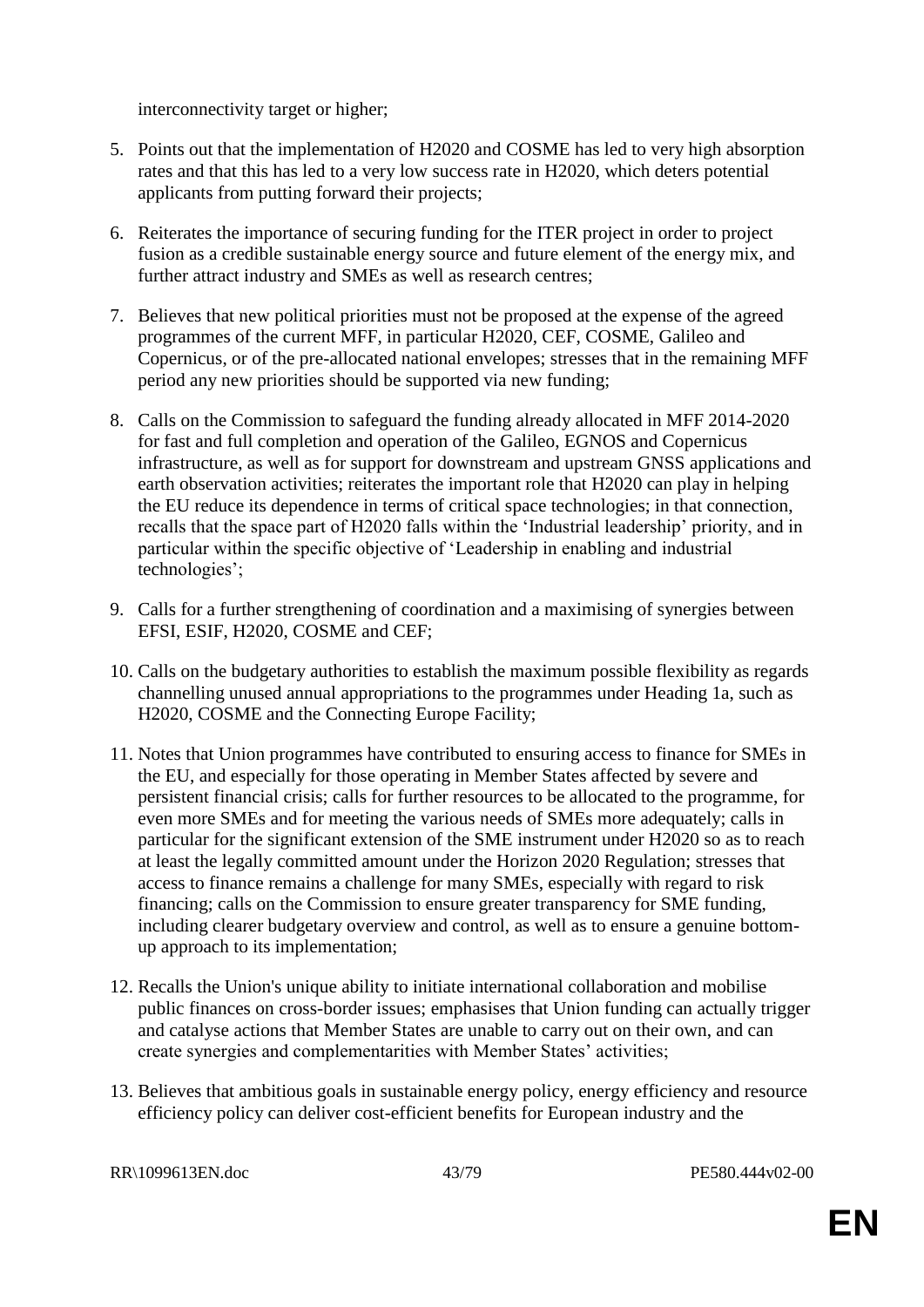European economy as a whole; calls for the allocation of EU and Member State public and private resources to investments in those priority sectors; believes that further synergies between H2020 and smart specialisation initiatives (RIS3) should be fostered to ensure better R&D exploitation and support regional economic convergence;

- 14. Calls for the mid-term evaluation of the MFF programmes on the basis of their performance against stipulated targets and objectives, absorption capacity and EU added value, as well as newly emerging political priorities as a key point in the management of EU spending, taking into account the still existing payment backlog and the late implementation of the current framework; underlines also that the post-electoral revision is an opportunity for improvements to the MFF encompassing reforms in application, management, reporting and control of funds; calls, on the basis of a performance assessment which focuses inter alia on sound financial management, for appropriations earmarked for programmes which have not been properly implemented to be reallocated to programmes which are working well;
- 15. Considers that all EU budgetary instruments which support investment and innovation should be maintained and further developed, and that there is no need to favour one or more of these instruments to the detriment of the others; notes the essential role of the EU budget in providing an incentive for future spending and in supporting cohesion and the effective implementation of policies within the EU.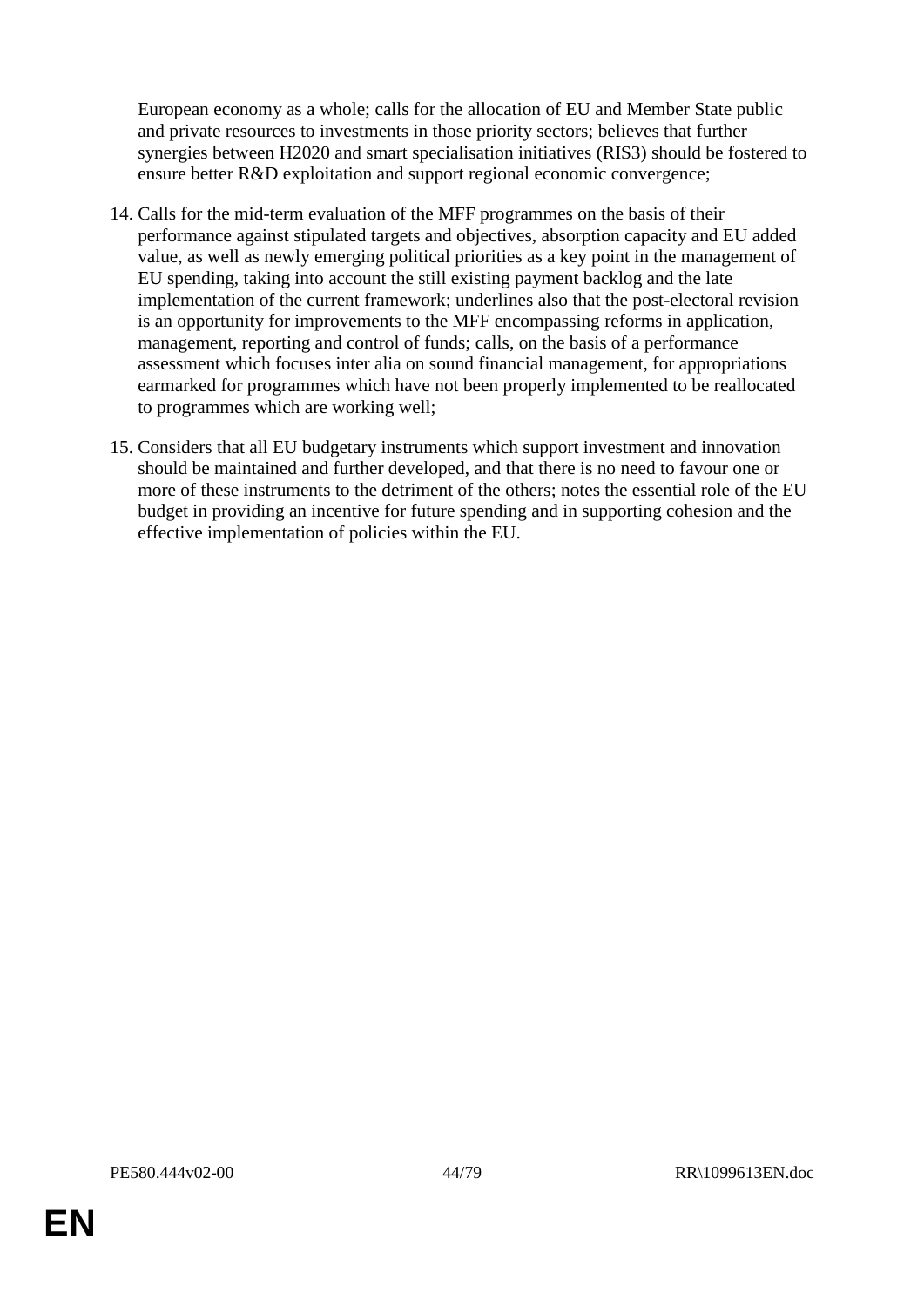| Date adopted                           | 24.5.2016                                                                                                                                                                                                                                                                                                                                                                                                                                                                                                                                                                                                                                                                                                                                                                                                                                            |
|----------------------------------------|------------------------------------------------------------------------------------------------------------------------------------------------------------------------------------------------------------------------------------------------------------------------------------------------------------------------------------------------------------------------------------------------------------------------------------------------------------------------------------------------------------------------------------------------------------------------------------------------------------------------------------------------------------------------------------------------------------------------------------------------------------------------------------------------------------------------------------------------------|
| <b>Result of final vote</b>            | 45<br>$+$ :<br>5.<br>∹.<br>0:<br>10                                                                                                                                                                                                                                                                                                                                                                                                                                                                                                                                                                                                                                                                                                                                                                                                                  |
| Members present for the final vote     | Zigmantas Balčytis, Nicolas Bay, Bendt Bendtsen, Xabier Benito<br>Ziluaga, José Blanco López, David Borrelli, Jerzy Buzek, Pilar del<br>Castillo Vera, Christian Ehler, Fredrick Federley, Ashley Fox, Adam<br>Gierek, Theresa Griffin, Hans-Olaf Henkel, Eva Kaili, Barbara Kappel,<br>Krišjānis Kariņš, Seán Kelly, Jeppe Kofod, Jaromír Kohlíček, Janusz<br>Lewandowski, Paloma López Bermejo, Ernest Maragall, Edouard<br>Martin, Angelika Mlinar, Csaba Molnár, Dan Nica, Morten Helveg<br>Petersen, Miroslav Poche, Carolina Punset, Michel Reimon, Herbert<br>Reul, Paul Rübig, Algirdas Saudargas, Neoklis Sylikiotis, Dario<br>Tamburrano, Patrizia Toia, Evžen Tošenovský, Claude Turmes,<br>Vladimir Urutchev, Adina-Ioana Vălean, Henna Virkkunen, Martina<br>Werner, Lieve Wierinck, Hermann Winkler, Anna Záborská, Flavio<br>Zanonato |
| Substitutes present for the final vote | Amjad Bashir, Jens Geier, Constanze Krehl, Olle Ludvigsson, Vladimír<br>Maňka, Marian-Jean Marinescu, Markus Pieper, Massimiliano Salini,<br>Anne Sander, Maria Spyraki, Indrek Tarand, Pavel Telička, Anneleen<br>Van Bossuyt                                                                                                                                                                                                                                                                                                                                                                                                                                                                                                                                                                                                                       |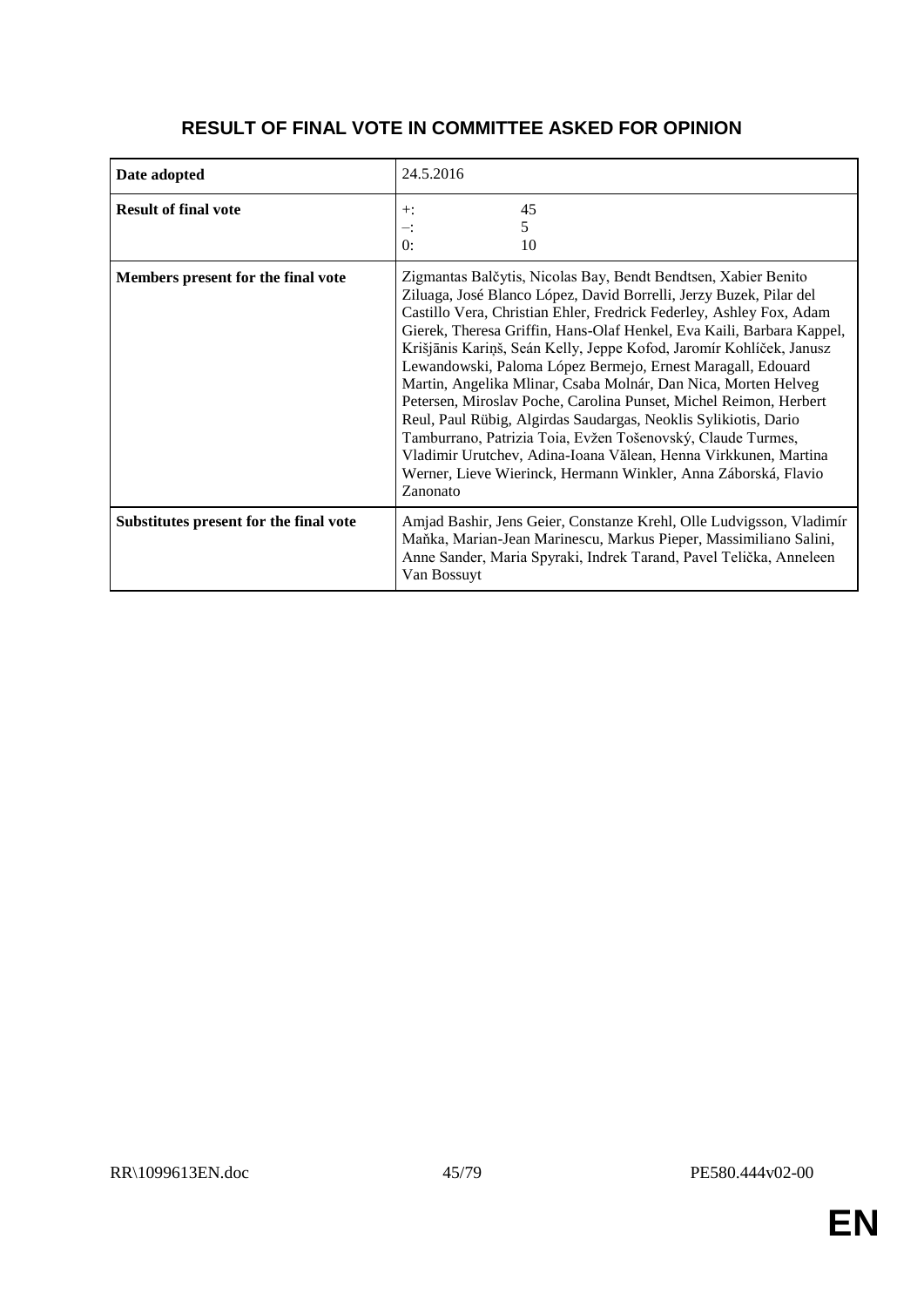27.5.2016

# **OPINION OF THE COMMITTEE ON TRANSPORT AND TOURISM**

for the Committee on Budgets

on preparation of the post-electoral revision of the MFF 2014-2020: Parliament's input ahead of the Commission's proposal (2015/2353(INI))

Rapporteur: Marian-Jean Marinescu

#### **SUGGESTIONS**

The Committee on Transport and Tourism calls on the Committee on Budgets, as the committee responsible, to incorporate the following suggestions into its motion for a resolution:

- 1. Stresses that total recovery of funds redeployed from the Connected Europe Facility (CEF) to the European Fund for Strategic Investments (EFSI) should be one of the key priorities for the mid-term revision of the Multiannual Financial Framework 2014-2020 (MFF); insists that chosen priorities and designated financing are respected in future and no more reductions in the of CEF budget or in other instruments for transport projects are made until 2020;
- 2. Calls on the Commission to provide Parliament with an assessment of EFSI-funded projects on transport and tourism as soon as possible;
- 3. Is of the opinion that, with a view to arriving at the best possible decision on the review of the MFF, the Commission should submit, as soon as possible, a report on the implementation and take-up level of structural and cohesion funds in tourism and transport and infrastructure projects, specifying which contribute to the development of the core network, the corridors and the comprehensive network;
- 4. Emphasises, in this context, the vital importance of adequate EU funding for the projects identified in the TEN-T Core Network Corridor Work Plans; highlights that this also requires enhanced coverage of transport policy related areas such as multi-modality and efficient logistics, upgrading and maintenance of existing transport infrastructure, interoperability, road safety and accessibility, intelligent transport systems, synergies with other sectors, emission reduction, urban mobility and clean fuel equipment for sustainable development and the better integration of urban nodes;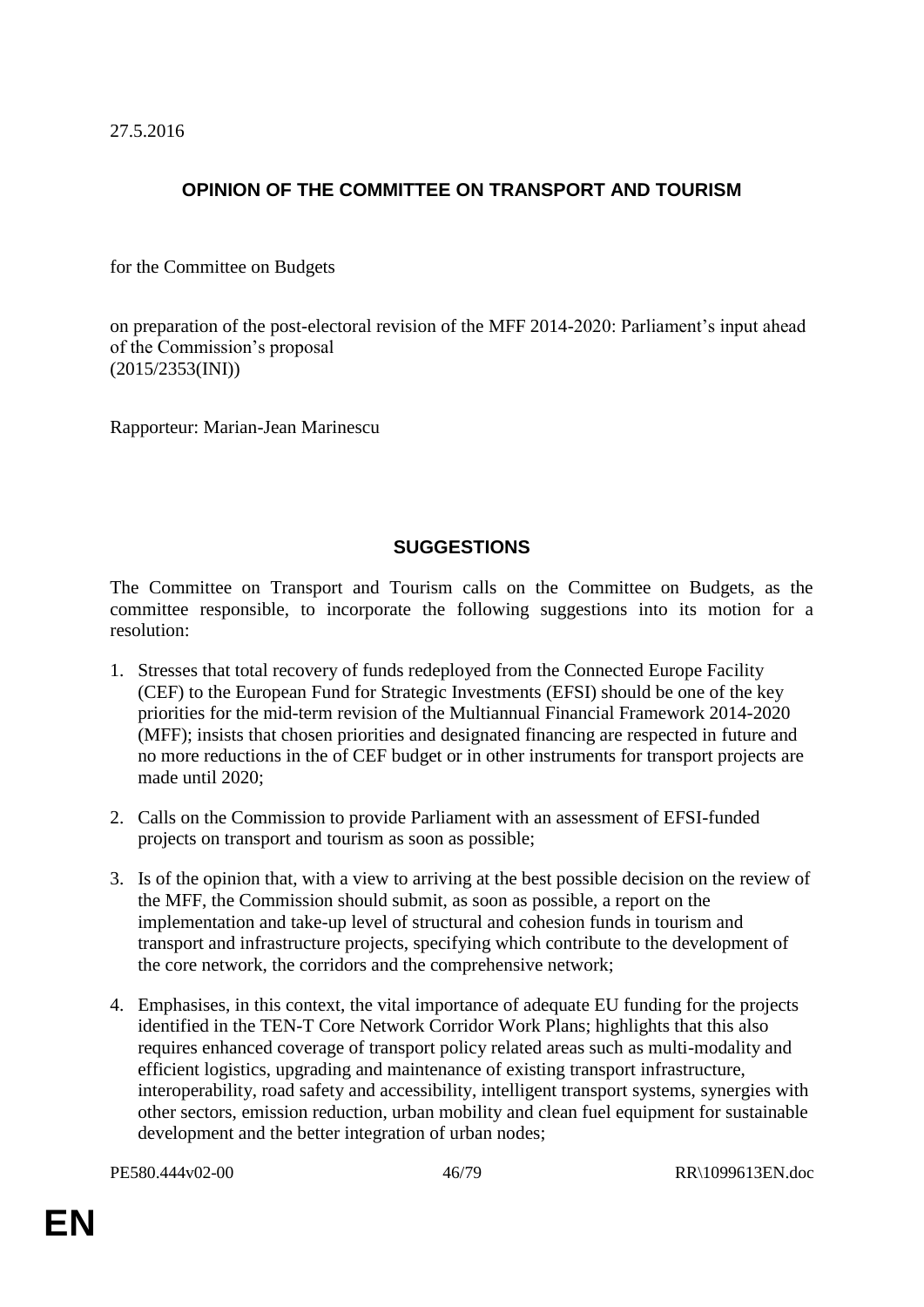- 5. Underlines that the past calls for proposals under the CEF, published in 2014 and 2015, have been oversubscribed threefold and that this clearly shows a very significant pipeline of projects with strong EU added value that could absorb additional resources (beyond the recovery of redeployed funds); is concerned that almost no funds remain available for new projects in the remaining four years of the MFF; recalls the original CEF allocation before the final MFF decision; calls on the Commission to evaluate the possibility of increasing the total envelope of the CEF, including an increase in the cohesion envelope of the CEF;
- 6. Highlights that the EFSI makes a worthwhile contribution to the financing of TEN-T projects, but that it cannot replace grants, which remain a vital and necessary funding source; underlines, in particular, that grants could be combined together with innovative financial instruments and the EFSI to facilitate the implementation of additional projects, particularly large infrastructure projects which can contribute to the reduction of economic disparities among regions and catalyse private finance (blending); calls on the Commission to draw up a catalogue including successful projects to improve understanding among national, regional and local authorities;
- 7. Points out that transport infrastructures are the backbone of the Single Market and are fundamental to the freedom of movement of persons, goods and services; underlines the importance of bringing the Cohesion Fund and the European Regional Development Fund more closely into line to ensure the more effective implementation of digital single market rules in the transport sector; underlines that the budgetary allocation for Trans-European Transport networks should also be carried out at the appropriate level in the post-2020 MFF in order to achieve the objective of the completion of the TEN-T core network by 2030 and the TEN-T comprehensive network by 2050;
- 8. Highlights the substantial and permanent investment deficit in Europe, particularly in major transport infrastructure, and stresses that these risks undermine the competitiveness of the EU as a whole; notes that investment needs relate not only to the creation of infrastructure but also to its maintenance and modernisation;
- 9. Underlines also that adequate EU funding for transport infrastructure is a key requirement for territorial, economic and social cohesion; recognises the importance of the Cohesion Fund for improvement of infrastructure and connectivity in Europe in order to close the infrastructure gap between regions; insists therefore that adequate funding is provided for this Fund in the current programing period as well as post 2020;
- 10. Urges the Commission and the Member States to improve the coordination of national transport strategies in order to facilitate Commission approval of large infrastructure projects; calls for better coordination of all EU instruments related to transport in order to ensure that the largest number possible of core TEN-T projects are completed in time and potential savings are properly utilised for supporting mature projects waiting in the pipeline; calls also on the Commission for a strong commitment to improve the transparency of the financing schemes in terms of accuracy of the cost estimates, environmental sustainability compliance, involvement of the civil society in decision making and adequate and constant monitoring of the EU financing schemes;
- 11. Encourages the Commission and the Member States to invest more in projects with smaller budget needs and considerable short-term advantages, such as abolishing missing

RR\1099613EN.doc 47/79 PE580.444v02-00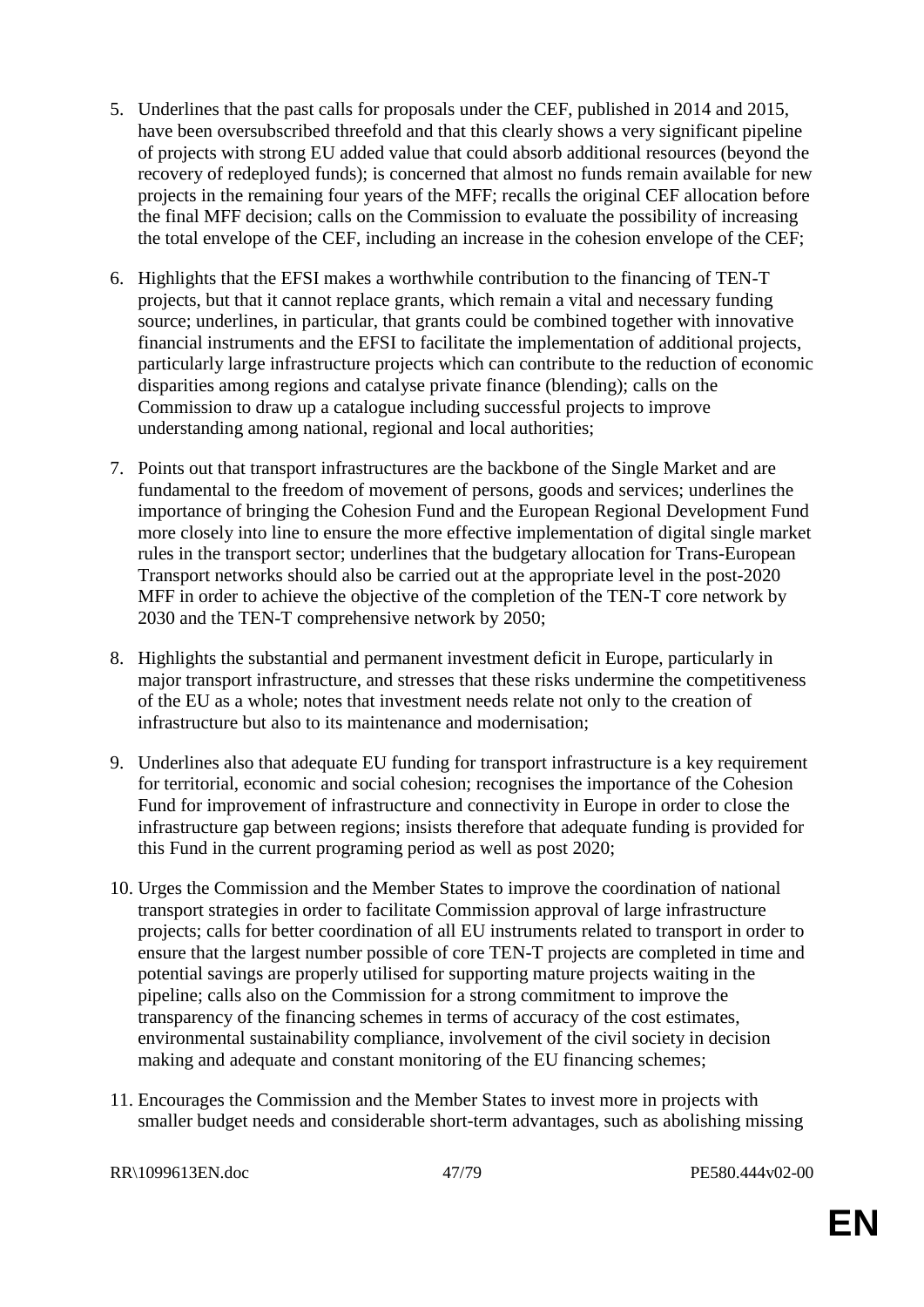links at abandoned and dismantled regional cross-border rail connections and upgrading and maintaining existing transport infrastructure;

- 12. Considers that it is necessary to allow the transfer of the surplus and unused commitments from one year to another year and calls on the Commission to make appropriate proposals in this regard and to reallocate the funds to the most suitable, mature and economically and environmentally sustainable projects; stresses that maximum flexibility should be provided for in order to provide maximum utilisation of the committed MFF;
- 13. Calls on the Commission to take into account in the allocation of EU funds for transport infrastructure the recently approved 4th rail package and to do everything in its power to facilitate its swift implementation in areas such as interoperability, safety, improving social conditions and freedom of movement; calls on the Commission to take also into account the ongoing discussions of the aviation package and on ports and the incoming package on road transport;
- 14. Notes that, through various forms of financial support (grants, financial instruments), the EU budget has played a decisive role in launching or relaunching numerous projects in the transport sector; believes that any revision of the MFF must now make the transport sector a priority;
- 15. Underlines the strategic importance of the Single European Sky as the main instrument to ensure safety, environmental performance, competitiveness and protection of the citizens' rights; calls on the Commission to ensure the allocation of necessary and previewed amounts for the deployment of Single European Sky ATM Research (SESAR);
- 16. Supports furthermore the total recovery of funds redeployed from Horizon 2020 to the EFSI; calls on the Commission to explore the possibility of increasing the funds allocated to SESAR and Clean Sky JUs taking in account JU's good results and their contribution to the EU transport and climate change policies;
- 17. Underlines the critical importance of highly accurate and reliable positioning and timing information provided by European satellite navigation flagship programmes Galileo and EGNOS for increased safety and efficient use of aviation, road, rail and maritime transport, particularly for intelligent transport and traffic management systems such as ATM, ERTMS, eCall, connected/autonomous vehicles and smart fleet and cargo management; calls on the Commission to safeguard the already allocated funding in MFF 2014-2020 for fast and full completion and operation of the Galileo and EGNOS infrastructure as well as for support of downstream and upstream applications within the budgets for European GNSS programmes and Horizon 2020; reiterates in this regard the Commission's commitment to provide uninterrupted GNSS services, reinforce the resilience of the European economy and maximise the socio-economic benefits through fostering the development of applications;
- 18. Reminds the Commission and the Member States of the strong potential of horizontal projects as well as synergies between the Transport, Energy and Telecommunications Trans-European Networks;
- 19. Points out that there is a need to develop and promote more environmentally friendly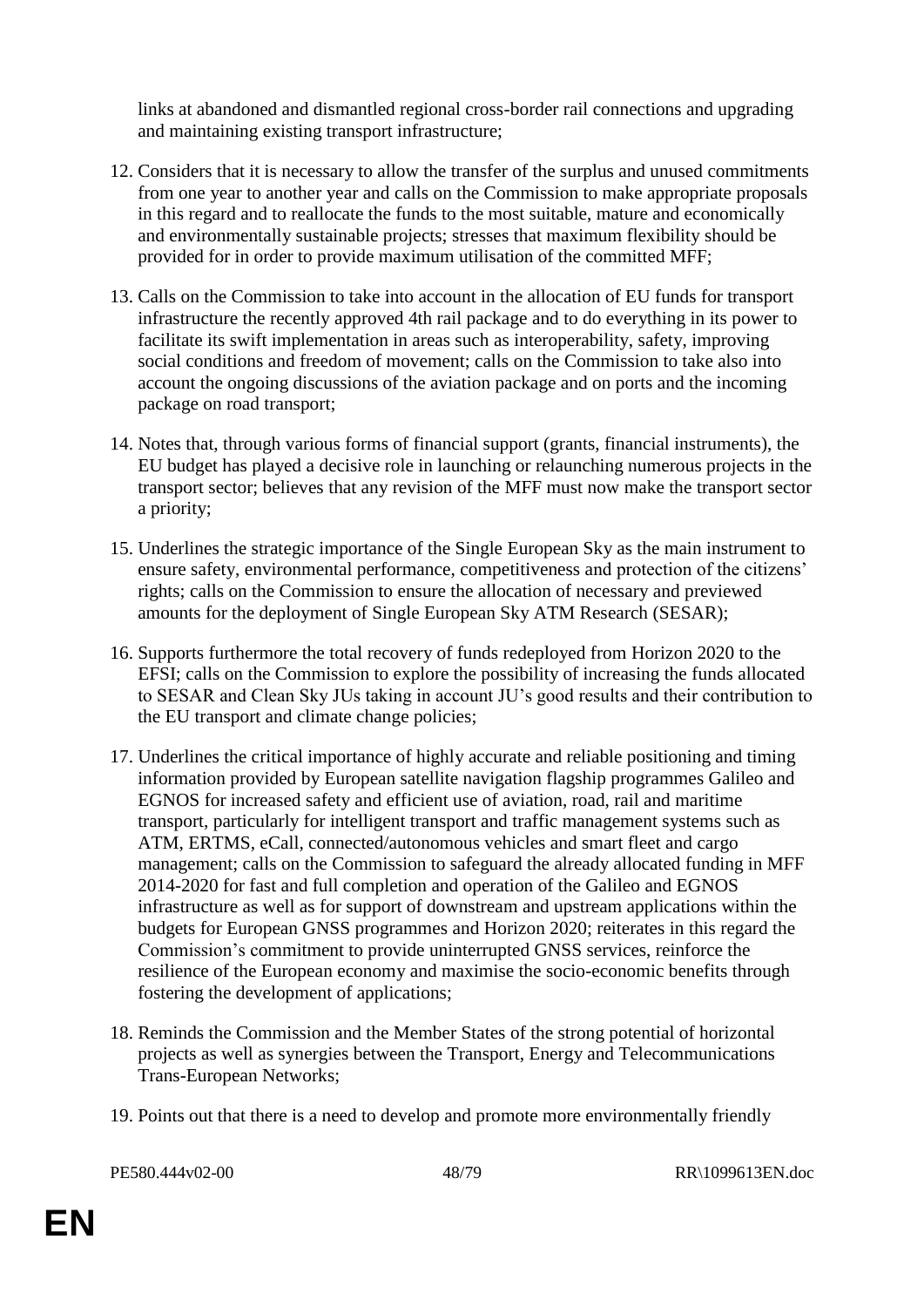modes of transportation such as railways; calls therefore for enhanced support to initiatives such as Shift to Rail;

- 20. Urges the Commission to ensure proper (cross-border) coordination and to strengthen the governance of EU macro-regional strategies (Danube, Baltic Sea, Black Sea, Adriatic and Ionian), with a view to enhancing territorial, economic and social cohesion and to assist and support Member States in identifying priority infrastructure projects that will bring regional and European added value;
- 21. Recalls that from January 2017 the unused amounts part of the funds transferred from cohesion policy to CEF could be used by all cohesion Member States, calls on the Commission to make appropriate proposals to prolong the period for the use of these financial means by cohesion Member States until 31 December 2017; calls on the Commission to allocate amounts not used by the end of 2017 for projects for cross-border connections between or to developing regions; calls on the Member States to make better use of technical assistance provided by the Commission;
- 22. Stresses the need to adopt a wider and more comprehensive approach to criteria for eligible projects applying for EU funding and to provide better access to finance for projects introducing new transport services and better deployment of data; underlines especially the need to channel EU funding into the introduction of digital transport services and intelligent transport systems, which are contributing to the shift towards a more sustainable transport system and optimising the use of existing capacity;
- 23. Recalls the importance of ensuring, within the Union, the highest level of safety, security and interoperability in the field of transport; stresses that EU agencies' budget allocations consist not just of administrative expenditure alone, but also contribute to achieving EU objectives, while aiming to make savings at national level and that their budgets should have sufficient and adequate means to perform their tasks;
- 24. Points out that sustainable tourism is a key potential growth area of European economic development and a driver of a substantial amount of employment, in particular for young people; considers that appropriate and increased budgetary funds should be allocated to developing a genuine European tourism policy, with a focus on promoting SMEs and respecting natural, cultural, historical and industrial heritage; stresses the need for better coordination between tourism and infrastructure projects; asks the Commission to consider the possibility of introducing a specific heading in the future framework programme;
- 25. Recognises the importance of human capital for the development of tourism services and underlines the role that the European Social Fund may play in this field; stresses the excellent returns on investment in tourism and its contribution to social cohesion, especially in rural areas;
- 26. Stresses the importance of a sufficiently funded Integrated Maritime Policy (IMP) as a flagship initiative of the EU in cross-sectoral and trans-national governance;
- 27. Considers that all EU budgetary instruments which support investment and innovation should be maintained and further developed, and that there is no need to favour one of

```
RR\1099613EN.doc 49/79 PE580.444v02-00
```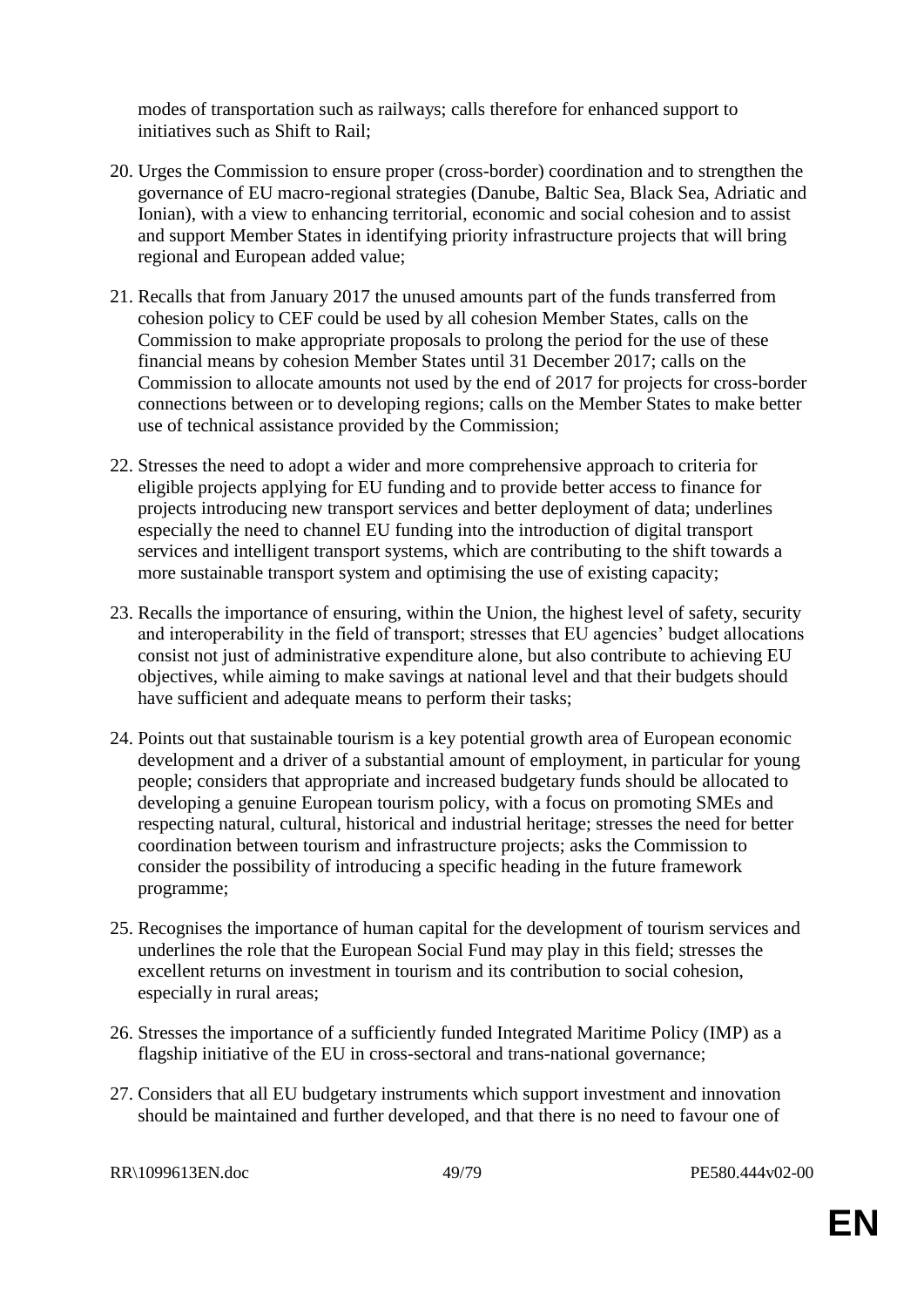these instruments to the detriment of the others; notes the essential role of the EU budget in providing an incentive for future spending and in supporting cohesion and effective implementation of policies within the EU.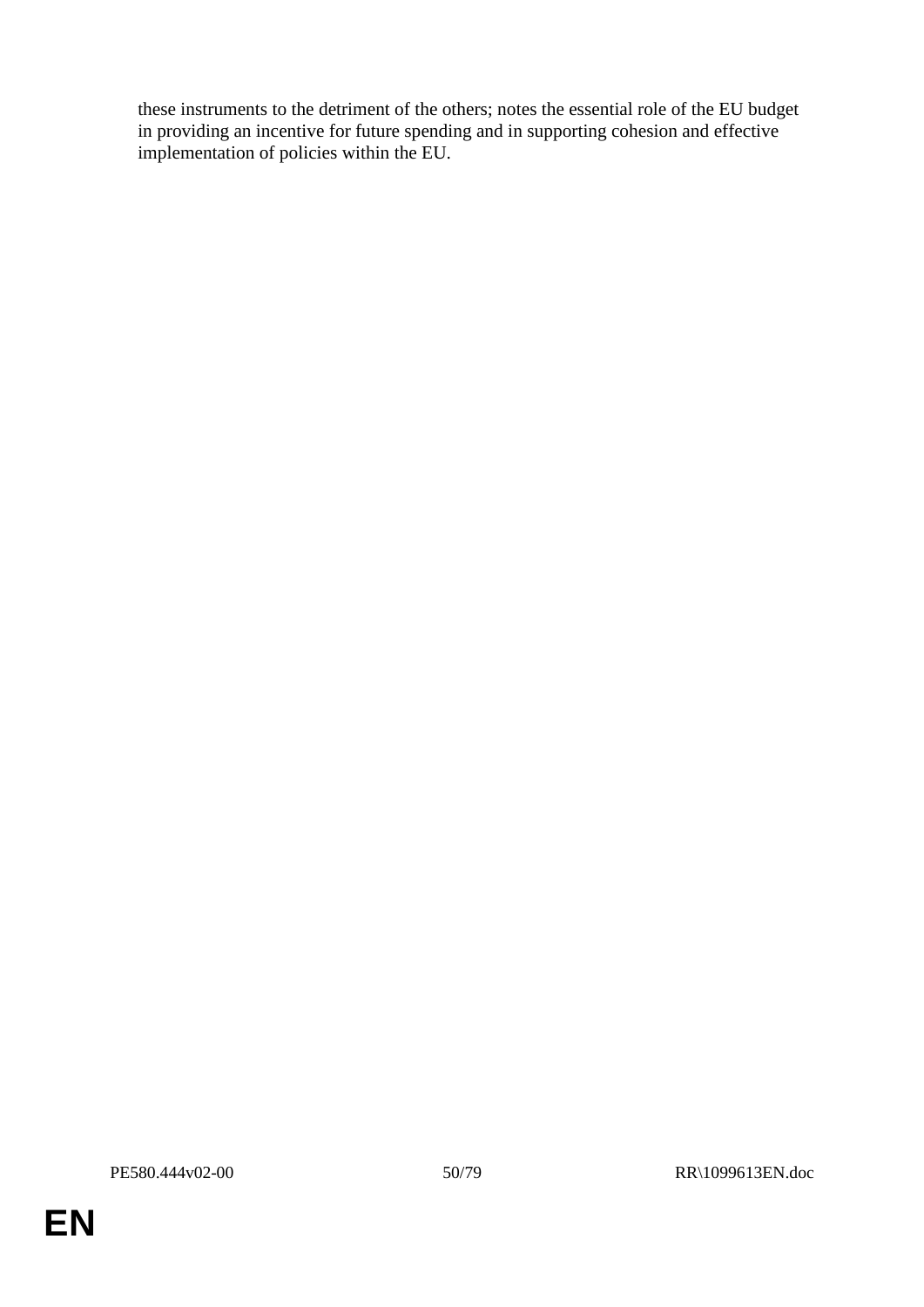#### **Date adopted** 24.5.2016 **Result of final vote**  $+$ : –:  $0:$ 41 4 2 **Members present for the final vote** Marie-Christine Arnautu, Georges Bach, Izaskun Bilbao Barandica, Deirdre Clune, Michael Cramer, Luis de Grandes Pascual, Andor Deli, Isabella De Monte, Ismail Ertug, Jacqueline Foster, Tania González Peñas, Dieter-Lebrecht Koch, Merja Kyllönen, Miltiadis Kyrkos, Peter Lundgren, Marian-Jean Marinescu, Georg Mayer, Cláudia Monteiro de Aguiar, Renaud Muselier, Jens Nilsson, Markus Pieper, Salvatore Domenico Pogliese, Gabriele Preuß, Dominique Riquet, Massimiliano Salini, David-Maria Sassoli, Claudia Schmidt, Jill Seymour, Claudia Țapardel, Keith Taylor, Pavel Telička, István Ujhelyi, Wim van de Camp, Janusz Zemke, Roberts Zīle, Kosma Złotowski, Elżbieta Katarzyna Łukacijewska **Substitutes present for the final vote** Knut Fleckenstein, Maria Grapini, Karoline Graswander-Hainz, Werner Kuhn, Curzio Maltese, Jozo Radoš, Ulrike Rodust, Davor Škrlec, Evžen Tošenovský **Substitutes under Rule 200(2) present**  Beatrix von Storch

## **RESULT OF FINAL VOTE IN COMMITTEE ASKED FOR OPINION**

**for the final vote**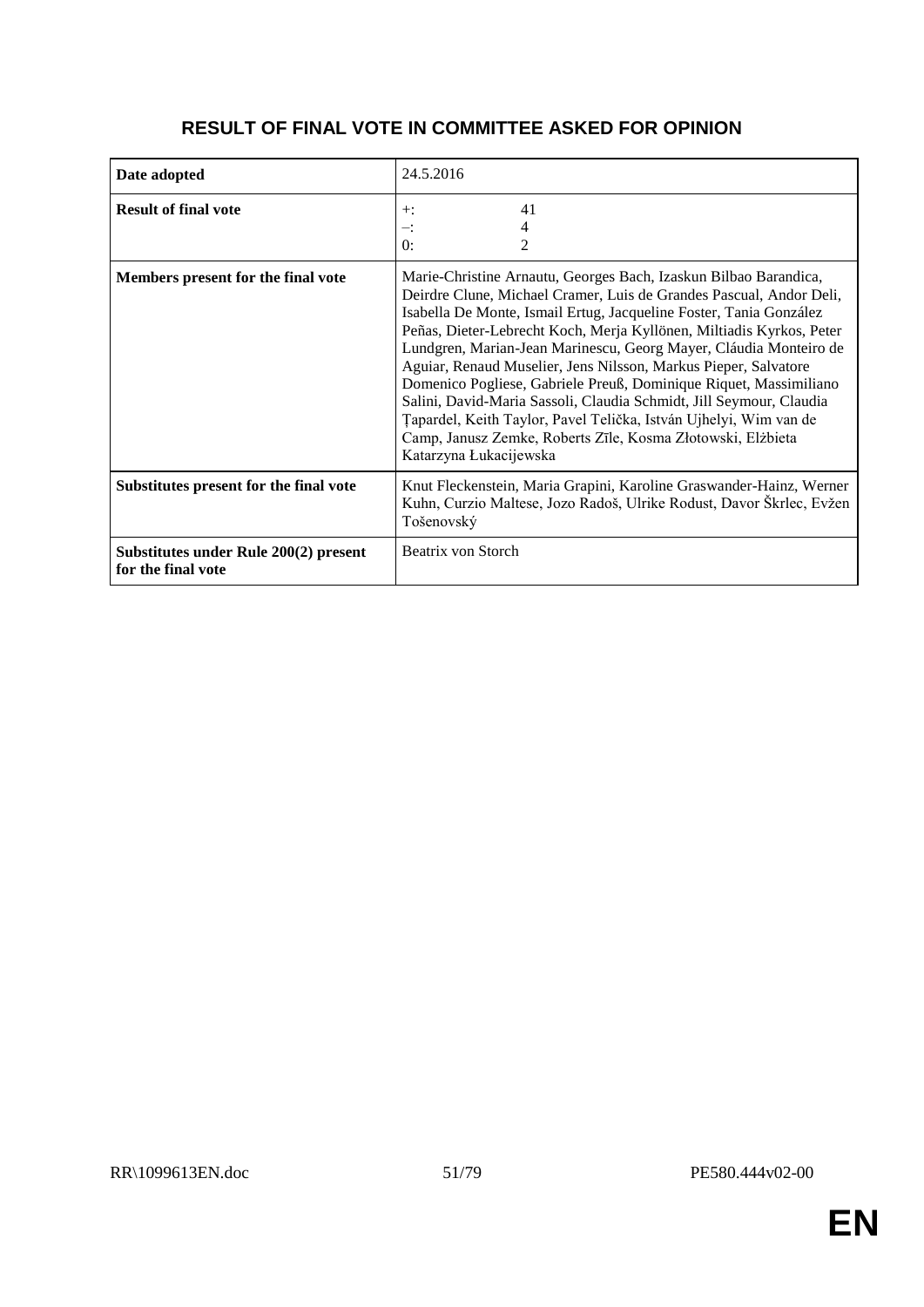25.5.2016

## **OPINION OF THE COMMITTEE ON REGIONAL DEVELOPMENT**

for the Committee on Budgets

on the preparation of the post-electoral revision of the MFF 2014-2020: Parliament's input ahead of the Commission's proposal (2015/2353(INI))

Rapporteur: Constanze Krehl

## **SUGGESTIONS**

The Committee on Regional Development calls on the Committee on Budgets, as the committee responsible, to incorporate the following suggestions into its motion for a resolution:

- 1. Recalls that one of the main objectives of the European Union is to promote economic, social and territorial cohesion and solidarity among Member States; underlines that cohesion policy set out for the long term is the Union's main investment policy and a tool for reducing disparities between all EU regions and improving the quality of life of European citizens, and that it plays an important role in the delivery of the Europe 2020 strategy for smart, sustainable and inclusive growth; considers that any Union instrument has to prove its contribution to the EU objectives and priorities; calls for a focus on assessment of outcomes, results, performance, synergies and added value;
- 2. Notes that the review/revision of the multiannual financial framework (MFF) must take into consideration the new political challenges facing the EU; emphasises the need for effectiveness and result-orientation of cohesion policy and notes that incentive mechanisms in this respect, such as performance-based budgeting, have already been introduced in the current MFF; recalls that – due to the late agreement on the MFF and consequently late adoption of the legislative package for cohesion policy (2014-2020) as well as of the Operational Programmes – European Structural and Investment (ESI) Funds are at an early stage of implementation in 2016 and that at the time of the MFF review/revision only limited evidence is available as to results; recalls, in this context, the possibilities offered in the Common Strategic Framework of Annex I to the Common Provisions Regulation (CPR) (EU) No 1303/2013; calls on the Commission to assess and communicate to Parliament the state of play of implementation of ESI Funds and to promote more effectively the available funding under cohesion policy; believes that early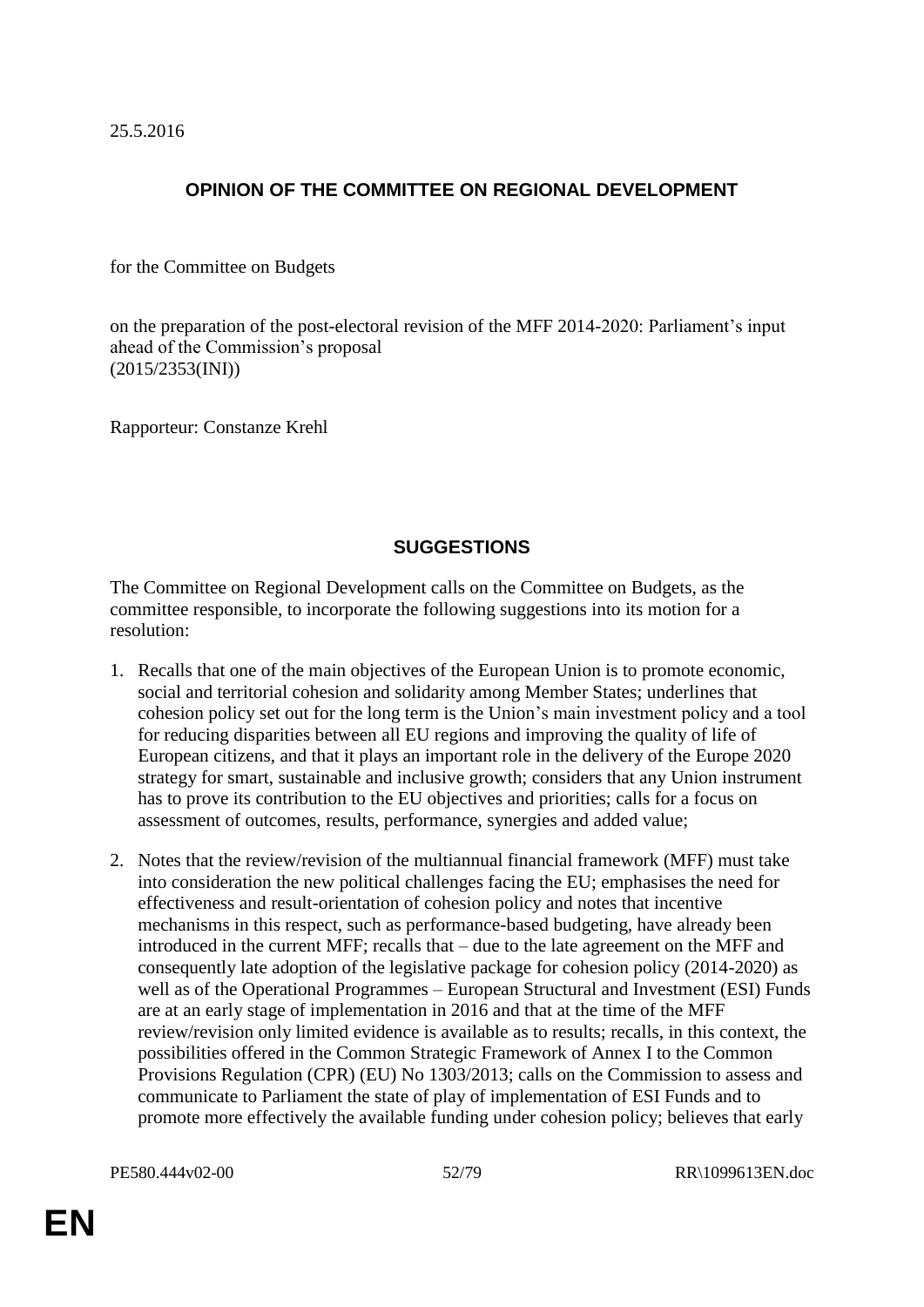preparatory activities are needed for EU policies financed from the MFF with the aim of starting implementation at the very beginning of the next MFF;

- 3. Urges the Commission and the Member States to further maximise synergies and complementarities, ensure better coordination, consistency and improvement among the five ESI Funds and the other EU instruments and policies (including the Youth Employment Initiative, Horizon 2020 and the European Fund for Strategic Investment (EFSI)), which is an important element in ensuring the effectiveness of the EU budget; calls therefore on the Commission and on national, regional and local authorities to take appropriate account of the opportunities for synergies of ESI and EFSI funding, thus increasing the leverage effect of investments and positive impact on economic growth, employment and sustainable development; stresses the need to intensify cohesion policy and for a targeted evaluation of the territorial effects of related instruments such as EFSI and Horizon 2020;
- 4. Recalls that pre-allocated national envelopes in line with Article 2 of Council Regulation (EU, Euratom) No 1311/2013 laying down the multiannual financial framework for 2014- 2020 cannot be reduced via the MFF review/revision; calls for a timely conclusion of the MFF review/revision process, not later than 2018, an upward revision of the MFF ceilings and a legislative revision of the above mentioned MFF Regulation, without prejudice to the adjustment of the cohesion policy budget, pursuant to Article 7 of Council Regulation (EU, Euratom) No 1311/2013;
- 5. Recalls that in the context of the MFF review/revision simplification is highlighted as a crucial issue because the administrative burden is a cross-cutting issue; reiterates therefore its firm position on the importance of simplifying access to ESI Funds; supports in this context the work of the Commission's High Level Group (HLG) in monitoring simplification for beneficiaries and invites Member States and the Commission to already introduce relevant simplification proposals of the High Level Group in the current programming period; calls, in this context, on the Commission to fully involve the European Parliament in this HLG, and points to its resolution on towards simplification and performance orientation in cohesion policy 2014-2020; stresses furthermore the need to keep the balance between simplification and control;
- 6. Stresses that grants are an effective and prioritised form of support in many areas of public intervention and for micro, small and medium-sized enterprises; recalls that financial instruments (FIs) should be used in a complementary way, after appropriate ex-ante assessment, if they are more effective for the achievement of the Union's policy objectives; recognises the potential of FIs as flexible mechanisms to be applied alongside grants, in order to avoid fragmenting cohesion policy and the EU budget, considering that the multiplier effect in terms of impact and leverage can be much greater, as there is a risk that the opportunities may be lost due to poorly designed FIs, leading to little use and impact; stresses that more evidence is needed to understand how such FIs can be effectively used in cohesion policy; considers it necessary to further strengthen the accountability and transparency of FIs and calls for a more simplified use of grants and FIs in future, underlining that clear rules on FIs to help simplify the preparation and implementation process for fund managers and final beneficiaries are key to increasing their use;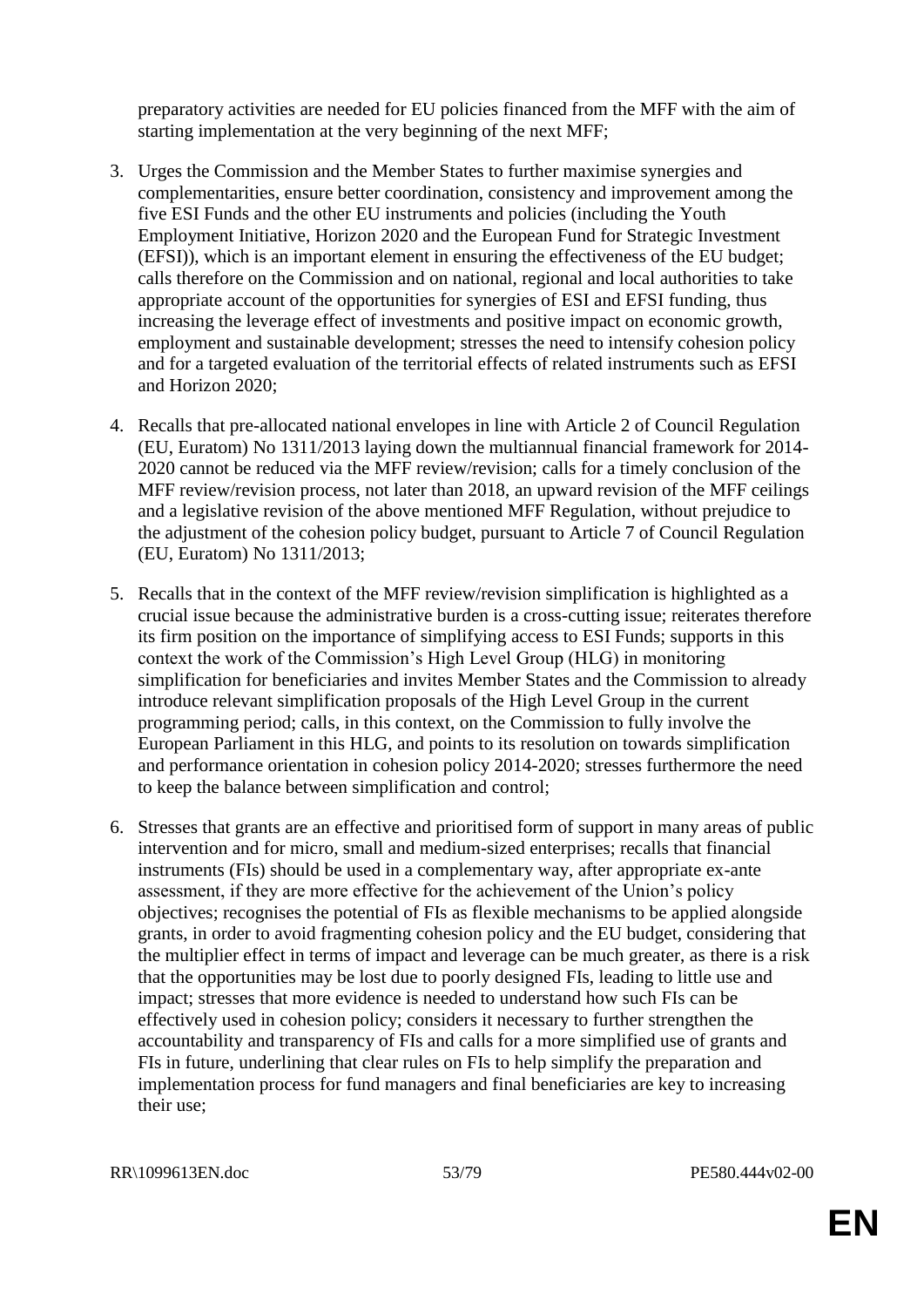- 7. Invites the Commission to take into account the extraordinary efforts made by Member States and regions in providing appropriate reception conditions and integrating asylum seekers and other migrants, and to explore the possibility, in compliance with the expenditure ceilings set out in the MFF, of providing additional assistance and flexibility within the ESI Funds in order to support such Member States and regions, including those situated on EU external borders, when reviewing the functioning of the MFF, without decreasing commitment or payment appropriations under heading 1b and without prejudice to the adjustment of the cohesion policy budget, pursuant to Article 7 of Council Regulation (Euratom, EU) No 1311/2013;
- 8. Notes that the MFF 2014-2020 had to absorb the abnormal backlog of payments that had built up since 2011 and that the implementation of cohesion policy is being held up; notes that avoiding a backlog of payments in future is crucial to ensuring successful implementation of EU cohesion policy and preventing negative impacts on beneficiaries, as the existing backlog of payments damages the reputation of the EU; underlines that introducing new own resources to the EU budget will positively influence the payments backlog issue; calls for a full-scale discussion on the introduction of new own resources alongside the MFF review/revision process;
- 9. Points to the fact that a seven-year period of the multiannual financial framework has proved its worth in the past and can be advantageous, providing a stable source of funding for local and regional authorities in particular; specifies that during the review/revision process the three institutions should jointly consider what the most appropriate duration period of the next financial framework should be, especially in the case of programmes under shared management; stresses, however, the importance of an in-depth assessment of the duration of the programming period, also with a view to aligning it to the political cycles of the European Parliament and the Commission; urges therefore in the case of cohesion policy that either a programming period of at least seven years or a  $5 + 5$ programming period with a clear mid-term revision of the policy should be ensured;
- 10. Highlights, in the light of the preparation of the post-electoral revision of the MFF 2014- 2020 that the implementation of the current MFF has already been proven to be challenging and the budgetary authority has already had to resort to maximum flexibility levels; calls therefore on the Commission to draw on concrete lessons learnt on how the EU budget needs to be spent; stresses that a well-funded cohesion policy to support regional development and solidarity in the EU will continue to be in demand; underlines in this context the importance of maintaining the role of cohesion policy after year 2020 as the main EU investment policy with an adequate level of funding;
- 11. Calls on the Commission to draw conclusions on the limitations of the current allocation key for determining support from cohesion policy funds based solely on GDP per capita;
- 12. Considers that the MFF revision/review is a good opportunity to deal with the fundamental link between cohesion policy and the next step in the implementation of the outcomes and agreements of the COP21 conference; emphasises the need to accelerate and improve the effectiveness of climate spending whilst underlining the huge potential of cohesion policy in boosting the EU's efforts for climate protection;
- 13. Stresses the need to encourage the improvement of financial management and good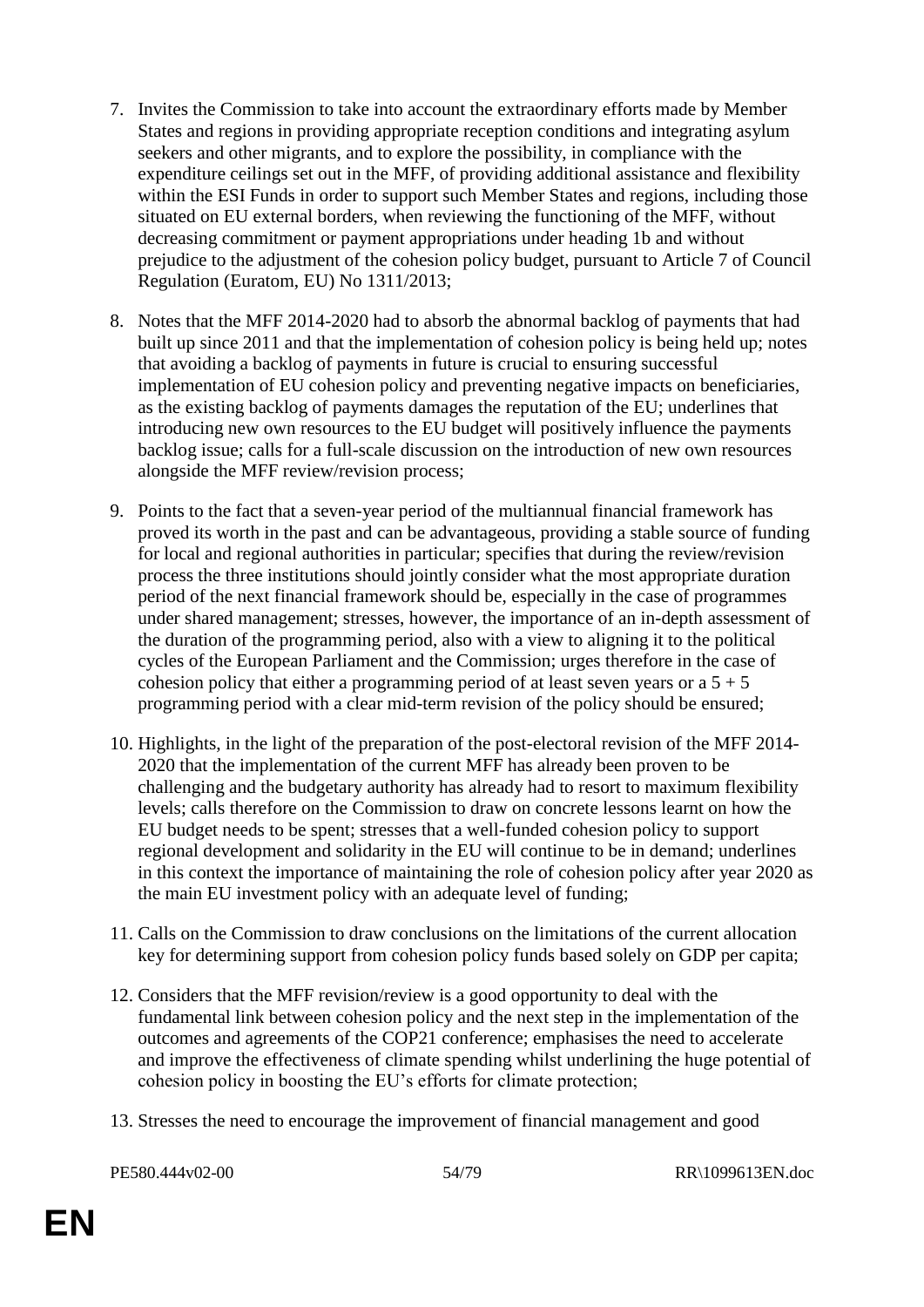governance; underlines, in this context, that administrative capacity at national and regional/local level is a key precondition for the timely and successful performance of cohesion policy; recalls as well that the performance reserve is inextricably linked to a result-oriented cohesion policy; calls on the Commission to advance the allocation of the performance reserve during the current period to programmes which have achieved the set milestones for 2018.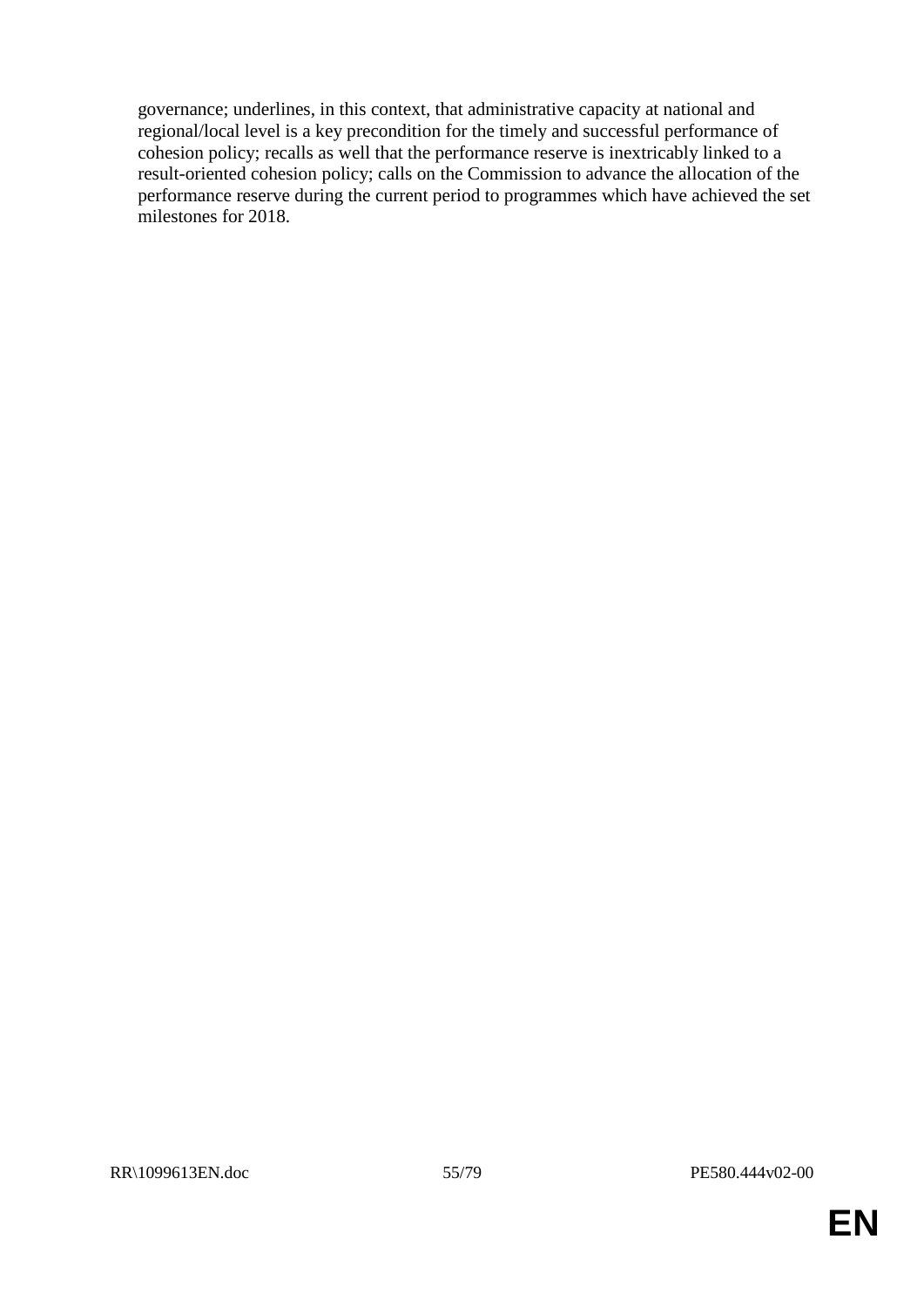| Date adopted                           | 24.5.2016                                                                                                                                                                                                                                                                                                                                                                                                                                                                                                                                           |
|----------------------------------------|-----------------------------------------------------------------------------------------------------------------------------------------------------------------------------------------------------------------------------------------------------------------------------------------------------------------------------------------------------------------------------------------------------------------------------------------------------------------------------------------------------------------------------------------------------|
| <b>Result of final vote</b>            | 37<br>$+$ :<br>$\theta$ :                                                                                                                                                                                                                                                                                                                                                                                                                                                                                                                           |
| Members present for the final vote     | Pascal Arimont, Franc Bogovič, Victor Boștinaru, Mercedes Bresso,<br>Steeve Briois, Rosa D'Amato, Iratxe García Pérez, Michela Giuffrida,<br>Krzysztof Hetman, Ivan Jakovčić, Constanze Krehl, Sławomir<br>Kłosowski, Andrew Lewer, Louis-Joseph Manscour, Martina Michels,<br>Iskra Mihaylova, Jens Nilsson, Andrey Novakov, Younous Omarjee,<br>Stanislav Polčák, Julia Reid, Liliana Rodrigues, Fernando Ruas,<br>Monika Smolková, Ruža Tomašić, Monika Vana, Matthijs van<br>Miltenburg, Lambert van Nistelrooij, Derek Vaughan, Joachim Zeller |
| Substitutes present for the final vote | Ivana Maletić, Miroslav Mikolášik, Sophie Montel, Dimitrios<br>Papadimoulis, Tonino Picula, Maurice Ponga, Branislav Škripek, Davor<br>Škrlec, Hannu Takkula, Damiano Zoffoli, Milan Zver                                                                                                                                                                                                                                                                                                                                                           |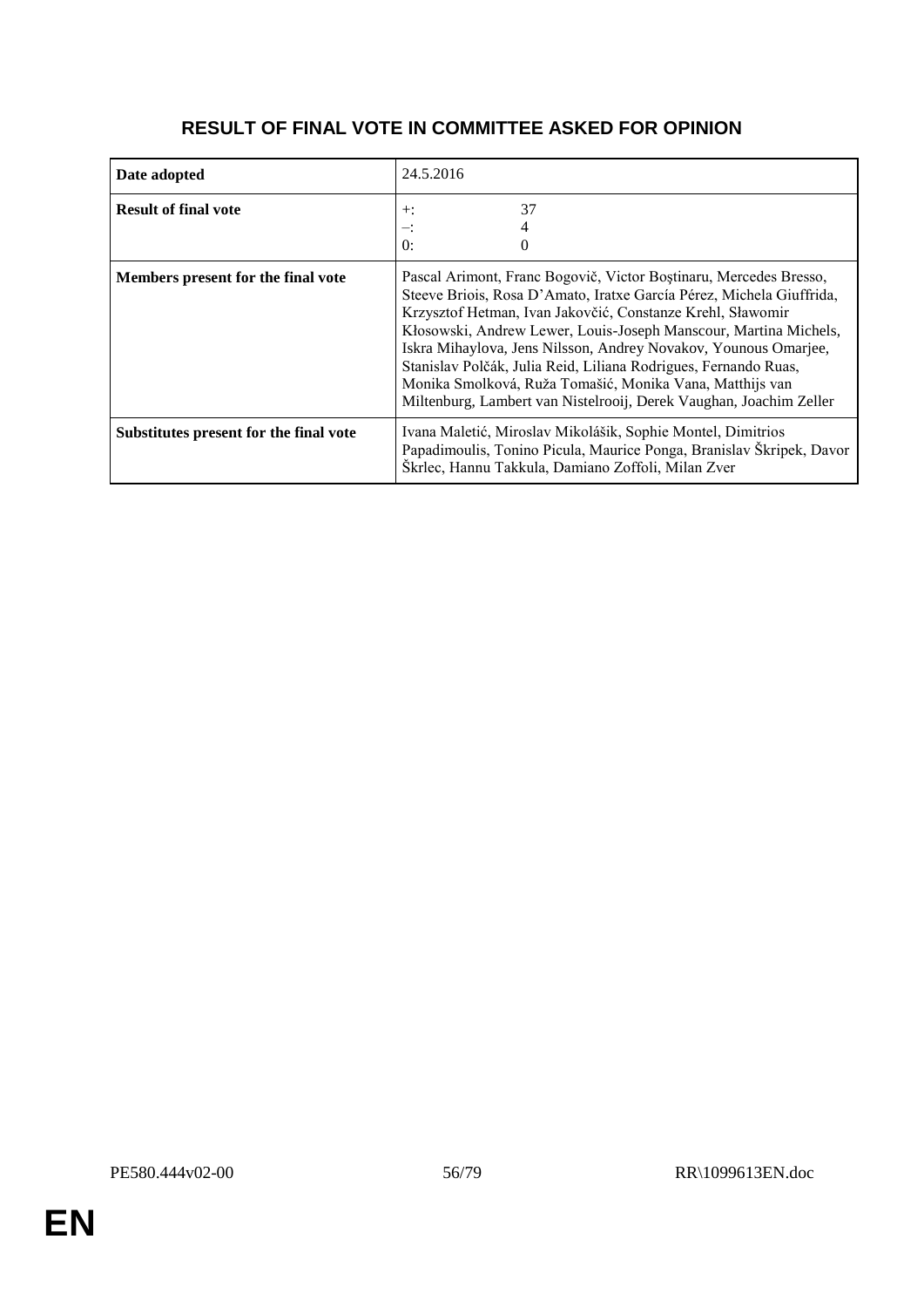8.6.2016

#### **OPINION OF THE COMMITTEE ON AGRICULTURE AND RURAL DEVELOPMENT**

for the Committee on Budgets

on the preparation of the post-electoral revision of the MFF 2014-2020 – Parliament's input ahead of the Commission's proposal (2015/2353(INI))

Rapporteur: Peter Jahr

#### **SUGGESTIONS**

The Committee on Agriculture and Rural Development calls on the Committee on Budgets, as the committee responsible, to incorporate the following suggestions in its motion for a resolution:

- 1. Points out that the common agricultural policy (CAP) has been a common EU policy for decades, which means that agricultural spending accounts for an important percentage of the total EU budget; stresses that spending on agriculture has declined considerably in relative terms over the last three decades from 75 % to the current 38 %, in line with successive market-oriented reforms of the CAP; stresses, therefore, that each EU citizen contributes only 32 cents per day to the CAP and that this policy has a low error rate in terms of spending irregularities; stresses that food, like water, will be a strategic commodity in the future and that Europe will therefore need the CAP and a strong agricultural budget more than ever before;
- 2. Stresses that the CAP provides steady income support to farmers through Pillar 1 and 2 that provides support for agricultural production, environmental programmes and economic activity in rural areas and prevents rural depopulation; notes, in this context, that at least the current size of the budget is essential to maintain the two-pillar CAP structure in order to compensate and support farmers in all agricultural sectors and to fulfil the important goal of innovation as well as protecting and creating jobs and increasing farmers' incomes; stresses that in order to achieve a coherent and effective rural development policy it is essential that rural development remain part of the CAP and that it should be well-funded in order to guarantee the long-term sustainability of rural areas;
- 3. Points out that, were all policies in the EU, nationally or at Union level, to be entirely

RR\1099613EN.doc 57/79 PE580.444v02-00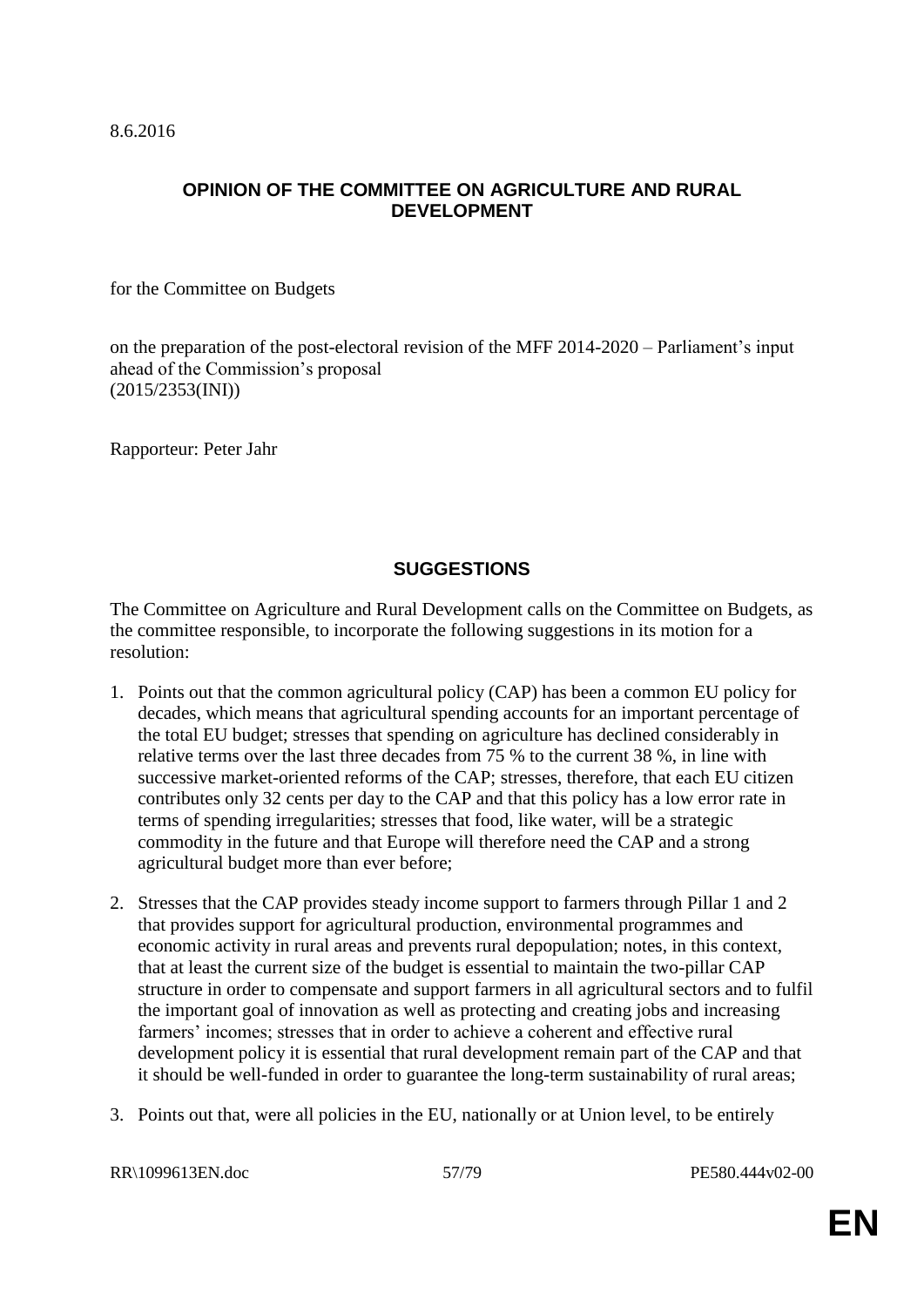financed from the EU budget, the CAP share would only amount to 1 %, which seems very reasonable for a policy that supplies food for over 500 million citizens, supports environmental sustainability and creates employment; considers that the CAP is the best and cheapest security policy of the Union, as it ensures sufficient food supply, fosters territorial cohesion and prevents rural depopulation;

- 4. Stresses that the CAP, which represents less than 1 % of the EU's total public expenditure, should be maintained, as a minimum, at current levels until 2020 to ensure that the agricultural sector is economically sustainable, meets the growing demand for food and promotes growth and employment in rural EU areas;
- 5. Acknowledges that the apparently large proportion of the EU budget allocated to agriculture can lead to misconceptions among the public about the policy, when in reality farm subsidies account for a negligible amount in relation to the total GDP of the Member States yet have a significant impact in terms of ensuring continuity in farming and a security of income for farmers as well as benefiting the wider rural economy; stresses that the CAP implementation rules need to be simplified so that the financial support for agriculture and rural development can be absorbed better;
- 6. States clearly that, through numerous policy reforms, CAP spending has been reduced and has become more targeted, market-orientated and geared towards improving the competitiveness of EU agriculture, while at the same time addressing an ever-increasing range of challenges, including environmental issues and climate change, the introduction of 'greening measures' and ensuring the economic viability of rural areas; stresses, however, that an in-depth analysis should be performed in an effort to assess the economic sustainability of the agricultural sector by safeguarding incomes, and that price volatility should be combated by proposing new instruments;
- 7. Insists that the current amount in Heading 2, as provided for in the current MFF, must remain at least at the same level; refers, in this connection, to Article 2 of the MFF Regulation, which clearly states that allocated national envelopes may not be reduced by the midterm revision; considers, furthermore, that other Union policies must have the necessary financial means to allow the Union to honour its legal obligations in accordance with the corresponding sectoral legislation; considers it unacceptable that the funds set aside for agricultural policy are reallocated in order to compensate for a lack of funds in other policies or programmes; calls on the Commission, in the context of the migration crisis, to explore the possibility of strengthening synergies between the withdrawal of agricultural products from the market and the distribution of food aid to the most deprived citizens and to refugees through the Fund for European Aid to the Most Deprived (FEAD);
- 8. Insists also that the amounts for direct payments in Heading 2 should be left untouched; points out that this is crucial for the income situation of many farmers, particularly during the crisis which is affecting several agricultural branches, and that the absorption rate per year is almost 100 %;
- 9. Points out that the liberalisation of the milk sector threatens milk production in costintensive mountainous areas; calls on the Commission, therefore, to develop programmes which support processing facilities in mountainous areas in particular, so that this milk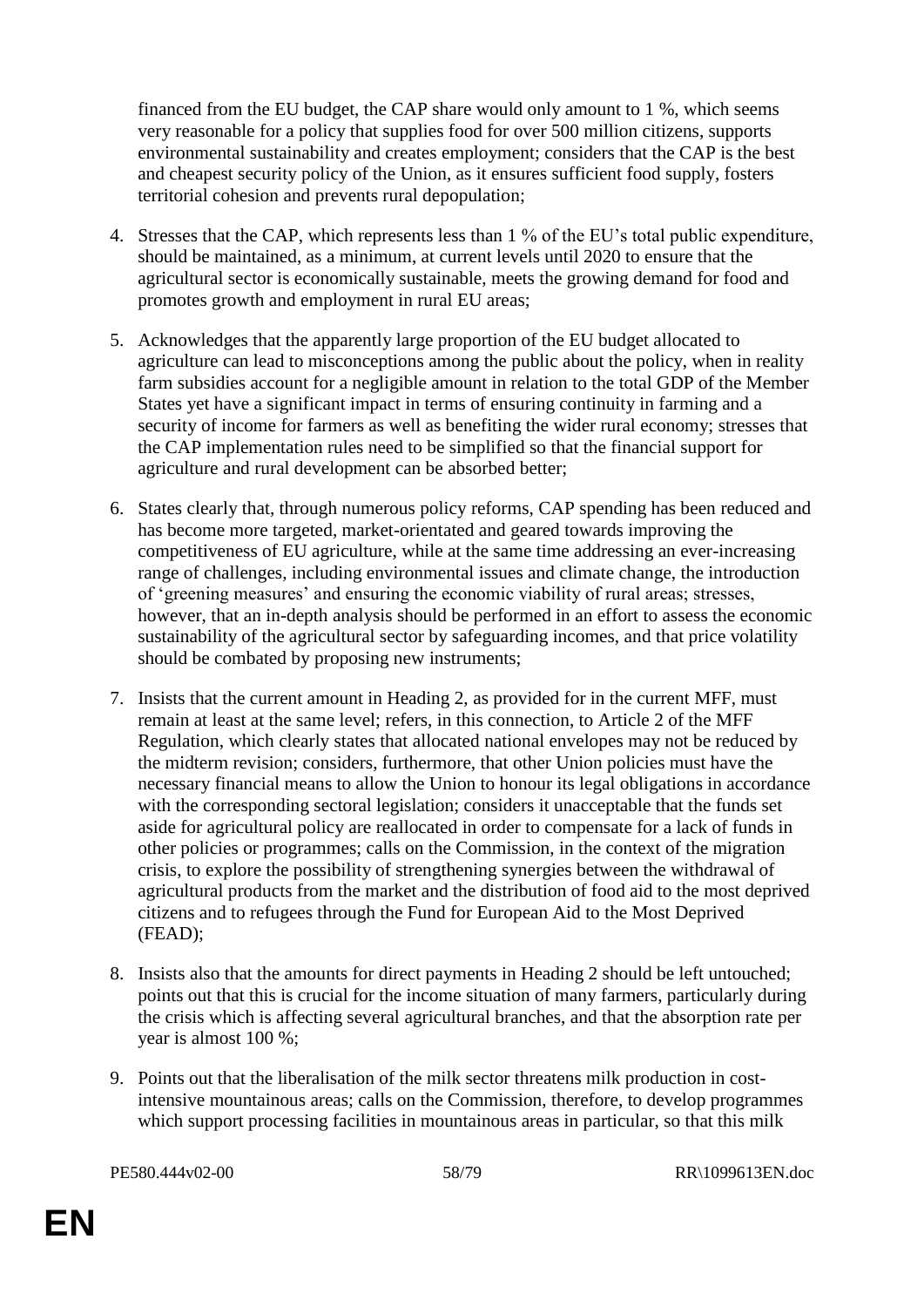can be made into high-quality final products and thus generate the added value which is absolutely essential to the milk producers;

- 10. Notes that price volatility linked to worsening market conditions in many agricultural sectors has significantly increased in recent years, leading to severe income volatility, which needs to be managed in an organised and efficient manner, especially as production costs rise; notes that the current CAP has not sufficiently provided genuine means to contend with the instability of agricultural markets and farming incomes; stresses, therefore, that the current situation has led to the need to rapidly establish the market and exceptional crisis measures provided for under the single CMO, and to ensure that sufficient budgetary resources are available to deal with market crises, particularly those affecting the milk, pig meat, fruit and vegetable and poultry sectors; stresses that one root cause of the crisis, the Russian embargo, was caused by decisions taken outside the industry; adds in this regard that, owing to the CAP budget cuts made during the last MFF negotiations, direct payments from the first pillar of the CAP are currently insufficient to mitigate the income volatility experienced by farmers; believes that it is essential that room for manoeuvre is created under the 2016 budget, and that public authorities and agriculture professionals should consider quickly and efficiently introducing the few market measures adopted by the Agriculture Council on 14 March 2016; points out that the current crisis should lead the Commission to review certain market management and crisis management instruments, guaranteeing that enough budget resources are available; insists also that the mid-term review of the MFF allocates funds to sufficiently address in times of crises food safety and animal health concerns;
- 11. Notes that farmers produce the food that the rest of our populations need and that in the majority of Member States, farmers' incomes are below average, which negatively affects their living standards and the living standards of their families and reduces the appeal of this profession to young people; notes that farmers are squeezed by rising input  $costs<sup>1</sup>$  on the one hand and prices for their goods that are non-remunerative on the other<sup>2</sup>; considers therefore that inputs and costs of production ought be addressed in the CAP by encouraging more autonomy;
- 12. Stresses that the fixed ceilings for the CAP until 2020 entail much lower margins than in the previous MFF, while the sector faces more challenges; stresses, in this regard, that any use of the margin must be exclusively to address the needs of the agricultural sector, given that long-term planning and investment security are essential for EU farmers; points out that the agricultural sector was the most affected by the Russian embargo, with serious indirect effects on markets, and that this sector should not be the only one to bear the brunt of political decisions, as is currently the case; demands an assessment of the impact of the Russian embargo on the EU agricultural sector that will lead to negotiations with Russia to end it;
- 13. Warns that the current margin within the agriculture budget may prove insufficient, with market volatility, veterinary and phytosanitary risks and other unforeseen events making

 $\overline{a}$ <sup>1</sup> European Parliament resolution of 19 January 2012 on the farm input supply chain: structure and implications, OJ C 227E, 6.8.2013, p. 3.

<sup>2</sup> European Parliament resolution of 7 September 2010 on fair revenues for farmers: A better functioning food supply chain in Europe, OJ C 308E, 20.10.2011, p. 22.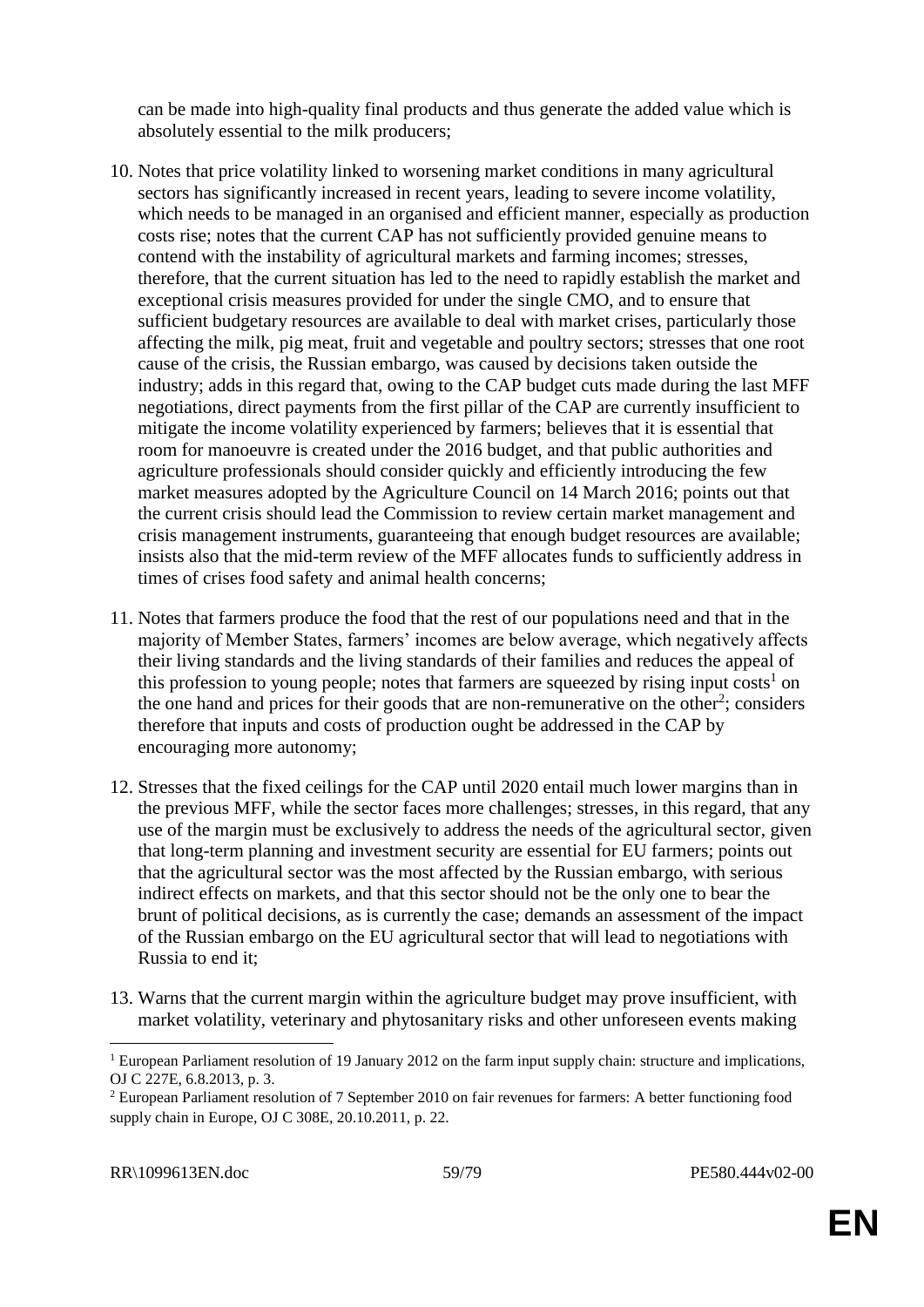increasing demands on the budget to such an extent that the margin is expected to be depleted at the end of this planning period; considers it regrettable that the funds for phytosanitary measures are under Heading 3 of the current MFF; stress that any cuts or redeployments of this budgetary line may threaten food safety and health in the EU;

- 14. Stresses that the current instability in the agricultural markets and high price volatility demonstrate the need to maintain farm subsidies, as they allow market failures to be more effectively managed and controlled; acknowledges in this context that a rise in food prices and sales of produce in recent years have not been passed on to farmers; insists that concrete support is needed to address the lack of access to credit for farmers and declining farming income; recalls also that European consumers are not ready to pay for their food at a price which would be undeniably higher if the agricultural sector was not receiving public support; notes, however, that direct payments that do not match the reality of agricultural production and the progressive elimination of supply management methods have been proved to be limited;
- 15. Notes that any new priorities for the agricultural sector that arise during the current financial framework can only be funded through fresh resources; stresses, therefore, the increased need to ensure sufficient margins under Heading 2 in order to leave room for Parliament's priorities;
- 16. Points out that the objectives of the CAP remain unchanged under the Lisbon Treaty, namely increasing agricultural productivity, ensuring a fair standard of living for the agricultural community, stabilising markets, ensuring the availability of supplies and ensuring that supplies reach consumers at reasonable prices; notes, however, that the successive reforms of the CAP have assigned new tasks to agriculture in terms of product quality, environmental protection, climate change, consumer health, land use issues and modes of production and productivity which have led to a significant cost increase for farmers and growers; takes the view, therefore, that the impact of the CAP on overall EU strategies (EU 2020 and the Climate and Energy Goals) must be analysed so that conclusions for the period after 2020 can be found; stresses that the objectives laid down as part of the EU's sustainability strategy must also be taken into account in the EU's agricultural policy;
- 17. Is convinced that a strong CAP for the EU, both in terms of content and financing, is paramount in achieving these objectives, while guaranteeing a level playing field and transparent food chains within the internal market, as well as viable rural areas; considers, furthermore, that increasing resilience and improving employment and quality of life in rural areas should be prioritised in order to combat rural depopulation and promote viability; considers that, for Pillar II, we will still need instruments after 2020 to support modernisation, investment and innovation in order to boost the competitiveness of the agri-food sector and to reduce differences between Member States and between regions in the development of agriculture and rural areas;
- 18. Stresses that agricultural production has high added value, in producing good quality food and also in supplying non-food goods and services, since it also supplies the processing sector, which is important in keeping the EU's agricultural sector competitive and thereby contributing to economic and social cohesion in regions and to the EU's balanced regional development; points out that it is therefore necessary to maintain and, where appropriate,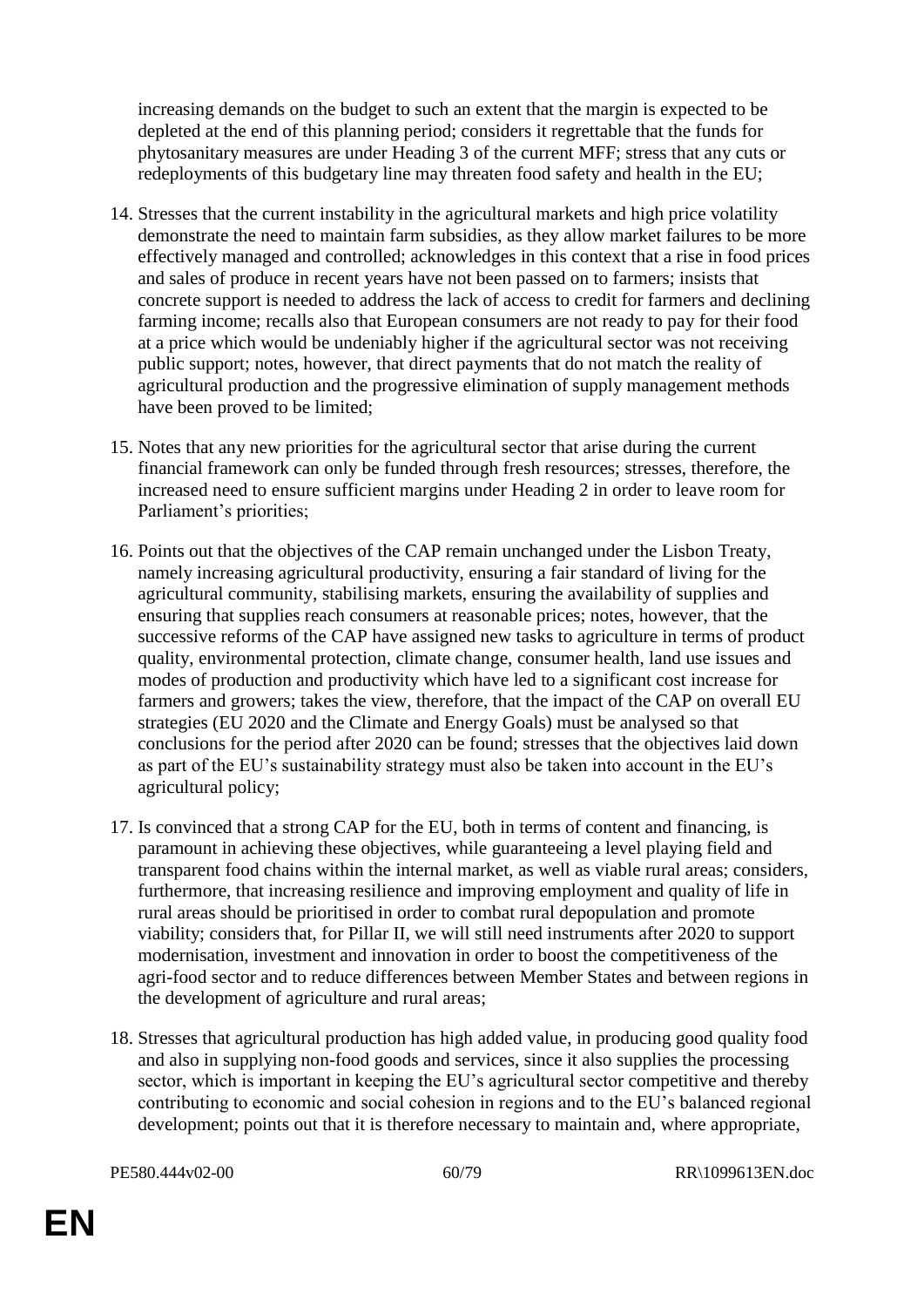step up the support received by the agricultural sector and rural areas, to provide an incentive to develop agricultural production and to meet society's food demands, with a view to combating volatility and stimulating employment in the sector, as well as for meeting non-agricultural EU objectives; stresses that the CAP contributes significantly to growth and employment in rural areas – more so than other EU policies – and that job creation and improvements to quality of life increase the appeal of rural life compared with urban areas; recalls that, in statistical terms, farmers provide seven additional jobs in related sectors and rural territories; points to the importance of maintaining the CAP's focus on supporting small-scale and family farming businesses as the cornerstone of agricultural production in the EU and of life in the EU's rural areas and achieving real progress in that policy goal; underlines how essential it is to maintain specific measures in the framework of the CAP towards areas suffering from severe and permanent natural handicaps, notably mountainous areas and outermost regions, and other specific handicaps;

- 19. Stresses that the success of the CAP and acceptance thereof also depends on further reducing unnecessary bureaucracy and limiting regulatory administrative costs to an acceptable and manageable level; calls for practical implementation of the CAP as well as an acceleration in CAP simplification, which should therefore have priority, including as regards the promptness of payments from designated national authorities, while still achieving the policy objectives demanded by society that were intended;
- 20. Believes that the Cohesion Policy after 2020 should also play an essential role in supporting the development of rural areas with regard to technical infrastructure, the job market, the development of businesses and basic services, revitalising locations in rural areas and investment linked to water and sewage infrastructure;
- 21. Strongly opposes any renationalisation of agricultural policies; notes that the unequal implementation of the CAP and the differences in payment levels in the Member States have led to distortion of competition within the internal market; calls on the Commission and the Member States to ensure equal implementation throughout the Union in order to realise the objectives of the common agricultural policy as it generates savings for European taxpayers; is worried about the trend of renationalisation in public responses to agricultural crises, in particular the mobilisation of targeted payments instead of real European actions; affirms that a well-functioning and well-financed second pillar is essential for the success of the CAP and for the economic well-being of the Union's rural areas; notes the disparity among Member States in both their need for rural development and its funding;
- 22. Points out that the ever-increasing challenges faced by the CAP, such as food security and combating price volatility, call for more adaptable financial resources; calls, therefore, for vital flexible tools to be made available to farmers in order to meet these challenges should they arise; calls also for adequate compensation measures to deal with unforeseen events and market failures resulting from political decisions; points out the difficult situation with regard to agricultural markets and the new and growing challenges that European agriculture is facing; warns against the consequences of the current crisis in agricultural markets, and the weakening position of farmers in the food chain and in current and future trade negotiations; believes, furthermore, that adopting over-ambitious reduction targets linked to the energy-climate package and the NEC directive will cause

RR\1099613EN.doc 61/79 PE580.444v02-00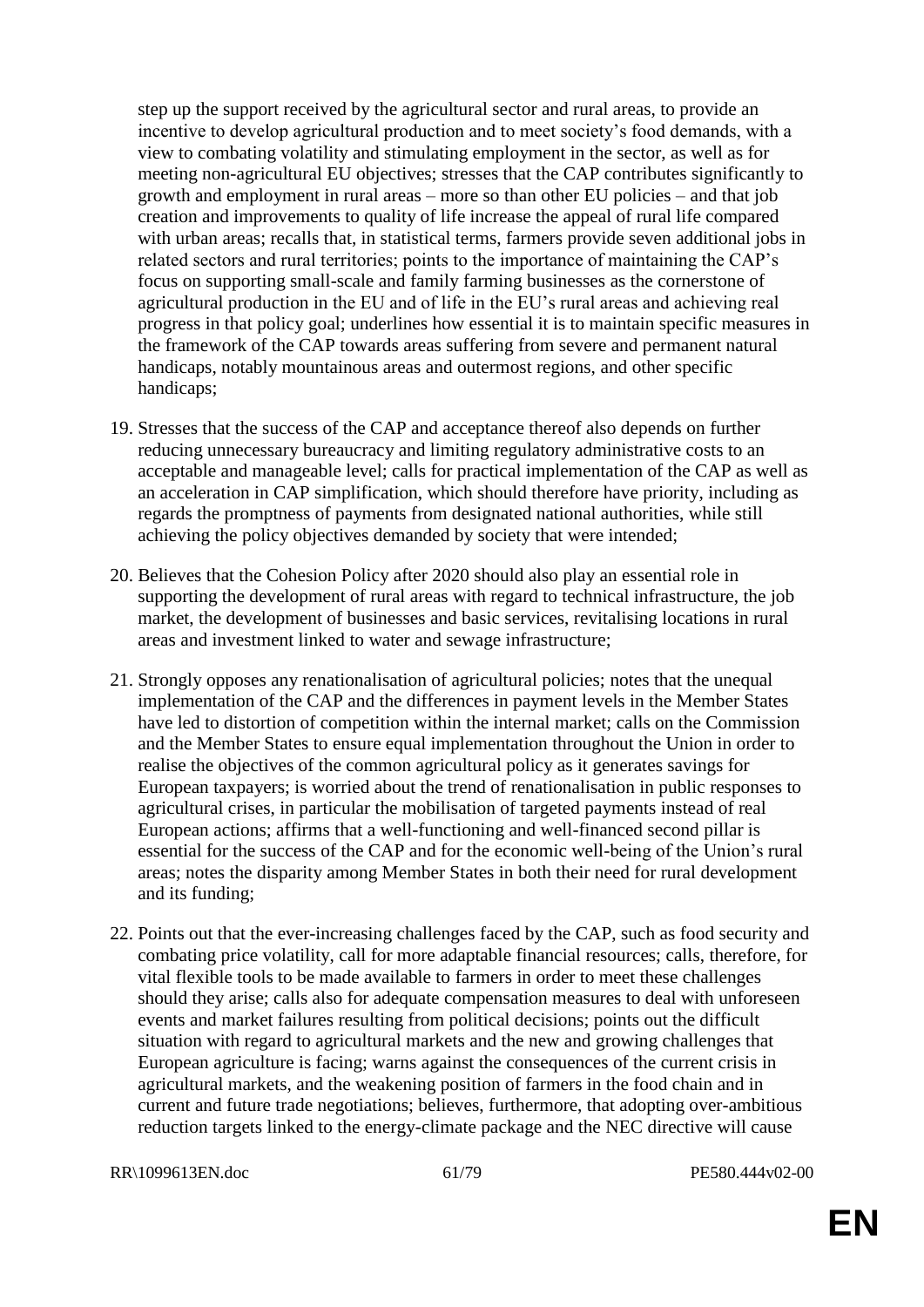the costs of agricultural production to rise;

23. Emphasises, as regards the period after 2020, that, in relation to the further development of the CAP, policy measures and the concrete objectives thereof must first be defined, before the necessary budgetary resources can be allocated; stresses the need to consider the establishment of a European agricultural insurance fund which can be mobilised during times of crisis, for example, to reduce production volumes in order to ensure stability of prices for farmers for raw materials produced within Europe.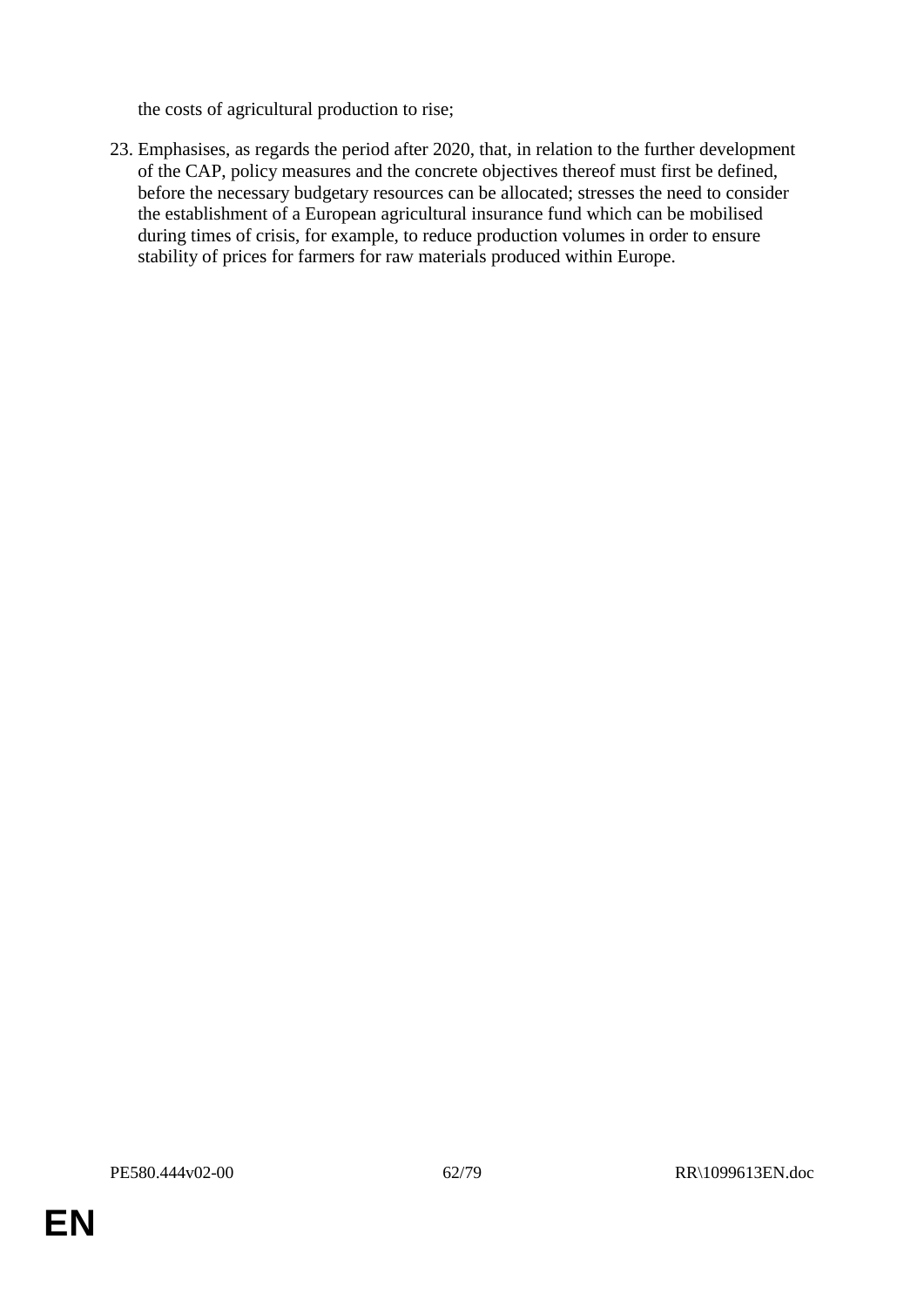| Date adopted                                                | 6.6.2016                                                                                                                                                                                                                                                                                                                                                                                                                                                                                                                                                                                                 |
|-------------------------------------------------------------|----------------------------------------------------------------------------------------------------------------------------------------------------------------------------------------------------------------------------------------------------------------------------------------------------------------------------------------------------------------------------------------------------------------------------------------------------------------------------------------------------------------------------------------------------------------------------------------------------------|
| <b>Result of final vote</b>                                 | 31<br>$+$ :<br>6<br>≕:<br>0:<br>5                                                                                                                                                                                                                                                                                                                                                                                                                                                                                                                                                                        |
| Members present for the final vote                          | Clara Eugenia Aguilera García, Paul Brannen, Daniel Buda, Nicola<br>Caputo, Matt Carthy, Viorica Dăncilă, Albert Deß, Diane Dodds,<br>Herbert Dorfmann, Norbert Erdős, Edouard Ferrand, Luke Ming<br>Flanagan, Beata Gosiewska, Martin Häusling, Anja Hazekamp, Esther<br>Herranz García, Jan Huitema, Peter Jahr, Jarosław Kalinowski,<br>Zbigniew Kuźmiuk, Philippe Loiseau, Giulia Moi, Ulrike Müller, James<br>Nicholson, Maria Noichl, Marijana Petir, Laurențiu Rebega, Jordi<br>Sebastià, Jasenko Selimovic, Maria Lidia Senra Rodríguez, Czesław<br>Adam Siekierski, Marc Tarabella, Marco Zullo |
| Substitutes present for the final vote                      | Jean Arthuis, Bas Belder, Franc Bogovič, Angélique Delahaye, Jean-<br>Paul Denanot, Michela Giuffrida, Manolis Kefalogiannis, Norbert Lins,<br>Annie Schreijer-Pierik, Tibor Szanyi, Hannu Takkula                                                                                                                                                                                                                                                                                                                                                                                                       |
| Substitutes under Rule 200(2) present<br>for the final vote | Stanisław Ożóg                                                                                                                                                                                                                                                                                                                                                                                                                                                                                                                                                                                           |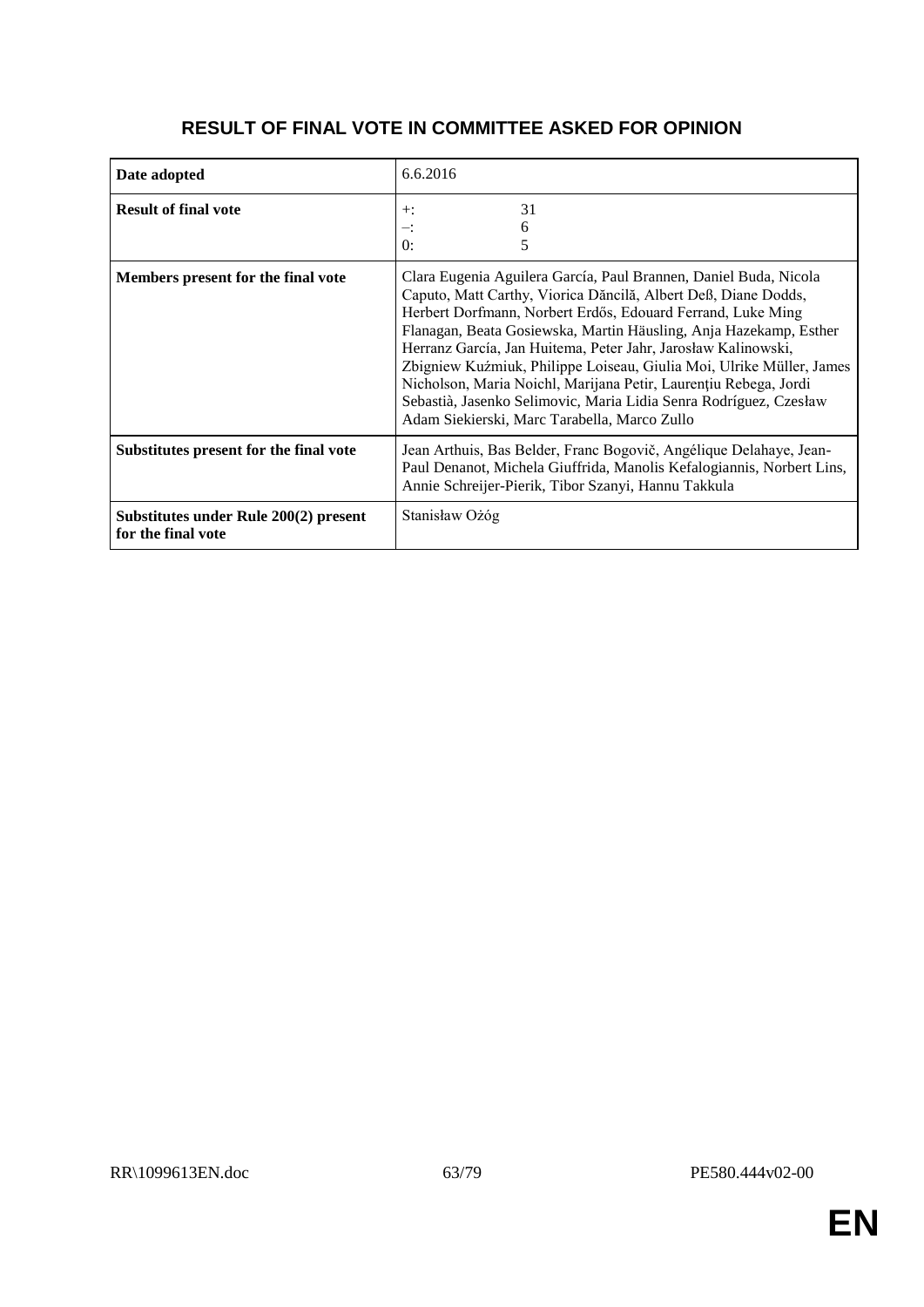2.5.2016

## **OPINION OF THE COMMITTEE ON CULTURE AND EDUCATION**

for the Committee on Budgets

on the preparation of the post-electoral revision of the MFF 2014-2020: Parliament's input ahead of the Commission's proposal (2015/2353(INI))

Rapporteur: Bogdan Andrzej Zdrojewski

#### **SUGGESTIONS**

The Committee on Culture and Education calls on the Committee on Budgets, as the committee responsible, to incorporate the following suggestions into its motion for a resolution:

- 1. Recognises that the RAL (reste à liquider) is an inevitable by-product of multi-annual programming and differentiated appropriations and of an excessive inflexibility of the Multiannual Financial Framework (MFF), which does not allow funding to be reallocated between headings and has limited room for flexibility; notes that the RAL was significantly higher than expected at the end of the financial framework for 2007-2013, and stresses that current gaps between commitments and payments will inevitably lead to new difficulties for ongoing programmes and that this must be resolved structurally, without resorting to draft amending budgets each year;
- 2. Notes that the revision of the MFF is a key point in the management of Union spending by ensuring that Union investment programmes remain efficient; insists on a thorough simplification of the application forms and criteria, of reporting and reimbursement, especially for small-scale projects, both in Erasmus+ and in the Creative Europe and Europe for Citizens programmes;
- 3. Notes that the mid-term review of the MFF and the reports on implementation of EU programmes should be regarded as two interconnected parts of the same process; calls on the institutions, therefore, to review the functioning of that process, where there are requirements which are an obstacle to achieving the Union's strategic and political objectives, particularly with regard to decentralisation in the provision of funding under the Youth section of Erasmus+;
- 4. Calls for the continuation of the Youth Employment Initiative (YEI), proposed by the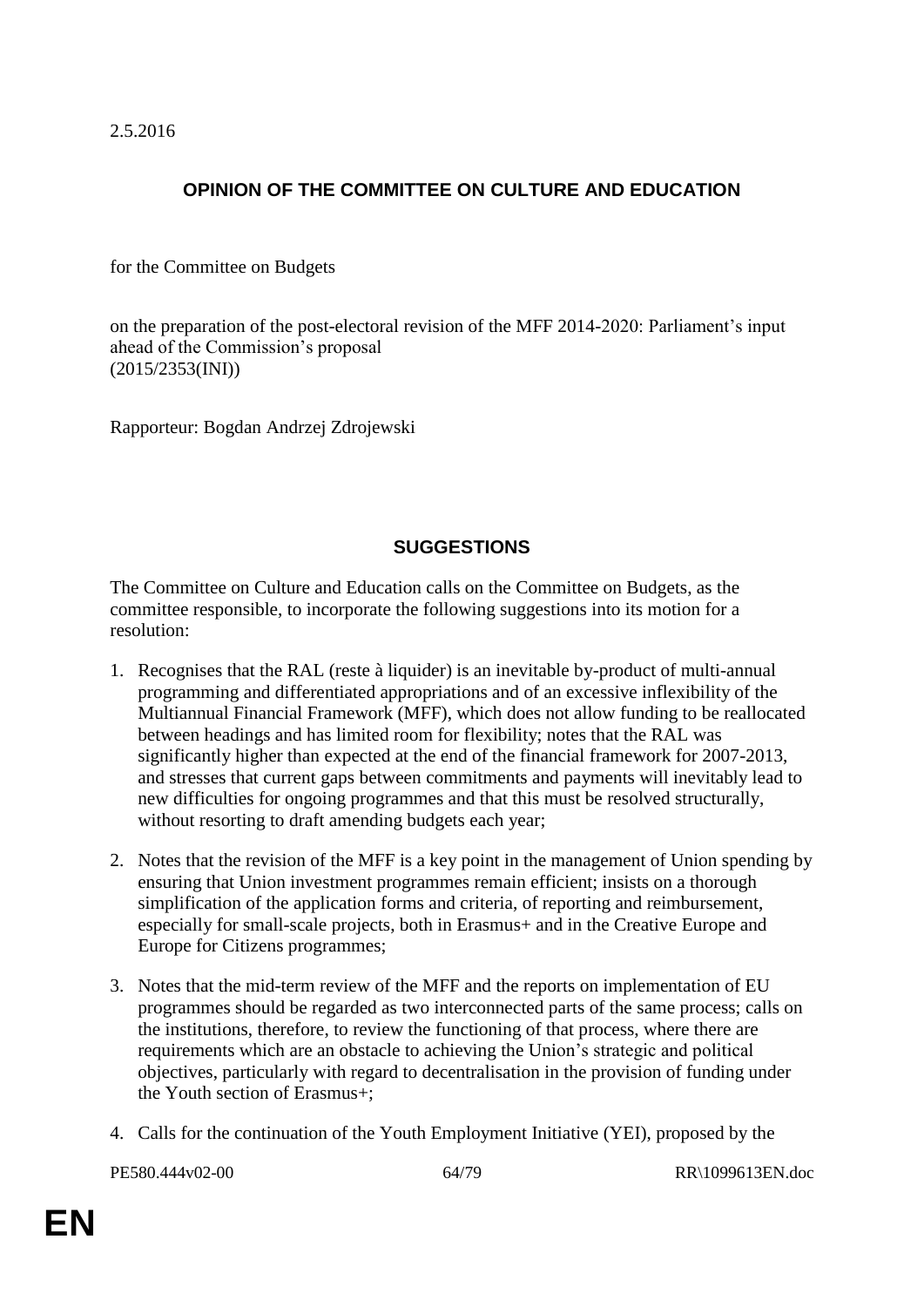European Council of 7-8 February 2013 as a reaction to the persisting problem of high levels of youth unemployment, following the fully-fledged assessment of its performance that the Commission has undertaken to submit in the first half of 2016, and calls for subsequent adjustments to be proposed to overcome existing implementation impediments up to the end of the current financial framework;

- 5. Reiterates its support for the creation of the European Fund for Strategic Investments (EFSI); stresses the need to increase the focus on investment in education, training and the cultural and creative industries within the EFSI; highlights, in addition, the need to minimise the impact of the cuts on the Horizon 2020 programmes and the Connecting Europe Facility (CEF) in order to allow them to accomplish their respective objectives and to exploit in full the potential additionality and synergies between these three instruments, with a view to restoring sustainable growth in Europe, based on innovation and quality employment;
- 6. Expresses concern over the slower-than-planned take-off of new programmes under the 2014-2020 MFF period owing to the late approval of the legal bases and of the operational programmes, as well as to the shortages in payment appropriations in 2014; notes that, despite the acceleration of processes throughout 2014, the problem of unfinalised contracts and unpaid invoices persists, and is becoming structural; highlights, from this point of view, the responsibilities of the Member States, which are required to comply with the decisions they themselves have taken as budgetary authorities together with the European Parliament, in particular with regard to payment appropriations; expresses its concern for how the important programmes that seek to make investments in education, skills and the EU's cultural and creative industries, and which invest in human capital – Erasmus+, Creative Europe and Europe for Citizens – will manage to reach cruising speed; welcomes the albeit belated launch of the safeguard mechanism for the Creative Europe programme, which is an important financing instrument for SMEs and organisations working in the cultural and creative sectors; stresses that these experiences should be reviewed as part of the coming MFF;
- 7. Considers that Erasmus+ would reach its cruising speed only if it takes on board a growing number of smaller projects that allow a larger diffusion of the programme at schools or for youth, an increase of VET mobility, and therefore a better efficiency in realising its educative, social and humanitarian goals; welcomes therefore all efforts made by the Education, Audiovisual and Culture Executive Agency (EACEA) and national agencies to improve not only their financial transparency but the simplification procedures for the project leaders;
- 8. Is concerned that virtually no resources are available in heading 3 of the current MFF ('Security and citizenship') and calls for the next meeting to provide it with the necessary resources and sufficient flexibility to enable it to tackle the significant challenges facing the EU in this area;
- 9. Recommends that the Commission pay special attention to the implementation of the Financial Guarantee Facility instrument of the Creative Europe programme which is delayed by more than a few months; is concerned that cultural NGOs and small associations will not be eligible for this instrument, and only cultural and creative SMEs would be able to participate; recommends a thorough analysis of the experiences gained

RR\1099613EN.doc 65/79 PE580.444v02-00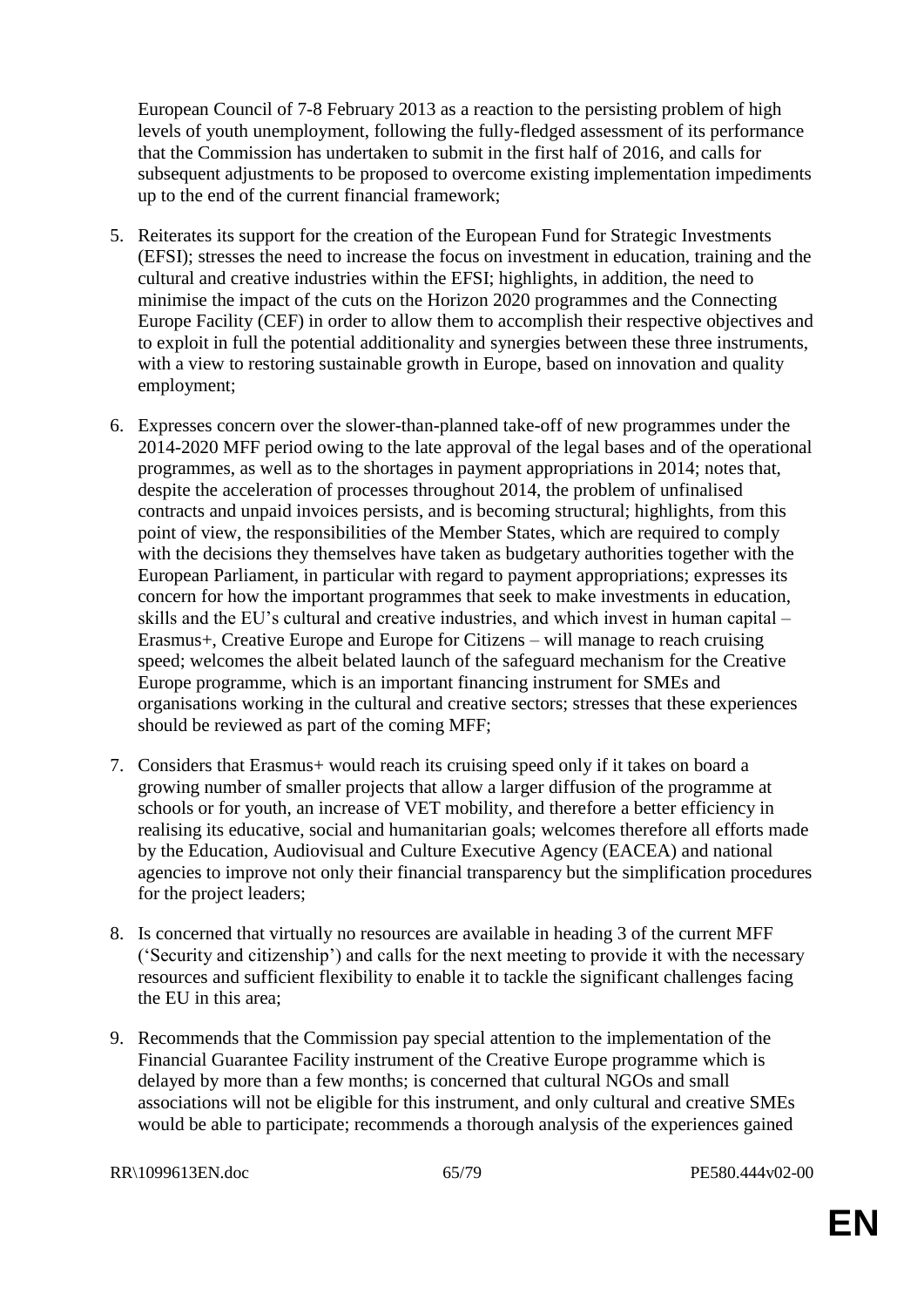throughout the whole process in order to ascertain the instrument's pertinence and sustainability as an addition to the programme for Competitiveness of Enterprises and Small and Medium-sized Enterprises (COSME);

- 10. Urges the Commission and the Council to review their position on the 'Europe for Citizens' programme, the only programme which involves all citizens directly, and to provide it with a substantial additional budget allowing better implementation of the goals of the programme and avoiding further frustration among participants in the calls for tender; deplores the fact that having been cut beyond all reason, the programme can only accept a dramatically low percentage of projects, a situation that it is not sustainable and defendable in the eyes of EU citizens, even more so in the present social and humanitarian situation in the EU;
- 11. Underlines, in the context of the migrant crisis that the EU is facing, that the Paris Declaration of the 28 Education Ministers of 17 March 20151 emphasises the role of intercultural dialogue and the combined efforts of the Member States in preventing and tackling marginalisation, intolerance, racism and radicalisation, and also in preserving a framework of equal opportunities for all; points out that current European programmes relating to culture, education, youth and sport are characterised by their potential additionality and synergies with respect to integration policies for migrants and refugees, and thus draws the attention of the institutions to the need to respond to the migration crisis by providing additional resources in both the directly managed programmes and the Structural Funds, in addition to dedicated budget lines;
- 12. Stresses that the refugee crisis the EU is experiencing is long term in nature and will therefore require specific, appropriate and long-term financial resources to help Member States meet the needs of refugees, with particular regard to education and cultural integration;
- 13. Notes that the mismatch between the seven-year programming of the MFF and the tenyear programming of the political and strategic priorities of the EU could adversely affect the consistent evaluation of the results achieved by Union programmes; calls on the institutions, therefore, to consider changing the MFF programming period in order to align it with the parliamentary term, albeit while permitting long-term programming;
- 14. Underlines the difference between the MMF process of review and revision, given that the during the latter process it must be possible to substantially modify the headings so as to guarantee the democratic legitimacy of EU multiannual financial planning; strongly supports, therefore, the work of the interinstitutional high-level group on own resources, as a structural solution to some of the problems inherent in the multiannual planning of the EU budget.

 $\overline{a}$ <sup>1</sup> The Declaration on Promoting citizenship and the common values of freedom, tolerance and nondiscrimination through education (Paris Declaration) of the informal meeting of the European Union Education Ministers of 17 March 2015.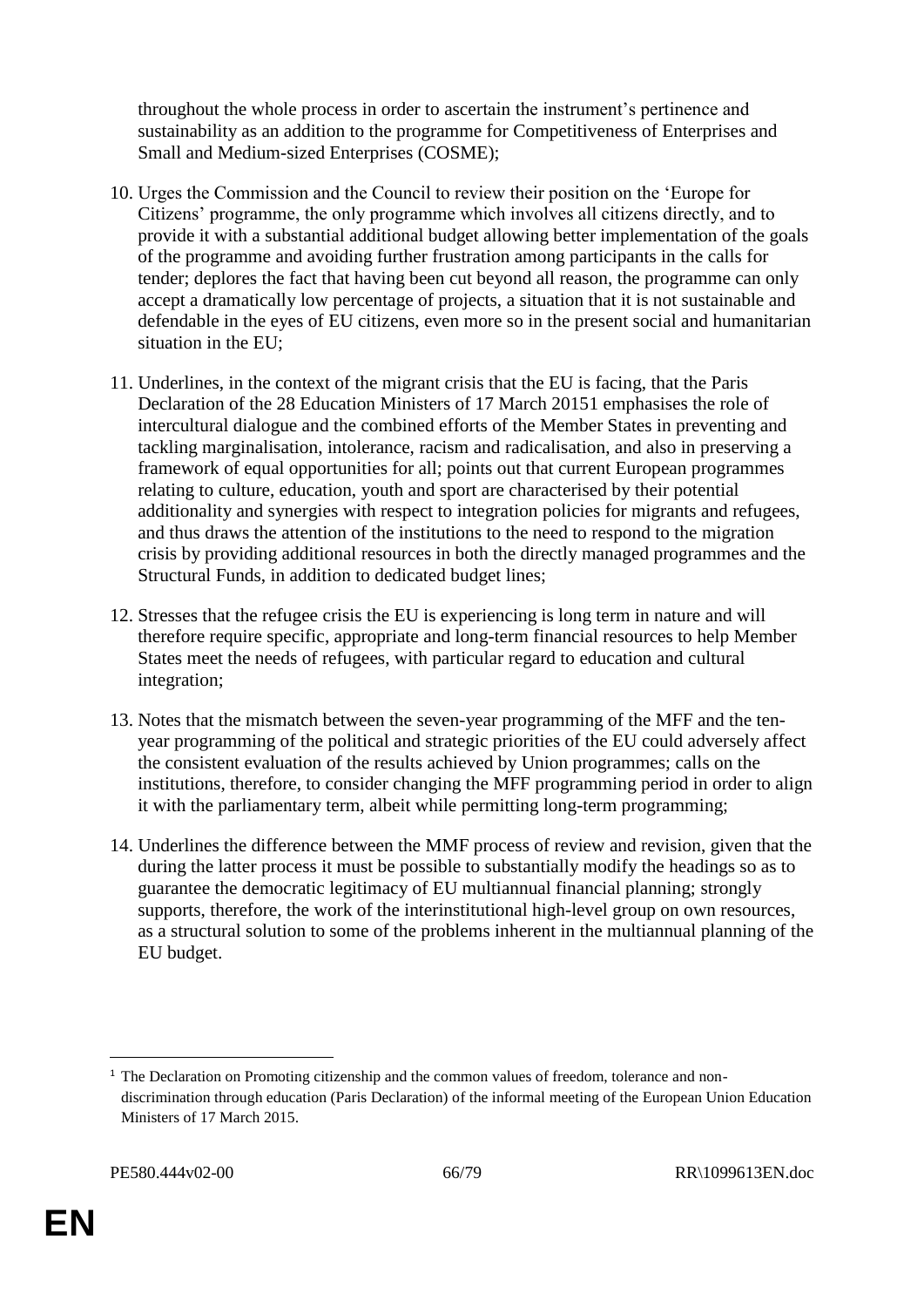| Date adopted                           | 26.4.2016                                                                                                                                                                                                                                                                                                                                                                                                                              |
|----------------------------------------|----------------------------------------------------------------------------------------------------------------------------------------------------------------------------------------------------------------------------------------------------------------------------------------------------------------------------------------------------------------------------------------------------------------------------------------|
| Result of final vote                   | 22<br>$+$ :<br>≕:<br>$\theta$ :                                                                                                                                                                                                                                                                                                                                                                                                        |
| Members present for the final vote     | Isabella Adinolfi, Dominique Bilde, Andrea Bocskor, Nikolaos<br>Chountis, Silvia Costa, Jill Evans, María Teresa Giménez Barbat,<br>Giorgos Grammatikakis, Petra Kammerevert, Andrew Lewer, Svetoslav<br>Hristov Malinov, Stefano Maullu, Luigi Morgano, Momchil Nekov,<br>Michaela Šojdrová, Yana Toom, Helga Trüpel, Sabine Verheyen, Julie<br>Ward, Bogdan Brunon Wenta, Bogdan Andrzej Zdrojewski, Milan<br>Zver, Krystyna Łybacka |
| Substitutes present for the final vote | Therese Comodini Cachia, Mary Honeyball, Ilhan Kyuchyuk, Martina<br>Michels                                                                                                                                                                                                                                                                                                                                                            |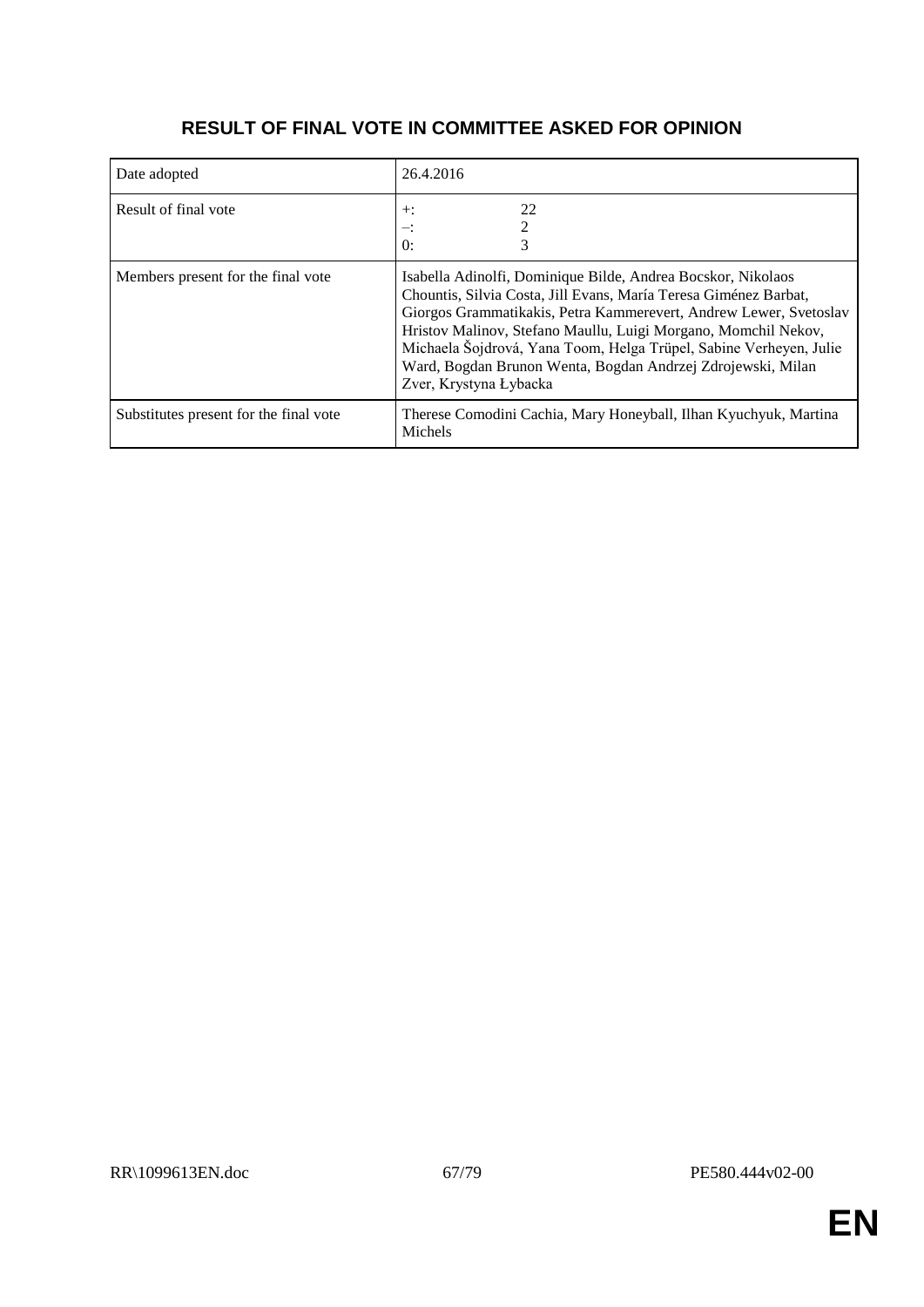3.6.2016

#### **OPINION OF THE COMMITTEE ON CIVIL LIBERTIES, JUSTICE AND HOME AFFAIRS**

for the Committee on Budgets

on preparation of the post-electoral revision of the MFF 2014-2020: Parliament's input ahead of the Commission's proposal (2015/2353(INI))

Rapporteur: Laura Agea

## **SUGGESTIONS**

The Committee on Civil Liberties, Justice and Home Affairs calls on the Committee on Budgets, as the committee responsible, to incorporate the following suggestions into its motion for a resolution:

- 1. Underlines that, in light of the unprecedented migratory emergency, the current ceilings of the MFF 2014-2020 – in particular heading 3 – have proven to be insufficient and do not adequately reflect the strengthening of the area of freedom, security and justice under the Lisbon Treaty and its ever increasing tasks and challenges, including tackling the structural phenomenon of migration and security requirements; recalls that the Asylum, Migration and Integration Fund (AMIF) is already virtually exhausted; recalls that the available MFF flexibility mechanisms have already been extensively used, thus drastically limiting the financial flexibility available in the forthcoming financial years;
- 2. Although the available MFF flexibility mechanisms have already been extensively used, requests that the most affected Member States be able to fully benefit from them, in particular from the 'exceptional circumstances clause' as included in the Stability and Growth Pact;
- 3. Deems substantial additional financial resources at EU level to be necessary in order to meet all the challenges related to migration (rescue, interception, reception, registration, control, accommodation, transport, relocation, return and integration) and to address humanitarian challenges inside and outside the EU, develop and implement a new genuine Common European Asylum System, support resettlement and relocation, manage the common external borders and ensure the internal security of the Schengen area, and foster integration and prevent discrimination (especially against women), racism and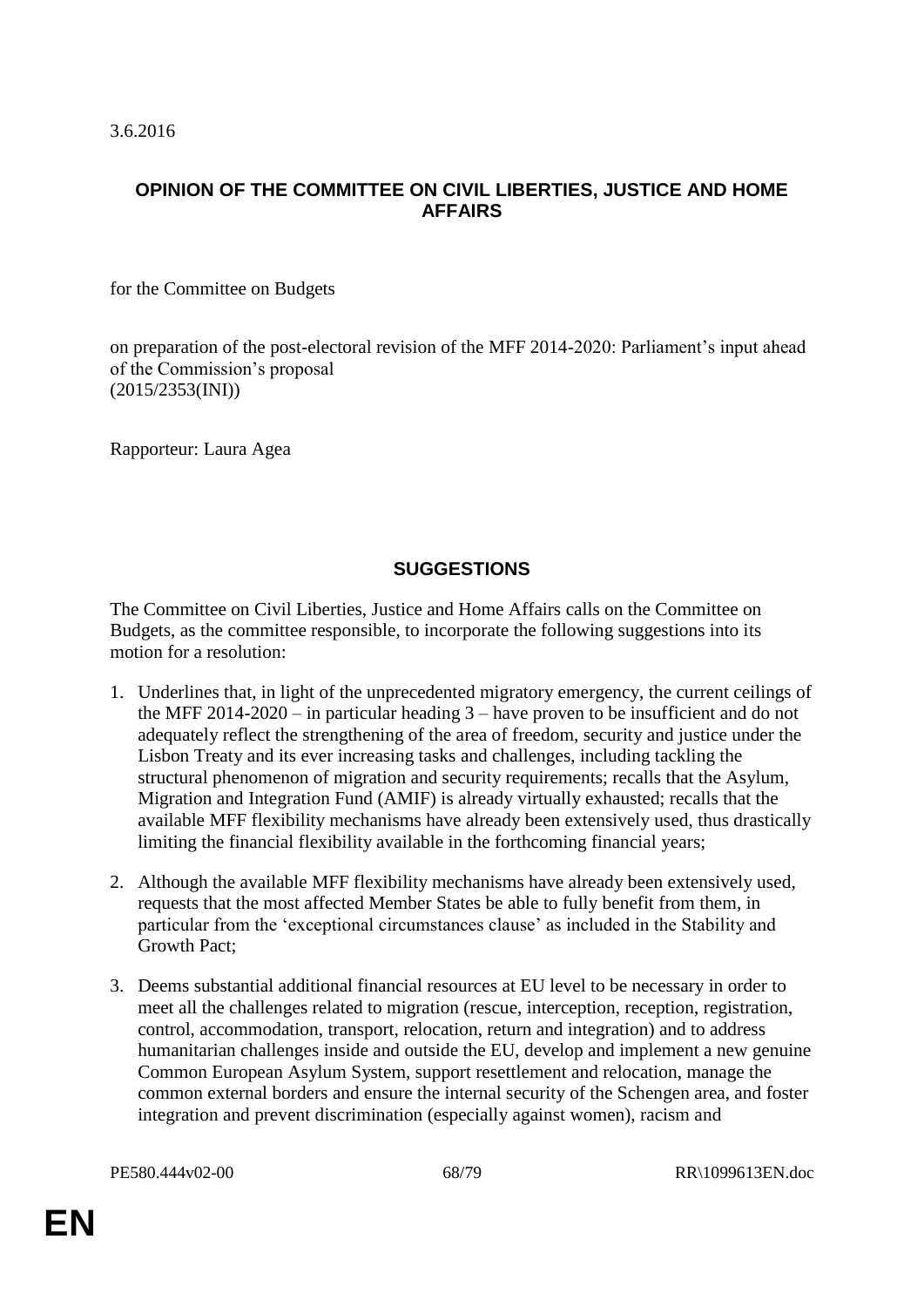xenophobia;

- 4. Considers that the EU budget should support policies focused on integration rather than on security; asks that the existing security instruments and possibilities be used in full before new allocations are decided, in particular when it comes to the exchange of information between security and law enforcement agencies in the Member States;
- 5. Welcomes the establishment of an instrument for the provision of humanitarian assistance in the EU, in particular with a view to addressing the mass influx of migrants and refugees; questions, nonetheless, the choice of Article 122(1) of the Treaty on the Functioning of the European Union as a legal basis for the establishment of the new instrument, given the lack of provision for the proper involvement of Parliament; voices concern about the Commission's intention to fund the instrument under heading 3 of the MFF, and in particular under the AMIF, which is already being heavily used and is underfunded; calls on the Commission to look for other ways of funding this instrument from the EU budget, so as not to adversely affect the measures and programmes funded under the AMIF;
- 6. Welcomes the addition of a new chapter under heading 3 on providing emergency support within the Union; is of the opinion that the revision of the MFF must ensure that the future financing of this 'support' will be provided above the ceilings, while guaranteeing the flexibility needed in order to adapt the allocation of resources in line with developments on the ground and changes in policy priorities;
- 7. Calls for the AMIF to be revised and allocated more resources; stresses that the budget and staff of the European agencies dealing with migratory pressure, in particular the European Asylum Support Office (EASO) and Frontex, must be further increased to enable them to provide Member States with real support and guarantee the fulfilment of their objectives; believes that adequate funds should be provided for search and rescue operations, and points out that funds dedicated to search and rescue are currently erroneously included in the Internal Security Fund (ISF);
- 8. Notes that the Commission recently concluded an agreement with Turkey on a six-billioneuro Facility for Refugees in Turkey; expresses concern about the establishment of financial instruments outside the EU budget as they threaten its unicity and circumvent the budgetary procedure which requires the involvement and scrutiny of Parliament; stresses that Parliament was not consulted at any stage of the process of adoption; is concerned about the impact this agreement might have on the 2017 budget; stresses that this fund, as well as other similar funds, should not support repressive measures or any action that might violate fundamental rights; calls on the Commission to closely monitor the use of these funds and to report back to Parliament regularly; stresses that EU and Member State support for refugees should be provided as an addition to, and not a substitute for, regular development assistance;
- 9. Believes that there is no direct link between migration and terrorism in Europe; asks for new funding to fight against the radicalisation of young people within the EU; considers that this can be achieved by promoting integration and fighting against discrimination, racism and xenophobia; asks that funds for projects aiming to create an area of freedom, security and justice not be reduced;

RR\1099613EN.doc 69/79 PE580.444v02-00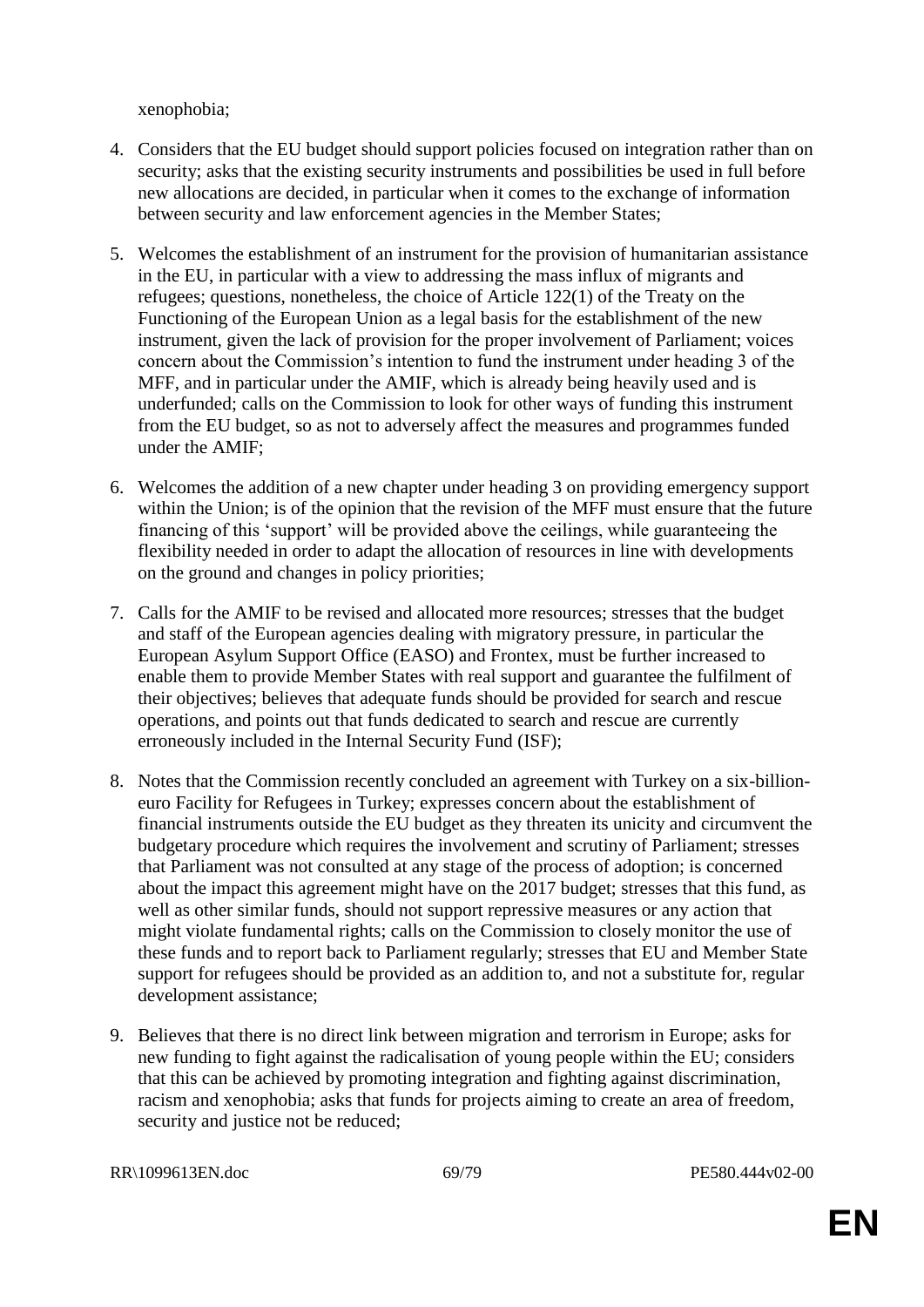- 10. Takes the view that the ISF should be provided with adequate financial resources to allow it to fulfil its objectives, especially in the field of effective cooperation and information exchange between law enforcement agencies of the Member States, while emphasising that all of its actions must comply fully with the Charter of Fundamental Rights of the EU;
- 11. Calls for an increased budget for the Rights, Equality and Citizenship Programme, which aims to promote and protect fundamental rights and combat racism, xenophobia and all forms of discrimination, especially in the context of the growing intolerance in Europe;
- 12. Expects migratory flows to continue due to sustained political instability and conflict in many regions and the lack of legal means of access to the EU for both asylum seekers and migrants; requests an updated estimation of budgetary needs to respond to the challenges expected until the end of the MFF; calls for the MFF review in 2017 to provide for the greatest flexibility of the MFF to adapt its capacity to react to situations not foreseen at the time of its adoption; calls for adequate upward revision of Headings 3 and 4 and for Parliament to be involved at all stages of decision-making as regards both budgetary and legislative measures.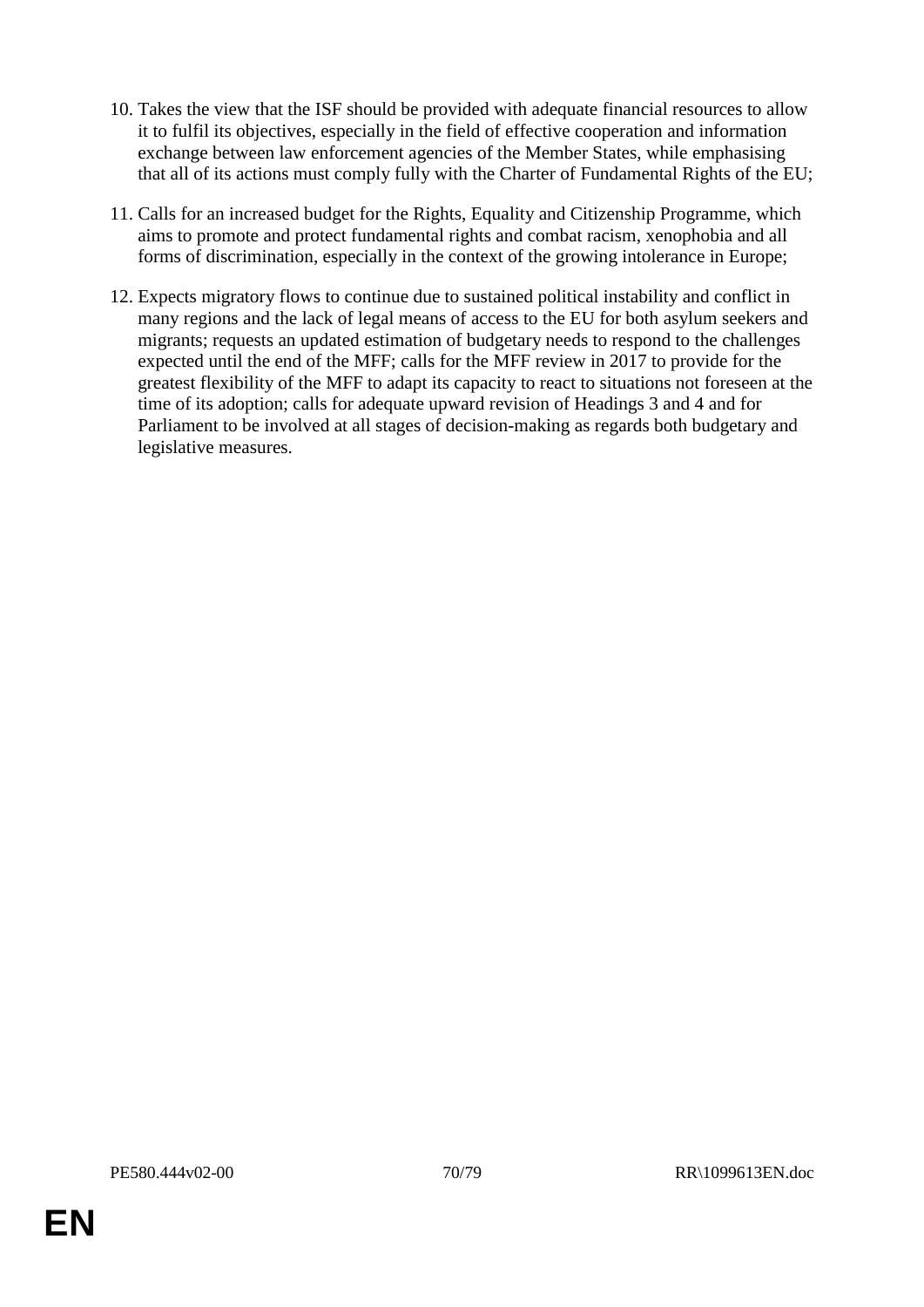| Date adopted                                                | 30.5.2016                                                                                                                                                                                                                                                                                                                                                                                                                                                                                                                                                                                                                              |
|-------------------------------------------------------------|----------------------------------------------------------------------------------------------------------------------------------------------------------------------------------------------------------------------------------------------------------------------------------------------------------------------------------------------------------------------------------------------------------------------------------------------------------------------------------------------------------------------------------------------------------------------------------------------------------------------------------------|
| <b>Result of final vote</b>                                 | 41<br>$+$ :<br>4<br>∹.<br>0:<br>6                                                                                                                                                                                                                                                                                                                                                                                                                                                                                                                                                                                                      |
| Members present for the final vote                          | Jan Philipp Albrecht, Martina Anderson, Malin Björk, Michał Boni,<br>Caterina Chinnici, Rachida Dati, Agustín Díaz de Mera García<br>Consuegra, Frank Engel, Tanja Fajon, Laura Ferrara, Monika Flašíková<br>Beňová, Ana Gomes, Nathalie Griesbeck, Jussi Halla-aho, Monika<br>Hohlmeier, Sophia in 't Veld, Sylvia-Yvonne Kaufmann, Timothy<br>Kirkhope, Cécile Kashetu Kyenge, Marju Lauristin, Juan Fernando<br>López Aguilar, Claude Moraes, Péter Niedermüller, Soraya Post, Birgit<br>Sippel, Branislav Škripek, Csaba Sógor, Bodil Valero, Marie-Christine<br>Vergiat, Beatrix von Storch, Josef Weidenholzer, Kristina Winberg |
| Substitutes present for the final vote                      | Laura Agea, Marina Albiol Guzmán, Hugues Bayet, Carlos Coelho, Pál<br>Csáky, Ska Keller, Miltiadis Kyrkos, Artis Pabriks, Maite<br>Pagazaurtundúa Ruiz, Salvatore Domenico Pogliese, Jaromír Štětina,<br>Róża Gräfin von Thun und Hohenstein, Axel Voss                                                                                                                                                                                                                                                                                                                                                                                |
| Substitutes under Rule 200(2) present<br>for the final vote | Edouard Ferrand, Peter Jahr, Othmar Karas, Ilhan Kyuchyuk, Keith<br>Taylor, Lieve Wierinck                                                                                                                                                                                                                                                                                                                                                                                                                                                                                                                                             |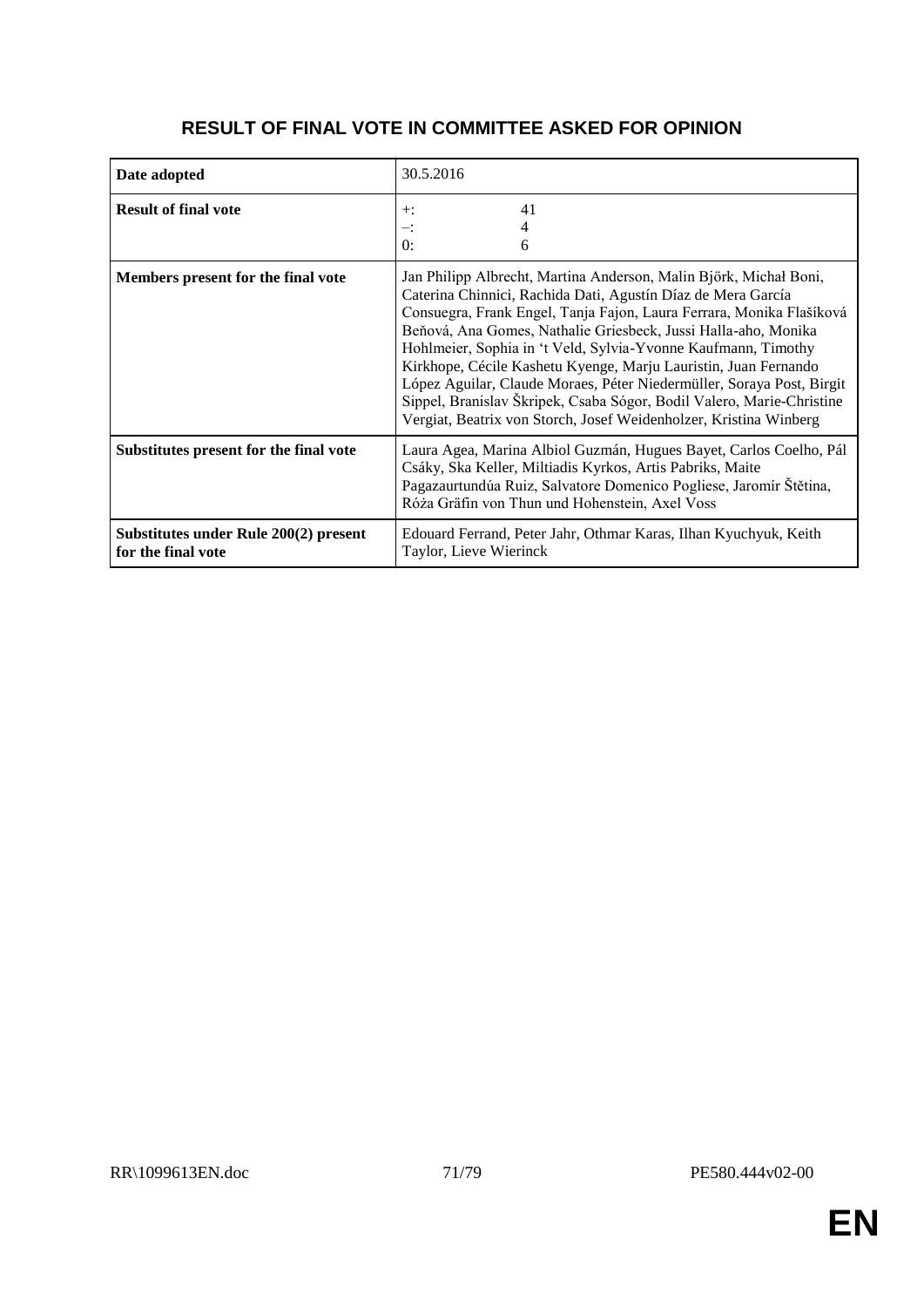31.5.2016

# **OPINION OF THE COMMITTEE ON CONSTITUTIONAL AFFAIRS**

for the Committee on Budgets

on the preparation of the post-electoral revision of the MFF 2014-2020: Parliament's input ahead of the Commission's proposal (2015/2353(INI))

Rapporteur: Pedro Silva Pereira

# **SUGGESTIONS**

The Committee on Constitutional Affairs calls on the Committee on Budgets, as the committee responsible, to incorporate the following suggestions into its motion for a resolution:

- 1. Insists on full and meaningful involvement of the European Parliament in the interinstitutional debate on the role, structure, goals, priorities and results of the multiannual financial framework (MFF) in accordance with its mandate as adopted by the plenary;
- 2. Calls for a comprehensive, wide-ranging and genuine review of the functioning of the MFF that subsequently leads to a compulsory legislative revision of the MFF Regulation in accordance with Article 2 of Council Regulation (EU, Euratom) No 1311/2013 and of the accompanying Interinstitutional Agreement, encompassing the financial means made available under the current framework;
- 3. Notes the deployment of the special and flexibility tools in order to respond to the exceptional and unforeseen circumstances the Union is facing; draws attention in particular to the migration emergency and the difficulties facing European citizens as a result of the economic crisis; highlights, therefore, the need to allocate, during the revision of the MFF, more resources to the relevant headings in order to enable the EU to provide a more structured response to the current humanitarian and economic crises; calls for even greater flexibility in order to deal adequately with such circumstances; stresses, however, that in tackling new challenges the EU must not prejudice the allocation of resources for cohesion purposes; underlines that any increase in flexibility should go hand in hand with stronger parliamentary control;
- 4. Recalls that under Article 311, first paragraph, TFEU, 'The Union shall provide itself with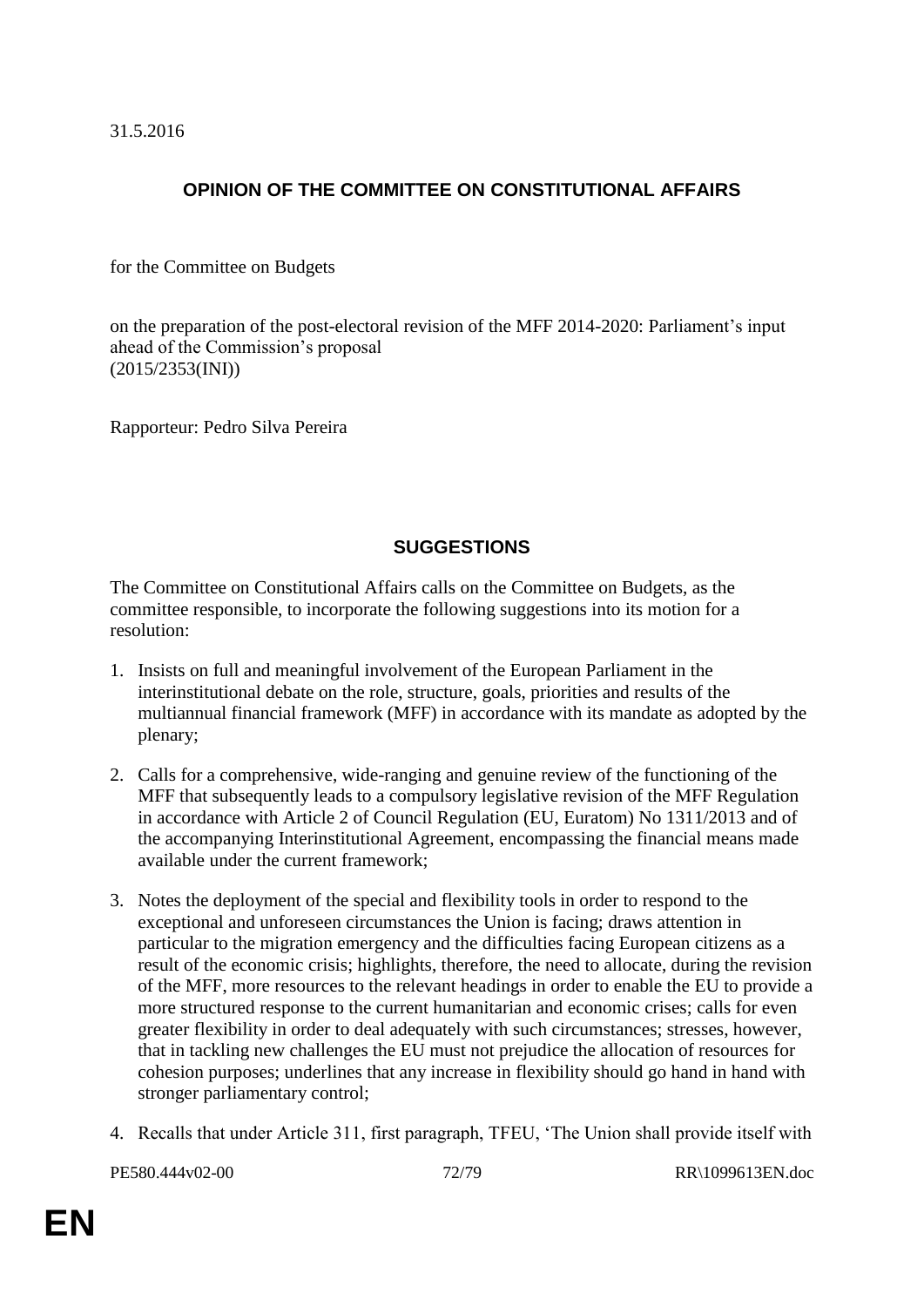the means necessary to attain its objectives and carry through its policies'; in this context, considers that the accumulation of unpaid bills from previous European budgets, and the lack of means to face crisis and challenges, current or to come, including the displacement of refugees, the migration flows, coordination of the fight against terrorism, reinforcement of the security of EU citizens, support for and coordination of the energy and transport sector, and support for measures to combat climate change, demonstrate the urgent need for more European action and funds;

- 5. Considers it necessary to reform the system of financing of the MFF, particularly through the creation of new and genuine own resources for the EU budget, such as the tax on financial transactions and other European tax revenue, in order to move towards a budget 'wholly financed by own resources' as provided for by Article 311 TFEU, and accordingly urges the Council to commit to reflecting on this issue, without prejudice to the final report from the High-Level Group on Own Resources; also urges the Council to reflect on the establishment of a fiscal and budgetary capacity within the eurozone; underlines that any new instrument should be placed within the EU budget, while remaining outside MFF ceiling limits, and should be financed from real own resources;
- 6. Stresses the need for unity of the EU budget on the grounds of democratic accountability and transparency;
- 7. Demands that a transparent, well-informed, conclusive debate be held jointly with the Council and the Commission on the most suitable duration of the post-2020 financial frameworks, aligning the duration of the MFF with the political cycle of the European Parliament and the Commission, under the provisions of Article 312, first paragraph, TFEU, above all taking into account, on the one hand, the consequences of the frameworks for programming cycles and individual policy implementation and, on the other, the need for a degree of flexibility and for review mechanisms, so as to achieve the best possible balance between stability, predictability and flexibility;
- 8. Calls for the activation of the available 'passerelle' clauses regarding both the MFF regulation, as established in Article 312(2) TFEU, and the decision-making procedure on own resources, as provided for by Article 48(7) TEU, including the possibility of switching from unanimity to qualified majority voting;
- 9. Believes that the regulations implementing the MFF and respective funds could be further streamlined and simplified, in line with the objectives set out in the Interinstitutional Agreement on Better Law-Making.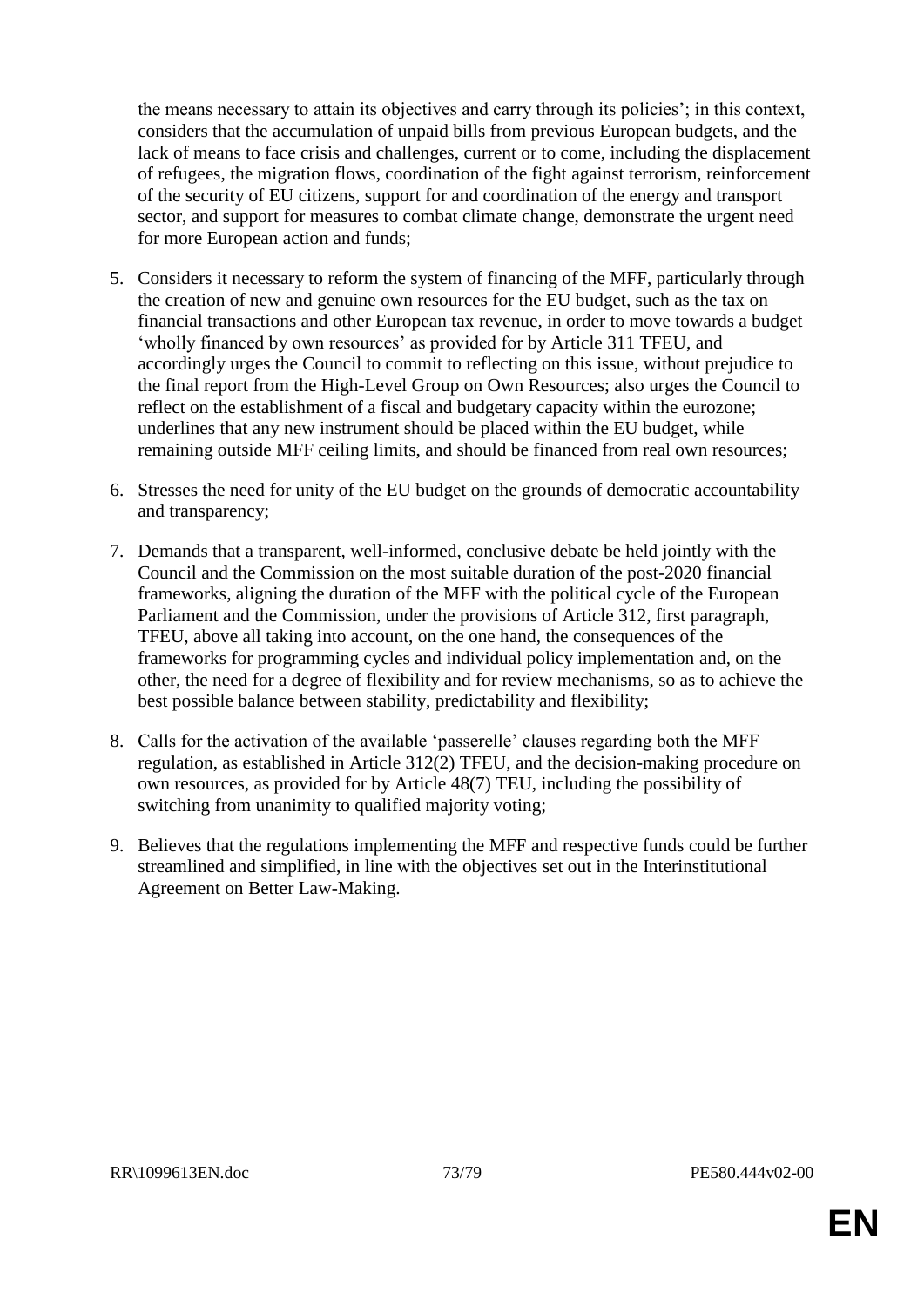## **RESULT OF FINAL VOTE IN COMMITTEE ASKED FOR OPINION**

| Date adopted                                                | 30.5.2016                                                                                                                                                                                                                                                |
|-------------------------------------------------------------|----------------------------------------------------------------------------------------------------------------------------------------------------------------------------------------------------------------------------------------------------------|
| <b>Result of final vote</b>                                 | 14<br>$+$ :<br>≕:<br>$\theta$ :                                                                                                                                                                                                                          |
| Members present for the final vote                          | Mercedes Bresso, Richard Corbett, Pascal Durand, Danuta Maria<br>Hübner, Ramón Jáuregui Atondo, Constance Le Grip, Maite<br>Pagazaurtundúa Ruiz, György Schöpflin, Pedro Silva Pereira, Barbara<br>Spinelli, Kazimierz Michał Ujazdowski, Rainer Wieland |
| Substitutes present for the final vote                      | Max Andersson, Gerolf Annemans, Helmut Scholz                                                                                                                                                                                                            |
| Substitutes under Rule 200(2) present<br>for the final vote | Rosa D'Amato, Rosa Estaràs Ferragut, Arne Lietz, Claudiu Ciprian<br>Tănăsescu, Jarosław Wałęsa                                                                                                                                                           |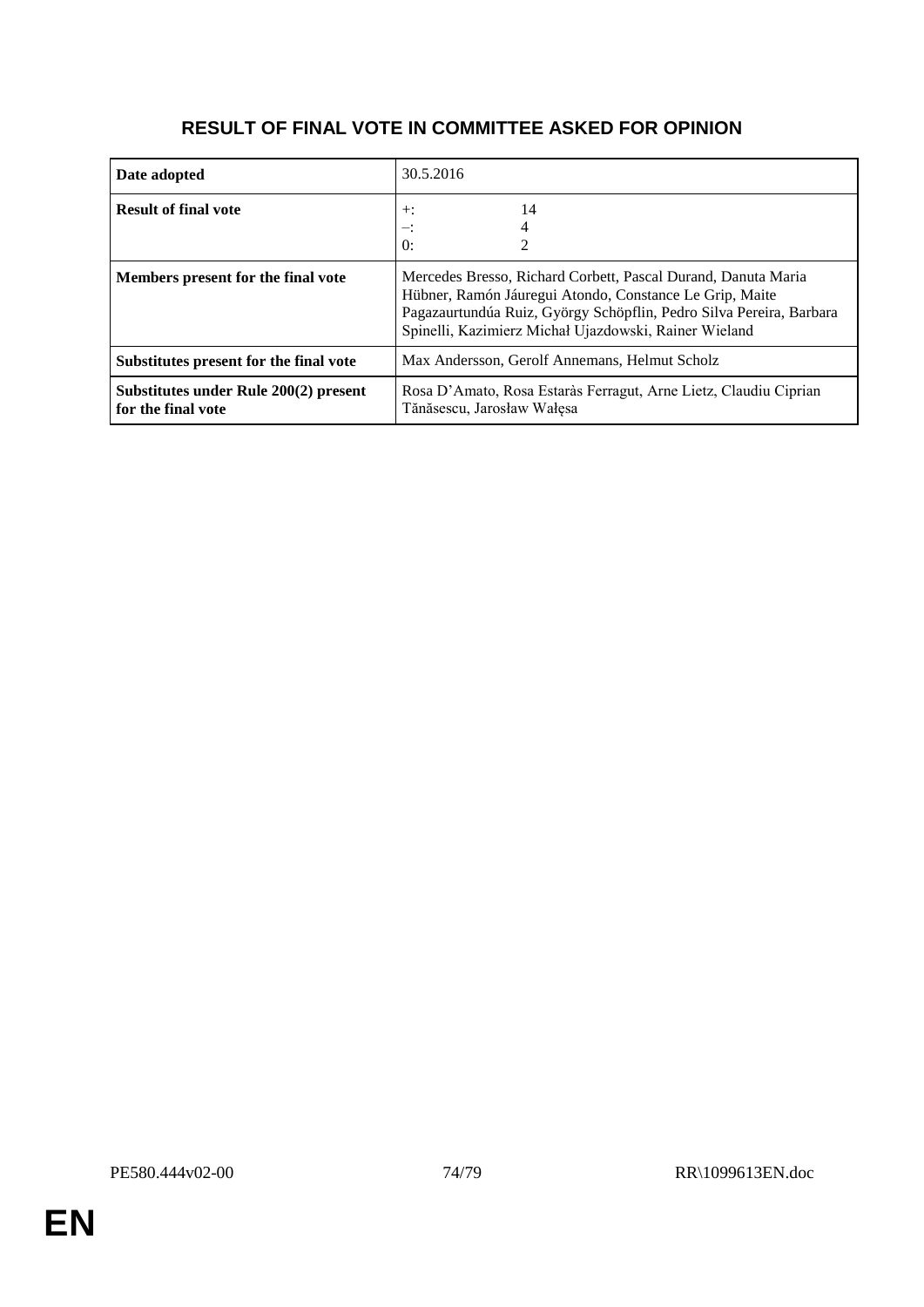25.5.2016

## **OPINION OF THE COMMITTEE ON WOMEN'S RIGHTS AND GENDER EQUALITY**

for the Committee on Budgets

on preparation of the post-electoral revision of the MFF 2014-2020: Parliament's input ahead of the Commission's proposal (2015/2353(INI))

Rapporteur: Clare Moody

## **SUGGESTIONS**

The Committee on Women's Rights and Gender Equality calls on the Committee on Budgets, as the committee responsible, to incorporate the following suggestions into its motion for a resolution:

- A. whereas the 2008 study aimed at assessing the feasibility of, and options for, the introduction of elements of gender budgeting into the EU budgetary process, commissioned by the Directorate-General for Budget of the Commission, confirmed that, despite its unique features, the EU budget is suitable for gender budgeting and that gender budgeting can be applied at all stages of the budgeting process, from planning and preparation to auditing and evaluation;
- 1. Recognises that gender equality is a fundamental value of the EU which is enshrined in the Treaties and which should be included in all EU policies to deliver equality in practice; stresses that gender equality must become a policy objective in budget titles, that, similarly, gender mainstreaming must be recognised in budget titles as an implementation method, and that gender budgeting must therefore become an integral part of the budgetary procedure at all its stages, but that progress on this front has been marginal in respect of all policies; expects the Commission, therefore, to design a gender budgeting methodology and apply it to the EU budget; stresses that programmed and appropriate budgetary resources are needed for effective gender mainstreaming policies and in order to advance gender equality; welcomes the MFF mid-term review as an opportunity to make significant progress, in light of the 'Budget for Results' agenda, and to present further measurable and realistic objectives, including assessing achievements to date, in order to truly embed gender perspectives in the EU budget for the remainder of this programming period;

RR\1099613EN.doc 75/79 PE580.444v02-00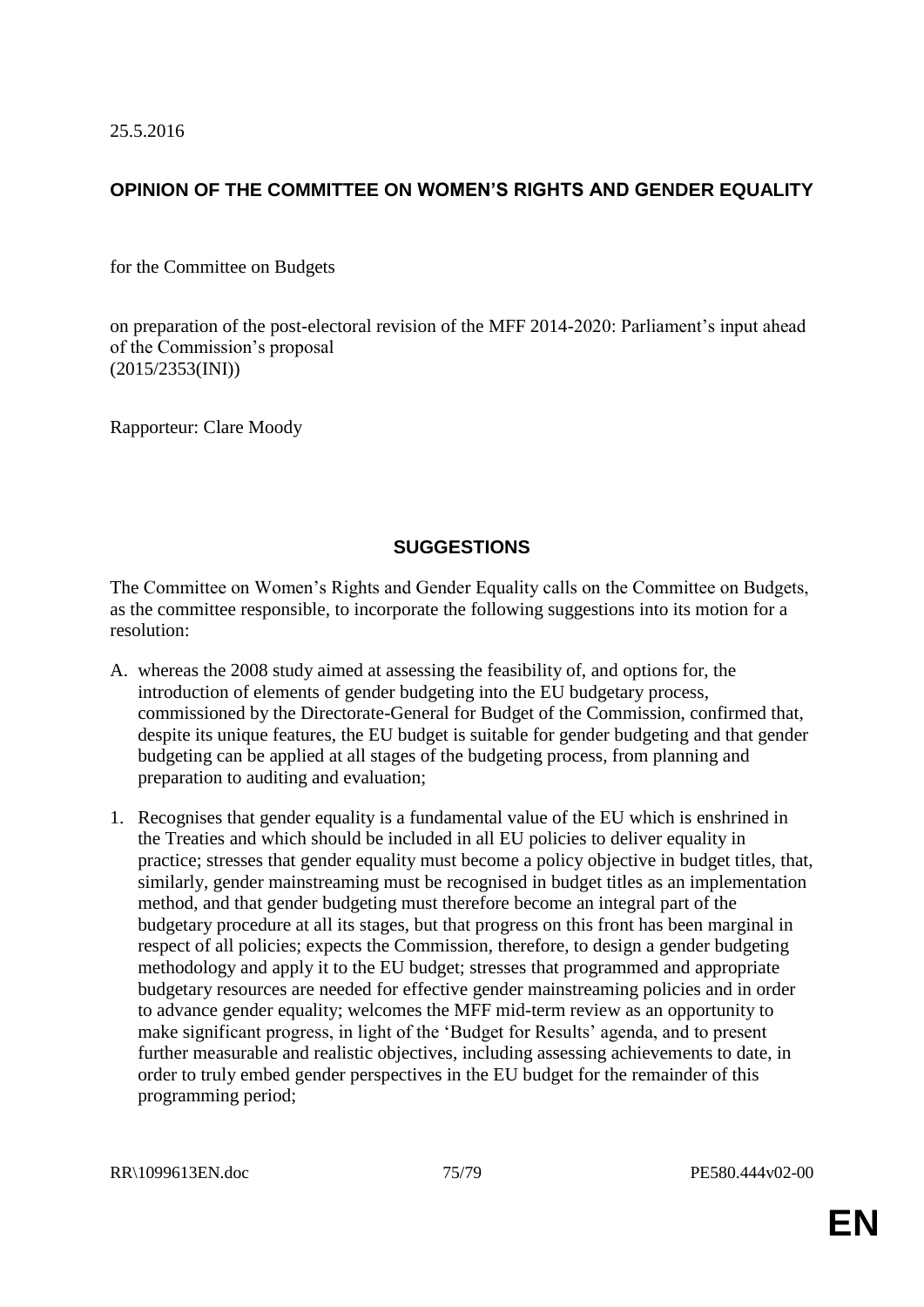- 2. Welcomes the focus on the 'Budget for Results' agenda as an opportunity for budget spending to deliver integrated benefits of gender equality with every euro spent; also recognises that simplification measures in the 'Budget for Results' agenda must not be taken at the expense of investments that can bring positive change with a view to achieving gender equality;
- 3. Draws attention to the existing gender-related targets in the Europe 2020 strategy, namely increasing female employment to 75 % and achieving equal pay between women and men, gender equality in the membership of national parliaments and an equal number of women on large company boards, all of which we are a long way from reaching; also draws attention to the European Parliament's related priorities under Horizon 2020, which include the promotion of gender equality, especially in research and innovation; stresses that the MFF review must assess progress towards these targets and should, if necessary, revise the measures being taken to achieve them;
- 4. Stresses that, despite the joint declaration attached to the MFF on gender mainstreaming, no specific measures have so far been taken; calls for effective monitoring of the implementation of this declaration in the annual budgetary procedures and for more effective integration thereof in the MFF revision;
- 5. Recalls that, according to UNHCR data, 55 % of the refugees and asylum-seekers entering the EU since January 2016 have been women and children; calls, given that women and girls are disproportionally disadvantaged and at risk in situations of crisis and conflict, for the MFF revision to look at financial tools targeting the specific needs of women and girls, including in respect of sexual and reproductive health services and the combating of gender-based violence, under headings 3 (Security and Citizenship) and 4 (Global Europe), at measures aimed specifically at integrating women and child refugees and asylum-seekers into their host country, including flexible language training, education and childcare, and at measures addressing the root causes of their original displacement;
- 6. Stresses that investing public funds in the care sector, including quality and affordable childcare, social care services and long-term and elder care services, creates jobs, drives economic growth, fosters gender equality and allows more women to return to, or take up, full-time work, given that women spend 2 to 10 times more time on unpaid care than men; calls for the MFF revision to be used to invest in this social infrastructure in Europe as part of the Jobs and Growth Agenda and the Europe 2020 strategy, making specific provision for investment in entrepreneurship education for women; notes that this form of expenditure is rarely considered to be a suitable form of investment when policymakers are looking for effective forms of employment generation in recessionary times, and that in fact we often witness the opposite, as public expenditure on education, health, childcare and social care services is cut in many countries as part of their deficit reduction strategies; considers it regrettable that this neglect of social infrastructure reflects a gender bias in economic thinking and may derive from the gender division of labour and from gender employment segregation, which in turn contribute to the widening gender pay gap in Europe; regards the review of the MFF as a chance to take action to address this;
- 7. Reiterates that the Daphne programmes played a fundamental role in combating violence against children, young people and women in the EU, but deplores the fact that this is no longer considered to be an expenditure area in its own right; underlines the need for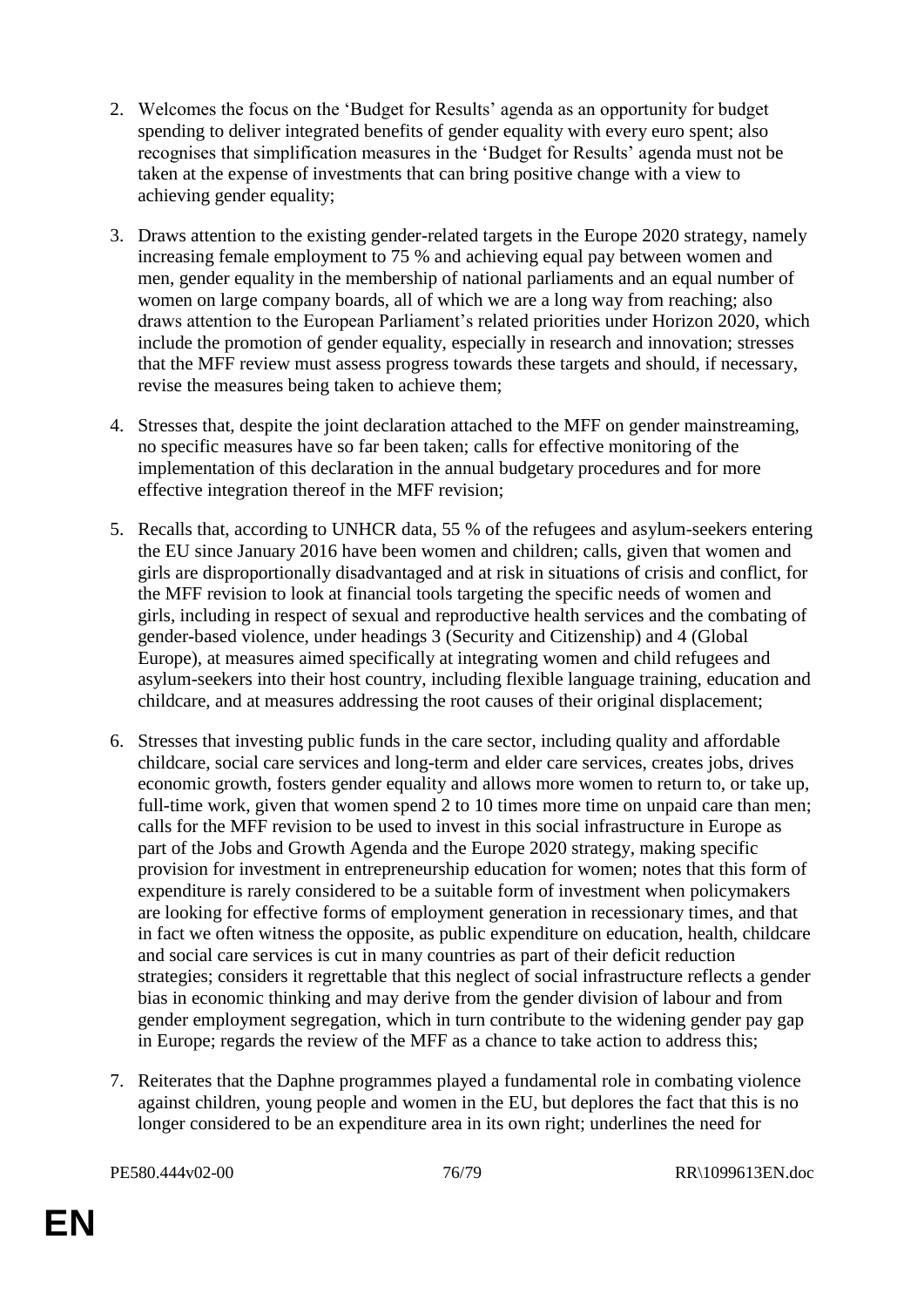sufficient financial support and for more clarity on how this objective is pursued under the Rights, Equality and Citizenship programme; insists on the importance of funds reaching grassroots organisations on the ground in order to ensure effective implementation.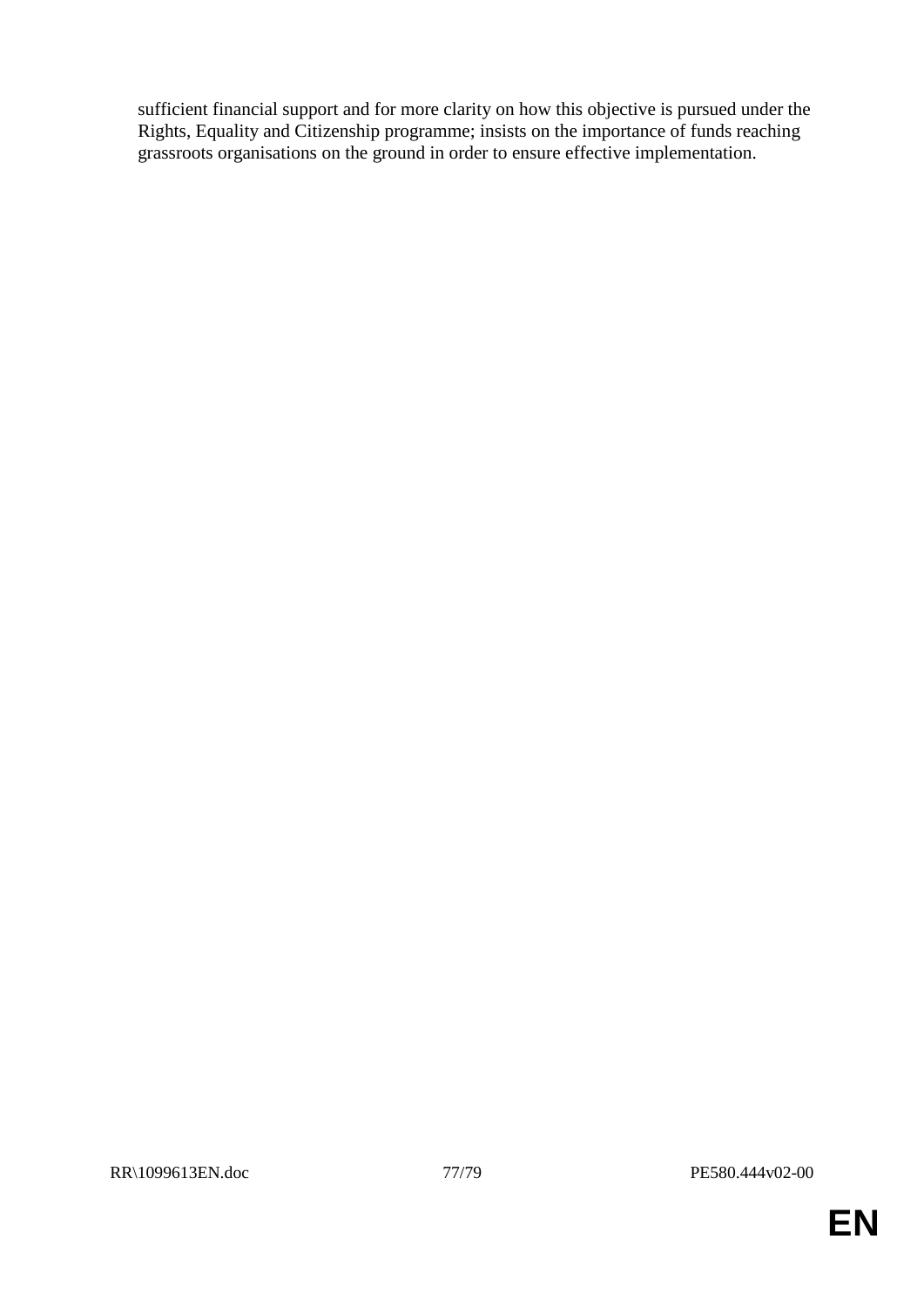## **RESULT OF FINAL VOTE IN COMMITTEE ASKED FOR OPINION**

| Date adopted                                                | 24.5.2016                                                                                                                                                                                                                                                                                                                                                    |
|-------------------------------------------------------------|--------------------------------------------------------------------------------------------------------------------------------------------------------------------------------------------------------------------------------------------------------------------------------------------------------------------------------------------------------------|
| <b>Result of final vote</b>                                 | 18<br>$+$ :<br>$\theta$ :                                                                                                                                                                                                                                                                                                                                    |
| Members present for the final vote                          | Daniela Aiuto, Beatriz Becerra Basterrechea, Malin Björk, Vilija<br>Blinkevičiūtė, Viorica Dăncilă, Iratxe García Pérez, Teresa Jiménez-<br>Becerril Barrio, Elisabeth Köstinger, Agnieszka Kozłowska-Rajewicz,<br>Barbara Matera, Marijana Petir, Pina Picierno, Terry Reintke, Liliana<br>Rodrigues, Michaela Šojdrová, Ernest Urtasun, Beatrix von Storch |
| Substitutes present for the final vote                      | Arne Gericke, Clare Moody                                                                                                                                                                                                                                                                                                                                    |
| Substitutes under Rule 200(2) present<br>for the final vote | David Coburn, Ulrike Rodust, Siôn Simon                                                                                                                                                                                                                                                                                                                      |